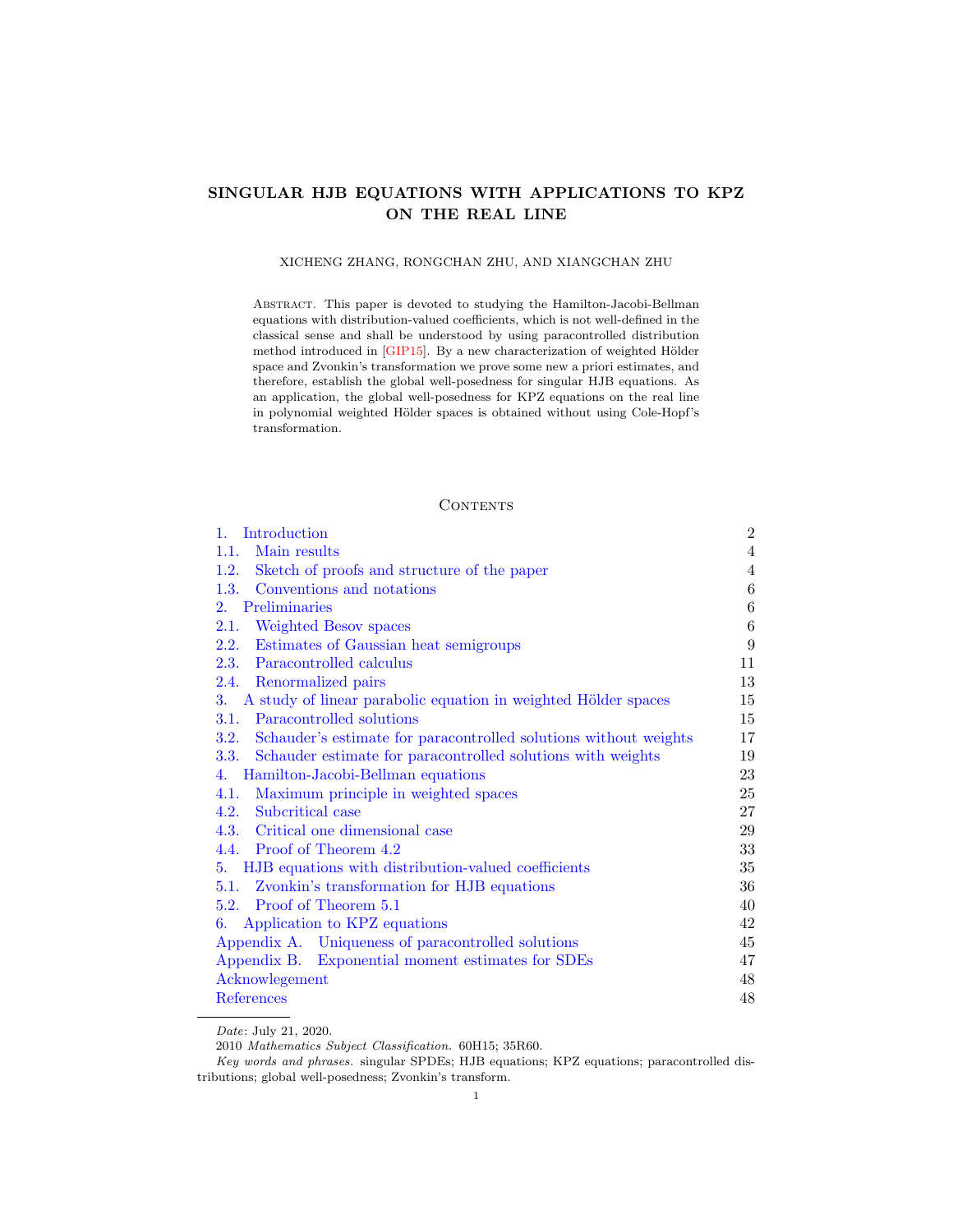### 1. INTRODUCTION

<span id="page-1-0"></span>In this paper we are concerned with the following singular Hamilton-Jacobi-Bellman equation in  $\mathbb{R}^d$  (abbreviated as HJB):

<span id="page-1-1"></span>
$$
\mathcal{L}u := (\partial_t - \Delta)u = H(\nabla u) + b \cdot \nabla u + f, \quad u(0) = u_0,
$$
\n(1.1)

where  $H : \mathbb{R}^d \to \mathbb{R}$  is a locally Lipschitz function of at most quadratic growth, and for some  $\alpha \in (\frac{1}{2}, \frac{2}{3})$  and  $\kappa \in (0, 1)$ ,

$$
b\in L^\infty_T{\mathbf C}^{-\alpha}(\rho_\kappa),\quad f\in L^\infty_T{\mathbf C}^{-\alpha}(\rho_\kappa).
$$

Here  $\rho_{\kappa}(x) := \langle x \rangle^{-\kappa} := (1 + |x|^2)^{-\kappa/2}$  and  $\mathbb{C}^{-\alpha}(\rho_{\kappa})$  stands for the weighted Hölder (or Besov) space (see Section [2.1\)](#page-5-2).

It is well known that HJB equation appears originally in optimal control theory, whose solution represents the value function of an optimal control problem (see [\[Kry80,](#page-48-1) [YZ99,](#page-48-2) [FS06\]](#page-47-2)). Let us consider the following stochastic optimal control problem:

$$
V(t,x) := \inf_{\gamma} \mathbb{E}\left[\int_t^T L(s,X_s^{\gamma}(x),\gamma(s))ds + \psi(X_T^{\gamma}(x))\right],
$$

where the infimum is taken for all controls  $\gamma$  being in some class of adapted processes, L is the cost function,  $\psi$  is the final bequest value, and  $X_t^{\gamma}(x) = X_t^{\gamma}$  is the state process and solves the following SDE: √

$$
dX_t^{\gamma} = (b(t, X_t^{\gamma}) + \gamma_t)dt + \sqrt{2}dW_t, \ X_0^{\gamma} = x,
$$

where  $W$  is a  $d$ -dimensional Brownian motion. Let

$$
H(t, x, Q) := \inf_{v \in \mathbb{R}^d} (v \cdot Q + L(t, x, v)).
$$

By the dynamical programming principle, V solves the following backward HJB equation:

$$
\partial_t V + \Delta V + b \cdot \nabla_x V + H(\nabla V) = 0, \ V(T, x) = \psi(x).
$$

Moreover, by the verification theorem, the optimal control  $\gamma$  is then given by  $\nabla V(t,X^*_t)$ , where  $X^*_t$  solves the following SDE:

$$
dX_t^* = (b(t, X_t^*) + \nabla V(t, X_t^*))dt + \sqrt{2}dW_t, \ X_0^* = x.
$$

Thus the study of singular HJBs provides us a possibility to study the singular stochastic control problem. Here the singularity means that  $b$  could be a distribution.

Another main motivation of studying HJB [\(1.1\)](#page-1-1) is to solve the following Kardar-Parisi-Zhang (KPZ) equation on the real line:

<span id="page-1-2"></span>
$$
\mathscr{L}h = \mathscr{L}(\partial_x h)^{2n} + \xi, \quad h(0) = h_0,\tag{1.2}
$$

where  $\xi$  is a Gaussian space-time white noise on  $\mathbb{R}^+ \times \mathbb{R}$ . The KPZ equation was introduced in [\[KPZ86\]](#page-48-3) as a model for the growth of interface represented by a height function h. In [\[KPZ86\]](#page-48-3) the authors predicted that under a famous  $1 - 2 - 3$  scaling the height function must converge to a scale invariant random field which is called KPZ fixed point (see [\[C12,](#page-47-3) [Qua12,](#page-48-4) [MQR17\]](#page-48-5) and reference therein). Such conjecture is called the strong KPZ universality conjecture. A weaker form of universality which is now called the weak universality conjecture states that the KPZ equation is itself a universal description of the fluctuations of weakly asymmetric growth models (see e.g. [\[BG97,](#page-47-4) [HQ18,](#page-48-6) [HX19\]](#page-48-7) and reference therein).

The main difficulty in solving  $(1.2)$  comes from the singularity of space-time white noise and the nonlinearity, which makes  $\partial_x h$  is not a function and  $(\partial_x h)^2$ cannot be understood in the classical sense. This problem can be avoided by using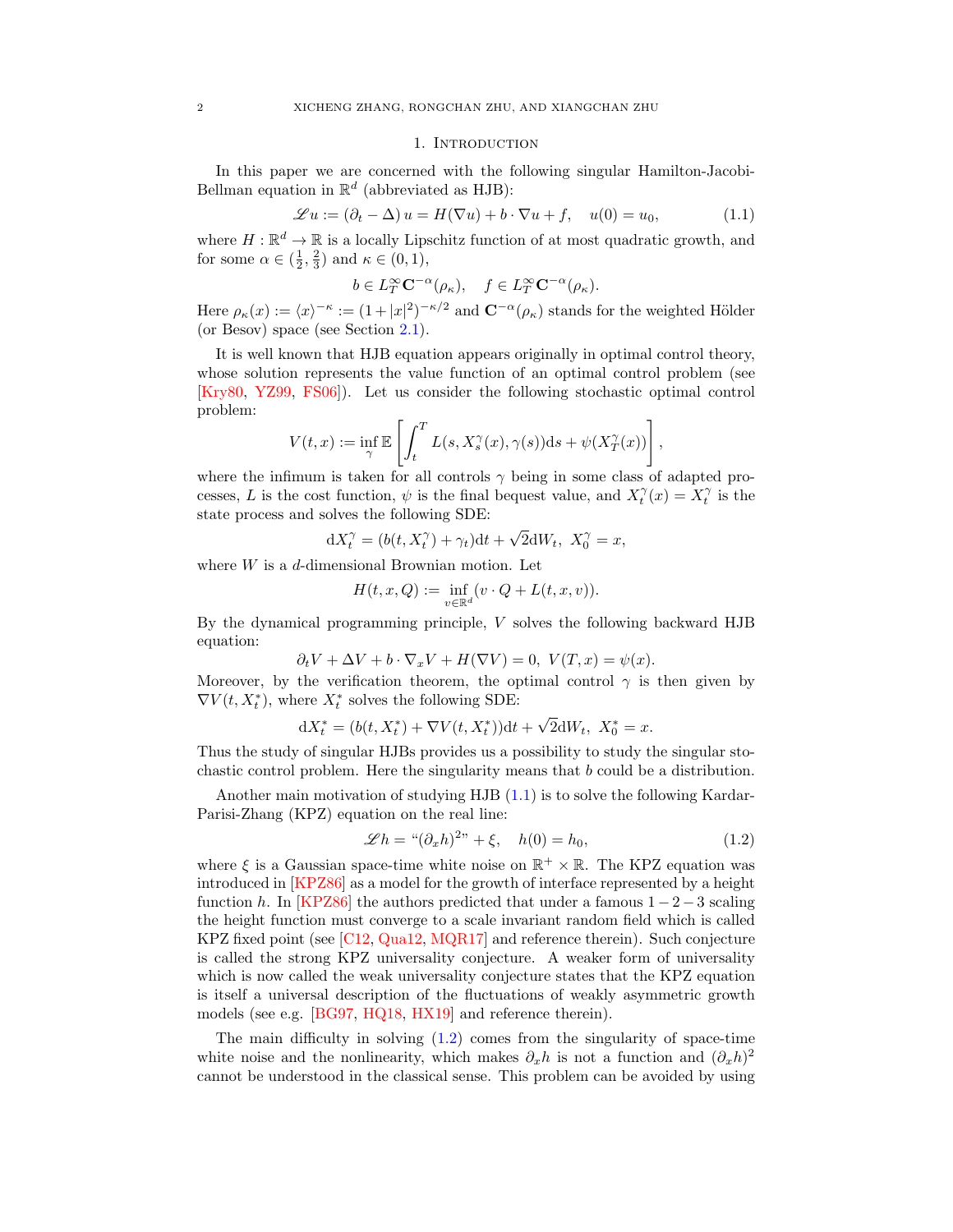Cole-Hopf's transform (see [\[KPZ86,](#page-48-3) [BCJL94,](#page-47-5) [BG97\]](#page-47-4)), i.e.  $w := e^{h}$  formally solves the stochastic heat equation

<span id="page-2-0"></span>
$$
\mathscr{L}w = w\xi, \quad w(0) = e^{h_0}, \tag{1.3}
$$

whichcan be understood by Itô's integration ( $[Wa186]$ ). In [\[BCJL94,](#page-47-5) [BG97\]](#page-47-4) the solutions to  $(1.2)$  are defined by log w with w being the solutions to  $(1.3)$ . But it remained unclear whether the Cole-Hopf solution solves the original KPZ equation.

The first rigorous result on solving the original KPZ equation [\(1.2\)](#page-1-2) on the torus is due to Hairer by using rough path theory [\[Hai13\]](#page-48-9). Later Hairer introduced the theory of regularity structures in [\[Hai14\]](#page-48-10) and Gubinelli, Imkeller and Perkowski proposed paracontrolled distribution method in [\[GIP15,](#page-48-0) [GP17\]](#page-48-11), which makes it possible to study a large class of PDEs driven by singular noise. The key ideas of these theories are to use the structure of solutions to give a meaning to the not classically well-defined terms. These terms are well-defined with the help of renormalization for the higher order terms of noise. More precisely,  $(\partial_x h)^2$  can be formally understood as a subtraction of an infinite correction term:  $(\partial_x h)^2 - \infty$ . By a renormalization and decomposition procedure, one can reduce KPZ equation  $(1.2)$  to an HJB equation  $(1.1)$  together with other linear equations (see Section [6](#page-41-0)) for more details).

Most of the well-known works in the field of singular SPDEs are considered in the finite volume case. Since the main interest for the KPZ equation comes from large scale behavior, it is natural to consider the KPZ equation on the real line. In general the space-time white noise on the infinite volume stays in weighted Besov spaces, and so does the solution. This prevents to apply the fixed point argument to construct local solutions. The first work to overcome this difficulty was achieved by Hairer and Labbé [\[HL15,](#page-48-12) [HL18\]](#page-48-13) for the linear rough heat equation by using the exponential weight. For non-linear equation a priori estimate is a natural tool and has been used successfully in the dynamical  $\Phi_d^4$  model by Mourrat and Weber  $\text{[MW17]}$ , [MW17a\]](#page-48-15) and Gubinelli and Hofmanová  $\text{[GH19]}$ , which rely on the damping term  $-\phi^3$ . In [\[PR19\]](#page-48-17) a priori estimate and a paracontrolled solution to KPZ equation have been obtained for [\(1.2\)](#page-1-2) by using Cole-Hopf's transform. Using the probabilistic notion of energy solutions [\[GJ14,](#page-48-18) [GJ13,](#page-48-19) [GP18\]](#page-48-20) or studying the associated generator and Kolmogorov equation [\[GP18a\]](#page-48-21) it is possible to give a meaning of the KPZ equation on R, but this essentially depends on the invariant measure and is restricted to the initial data, which is absolutely continuous w.r.t. the stationary measure. In [\[CWZZ18\]](#page-47-6) martingale solutions have been constructed for geometric stochastic heat equations on infinite volume by using Dirichlet form approach, which also relies on the integration by parts formula for the invariant measure.

For [\(1.1\)](#page-1-1) we have similar difficulty as [\(1.2\)](#page-1-2). Since  $b, f \in L^{\infty}_T \mathbb{C}^{-\alpha}(\rho_{\kappa})$  and  $\alpha >$ 1/2, the best regularity space for u is  $L_T^{\infty} \mathbb{C}^{2-\alpha}$  by Schauder's estimate. As a result, the transport term  $b \cdot \nabla u$  is not well-defined in the classical sense. We need to use regularity structure theory or paracontrolled distribution method to give a meaning to equation  $(1.1)$ . The main aim of this paper is to use PDE arguments and paracontrolled distribution method to obtain the global well-posedness of [\(1.1\)](#page-1-1). Notice that for general  $H$ , we cannot use Cole-Hopf's transform to transform  $(1.1)$ into a linear equation.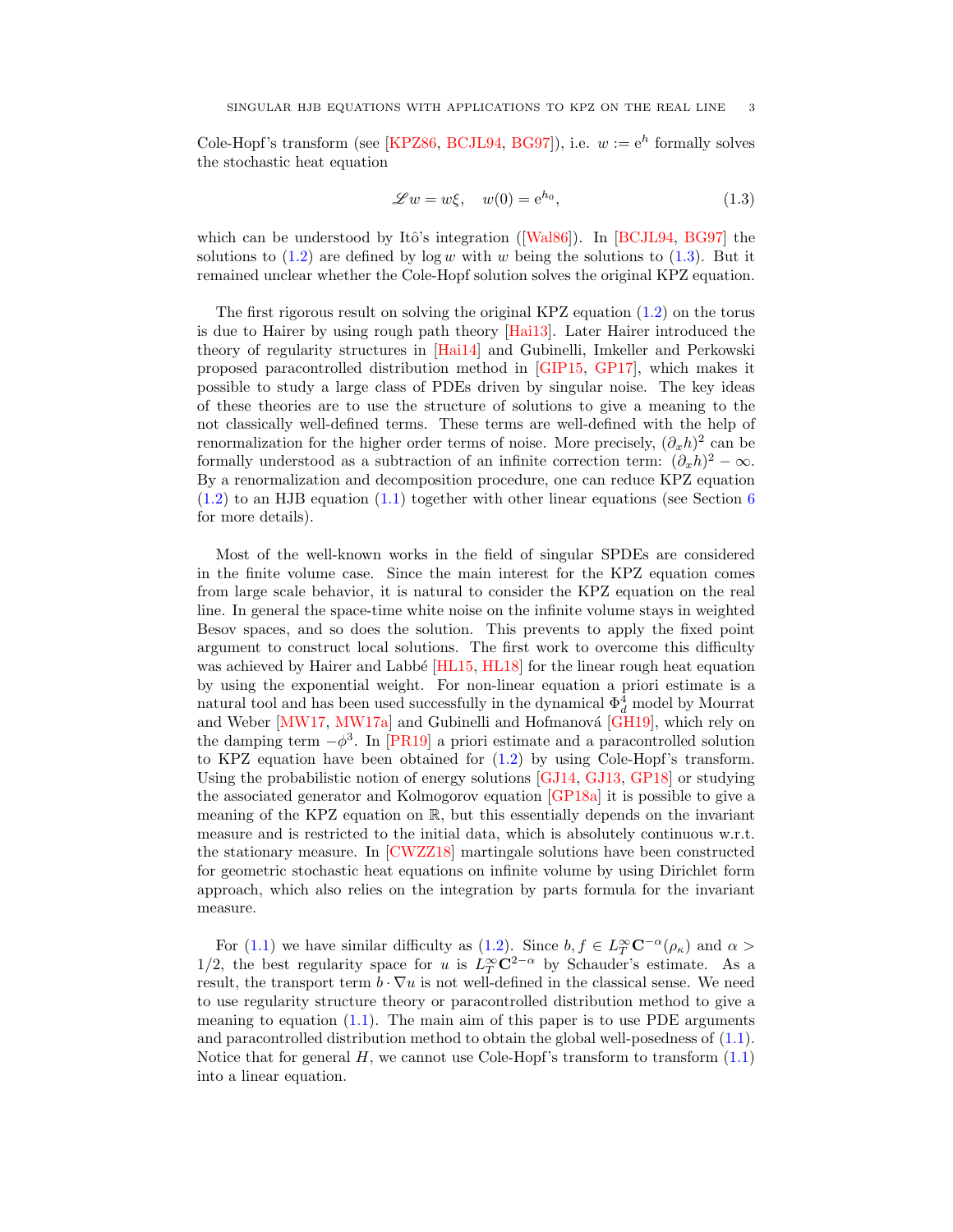<span id="page-3-0"></span>1.1. Main results. Our goal in the study of the present problem is to make some progress in establishing global bounds for singular SPDEs in which strong damping is not at hand. As mentioned above, to define  $b \cdot \nabla u$  we need to do renormalizations by probabilistic calculations. It is not the main aim of this paper to discuss the renormalization terms as this has been done extensively (see e.g. [\[Hai13\]](#page-48-9), [\[GP17\]](#page-48-11), [\[PR19\]](#page-48-17)). For the main result, we suppose that the definition of  $b \circ \nabla \mathscr{I} b \in L_T^{\infty} \mathbb{C}^{1-2\alpha}(\rho_{2\kappa})$  and  $b \circ \nabla \mathscr{I} f \in L_T^{\infty} \mathbb{C}^{1-2\alpha}(\rho_{2\kappa})$  are well defined, where  $\mathscr{I} := \mathscr{L}^{-1}$ , i.e.  $(b, f) \in \mathbb{B}_{T}^{\alpha}(\rho_{\kappa})$  (see Section [2.3](#page-10-0) and Section [2.4\)](#page-12-0), which in general could be realized by probabilistic calculation (see Section [6](#page-41-0) for examples). Under this assumption we are mainly concerned with the analysis of the deterministic system in the following.

The following result is a special case of main Theorem [5.1.](#page-34-1)

<span id="page-3-2"></span>**Theorem 1.1.** Let  $\alpha \in (\frac{1}{2}, \frac{2}{3})$  and  $\kappa$  be small enough so that  $\delta := 2(\frac{9}{2-3\alpha}+1)\kappa < 1$ ,  $\bar{\alpha} := \alpha + \kappa^{1/4} \in \left(\frac{1}{2}, \frac{2}{3}\right)$ . Suppose that for some  $c > 0$ ,

$$
|\partial_Q H(Q)| \leqslant c(1+|Q|).
$$

When  $d \geq 2$ , we also suppose H is sub-quadratic growth, i.e., for some  $\zeta \in [0,2)$ ,

$$
|H(Q)| \leqslant c(|Q|^{\zeta} + 1).
$$

Then for any renormalizied pair  $(b, f) \in \mathbb{B}^{\alpha}_{T}(\rho_{\kappa})$  and initial value  $u_0 \in \mathbb{C}^{1+\alpha+\varepsilon}(\rho_{\varepsilon\delta}),$ where  $\varepsilon > 0$  is a small number, there exists a unique paracontrolled solution  $u \in$  $\mathbb{S}_{T}^{2-\bar{\alpha}}(\rho_{\eta})$  to HJB equation [\(1.1\)](#page-1-1) in the sense of [\(5.4\)](#page-34-2) and [\(5.5\)](#page-34-3) below, where  $\eta =$  $\eta(\kappa,\alpha,\zeta)<\frac{1-\alpha}{2}$  converges to zero as  $\kappa\to 0$ .

As the main application, we obtain well-posedness of  $(1.2)$ . The regularity of the space-time white noise  $\xi$  is more rough than the coefficient f given in [\(1.1\)](#page-1-1). To apply Theorem [1.1](#page-3-2) we need to introduce some random distributions and use Schauder estimate to transform  $(1.2)$  to  $(1.1)$ . This is the usual way being done for KPZ equation (cf. [\[Hai13,](#page-48-9) [GP17,](#page-48-11) [PR19\]](#page-48-17)). We use Y to denote the stationary solution to the linear equation  $(\partial_t - \Delta)Y = \xi$ , and Y<sup>v</sup>, Y<sup>v</sup> are random distributions defined in Section [6.](#page-41-0)

<span id="page-3-5"></span>**Theorem 1.2.** Let  $\kappa > 0$  be small enough,  $\delta := 40\kappa < 1$ . For  $h_0 = Y(0) + \widetilde{h}(0)$  with  $\widetilde{h}(0) \in \mathbf{C}^{\frac{3}{2}+2\varepsilon}(\rho_{\varepsilon\delta})$  for  $\varepsilon > 0$ , there exists a unique paracontrolled solution to [\(1.2\)](#page-1-2) in the sense that  $h - Y - Y^{\mathbf{V}} - Y^{\mathbf{V}} := \widetilde{h} \in \mathbb{S}_{T}^{\frac{3}{2}-2\kappa^{1/4}}$  $\frac{\overline{z}}{T}^{-2\kappa}$  ( $\rho_{\eta}$ ) is a unique paracontrolled solution to [\(6.3\)](#page-42-0) for  $2[(100\kappa) \vee (\kappa^{1/4} + 80\kappa)] < \eta < \frac{1}{4}$ .

This result improves the weight for the solution space obtained in [\[PR19\]](#page-48-17) and is proved in Theorem [6.3.](#page-43-0)

<span id="page-3-1"></span>1.2. Sketch of proofs and structure of the paper. In Section [2](#page-5-1) we first introduce the basic notations and the spaces used throughout the paper. The regularization effect of heat semigroups and paracontrolled calculus are recalled in Section [2.2](#page-8-0) and Section [2.3,](#page-10-0) respectively. The conditions for the coefficient  $(b, f)$  are discussed in Section [2.4.](#page-12-0)

The bulk of our argument is contained in Sections [3-](#page-14-0)[5](#page-34-0) and we now proceed to explain the strategy. We separate  $(1.1)$  as the following two equations:

<span id="page-3-3"></span>
$$
(\partial_t - \Delta) w = b \cdot \nabla w + f, \qquad w(0) = w_0 \tag{1.4}
$$

<span id="page-3-4"></span>
$$
(\partial_t - \Delta) u = b \cdot \nabla u + H(\nabla w + \nabla u), \qquad u(0) = u_0.
$$
 (1.5)

In Section [3](#page-14-0) we first establish Schauder estimate for [\(1.4\)](#page-3-3) with sublinear weights (see Theorem [3.7\)](#page-18-1). This solves the conjecture proposed in [\[PR19,](#page-48-17) Remark 1.1].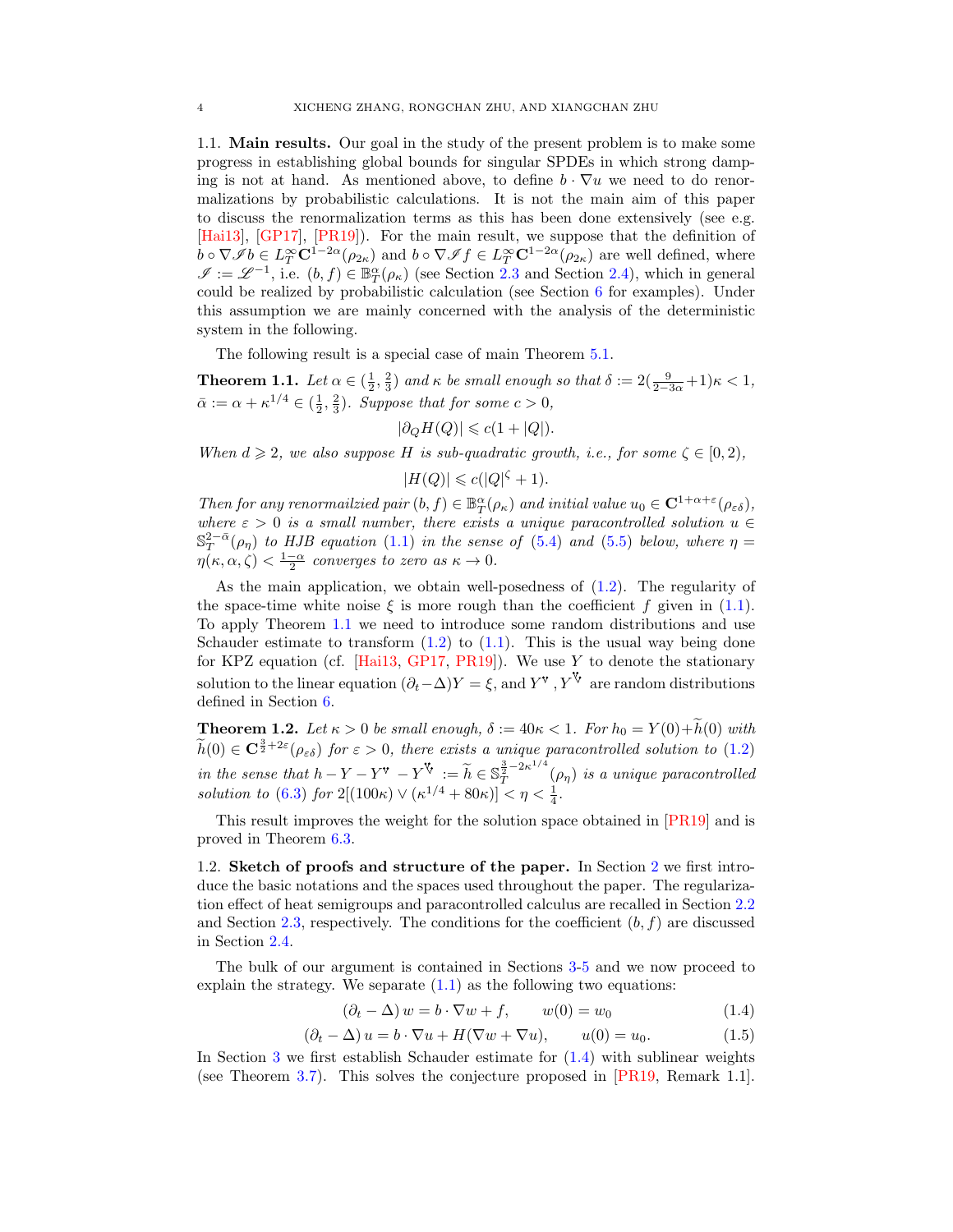

The difficulty to study  $(1.4)$  lies in the loss of weight for b part on the right hand side. It is possible to use the technique in [\[HL18\]](#page-48-13) to solve the problem. However, by the technique in [\[HL18\]](#page-48-13) the solution will stay in the Besov space with exponential weight, which seems not easy to be used to obtain a uniform  $L^{\infty}(\rho_{\delta})$  estimate for solution to [\(1.5\)](#page-3-4). The key idea is to use a new characterization of the weighted Hölder space (see Lemma  $3.8$ ) to localize the problem with coefficient in unweighted Besov spaces. To this end, we first establish the Schauder estimate with the coefficient in unweighted Besov space in Section [3.2.](#page-16-0) Here we want to emphasize that the estimate depends polynomially on the norm of the coefficient compared to the exponential dependence by the usual Gronwall type argument. To obtain this, we add a new damping term  $\lambda w$  to [\(1.4\)](#page-3-3), for which a uniform estimate is easy to be established by choosing  $\lambda$  large enough. Then by a classical maximum principle, we obtain the Schauder estimate for the solutions to [\(1.4\)](#page-3-3) depending polynomially on the coefficient. In Section [3.3](#page-18-0) we establish global well-posedness of equation [\(1.4\)](#page-3-3) and a uniform estimate of solution to [\(1.4\)](#page-3-3) in Besov space with sublinear weight. We also mention that  $(1.4)$  on the torus has been studied in [\[CC18a\]](#page-47-7), where the difficulty of losing weight does not appear on the finite volume case.

We then study  $(1.5)$  in Sections [4](#page-22-0) and [5.](#page-34-0) Compared to  $(1.1)$  the distributionvalued f has been changed to function-valued. But we still have a singular transport term  $b \cdot \nabla u$  with distribution-valued b in [\(1.5\)](#page-3-4). In the classical PDE theory (see [\[LSU68\]](#page-48-22)) we may use De-Giorgi's method to obtain better regularity. However, the singularity of b makes it not easy. Instead, we use Zvonkin's transform to transform [\(1.5\)](#page-3-4) to the following general HJB equation (see Section [5\)](#page-34-0)

<span id="page-4-0"></span>
$$
\partial_t v = \text{tr}(a \cdot \nabla^2 v) + B \cdot \nabla v + \tilde{H}(v, \nabla v), \ v(0) = \varphi,
$$
\n(1.6)

where  $a \in L^{\infty}_T \mathbb{C}^{1-\alpha}$  is symmetric, uniformly elliptic,  $B \in \mathbb{L}^{\infty}_T(\rho_{\delta_1})$  for some  $\delta_1 \in$  $(0, 1]$ . All the coefficients of  $(1.6)$  are function-valued with the cost that  $(1.6)$  is given as a non-divergence form. To be more precise, we use [\[GH19\]](#page-48-16) to decompose b into a less regular term  $b<sub>></sub>$  in the unweighted Besov space and a function-valued term  $b_{\leq}$ . Then we use Zvonkin's transform to kill  $b_{>}$ . The idea comes from Zvonkin's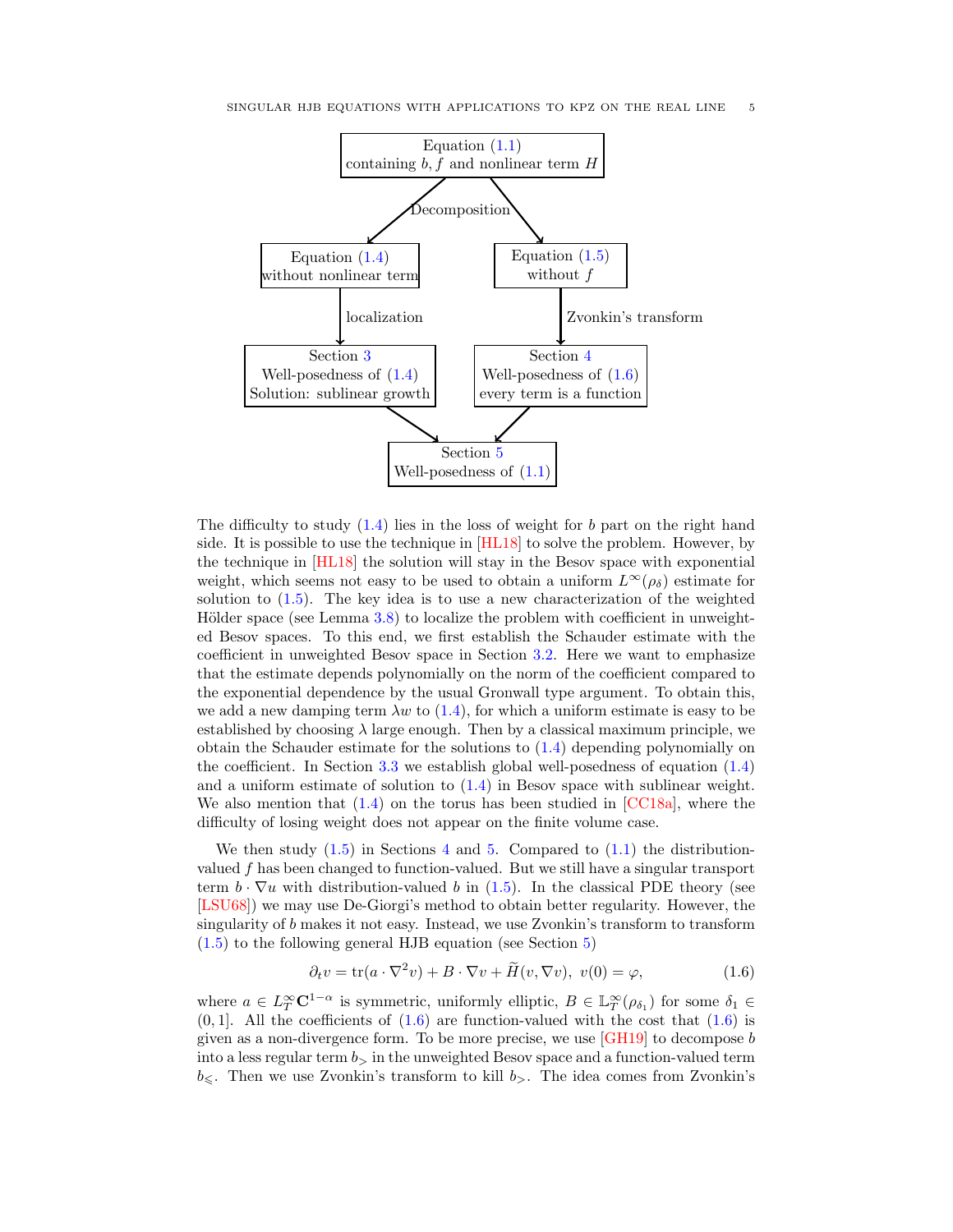transform for SDEs, but our Zvonkin's transform is different from the normal one and to the best of our knowledge, it is the first time to be used for dealing with nonlinear PDE  $(1.5)$ . We emphasize that we need to construct a  $C<sup>1</sup>$ -diffeomorphism by solving a linear equation similar as  $(1.4)$  with  $b<sub>></sub>$  as the coefficient.

Section [4](#page-22-0) is devoted to the global well-posedness of equation  $(1.6)$  (see Theorem [4.2\)](#page-24-1). We first establish a maximum principle in Section [4.1](#page-24-0) by Feymann-Kac formu-la. For the subcritical case<sup>[1](#page-5-3)</sup>, the global estimate follows from  $L^{\infty}(\rho_{\delta})$ -estimate and  $L^p$  theory of PDEs. For the critical case, the proof is more involved. We can only treat  $d = 1$  case. In this case by taking spatial derivative on both sides, we obtain a divergence PDE. Then the  $L^{\infty}(\rho_{\delta})$ -bound and energy estimate yield the  $\mathbb{H}^{2,p}_{T}(\rho_{\eta})$ estimate of the solution to equation [\(1.6\)](#page-4-0). By using this and Zvonkin's transform we finally establish global estimate for solutions to  $(1.5)$  and well-posedness of  $(1.1)$ in Section [5.](#page-34-0)

Now we use the above picture to see our steps to solve the problem.

Section [6](#page-41-0) is devoted to the application to the KPZ equation and the proof of Theorem [1.2.](#page-3-5) Finally in [A](#page-44-0)ppendix A we give the uniqueness of solutions to  $(1.1)$ based on the exponential weight approach developed in [\[HL18\]](#page-48-13). Appendix [B](#page-46-0) is then devoted to an exponential moment estimate for SDEs used in Section [4.](#page-22-0)

<span id="page-5-0"></span>1.3. Conventions and notations. Throughout this paper, we use  $C$  or  $c$  with or without subscripts to denote an unrelated constant, whose value may change in different places. We also use := as a way of definition. By  $A \lesssim_C B$  and  $A \asymp_C B$ or simply  $A \leq B$  and  $A \asymp B$ , we mean that for some constant  $C \geq 1$ ,

$$
A \leqslant CB, \quad C^{-1}B \leqslant A \leqslant CB.
$$

For convenience, we list some commonly used notations and definitions below.

| $\mathscr{C}^{\alpha}(\rho)$ : weighted Hölder space (Def. 2.3)                                                | $\mathscr{C}^{\alpha} := \mathscr{C}^{\alpha}(1)$               |
|----------------------------------------------------------------------------------------------------------------|-----------------------------------------------------------------|
| $\mathbf{B}_{p,q}^{\alpha}(\rho)$ : weighted Besov space (Def. 2.5)                                            | $\mathbf{B}_{p,q}^{\alpha}:=\mathbf{B}_{p,q}^{\alpha}(1)$       |
| $\mathbf{C}^{\alpha}(\rho)$ : weighted Hölder-Zygmund space (Def. 2.5)                                         | $\mathbf{C}^{\alpha} := \mathbf{C}^{\alpha}(1)$                 |
| $\mathbb{S}_{T}^{\alpha}(\rho)$ : Paracontrolled solution space (2.3)                                          | $\mathbb{S}_T^{\alpha} := \mathbb{S}_T^{\alpha}(1)$             |
| $\mathbb{B}_{T}^{\alpha}(\rho)$ : Space of renormalized pair (Def. 2.14)                                       | $\mathbb{B}^{\alpha}_{T} := \mathbb{B}^{\alpha}_{T}(1)$         |
| $f \prec g, f \succ g, f \circ g$ : Paraproduct (Sec. 2.3)                                                     | $f \succcurlyeq g := f \succ g + f \circ g$                     |
| $f \nless g$ : Modified paraproduct (Sec. 2.3)                                                                 | $\mathscr{L}_{\lambda} := \partial_t - \Delta + \lambda$        |
| com(f, g, h) := $(f \prec g) \circ h - f(g \circ h)$ (Sec. 2.3)                                                | $\mathscr{I}_{\lambda} := (\partial_t - \Delta + \lambda)^{-1}$ |
| $\mathscr{V}_f, \mathscr{V}_g$ : Localization operator (Sec. 2.3)                                              | $\mathscr{L} := \mathscr{L}_0, \mathscr{I} := \mathscr{I}_0$    |
| $P_t f(x) := (4\pi t)^{-d/2} \int_{\mathbb{R}^d} f(y) e^{- x-y ^2/(4t)} dy$                                    | $B_r := \{x :  x  \leq r\}$                                     |
| $\mathcal{I}_s^t f(x) := \int_s^t P_{t-r} f(r, x) dr$                                                          | $\langle x \rangle := (1+ x ^2)^{1/2}$                          |
| Commutator: $[\mathcal{A}_1, \mathcal{A}_2]f := \mathcal{A}_1(\mathcal{A}_2f) - \mathcal{A}_2(\mathcal{A}_1f)$ | $\mathbb{N}_0 := \mathbb{N} \cup \{0\}$                         |

### 2. Preliminaries

<span id="page-5-2"></span><span id="page-5-1"></span>2.1. Weighted Besov spaces. We first recall the following definition about the admissible weight introduced in [\[Tri06\]](#page-48-23).

<span id="page-5-3"></span><sup>&</sup>lt;sup>1</sup>We refer to Section [4](#page-22-0) for the meaning of subcritical and critical, which is different from the meaning in [\[Hai14\]](#page-48-10).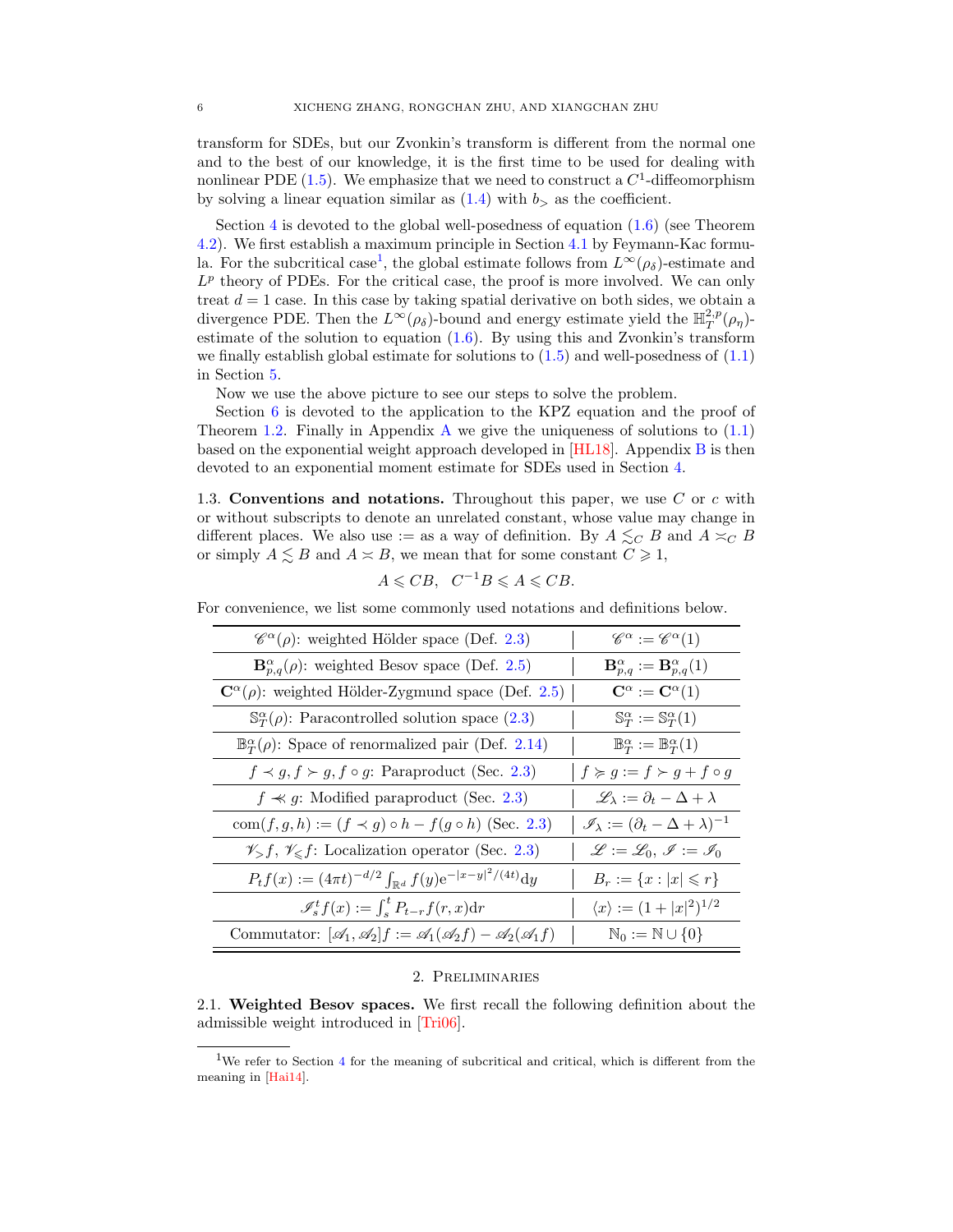**Definition 2.1.** A  $C^{\infty}$ -smooth function  $\rho : \mathbb{R}^{d} \to (0, \infty)$  is called an admissible weight if for each  $j \in \mathbb{N}$ , there is a constant  $C_j > 0$  such that

$$
|\nabla^j \rho(x)| \leqslant C_j \rho(x), \quad \forall x \in \mathbb{R}^d,
$$

and for some  $C, \beta > 0$ ,

$$
\rho(x) \leqslant C\rho(y)(1+|x-y|)^{\beta}, \quad \forall x, y \in \mathbb{R}^d.
$$

The set of all the admissible weights is denoted by  $\mathscr W$ .

**Example 2.2.** Let  $\rho_{\delta}(x) = \langle x \rangle^{-\delta} = (1 + |x|^2)^{-\delta/2}$ , where  $\delta \in \mathbb{R}$ . It is easy to see that  $\rho_{\delta} \in \mathscr{W}$ . Such a weight is called polynomial weight.

We introduce the following weighted Hölder space for later use.

<span id="page-6-0"></span>**Definition 2.3.** (Weighted Hölder spaces) Let  $\rho \in \mathcal{W}$  and  $k \in \mathbb{N}_0$ . For  $\alpha \in [0,1)$ , we define the weighted Hölder space  $\mathscr{C}^{k+\alpha}(\rho)$  by the norm

$$
||f||_{\mathscr{C}^{k+\alpha}(\rho)} := \sum_{j=0}^k \|\nabla^j(\rho f)\|_{L^\infty} + \sup_{x \neq y} \frac{|\nabla^k(\rho f)(x) - \nabla^k(\rho f)(y)|}{|x - y|^\alpha} < \infty.
$$

Remark 2.4. By the properties of admissible weights and elementary calculations, it is easy to see that for some  $C = C(d, \rho) \geq 1$ ,

$$
||f||_{\mathscr{C}^{k+\alpha}(\rho)} \asymp_C \sum_{j=0}^k \|\rho \nabla^j f\|_{L^\infty} + \sup_{|x-y| \leq 1} \frac{|(\rho \nabla^k f)(x) - (\rho \nabla^k f)(y)|}{|x-y|^\alpha}
$$

$$
\asymp_C \sum_{j=0}^k \|\rho \nabla^j f\|_{L^\infty} + \sup_{|x-y| \leq 1} \frac{\rho(x)|\nabla^k f(x) - \nabla^k f(y)|}{|x-y|^\alpha}.
$$
(2.1)

Let  $\mathcal{S}(\mathbb{R}^d)$  be the space of Schwartz functions on  $\mathbb{R}^d$  and  $\mathcal{S}'(\mathbb{R}^d)$  the space of tempered distributions, which is the dual space of  $\mathcal{S}(\mathbb{R}^d)$ . The Fourier transform of  $f \in \mathcal{S}'(\mathbb{R}^d)$  is defined through

<span id="page-6-2"></span>
$$
\widehat{f}(z) := (2\pi)^{-d/2} \int_{\mathbb{R}^d} f(x) e^{-iz \cdot x} dx.
$$

For  $j \ge -1$ , let  $\Delta_j$  be the usual block operator used in the Littlewood-Paley decompositionso that for any  $f \in \mathcal{S}'(\mathbb{R}^d)$  ([\[BCD11\]](#page-47-8)),

$$
\Delta_j f \in \mathcal{S}, \ \ \supp(\widehat{\Delta_j f}) \subset B_{2^{j+2}} \setminus B_{2^{j-1}}, \ j \in \mathbb{N}_0,
$$

and

$$
\mathrm{supp}(\widehat{\Delta_{-1}f}) \subset B_1, \ \ f = \sum_{j \geqslant -1} \Delta_j f.
$$

We also introduce the following weighted Besov spaces (cf. [\[Tri06\]](#page-48-23)):

<span id="page-6-1"></span>**Definition 2.5.** Let  $\rho \in \mathcal{W}$  and  $p, q \in [1, \infty]$  and  $\alpha \in \mathbb{R}$ . The weighted Besov space  $\mathbf{B}_{p,q}^{\alpha}(\rho)$  is defined by

$$
\mathbf{B}_{p,q}^{\alpha}(\rho) := \left\{ f \in \mathcal{S}'(\mathbb{R}^d) : \|f\|_{\mathbf{B}_{p,q}^{\alpha}(\rho)} := \left(\sum_j 2^{\alpha j q} \|\Delta_j f\|_{L^p(\rho)}^q\right)^{1/q} < \infty \right\},\
$$

where

$$
||f||_{L^p(\rho)} := ||\rho f||_p := \left(\int_{\mathbb{R}^d} |\rho(x)f(x)|^p dx\right)^{1/p}.
$$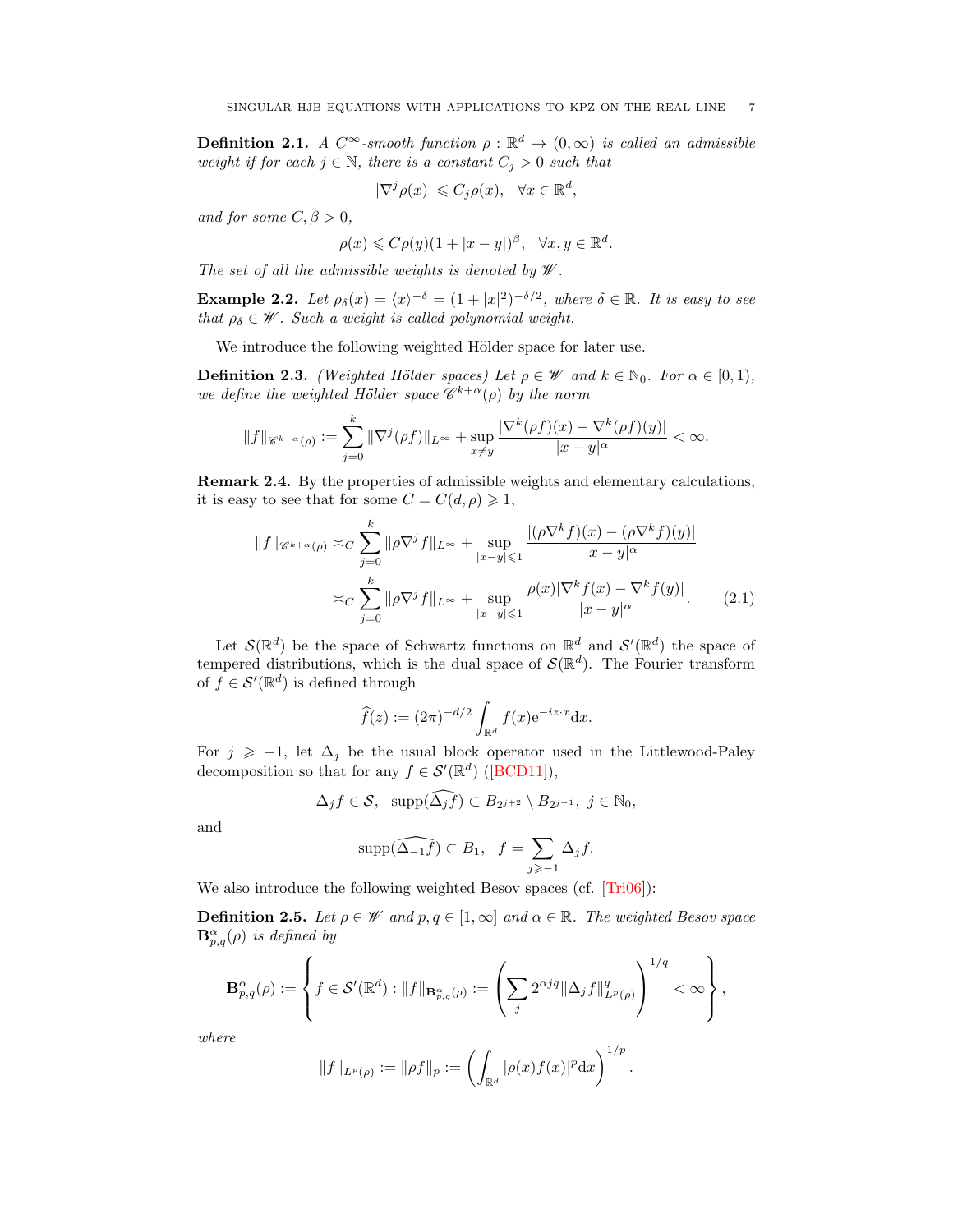The weighted Hölder-Zygmund space is defined by

$$
\mathbf{C}^{\alpha}(\rho) := \mathbf{B}^{\alpha}_{\infty,\infty}(\rho).
$$

**Remark 2.6.** Let  $\rho \in \mathscr{W}$ . For any  $0 < \beta \notin \mathbb{N}$  and  $\alpha \in \mathbb{R}$ ,  $p, q \in [1, \infty]$ , it is well known that (see [\[Tri06,](#page-48-23) Theorem 6.5, Theorem 6.9], [\[BCD11,](#page-47-8) page99])

$$
||f||_{\mathbf{C}^{\beta}(\rho)} \asymp ||f||_{\mathscr{C}^{\beta}(\rho)}, \ ||f||_{\mathbf{B}^{\alpha}_{p,q}(\rho)} \asymp ||f\rho||_{\mathbf{B}^{\alpha}_{p,q}}.
$$
\n(2.2)

For  $T > 0$ ,  $\alpha \in \mathbb{R}$  and an admissible weight  $\rho \in \mathscr{W}$ , let  $L^{\infty}_T \mathbb{C}^{\alpha}(\rho)$  be the space of space-time distributions with finite norm

$$
\|f\|_{L^\infty_T{\mathbf C}^\alpha(\rho)}:=\sup_{0\leqslant t\leqslant T}\|f(t)\|_{{\mathbf C}^\alpha(\rho)}<\infty.
$$

For  $\alpha \in (0,1)$  we denote by  $C_T^{\alpha} L^{\infty}(\rho)$  the space of  $\alpha$ -Hölder continuous mappings  $f : [0, T] \to L^{\infty}(\rho)$  with finite norm

$$
||f||_{C_T^{\alpha}L^{\infty}(\rho)} := \sup_{0 \leq t \leq T} ||f(t)||_{L^{\infty}(\rho)} + \sup_{0 \leq s \neq t \leq T} \frac{||f(t) - f(s)||_{L^{\infty}(\rho)}}{|t - s|^{\alpha}}.
$$

The following space will be used frequently: for  $\alpha \in (0, 2)$ ,

$$
\mathbb{S}_{T}^{\alpha}(\rho) := \left\{ f : \|f\|_{\mathbb{S}_{T}^{\alpha}(\rho)} := \|f\|_{L_{T}^{\infty} \mathbf{C}^{\alpha}(\rho)} + \|f\|_{C_{T}^{\alpha/2} L^{\infty}(\rho)} < \infty \right\}.
$$
 (2.3)

We have the following simple fact (see [\[PR19,](#page-48-17) Lemma 2.11]): for  $\alpha \in (0,1)$ ,

<span id="page-7-1"></span><span id="page-7-0"></span>
$$
\|\nabla f\|_{\mathbb{S}_T^{\alpha}(\rho)} \lesssim \|f\|_{\mathbb{S}_T^{\alpha+1}(\rho)}.\tag{2.4}
$$

Moreover, by interpolation it is easy to see that for  $0 < \kappa < \alpha$ ,

$$
\|f\|_{C^{\kappa/2}_T{\mathbf C}^{\alpha-\kappa}(\rho)}\lesssim \|f\|_{{\mathbb S}^{\alpha}_T(\rho)}.
$$

For  $p \in [1,\infty], k \in \mathbb{N}_0$  and  $T > 0$ , we also need the following Sobolev space:

$$
\mathbb{H}_T^{k,p} := \left\{ f : \|f\|_{\mathbb{H}_T^{k,p}} := \|f\|_{\mathbb{L}_T^p} + \|\nabla^k f\|_{\mathbb{L}_T^p} < \infty \right\},
$$

where, with the usual modification when  $p = \infty$ ,

$$
||f||_{\mathbb{L}^p_T} := \left(\int_0^T \int_{\mathbb{R}^d} |f(t,x)|^p \mathrm{d}x \mathrm{d}t\right)^{\frac{1}{p}}.
$$

For an admissible weight  $\rho$ , we also introduce the weighted Sobolev space

$$
\mathbb{H}_T^{k,p}(\rho) := \left\{ f : \|f\|_{\mathbb{H}_T^{k,p}(\rho)} := \|f\rho\|_{\mathbb{H}_T^{k,p}} < \infty \right\},
$$

and local space  $\mathbb{H}^{k,p}_{\text{loc}}$ :

$$
\mathbb{H}^{k,p}_{\rm loc}:=\Big\{f: f\chi_R\in \mathbb{H}^{k,p}_T, \ \ \forall T,R>0\Big\},
$$

where  $\chi_R$  is the usual cutoff function.

The following interpolation inequality will be used frequently, which are easy consequence of Hölder's inequality and the corresponding definition. (see [\[GH18a,](#page-48-24) Lemma A.3] for a discrete version).

**Lemma 2.7.** Let  $\rho \in \mathcal{W}$  and  $\theta \in [0,1]$ . Let  $\alpha, \alpha_1, \alpha_2 \in \mathbb{R}$  and  $\delta, \delta_1, \delta_2 \in \mathbb{R}$  satisfy

$$
\delta = \theta \delta_1 + (1 - \theta)\delta_2, \ \alpha = \theta \alpha_1 + (1 - \theta)\alpha_2,
$$

and  $p, q, p_1, q_1, p_2, q_2 \in [1, \infty]$  satisfy

$$
\frac{1}{p} = \frac{\theta}{p_1} + \frac{1-\theta}{p_2}, \quad \frac{1}{q} = \frac{\theta}{q_1} + \frac{1-\theta}{q_2}.
$$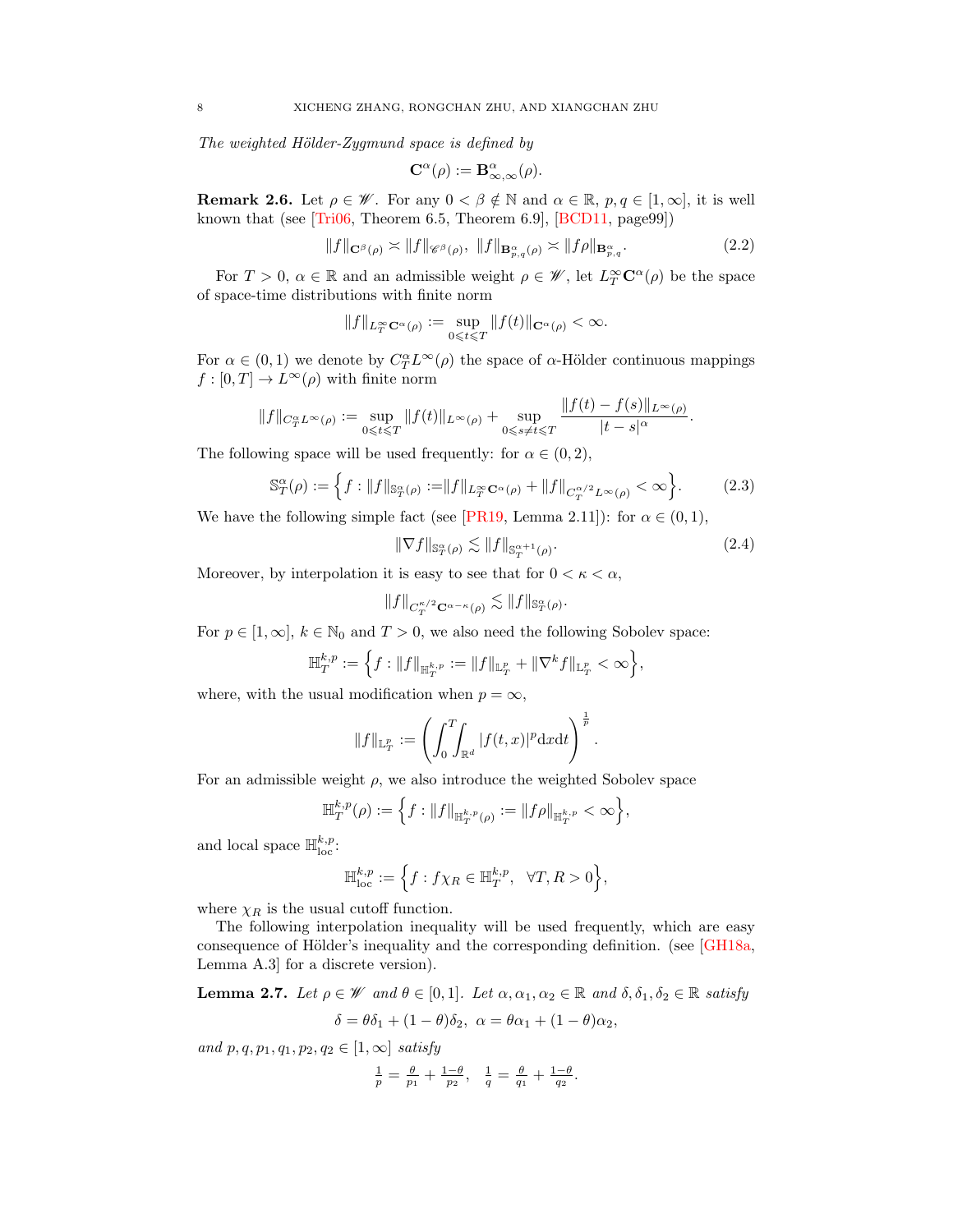Then we have

$$
||f||_{\mathbf{B}^{\alpha}_{p,q}(\rho^{\delta})} \leq ||f||^{\theta}_{\mathbf{B}^{\alpha_{1}}_{p_{1},q_{1}}(\rho^{\delta_{1}})} ||f||^{1-\theta}_{\mathbf{B}^{\alpha_{2}}_{p_{2},q_{2}}(\rho^{\delta_{2}})}.
$$
\n(2.5)

Moreover, for any  $0 < \alpha < \beta < 2$  with  $\theta = \alpha/\beta$ , we also have

<span id="page-8-6"></span><span id="page-8-5"></span>
$$
||f||_{\mathbb{S}_T^{\alpha}(\rho^{\delta})} \lesssim ||f||_{\mathbb{S}_T^{\beta}(\rho^{\delta_1})}^{\theta} ||f||_{\mathbb{L}_T^{\infty}(\rho^{\delta_2})}^{1-\theta}.
$$
 (2.6)

<span id="page-8-0"></span>2.2. Estimates of Gaussian heat semigroups. For  $t > 0$ , let  $P_t$  be the Gaussian heat semigroup defined by

$$
P_t f(x) := (4\pi t)^{-d/2} \int_{\mathbb{R}^d} e^{-|x-y|^2/(4t)} f(y) dy.
$$

Let  $\rho$  be an admissible weight. It is well know that there is a constant  $C = C(\rho, d)$ 0 such that (see [\[MW17,](#page-48-14) Lemma 2.10])

$$
\|\Delta_j P_t f\|_{L^\infty(\rho)} \lesssim_C e^{-2^{2j}t} \|\Delta_j f\|_{L^\infty(\rho)}, \ j \geqslant -1, t \geqslant 0. \tag{2.7}
$$

We have the following estimates about the Gaussian heat semigroup.

# <span id="page-8-7"></span>**Lemma 2.8.** Let  $\rho$  be an admissible weight.

(i) For any  $\theta > 0$  and  $\alpha \in \mathbb{R}$ , there is a constant  $C = C(\rho, d, \alpha, \theta) > 0$  such that

<span id="page-8-3"></span><span id="page-8-2"></span><span id="page-8-1"></span>
$$
||P_t f||_{\mathbf{C}^{\theta+\alpha}(\rho)} \lesssim_C t^{-\theta/2} ||f||_{\mathbf{C}^{\alpha}(\rho)}, \ t > 0.
$$
 (2.8)

(ii) For any  $m \in \mathbb{N}_0$  and  $\theta < m$ , there is a constant  $C = C(\rho, d, m, \theta) > 0$  such that

$$
\|\nabla^m P_t f\|_{L^\infty(\rho)} \lesssim_C t^{(\theta - m)/2} \|f\|_{\mathbf{C}^\theta(\rho)}, \ t > 0. \tag{2.9}
$$

(iii) For any  $0 < \theta < 2$ , there is a constant  $C = C(\rho, d, \theta) > 0$  such that

<span id="page-8-4"></span>
$$
||P_t f - f||_{L^{\infty}(\rho)} \lesssim_C t^{\theta/2} ||f||_{\mathbf{C}^{\theta}(\rho)}, \ t > 0.
$$
 (2.10)

*Proof.* (i) By the definition and  $(2.7)$ , we have

$$
||P_t f||_{\mathbf{C}^{\theta+\alpha}(\rho)} = \sup_j 2^{(\theta+\alpha)j} ||\Delta_j P_t f||_{L^{\infty}(\rho)} \lesssim \sup_j 2^{(\theta+\alpha)j} e^{-2^{2j}t} ||\Delta_j f||_{L^{\infty}(\rho)}
$$
  

$$
\leq \sup_j 2^{\theta j} e^{-2^{2j}t} ||f||_{\mathbf{C}^{\alpha}(\rho)} \lesssim t^{-\theta/2} ||f||_{\mathbf{C}^{\alpha}(\rho)}.
$$

(ii) For  $m \in \mathbb{N}_0$  and  $\theta < m$ , by [\(2.7\)](#page-8-1) we have

$$
\begin{aligned} \|\nabla^m P_t f\|_{L^{\infty}(\rho)} &\leq \sum_j \|\nabla^m \Delta_j P_t f\|_{L^{\infty}(\rho)} \lesssim \sum_j 2^{mj} e^{-2^{2j}t} \|\Delta_j f\|_{L^{\infty}(\rho)} \\ &\lesssim \sum_j (2^{mj} e^{-2^{2j}t} 2^{-\theta j}) \|f\|_{\mathbf{C}^{\theta}(\rho)} \lesssim t^{(\theta-m)/2} \|f\|_{\mathbf{C}^{\theta}(\rho)}. \end{aligned}
$$

(iii) By  $(2.9)$ , we have

$$
||P_t f - f||_{L^{\infty}(\rho)} = \left\| \int_0^t \Delta P_s f ds \right\|_{L^{\infty}(\rho)} \lesssim \int_0^t s^{-1+\theta/2} ||f||_{\mathbf{C}^{\theta}(\rho)} ds \lesssim t^{\theta/2} ||f||_{\mathbf{C}^{\theta}(\rho)}.
$$
  
The proof is complete.

For given  $\lambda \geq 0$  and  $f \in L^{\infty}(\mathbb{R}^d)$ , we consider the following heat equation:

$$
\mathscr{L}_{\lambda}u := (\partial_t - \Delta + \lambda)u = f, \ \ u(0) = 0.
$$

The unique solution of this equation is given by

$$
u(t,x) = \int_0^t e^{-\lambda(t-s)} P_{t-s} f(s,x) ds =: \mathcal{I}_{\lambda} f(t,x).
$$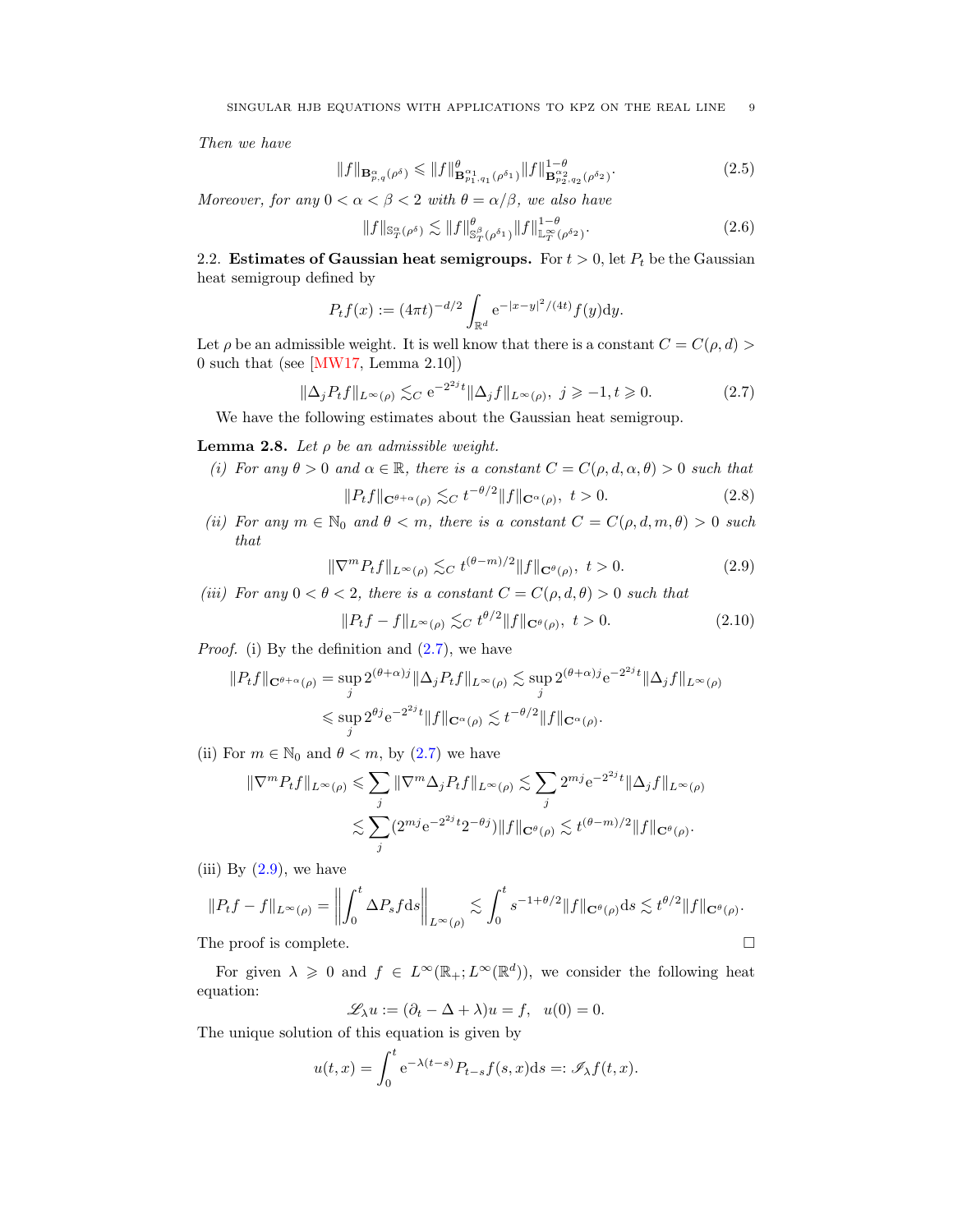In other words,  $\mathscr{I}_{\lambda}$  is the inverse of  $\mathscr{L}_{\lambda}$ .

The following Schauder estimate is well known for  $q = \infty$  and  $\theta = 2$  (see [\[GH19\]](#page-48-16)).

<span id="page-9-2"></span>**Lemma 2.9.** (Schauder estimates in weighted space) Let  $\rho \in \mathcal{W}$  and

<span id="page-9-1"></span>
$$
\alpha \in (0,1], \quad \theta \in (\alpha,2].
$$

For any  $q \in \left[\frac{2}{2-\theta}, \infty\right]$ , there is a constant  $C = C(\rho, d, \alpha, \theta, q) > 0$  such that for all  $\lambda, T \geqslant 0$  and  $f \in L^q_T \mathbf{C}^{-\alpha}(\rho)$ ,

$$
\|\mathcal{I}_{\lambda}f\|_{\mathbb{S}^{\theta-\alpha}_{T}(\rho)} \lesssim_C (\lambda \vee 1)^{\frac{\theta}{2}+\frac{1}{q}-1} \|f\|_{L^q_T \mathbf{C}^{-\alpha}(\rho)}.
$$
 (2.11)

*Proof.* Let  $q \in \left[\frac{2}{2-\theta}, \infty\right]$  and  $\frac{1}{p} + \frac{1}{q} = 1$ . For  $t \in (0, T]$ , by  $(2.7)$  and Hölder's inequality, we have

$$
2^{j(\theta-\alpha)} \|\Delta_j \mathscr{I}_\lambda f(t)\|_{L^\infty(\rho)} \lesssim 2^{j(\theta-\alpha)} \int_0^t e^{-(\lambda+2^{2j})(t-s)} \|\Delta_j f(s)\|_{L^\infty(\rho)} ds
$$
  

$$
\lesssim 2^{j\theta} \left( \int_0^t e^{-p(\lambda+2^{2j})(t-s)} ds \right)^{\frac{1}{p}} \left( \int_0^t \|f(s)\|_{\mathbf{C}^{-\alpha}(\rho)}^q ds \right)^{\frac{1}{q}}
$$
  

$$
\lesssim 2^{j\theta} \left( \int_0^t e^{-p(\lambda+2^{2j})s} ds \right)^{\frac{1}{p}} \|f\|_{L_T^q \mathbf{C}^{-\alpha}(\rho)}
$$
  

$$
\lesssim 2^{j\theta} (2^{2j} + \lambda)^{-\frac{1}{p}} \|f\|_{L_T^q \mathbf{C}^{-\alpha}(\rho)} \lesssim (\lambda \vee 1)^{\frac{\theta}{2} - \frac{1}{p}} \|f\|_{L_T^q \mathbf{C}^{-\alpha}(\rho)},
$$

which implies by the definition of Besov space

<span id="page-9-0"></span>
$$
\|\mathcal{I}_{\lambda}f\|_{L^{\infty}_{T}\mathbf{C}^{\theta-\alpha}(\rho)} \lesssim_C (\lambda \vee 1)^{\frac{\theta}{2}+\frac{1}{q}-1} \|f\|_{L^q_T\mathbf{C}^{-\alpha}(\rho)}.
$$
\n(2.12)

On the other hand, let  $u = \mathscr{I}_{\lambda} f$ . For  $0 \leq t_1 < t_2 \leq T$ , we have

$$
u(t_2) - u(t_1) = \int_0^{t_1} (e^{-\lambda(t_2 - s)} - e^{-\lambda(t_1 - s)}) P_{t_2 - s} f(s) ds
$$
  
+ 
$$
(P_{t_2 - t_1} - I) \mathscr{I}_{\lambda} f(t_1) + \int_{t_1}^{t_2} e^{-\lambda(t_2 - s)} P_{t_2 - s} f(s) ds
$$
  
=:  $I_1 + I_2 + I_3$ .

For  $I_1$ , by  $(2.8)$  and Hölder's inequality, we have

$$
||I_{1}||_{L^{\infty}(\rho)} \leqslant |e^{-\lambda(t_{2}-t_{1})}-1| \int_{0}^{t_{1}} e^{-\lambda(t_{1}-s)} ||P_{t_{2}-s}f(s)||_{L^{\infty}(\rho)} ds
$$
  

$$
\leqslant \left((\lambda(t_{2}-t_{1}))\wedge 1\right) \int_{0}^{t_{1}} e^{-\lambda(t_{1}-s)} (t_{2}-s)^{-\frac{\alpha}{2}} ||f(s)||_{\mathbf{C}^{-\alpha}(\rho)} ds
$$
  

$$
\leqslant (\lambda(t_{2}-t_{1}))^{\frac{\beta}{2}} (t_{2}-t_{1})^{-\frac{\alpha}{2}} \left(\int_{0}^{t_{1}} e^{-\lambda(t_{1}-s)p} ds\right)^{1/p} ||f||_{L_{T}^{q}\mathbf{C}^{-\alpha}(\rho)}
$$
  

$$
\lesssim (t_{2}-t_{1})^{\frac{\theta-\alpha}{2}} \lambda^{\frac{\theta}{2}-\frac{1}{p}} ||f||_{L_{T}^{q}\mathbf{C}^{-\alpha}(\rho)}.
$$

For  $I_2$ , by  $(2.10)$  and  $(2.12)$  we have

$$
||I_2||_{L^{\infty}(\rho)} \leq (t_2 - t_1)^{\frac{\theta - \alpha}{2}} ||\mathscr{I}_{\lambda}f||_{L^{\infty}_T \mathbf{C}^{\theta - \alpha}(\rho)}
$$
  

$$
\lesssim (t_2 - t_1)^{\frac{\theta - \alpha}{2}} (\lambda \vee 1)^{\frac{\theta}{2} - \frac{1}{p}} ||f||_{L^q_T \mathbf{C}^{-\alpha}(\rho)}.
$$

For  $I_3$ , by  $(2.9)$  and the change of variable, we have

$$
||I_3||_{L^{\infty}(\rho)} \lesssim \lambda^{\frac{\alpha}{2}-\frac{1}{p}} \left( \int_0^{\lambda(t_2-t_1)} e^{-sp} s^{-\frac{\alpha p}{2}} ds \right)^{\frac{1}{p}} ||f||_{L^q_T \mathbf{C}^{-\alpha}(\rho)}
$$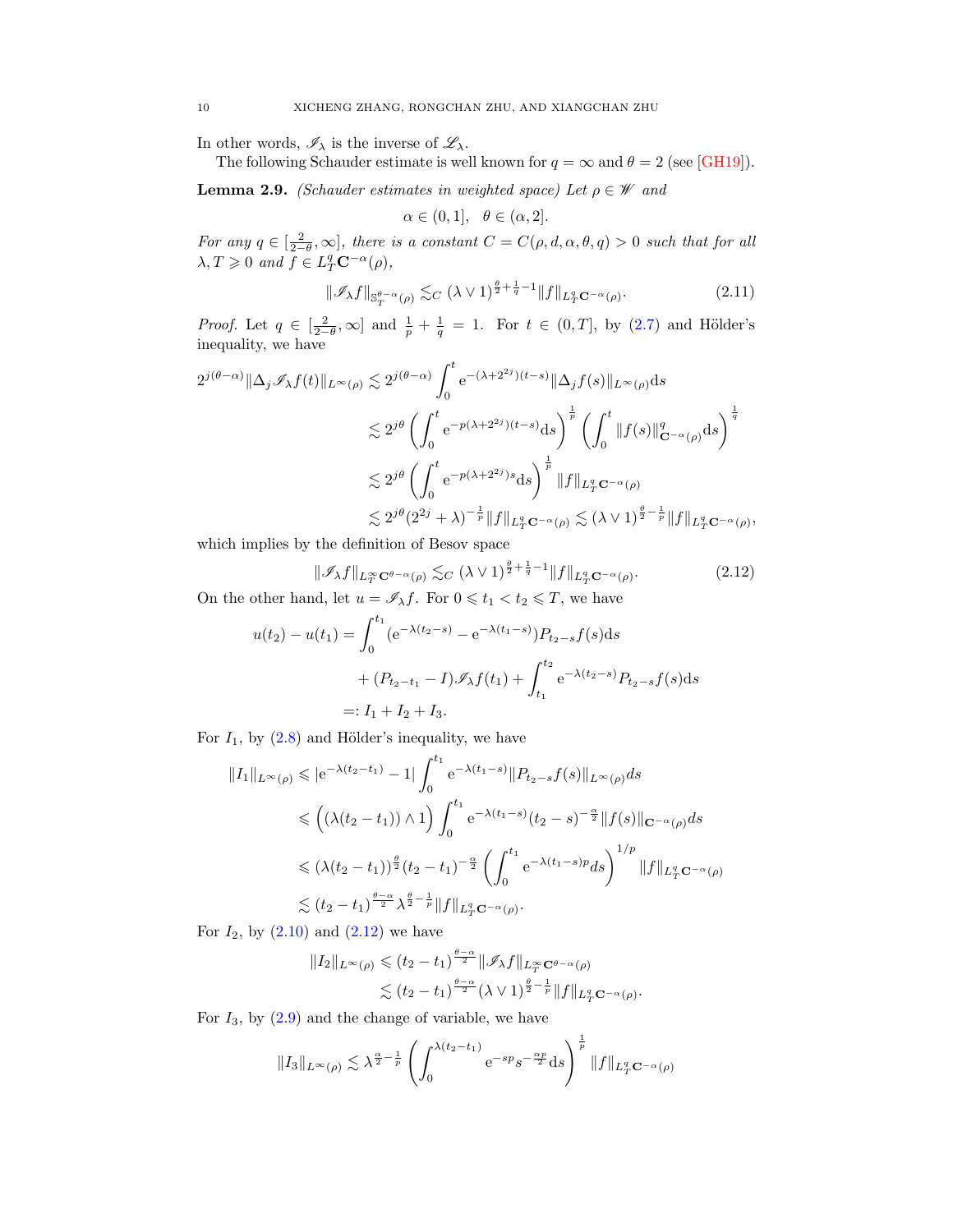SINGULAR HJB EQUATIONS WITH APPLICATIONS TO KPZ ON THE REAL LINE 11

$$
\lesssim (t_2-t_1)^{\frac{\theta-\alpha}{2}}\lambda^{-1+\frac{\theta}{2}+\frac{1}{q}}\|f\|_{L^q_T\mathbf{C}^{-\alpha}(\rho)},
$$

where we used  $e^{-sp}s^{-\frac{\alpha p}{2}} \leqslant s^{\frac{(\theta-\alpha)p}{2}-1}$  for all  $s > 0$ . Therefore,

$$
\|\mathscr{I}_{\lambda}f\|_{C_T^{(\theta-\alpha)/2}L^{\infty}(\rho)} \lesssim_C (\lambda \vee 1)^{\frac{\theta}{2}+\frac{1}{q}-1} \|f\|_{L^q_T \mathbf{C}^{-\alpha}(\rho)},\tag{2.13}
$$

which together with  $(2.12)$  yields  $(2.11)$ .

<span id="page-10-0"></span>2.3. Paracontrolled calculus. In this subsection we recall some basic ingredients in the paracontrolled calculus developed by Bony [\[Bon81\]](#page-47-9) and [\[GIP15\]](#page-48-0). The first important fact is that the product fg of two distributions  $f \in \mathbb{C}^{\alpha}$  and  $g \in \mathbb{C}^{\beta}$  is well defined if and only if  $\alpha + \beta > 0$ . In terms of Littlewood-Paley's block operator  $\Delta_i$ , the product fg of two distributions f and g can be formally decomposed as

$$
fg = f \prec g + f \circ g + f \succ g,
$$

where

$$
f \prec g = g \succ f := \sum_{j \geqslant -1} \sum_{i < j-1} \Delta_i f \Delta_j g, \quad f \circ g := \sum_{|i-j| \leqslant 1} \Delta_i f \Delta_j g.
$$

In the following we collect some important estimates from [\[GH19\]](#page-48-16) about the paraproducts in weighted Besov spaces, that will be used below.

<span id="page-10-6"></span>**Lemma 2.10.** Let  $\rho_1, \rho_2$  be two admissible weights. We have for any  $\beta \in \mathbb{R}$ ,

<span id="page-10-2"></span>
$$
||f \prec g||_{\mathbf{C}^{\beta}(\rho_1 \rho_2)} \lesssim ||f||_{L^{\infty}(\rho_1)} ||g||_{\mathbf{C}^{\beta}(\rho_2)},
$$
\n(2.14)

and for any  $\alpha < 0$  and  $\beta \in \mathbb{R}$ ,

<span id="page-10-1"></span>
$$
||f \prec g||_{\mathbf{C}^{\alpha+\beta}(\rho_1 \rho_2)} \lesssim ||f||_{\mathbf{C}^{\alpha}(\rho_1)} ||g||_{\mathbf{C}^{\beta}(\rho_2)}.
$$
\n(2.15)

Moreover, for any  $\alpha, \beta \in \mathbb{R}$  with  $\alpha + \beta > 0$ ,

<span id="page-10-3"></span>
$$
||f \circ g||_{\mathbf{C}^{\alpha+\beta}(\rho_1 \rho_2)} \lesssim ||f||_{\mathbf{C}^{\alpha}(\rho_1)} ||g||_{\mathbf{C}^{\beta}(\rho_2)}.
$$
\n(2.16)

In particular, if  $\alpha + \beta > 0$ , then

<span id="page-10-4"></span>
$$
||fg||_{\mathbf{C}^{\alpha\wedge\beta}(\rho_1\rho_2)} \lesssim ||f||_{\mathbf{C}^{\alpha}(\rho_1)} ||g||_{\mathbf{C}^{\beta}(\rho_2)}.
$$
\n(2.17)

*Proof.* See [\[GH19,](#page-48-16) Lemma 2.14].

<span id="page-10-7"></span>**Lemma 2.11.** Let  $\rho_1, \rho_2, \rho_3$  be three admissible weights. For any  $\alpha \in (0,1)$  and  $\beta, \gamma \in \mathbb{R}$  with  $\alpha + \beta + \gamma > 0$  and  $\beta + \gamma < 0$ , there exists a bounded trilinear operator com on  $\mathbf{C}^{\alpha}(\rho_1) \times \mathbf{C}^{\beta}(\rho_2) \times \mathbf{C}^{\gamma}(\rho_3)$  such that

$$
\|\text{com}(f,g,h)\|_{\mathbf{C}^{\alpha+\beta+\gamma}(\rho_1\rho_2\rho_3)} \lesssim \|f\|_{\mathbf{C}^{\alpha}(\rho_1)} \|g\|_{\mathbf{C}^{\beta}(\rho_2)} \|h\|_{\mathbf{C}^{\gamma}(\rho_3)},
$$
(2.18)

where

<span id="page-10-5"></span>
$$
com(f, g, h) := (f \prec g) \circ h - f(g \circ h).
$$

*Proof.* See [\[GH19,](#page-48-16) Lemma 2.16].

Moreover, we will make use of the time-mollified paraproducts as introduced in [\[GIP15,](#page-48-0) Section 5]. Let  $Q : \mathbb{R} \to \mathbb{R}_+$  be a smooth function with support in  $[-1, 1]$ and  $\int_{\mathbb{R}} Q(s) ds = 1$ . For  $T > 0$  and  $j \geqslant -1$ , we define an operator  $Q_j : L^\infty_T \mathbb{C}^\alpha(\rho) \to$  $L_T^{\infty} \check{\mathbf{C}}^{\alpha}(\rho)$  by

$$
Q_j f(t) := \int_{\mathbb{R}} 2^{2j} Q(2^{2j}(t-s)) f((s \wedge T) \vee 0) \, ds,
$$

and the modified paraproduct of  $f, g \in L_T^{\infty} \mathbb{C}^{\alpha}(\rho)$  by

$$
f \nless g := \sum_{j \ge -1} (S_{j-1}Q_j f) \Delta_j g
$$
 with  $S_j f = \sum_{i \le j-1} \Delta_i f$ .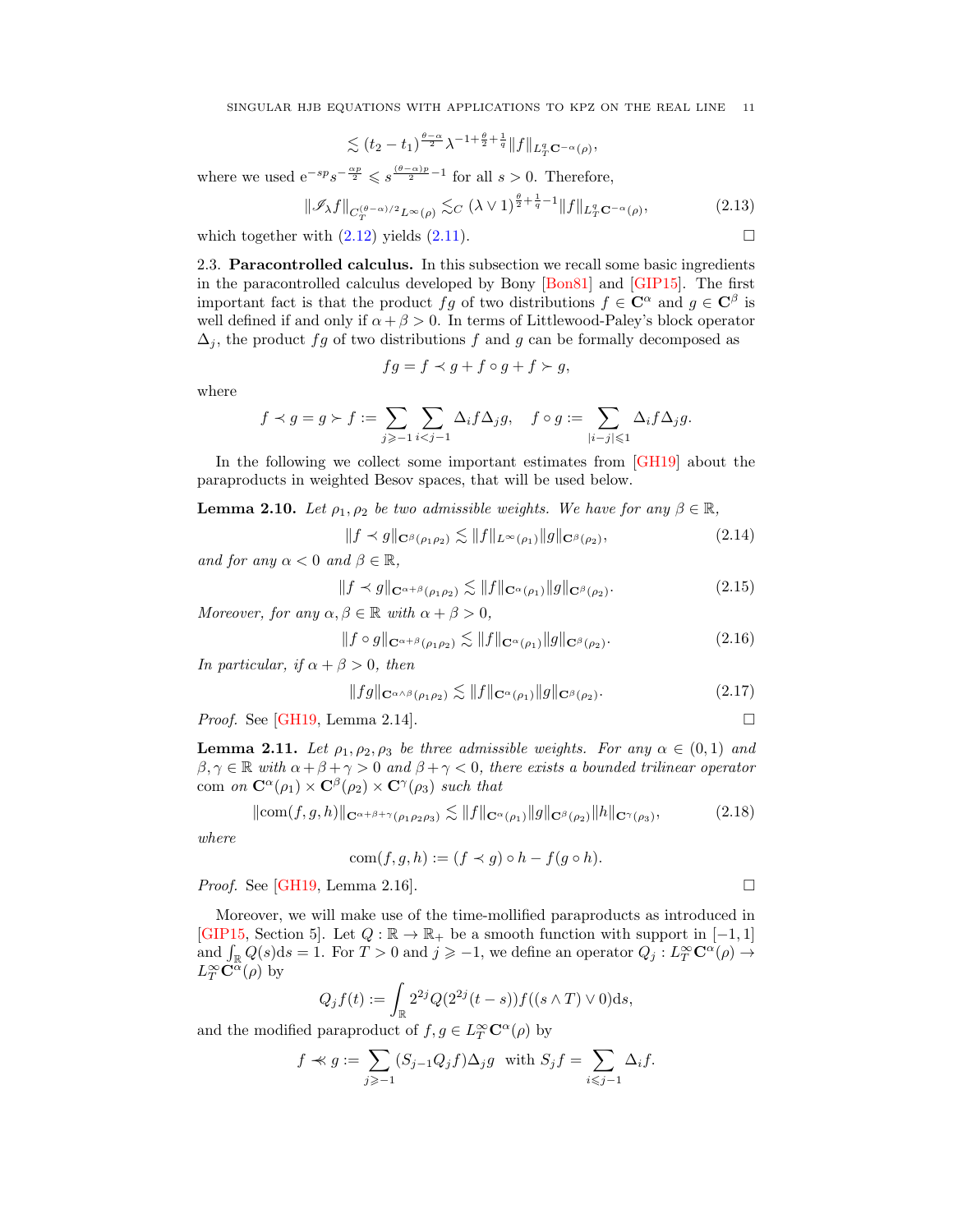Note that for  $\alpha \leq 0, \beta \in \mathbb{R}$  and  $\rho_1, \rho_2 \in \mathscr{W}$ ,

<span id="page-11-4"></span><span id="page-11-0"></span>
$$
||f \ll g||_{L_T^{\infty} \mathbf{C}^{\alpha+\beta}(\rho_1 \rho_2)} \lesssim ||f||_{L_T^{\infty} \mathbf{C}^{\alpha}(\rho_1)} ||g||_{L_T^{\infty} \mathbf{C}^{\beta}(\rho_2)}.
$$
 (2.19)

<span id="page-11-3"></span>**Lemma 2.12.** Let  $\rho_1, \rho_2$  be two admissible weights. For any  $\alpha \in (0,1)$  and  $\beta \in \mathbb{R}$ , there is a constant  $C = C(\rho_1, \rho_2, d, \alpha, \beta) > 0$  such that for all  $\lambda \geq 0$  and  $T > 0$ ,

<span id="page-11-1"></span>
$$
\left\| [\mathcal{L}_{\lambda}, f \prec g] \right\|_{L^{\infty}_T \mathbf{C}^{\alpha+\beta-2}(\rho_1 \rho_2)} \lesssim_C \|f\|_{\mathbb{S}^{\alpha}_T(\rho_1)} \|g\|_{L^{\infty}_T \mathbf{C}^{\beta}(\rho_2)},
$$
\n(2.20)

and

$$
||f \prec g - f \prec g||_{L_T^{\infty} \mathbf{C}^{\alpha+\beta}(\rho_1 \rho_2)} \lesssim_C ||f||_{C_T^{\alpha/2} L^{\infty}(\rho_1)} ||g||_{L_T^{\infty} \mathbf{C}^{\beta}(\rho_2)}.
$$
 (2.21)

Moreover, for any  $\varepsilon > 0$ , we also have for some  $C = C(\varepsilon, \rho_1, \rho_2, d, \alpha, \beta)$ ,

<span id="page-11-2"></span>
$$
\|[\nabla \mathcal{I}_{\lambda}, f \prec]g\|_{L^{\infty}_T \mathbf{C}^{\alpha+\beta+1-\varepsilon}(\rho_1 \rho_2)} \lesssim_C \|f\|_{\mathcal{S}^{\alpha}_T(\rho_1)} \|g\|_{L^{\infty}_T \mathbf{C}^{\beta}(\rho_2)}.
$$
 (2.22)

*Proof.* The estimates  $(2.20)$  and  $(2.21)$  can be found in [\[GH19,](#page-48-16) Lemma 2.17]. We only prove [\(2.22\)](#page-11-2). Without loss of generality, we assume  $\lambda = 0$ . Recalling  $\mathscr{I}f(t) =$  $\int_0^t P_{t-s}f(s)ds$  and by definition, we have

$$
[\nabla \mathcal{I}, f \prec] g(t) = \int_0^t P_{t-s} \nabla (f(s) \prec g(s)) \mathrm{d}s - f(t) \prec \int_0^t \nabla P_{t-s} g(s) \mathrm{d}s
$$
  

$$
= \int_0^t P_{t-s} (\nabla f(s) \prec g(s)) \mathrm{d}s + \int_0^t [P_{t-s}, f(s) \prec] \nabla g(s) \mathrm{d}s
$$
  

$$
+ \int_0^t (f(s) - f(t)) \prec P_{t-s} \nabla g(s) \mathrm{d}s =: I_1(t) + I_2(t) + I_3(t).
$$

For  $I_1$ , by [\(2.12\)](#page-9-0) with  $\theta = 2$  and  $q = \infty$  and [\(2.15\)](#page-10-1), we have

 $||I_1||_{L_T^{\infty} \mathbf{C}^{\alpha+\beta+1}(\rho_1\rho_2)} \lesssim ||\nabla f \prec g||_{L_T^{\infty} \mathbf{C}^{\alpha+\beta-1}(\rho_1\rho_2)} \lesssim ||f||_{L_T^{\infty} \mathbf{C}^{\alpha}(\rho_1)} ||g||_{L_T^{\infty} \mathbf{C}^{\beta}(\rho_2)}.$ For  $I_2$ , by a modification of [\[CC18,](#page-47-10) Lemma A.1] we have

$$
||I_2(t)||_{\mathbf{C}^{\alpha+\beta+1-\varepsilon}(\rho_1\rho_2)} \lesssim \int_0^t (t-s)^{-1+\frac{\varepsilon}{2}} ||f(s)||_{\mathbf{C}^{\alpha}(\rho_1)} ||g(s)||_{\mathbf{C}^{\beta}(\rho_2)} ds
$$
  

$$
\lesssim ||f||_{L^{\infty}_{T} \mathbf{C}^{\alpha}(\rho_1)} ||g||_{L^{\infty}_{T} \mathbf{C}^{\beta}(\rho_2)}.
$$

For  $I_3$ , by  $(2.14)$  and  $(2.8)$  we have

$$
||I_3(t)||_{\mathbf{C}^{\alpha+\beta+1-\epsilon}(\rho_1\rho_2)} \lesssim \int_0^t ||f(s)-f(t)||_{L^{\infty}(\rho_1)} ||\nabla P_{t-s}g(s)||_{\mathbf{C}^{\alpha+\beta+1-\epsilon}(\rho_2)} ds
$$
  

$$
\lesssim ||f||_{C_T^{\alpha/2}L^{\infty}(\rho_1)} ||g||_{L_T^{\infty} \mathbf{C}^{\beta}(\rho_2)} \int_0^t (t-s)^{-1+\frac{\epsilon}{2}} ds.
$$

The proof is complete.

Finally we recall the localization operators from [\[GH19\]](#page-48-16). Let  $\sum_{k\geqslant -1} w_k = 1$  be a smooth dyadic partition of unity on  $\mathbb{R}^d$ , where  $w_{-1}$  is supported in a ball containing zero and each  $w_k$  for  $k \geq 0$  is supported on the annulus of size  $2^k$ . Let  $(v_m)_{m \geq -1}$ be a smooth dyadic partition of unity on  $[0, \infty)$  such that  $v_{-1}$  is supported in a ball containing zero and each  $v_m$  for  $m \geq 0$  is supported on the annulus of size  $2^m$ . For a given sequence  $(L_{k,m})_{k,m\geqslant-1}$  we define localization operators  $\mathscr{V}_{>} \mathscr{V}_{\leqslant}$  as in  $|GH19|$ 

<span id="page-11-5"></span>
$$
\mathscr{V}_> f = \sum_{k,m} w_k v_m \sum_{j \ge L_{k,m}} \Delta_j f, \qquad \mathscr{V}_{\leqslant} f = \sum_{k,m} w_k v_m \sum_{j \le L_{k,m}} \Delta_j f. \tag{2.23}
$$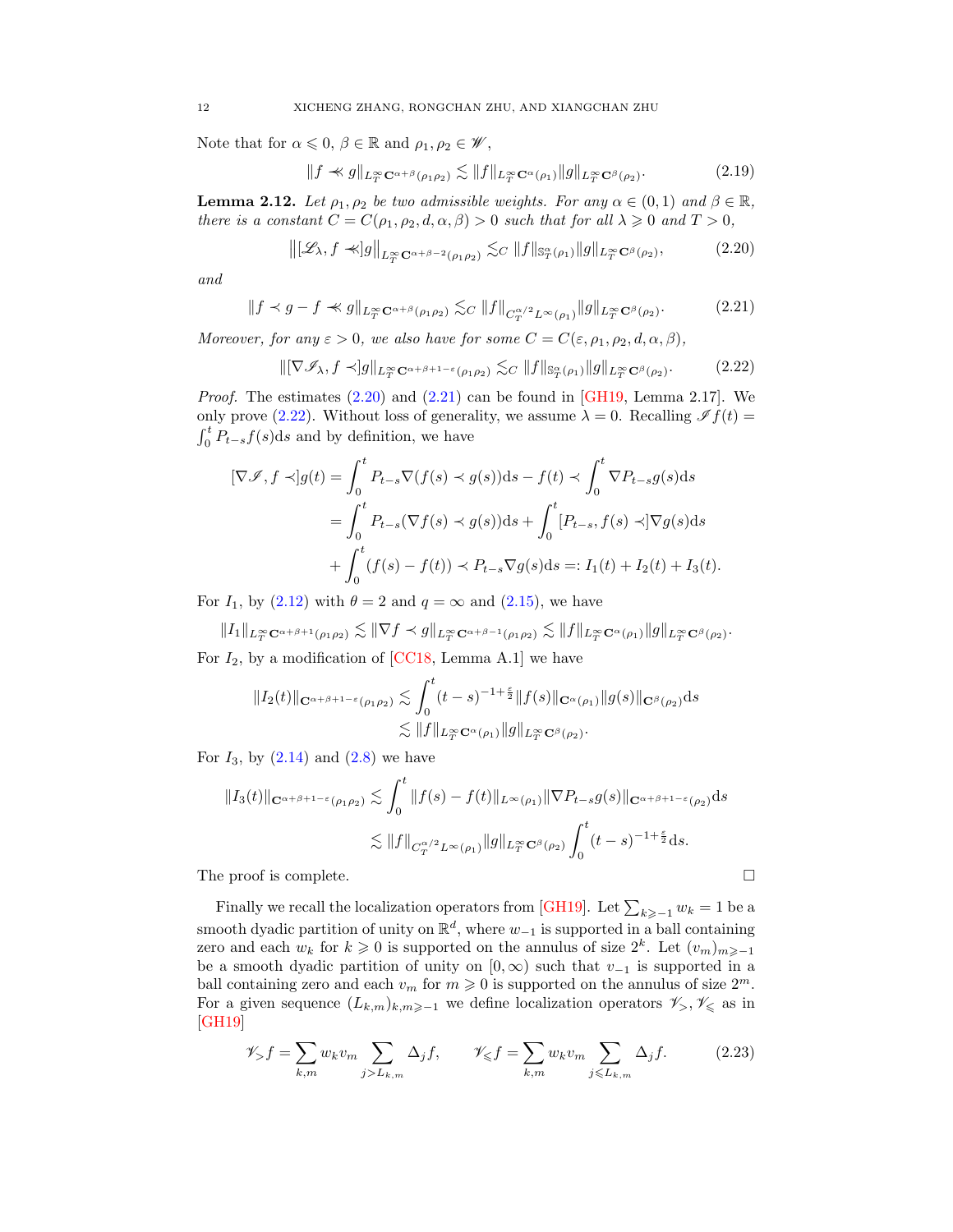<span id="page-12-5"></span>**Lemma 2.13.** Let  $\rho$  be an admissible weight. For given  $L > 0, T > 0$ , there exists a (universal) choice of parameters  $(L_{k,m})_{k,m\geq 1}$  such that for all  $\alpha, \beta, \kappa \in \mathbb{R}$  with  $\alpha + \kappa > 0^2$  $\alpha + \kappa > 0^2$ ,  $\delta > 0$  and  $0 \leqslant t \leqslant T$ ,

$$
\|\mathscr{V}_{\geq} f\|_{L^{\infty}_{T} \mathbf{C}^{-\alpha-\delta}(\rho^{\beta-\delta})} \lesssim 2^{-\delta L} \|f\|_{L^{\infty}_{T} \mathbf{C}^{-\alpha}(\rho^{\beta})},
$$
  

$$
\|\mathscr{V}_{\leq} f\|_{L^{\infty}_{T} \mathbf{C}^{\kappa}(\rho^{\alpha+\beta+\kappa})} \lesssim 2^{(\alpha+\kappa)L} \|f\|_{L^{\infty}_{T} \mathbf{C}^{-\alpha}(\rho^{\beta})},
$$

where the proportional constant depends on  $\alpha, \beta, \delta, \kappa$  but is independent of f.

*Proof.* See [\[GH19,](#page-48-16) Lemma 2.6].

<span id="page-12-7"></span><span id="page-12-6"></span>

<span id="page-12-0"></span>2.4. Renormalized pairs. In this subsection we introduce the renormalized pairs, which is one important part in Gubinelli-Imkeller-Perkowski's paracontrolled theory. Fix  $\alpha \in (\frac{1}{2}, \frac{2}{3})$  and an admissible weight  $\rho \in \mathscr{W}$ . For  $T > 0$ , let  $b = (b_1, \dots, b_d)$ and f be  $(d+1)$ -distributions in  $L_T^{\infty} \mathbb{C}^{-\alpha}(\rho)$ . First of all, we introduce two important quantities for later use

$$
\ell_T^b(\rho) := \sup_{\lambda \ge 0} \|b \circ \nabla \mathcal{I}_{\lambda} b\|_{L_T^{\infty} \mathbf{C}^{1-2\alpha}(\rho^2)} + \|b\|_{L_T^{\infty} \mathbf{C}^{-\alpha}(\rho)}^2 + 1, \tag{2.24}
$$

and for  $q \in [1,\infty],$ 

$$
\mathbb{A}_{T,q}^{b,f}(\rho) := \sup_{\lambda \geq 0} \|b \circ \nabla \mathcal{I}_{\lambda} f\|_{L^q_T \mathbf{C}^{1-2\alpha}(\rho^2)} + \|b\|_{L^\infty_T \mathbf{C}^{-\alpha}(\rho)} \|f\|_{L^q_T \mathbf{C}^{-\alpha}(\rho)}.
$$
 (2.25)

By [\(2.16\)](#page-10-3), except for  $\alpha < \frac{1}{2}$ , in general,  $b(t) \circ \nabla \mathcal{I}_{\lambda} f(t)$  is not well-defined since by Schauder's estimate, we only have (see Lemma [2.9\)](#page-9-2)

<span id="page-12-3"></span>
$$
\nabla \mathscr{I}_{\lambda} f \in L^{\infty}_T \mathbf{C}^{1-\alpha}(\rho).
$$

However, in the probabilistic sense, it is possible to give a meaning for  $b \circ \nabla \mathscr{I}_{\lambda} f$  when b, f belong to the chaos of Gaussian noise (see Section [6](#page-41-0) below). This motivates us to introduce the following notion.

<span id="page-12-1"></span>**Definition 2.14.** We call the above  $(b, f) \in L^{\infty}_T C^{-\alpha}(\rho)$  a renormalized pair if there exist  $b_n, f_n \in L_T^{\infty} \mathscr{C}^{\infty}(\rho)$  with  $\sup_{n \in \mathbb{N}} (\ell_T^{b_n}(\rho) + \mathbb{A}_{T,\infty}^{b_n, f_n}(\rho)) < \infty$  and such that  $(b_n, f_n)$  converges to  $(b, f)$  in  $L_T^{\infty} \mathbf{C}^{-\alpha}(\rho)$ , and for each  $\lambda \geqslant 0$ , there are functions  $g_{\lambda}, h_{\lambda} \in L^{\infty}_{T} \mathbb{C}^{1-2\alpha}(\rho^{2})$  such that

$$
\lim_{n \to \infty} ||b_n \circ \nabla \mathcal{I}_\lambda f_n - g_\lambda||_{L^\infty_T \mathbf{C}^{1-2\alpha}(\rho^2)} = 0 \tag{2.26}
$$

and

$$
\lim_{n \to \infty} \|b_n \circ \nabla \mathcal{I}_{\lambda} b_n - h_{\lambda}\|_{L^{\infty}_T \mathbf{C}^{1-2\alpha}(\rho^2)} = 0.
$$
\n(2.27)

For notational convenience, we shall write

<span id="page-12-4"></span>
$$
g_{\lambda}=:b\circ \nabla \mathscr{I}_{\lambda}f, h_{\lambda}=:b\circ \nabla \mathscr{I}_{\lambda}b.
$$

The set of all the above renormalized pair is denoted by  $\mathbb{B}_{T}^{\alpha}(\rho)$ .

**Remark 2.15.** (i) Let  $b \in \mathbb{L}_T^{\infty}(\rho)$  and  $f \in L_T^{\infty}C^{-\alpha}(\rho)$ . Let  $b_n(t, x) := b(t, \cdot) * \rho_n(x)$ and  $f_n(t, x) := f(t, \cdot) * \rho_n(x)$  be the mollifying approximation. By definition and [\(2.16\)](#page-10-3), it is easy to see that  $(b, f) \in \mathbb{B}^{\alpha}_{T}(\rho)$ . Moreover, if  $(b, f) \in \mathbb{B}^{\alpha}_{T}(\rho)$  and  $b' \in \mathbb{L}_T^{\infty}(\rho)$ , then  $(b+b', f) \in \mathbb{B}_T^{\alpha}(\rho)$ .

(ii) To make the convergence hold in  $(2.26)$  and  $(2.27)$ , we may need to subtract some terms containing renormalization constants in the approximation  $b_n \circ \nabla \mathscr{I}_{\lambda} f_n$ and  $b_n \circ \nabla \mathscr{I}_{\lambda} b_n$ . In Definition [2.14,](#page-12-1) we suppose the renormalization constants are zero for simplicity, since in application we can choose symmetric mollifiers for

<span id="page-12-2"></span><sup>&</sup>lt;sup>2</sup>Here the condition is slightly different from  $[GH19, \text{ Lemma 2.6}],$  $[GH19, \text{ Lemma 2.6}],$  but the proof follows along the same line.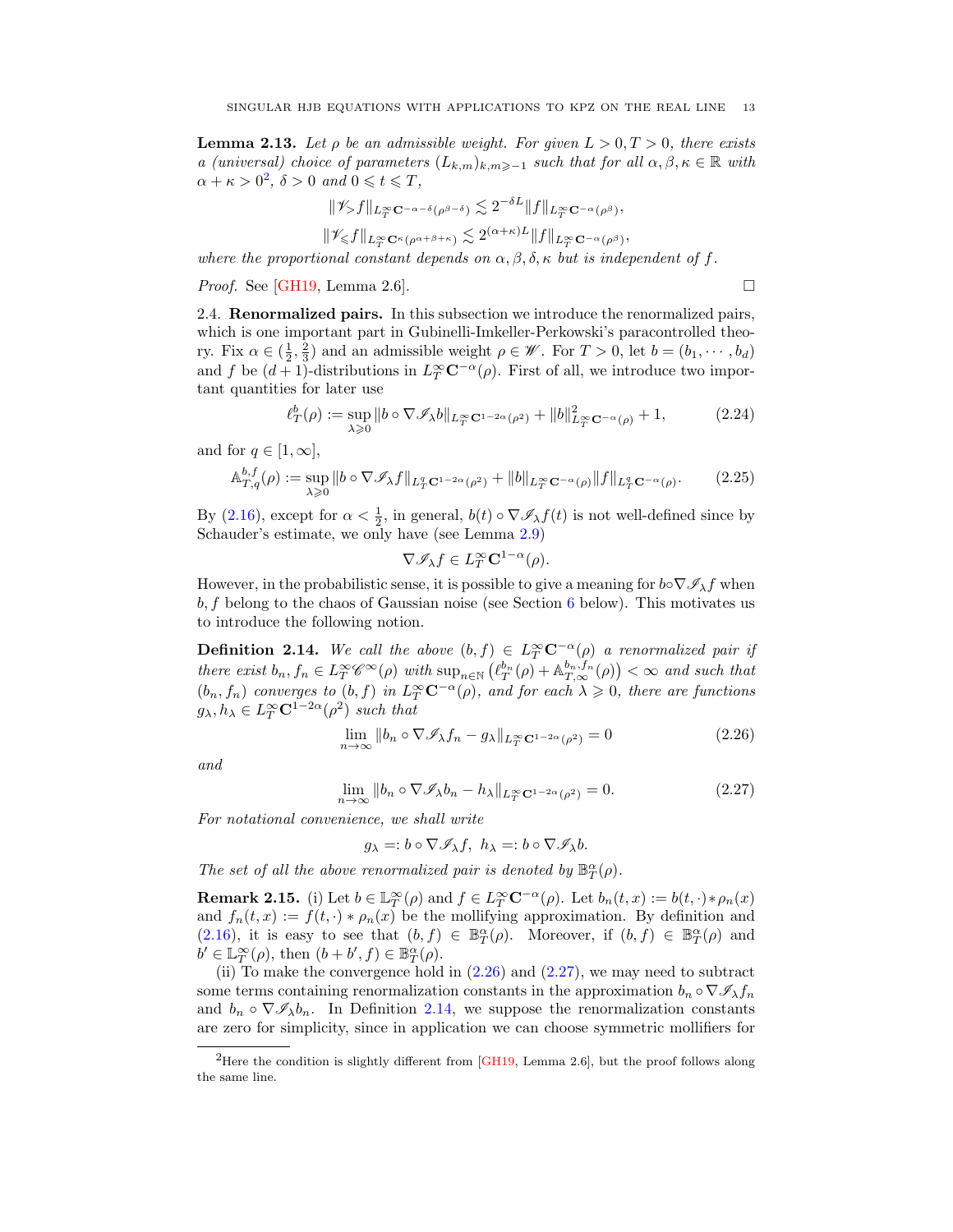approximation, which makes the renormalization constant disappear. In general we only use the uniform bounds  $\sup_{n\in\mathbb{N}}\left(\ell_T^{b_n}(\rho)+\mathbb{A}_{T,\infty}^{b_n,f_n}(\rho)\right)<\infty$  and the convergence [\(2.26\)](#page-12-3), [\(2.27\)](#page-12-4) and the renormalization constants do not affect our analysis and calculations.

To eliminate the parameter  $\lambda$  in [\(2.26\)](#page-12-3) and [\(2.27\)](#page-12-4), the following lemma is useful.

<span id="page-13-2"></span>**Lemma 2.16.** Let  $\mathscr{I}_{s}^{t}(f) = \int_{s}^{t} P_{t-r}f(r)dr$ . For any  $t > 0$ , we have

$$
\sup_{\lambda \geq 0} \|b(t) \circ \nabla \mathcal{I}_{\lambda} f(t)\|_{\mathbf{C}^{1-2\alpha}(\rho)} \leq 2 \sup_{s \in [0,t]} \|b(t) \circ \nabla \mathcal{I}_{s}^{t}(f)\|_{\mathbf{C}^{1-2\alpha}(\rho)}.
$$
 (2.28)

Proof. Note that by integration by parts formula,

$$
\int_0^t e^{-\lambda(t-s)} P_{t-s} f(s) ds = \int_0^t P_{t-s} f(s) ds - \lambda \int_0^t e^{-\lambda(t-s)} \int_0^s P_{t-r} f(r) dr ds
$$
  
=  $e^{-\lambda t} \int_0^t P_{t-s} f(s) ds + \lambda \int_0^t e^{-\lambda(t-s)} \int_s^t P_{t-r} f(r) dr ds.$ 

Thus,

$$
b(t) \circ \nabla \mathscr{I}_{\lambda} f(t) = e^{-\lambda t} b(t) \circ \nabla \mathscr{I}_0^t f + \lambda \int_0^t e^{-\lambda (t-s)} b(t) \circ \nabla \mathscr{I}_s^t (f) ds.
$$

From this we get the desired estimate.

<span id="page-13-0"></span>
$$
\qquad \qquad \Box
$$

The following localized property about the operation  $\circ$  is also useful.

<span id="page-13-1"></span>**Lemma 2.17.** Let  $T > 0$ ,  $\rho, \bar{\rho} \in \mathcal{W}$ ,  $\varepsilon \in (0, 1)$  and  $\alpha \in (\frac{1}{2}, \frac{2}{3})$ . Suppose that  $\phi \in \mathbf{C}^{\alpha+\varepsilon}(\bar{\rho}\rho^{-2}), \ \psi \in \mathbb{S}_T^{\alpha+\varepsilon}, \ (b,f) \in \mathbb{B}_T^{\alpha}(\rho).$ 

Then there is a constant  $C > 0$  depending only on  $T, \varepsilon, \alpha, d, \rho, \bar{\rho}$  such that for all  $\lambda \geqslant 0$  and  $t \in [0, T]$ ,

$$
\|((b\phi)\circ\nabla\mathscr{I}_{\lambda}(f\psi))(t)\|_{\mathbf{C}^{1-2\alpha}(\bar{\rho})}\lesssim_C \|\phi\|_{\mathbf{C}^{\alpha+\varepsilon}(\bar{\rho}\rho^{-2})}\|\psi\|_{\mathbb{S}_t^{\alpha+\varepsilon}}\mathbb{A}_{t,\infty}^{b,f}(\rho). \tag{2.29}
$$

Proof. We only prove the estimate  $(2.29)$ . For simplicity, we drop the time variable. By using paraproduct, we have

$$
(b\phi) \circ \nabla \mathscr{I}_{\lambda}(f\psi) = (b\phi) \circ \nabla \mathscr{I}_{\lambda}(\psi \succ f) + (b\phi) \circ \nabla \mathscr{I}_{\lambda}(\psi \prec f)
$$
  
\n
$$
= (b\phi) \circ \nabla \mathscr{I}_{\lambda}(\psi \succ f) + (b\phi) \circ [\nabla \mathscr{I}_{\lambda}, \psi \prec] f
$$
  
\n
$$
+ \text{com}(\psi, \nabla \mathscr{I}_{\lambda}f, b\phi) + \psi((b\phi) \circ \nabla \mathscr{I}_{\lambda}f)
$$
  
\n
$$
= (b\phi) \circ \nabla \mathscr{I}_{\lambda}(\psi \succ f) + (b\phi) \circ [\nabla \mathscr{I}_{\lambda}, \psi \prec] f
$$
  
\n
$$
+ \text{com}(\psi, \nabla \mathscr{I}_{\lambda}f, b\phi) + \psi((\phi \succ g) \circ \nabla \mathscr{I}_{\lambda}f)
$$
  
\n
$$
+ \psi \text{com}(\phi, b, \nabla \mathscr{I}_{\lambda}f) + \psi \phi(b \circ \nabla \mathscr{I}_{\lambda}f).
$$

Let  $\varepsilon > 0$  being small enough. We estimate each term as following.

• By  $(2.16)$ ,  $(2.11)$  and  $(2.15)$ , we have

$$
\begin{aligned} \| (b\phi) \circ \nabla \mathscr{I}_{\lambda}(\psi \succcurlyeq f) \|_{\mathbf{C}^{0}(\bar{\rho})} &\lesssim \| b\phi \|_{\mathbf{C}^{-\alpha}(\bar{\rho}\rho^{-1})} \| \nabla \mathscr{I}_{\lambda}(\psi \succcurlyeq f) \|_{L_{t}^{\infty}\mathbf{C}^{\alpha+\varepsilon}(\rho)} \\ &\lesssim \| b\phi \|_{\mathbf{C}^{-\alpha}(\bar{\rho}\rho^{-1})} \| \psi \succ f + \psi \circ f \|_{L_{t}^{\infty}\mathbf{C}^{\alpha-1+\varepsilon}(\rho)} \\ &\lesssim \| \phi \|_{\mathbf{C}^{\alpha+\varepsilon}(\bar{\rho}\rho^{-2})} \| b \|_{\mathbf{C}^{-\alpha}(\rho)} \| f \|_{L_{t}^{\infty}\mathbf{C}^{-\alpha}(\rho)} \| \psi \|_{L_{t}^{\infty}\mathbf{C}^{\alpha+\varepsilon}}. \end{aligned}
$$

• By  $(2.16)$ ,  $(2.17)$  and  $(2.22)$ , we have

$$
\begin{aligned} \| (b \phi) \circ [\nabla \mathscr{I}_{\lambda}, \psi \prec] f \|_{{\mathbf C}^0(\bar{\rho})} &\lesssim \| b \phi \|_{{\mathbf C}^{-\alpha}(\bar{\rho} \rho^{-1})} \| [\nabla \mathscr{I}_{\lambda}, \psi \prec] f \|_{L^\infty_t {\mathbf C}^{\alpha+\varepsilon}(\rho)} \\ &\lesssim \| \phi \|_{{\mathbf C}^{\alpha+\varepsilon}(\bar{\rho} \rho^{-2})} \| b \|_{{\mathbf C}^{-\alpha}(\rho)} \| \psi \|_{{\mathbb S}^{2\alpha-1+2\varepsilon}_t} \| f \|_{L^\infty_t {\mathbf C}^{-\alpha}(\rho)}. \end{aligned}
$$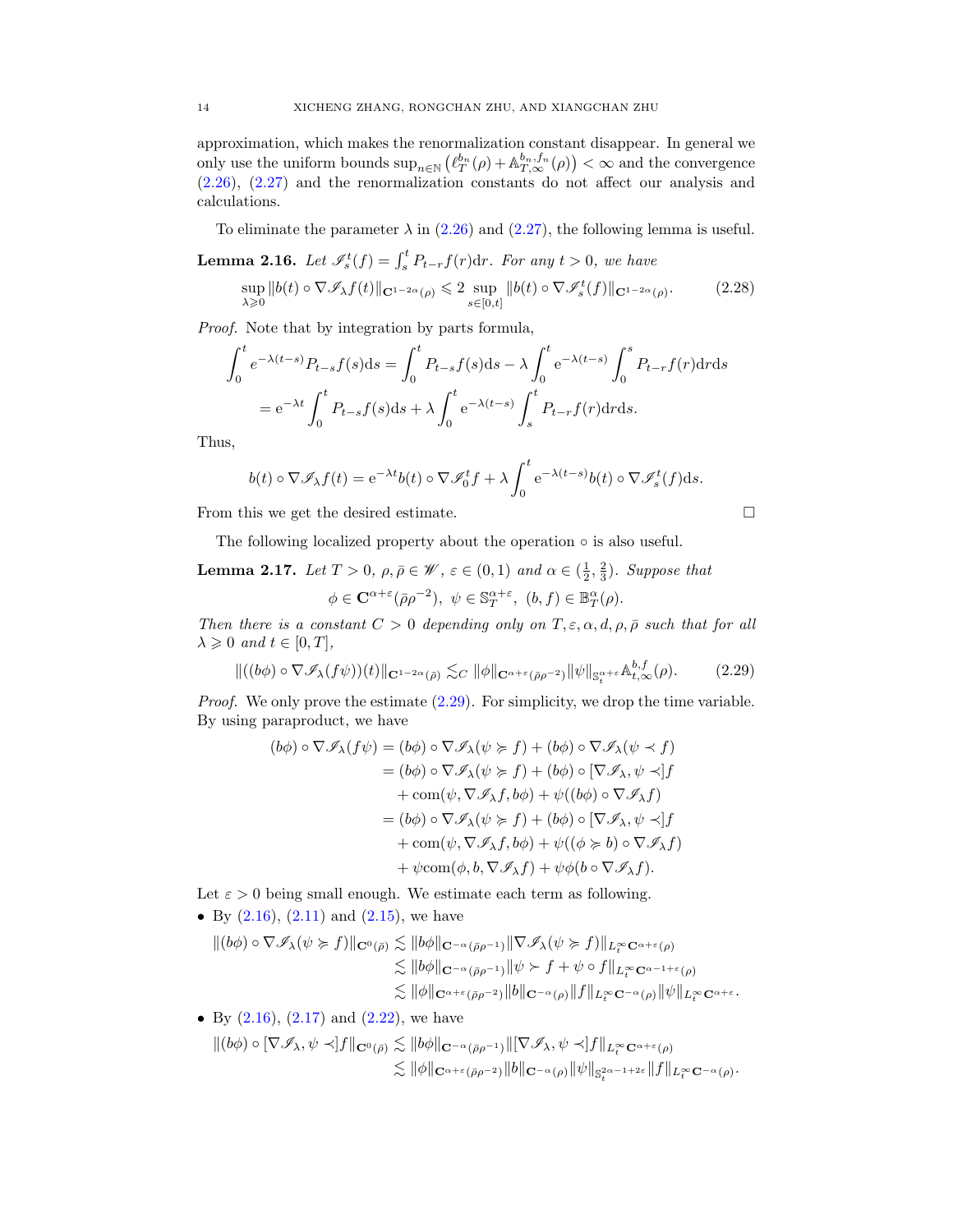SINGULAR HJB EQUATIONS WITH APPLICATIONS TO KPZ ON THE REAL LINE 15

• By  $(2.18)$ ,  $(2.11)$  and  $(2.17)$ , we have

 $\|\text{com}(\psi, \nabla\mathscr{I}_{\lambda}f, b\phi)\|_{\mathbf{C}^0(\bar{\rho})} \lesssim \|\psi\|_{\mathbf{C}^{2\alpha-1+\varepsilon}}\|\nabla\mathscr{I}_{\lambda}f\|_{L^\infty_{\tau}\mathbf{C}^{1-\alpha}(\rho)}\|b\phi\|_{\mathbf{C}^{-\alpha}(\bar{\rho}\rho^{-1})}$  $\lesssim \|\psi\|_{\mathbf{C}^{2\alpha-1+\varepsilon}} \|f\|_{L^\infty_t \mathbf{C}^{-\alpha}(\rho)} \|b\|_{\mathbf{C}^{-\alpha}(\rho)} \|\phi\|_{\mathbf{C}^{\alpha+\varepsilon}(\bar{\rho}\rho^{-2})}.$ 

• By  $(2.17)$ ,  $(2.16)$ ,  $(2.11)$  and  $(2.15)$ , we have  $\left\| \psi((\phi \subseteq b) \circ \nabla \mathcal{A}, f) \right\|_{\infty} \leq \left\| \psi \|_{\infty} \right\| \left\| \phi \subseteq b \right\|$ 

$$
\|\psi((\varphi \succcurlyeq b) \circ \nabla \mathscr{I}_{\lambda}f)\|_{\mathbf{C}^{0}(\bar{\rho})} \lesssim \|\psi\|_{L^{\infty}} \|\varphi \succcurlyeq b\|_{\mathbf{C}^{\alpha-1+\varepsilon}(\bar{\rho}\rho^{-1})}\|\nabla \mathscr{I}_{\lambda}f\|_{\mathbf{C}^{1-\alpha}(\rho)}\lesssim \|\psi\|_{L^{\infty}} \|\phi\|_{\mathbf{C}^{\alpha+\varepsilon}(\bar{\rho}\rho^{-2})}\|b\|_{\mathbf{C}^{-\alpha}(\rho)} \|f\|_{L^{\infty}_{t}(\mathbf{C}^{-\alpha}(\rho)}.
$$

• By  $(2.17)$  and  $(2.18)$ , we have

 $\|\psi\text{com}(\phi,b,\nabla {\mathscr I}_\lambda f)\|_{{\mathbf C}^0(\bar\rho)}\lesssim \|\psi\|_{L^\infty}\|\phi\|_{{\mathbf C}^{2\alpha-1+\varepsilon}(\bar\rho\rho^{-2})}\|b\|_{{\mathbf C}^{-\alpha}(\rho)}\|f\|_{L^\infty_t{\mathbf C}^{-\alpha}(\rho)}.$ 

• By  $(2.17)$ , we have

$$
\|\psi\phi(b\circ \nabla {\mathscr I}_\lambda f)\|_{{\mathbf C}^{1-2\alpha}(\bar\rho)}\lesssim \|\psi\phi\|_{{\mathbf C}^{2\alpha-1+\varepsilon}(\bar\rho\rho^{-2})} \|b\circ \nabla {\mathscr I}_\lambda f\|_{{\mathbf C}^{1-2\alpha}(\rho^2)}.
$$

Combining the above calculations, we obtain the desired estimate.  $\Box$ 

<span id="page-14-3"></span><span id="page-14-2"></span>

<span id="page-14-0"></span>3. A STUDY OF LINEAR PARABOLIC EQUATION IN WEIGHTED HÖLDER SPACES

In this section we consider the following linear parabolic equation:

$$
\mathcal{L}_{\lambda}u = (\partial_t - \Delta + \lambda)u = b \cdot \nabla u + f, \quad u(0) = u_0,
$$
\n(3.1)

where  $\lambda \geq 0$ ,  $b = (b_1, \dots, b_d)$  is a vector-valued distribution and f is a scalar-valued distribution. Suppose that for some  $\alpha \in (\frac{1}{2}, \frac{2}{3})$  and admissible weight  $\rho \in \mathscr{W}$ ,

$$
(b, f) \in \mathbb{B}^{\alpha}_{T}(\rho), \quad T > 0.
$$
\n
$$
(3.2)
$$

The aim of this section is to show the well-posedness of PDE [\(3.1\)](#page-14-2) under [\(3.2\)](#page-14-3). We first give the definition of the paracontrolled solutions to  $(3.1)$ . We then establish the Schauder estimate with the coefficient in unweighted Besov space by choosing  $\lambda$  large enough. Then by a classical maximum principle, we obtain the Schauder estimate for [\(3.1\)](#page-14-2) depending polynomially on the coefficient. In Section [3.3](#page-18-0) we establish global well-posedness of equation [\(3.1\)](#page-14-2) under [\(3.2\)](#page-14-3) and obtain a uniform estimate of solution to  $(3.1)$  in Besov spaces with sublinear weights.

<span id="page-14-1"></span>3.1. Paracontrolled solutions. To introduce the paracontrolled solution of PDE [\(3.1\)](#page-14-2), by Bony's decomposition, we make the following paracontrolled ansatz as in [\[GIP15\]](#page-48-0):

<span id="page-14-5"></span><span id="page-14-4"></span>
$$
u = \nabla u \ll \mathcal{I}_{\lambda} b + u^{\sharp} + \mathcal{I}_{\lambda} f, \tag{3.3}
$$

where  $u^{\sharp}$  solves the following PDE in weak sense

$$
\mathcal{L}_{\lambda} u^{\sharp} = \nabla u \prec b - \nabla u \prec b + \nabla u \succ b + b \circ \nabla u - [\mathcal{L}_{\lambda}, \nabla u \prec] \mathcal{I}_{\lambda} b, \qquad (3.4)
$$
  

$$
u^{\sharp}(0) = u_0.
$$

Note that  $b \circ \nabla u$  does not make a sense, whose meaning is given as follows: By [\(3.3\)](#page-14-4), we can write

$$
b \circ \nabla u = b \circ \nabla (\nabla u \ll \mathcal{I}_{\lambda} b) + b \circ \nabla u^{\sharp} + b \circ \nabla \mathcal{I}_{\lambda} f
$$
  
=  $b \circ \nabla (\nabla u \prec \mathcal{I}_{\lambda} b) + \text{com}_1 + b \circ \nabla u^{\sharp} + b \circ \nabla \mathcal{I}_{\lambda} f$   
=  $b \circ (\nabla^2 u \prec \mathcal{I}_{\lambda} b) + (b \circ \nabla \mathcal{I}_{\lambda} b) \cdot \nabla u + \text{com}$   
+  $\text{com}_1 + b \circ \nabla u^{\sharp} + b \circ \nabla \mathcal{I}_{\lambda} f,$  (3.5)

where

<span id="page-14-6"></span>
$$
\text{com}_1 := b \circ \nabla[\nabla u \prec \mathscr{I}_\lambda b - \nabla u \prec \mathscr{I}_\lambda b]
$$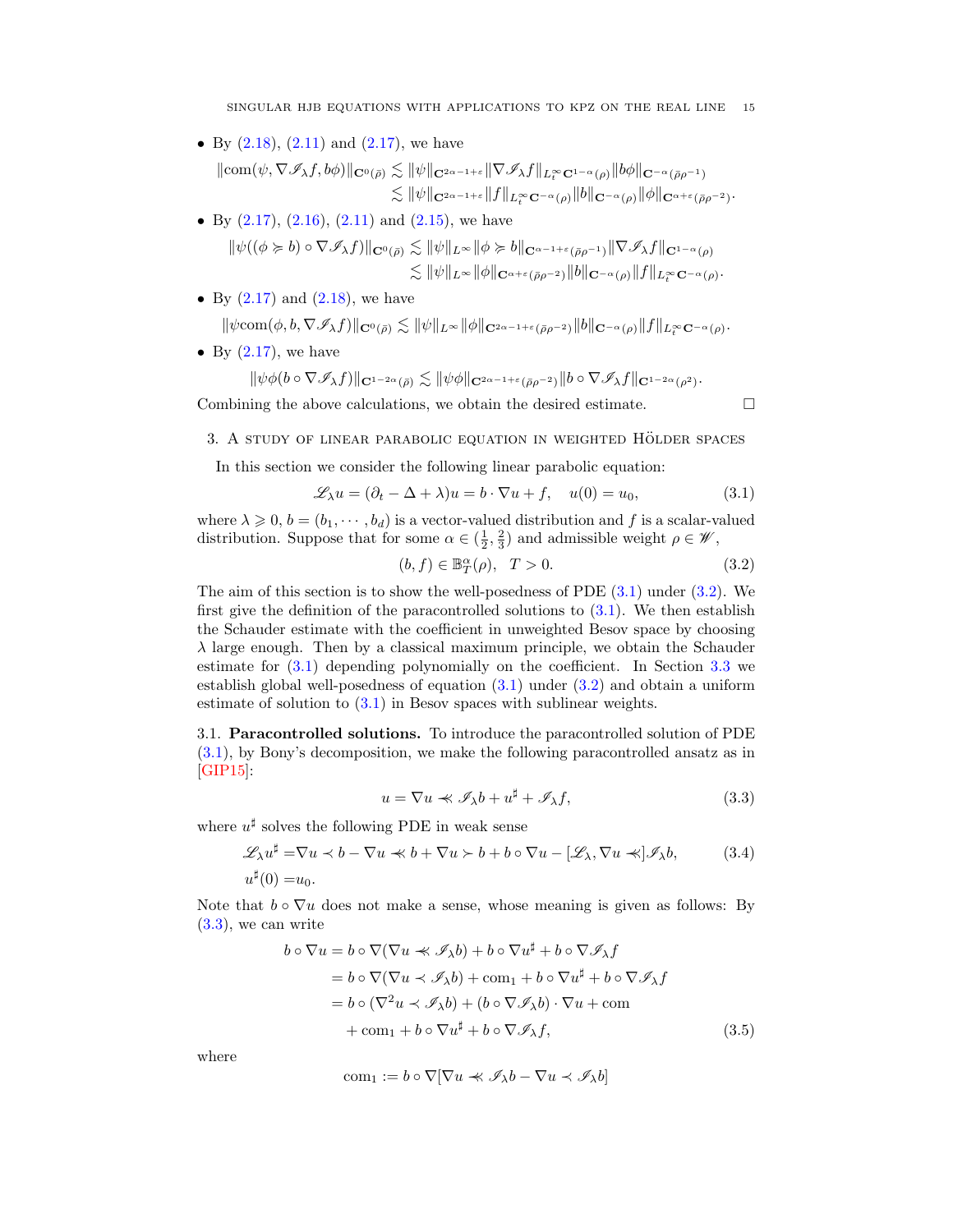and

<span id="page-15-0"></span>
$$
com := com(\nabla u, \nabla \mathcal{I}_{\lambda}b, b).
$$

<span id="page-15-2"></span>**Definition 3.1.** Let  $\rho, \overline{\rho} \in \mathcal{W}$  be two bounded admissible weights and  $\varepsilon \geqslant 0$ . For given  $(b, f) \in \mathbb{B}^{\alpha}_{T}(\rho)$ , with notation  $(2.3)$ , a pair of functions

$$
(u, u^{\sharp}) \in \mathbb{S}_T^{2-\alpha}(\bar{\rho}) \times \mathbb{S}_T^{3-2\alpha}(\rho^{2+\varepsilon}\bar{\rho})
$$
\n
$$
(3.6)
$$

is called a paracontrolled solution of PDE  $(3.1)$  if  $(u, u^{\sharp})$  satisfies  $(3.3)$  and  $(3.4)$ with  $b \circ \nabla u$  given by [\(3.5\)](#page-14-6), in the analytic weak sense.

Remark 3.2. Under [\(3.6\)](#page-15-0), from the proof of Lemma [3.3](#page-15-1) below, each term in [\(3.5\)](#page-14-6) is well-defined. Moreover, for  $b, f \in L_T^{\infty} \mathscr{C}^2(\rho)$  with  $\rho(x) = \langle x \rangle^{-1}$ , it is well known that PDE [\(3.1\)](#page-14-2) has a unique classical solution. From Definition [3.1,](#page-15-2) it is not hard to see that classical solutions are paracontrolled solutions.

The following lemma makes the above definition more transparent.

<span id="page-15-1"></span>**Lemma 3.3.** Let  $T, \varepsilon \geq 0$  and  $(u, u^{\sharp})$  be a paracontrolled solution of [\(3.1\)](#page-14-2) in the sense of Definition [3.1.](#page-15-2) For any  $\gamma, \beta \in (\alpha, 2 - 2\alpha]$ , there is a constant  $C > 0$ depending only on  $T, \varepsilon, \alpha, \gamma, \beta, d, \rho, \bar{\rho}$  such that for all  $\lambda \geq 0$  and  $t \in [0, T]$ ,

$$
\| (b \circ \nabla u)(t) \|_{\mathbf{C}^{1-2\alpha}(\rho^{2+\epsilon}\bar{\rho})} \lesssim_C \ell_t^b(\rho) \| u \|_{\mathbb{S}_t^{\alpha+\gamma}(\bar{\rho})} + \sqrt{\ell_t^b(\rho)} \| u^\sharp(t) \|_{\mathbf{C}^{\beta+1}(\rho^{1+\epsilon}\bar{\rho})} + \| (b \circ \nabla \mathscr{I}_\lambda f)(t) \|_{\mathbf{C}^{1-2\alpha}(\rho^{2+\epsilon}\bar{\rho})}.
$$
 (3.7)

*Proof.* Below we drop the time variable  $t$  and fix

<span id="page-15-3"></span>
$$
\gamma, \beta \in (\alpha, 2 - 2\alpha].
$$

Recall  $1 - 2\alpha < 0$ . We now estimate each term in [\(3.5\)](#page-14-6) as following.

• Since  $\gamma > \alpha$ , by [\(2.15\)](#page-10-1), [\(2.16\)](#page-10-3) and [\(2.11\)](#page-9-1), we have

$$
\|b \circ (\nabla^2 u \prec \mathscr{I}_{\lambda} b)\|_{\mathbf{C}^{1-2\alpha}(\rho^2 \bar{\rho})} \lesssim \|b\|_{\mathbf{C}^{-\alpha}(\rho)} \|\nabla^2 u \prec \mathscr{I}_{\lambda} b\|_{\mathbf{C}^{\gamma}(\rho \bar{\rho})}
$$
  

$$
\lesssim \|b\|_{\mathbf{C}^{-\alpha}(\rho)} \|\nabla^2 u\|_{\mathbf{C}^{\gamma+\alpha-2}(\bar{\rho})} \|\mathscr{I}_{\lambda} b\|_{\mathbf{C}^{2-\alpha}(\rho)}
$$
  

$$
\lesssim \|b\|_{L_t^\infty \mathbf{C}^{-\alpha}(\rho)}^2 \|u\|_{\mathbf{C}^{\gamma+\alpha}(\bar{\rho})} \lesssim \ell_t^b(\rho) \|u\|_{\mathbf{C}^{\alpha+\gamma}(\bar{\rho})}.
$$

• By  $(2.17)$ , we have

$$
\begin{aligned} \|\nabla u (b \circ \nabla \mathscr{I}_{\lambda} b) \|_{\mathbf{C}^{1-2\alpha}(\rho^2\bar{\rho})} &\lesssim \|\nabla u\|_{\mathbf{C}^{\gamma+\alpha-1}(\bar{\rho})} \|b \circ \nabla \mathscr{I}_{\lambda} b\|_{\mathbf{C}^{1-2\alpha}(\rho^2)} \\ &\lesssim \ell_t^b(\rho) \|u\|_{\mathbf{C}^{\alpha+\gamma}(\bar{\rho})}. \end{aligned}
$$

• Since  $\gamma > \alpha$ , by [\(2.18\)](#page-10-5) and [\(2.11\)](#page-9-1), we have

$$
\|com\|_{\mathbf{C}^{1-2\alpha}(\rho^2\bar{\rho})}\lesssim \|b\|_{\mathbf{C}^{-\alpha}(\rho)} \|\nabla u\|_{\mathbf{C}^{\gamma+\alpha-1}(\bar{\rho})} \|\nabla \mathscr{I}_{\lambda}b\|_{\mathbf{C}^{1-\alpha}(\rho)}\lesssim \|b\|_{L_t^\infty \mathbf{C}^{-\alpha}(\rho)}^2 \|u\|_{\mathbf{C}^{\gamma+\alpha}(\bar{\rho})}\lesssim \ell_t^b(\rho) \|u\|_{\mathbf{C}^{\alpha+\gamma}(\bar{\rho})}.
$$

• By Lemma [2.10,](#page-10-6)  $(2.4)$   $(2.21)$  and  $(2.11)$ , we have

$$
\|\text{com}_1\|_{\mathbf{C}^{1-2\alpha}(\rho^2\bar{\rho})} \lesssim \|b\|_{\mathbf{C}^{-\alpha}(\rho)} \|\nabla u \prec \mathscr{I}_{\lambda}b - \nabla u \prec \mathscr{I}_{\lambda}b\|_{\mathbf{C}^{\gamma+1}(\rho\bar{\rho})}
$$
  
\n
$$
\lesssim \|b\|_{\mathbf{C}^{-\alpha}(\rho)} \|\nabla u\|_{C_t^{(\gamma+\alpha-1)/2} L^{\infty}(\bar{\rho})} \|\mathscr{I}_{\lambda}b\|_{L^{\infty}_t \mathbf{C}^{2-\alpha}(\rho)}
$$
  
\n
$$
\lesssim \|b\|_{L^{\infty}_t \mathbf{C}^{-\alpha}(\rho)}^2 \|u\|_{\mathbf{S}^{\alpha+\gamma}_t(\bar{\rho})} \lesssim \ell^b_t(\rho) \|u\|_{\mathbf{S}^{\alpha+\gamma}_t(\bar{\rho})}.
$$

• Since  $\beta > \alpha$ , by [\(2.16\)](#page-10-3), we have

$$
||b \circ \nabla u^{\sharp}||_{L^{\infty}(\rho^{2+\varepsilon}\bar{\rho})} \lesssim ||b||_{\mathbf{C}^{-\alpha}(\rho)} ||\nabla u^{\sharp}||_{\mathbf{C}^{\beta}(\rho^{1+\varepsilon}\bar{\rho})} \leqslant \sqrt{\ell_{t}^{b}(\rho)} ||u^{\sharp}||_{\mathbf{C}^{\beta+1}(\rho^{1+\varepsilon}\bar{\rho})}.
$$

Combining the above calculations and by  $(3.5)$ , we obtain the estimate.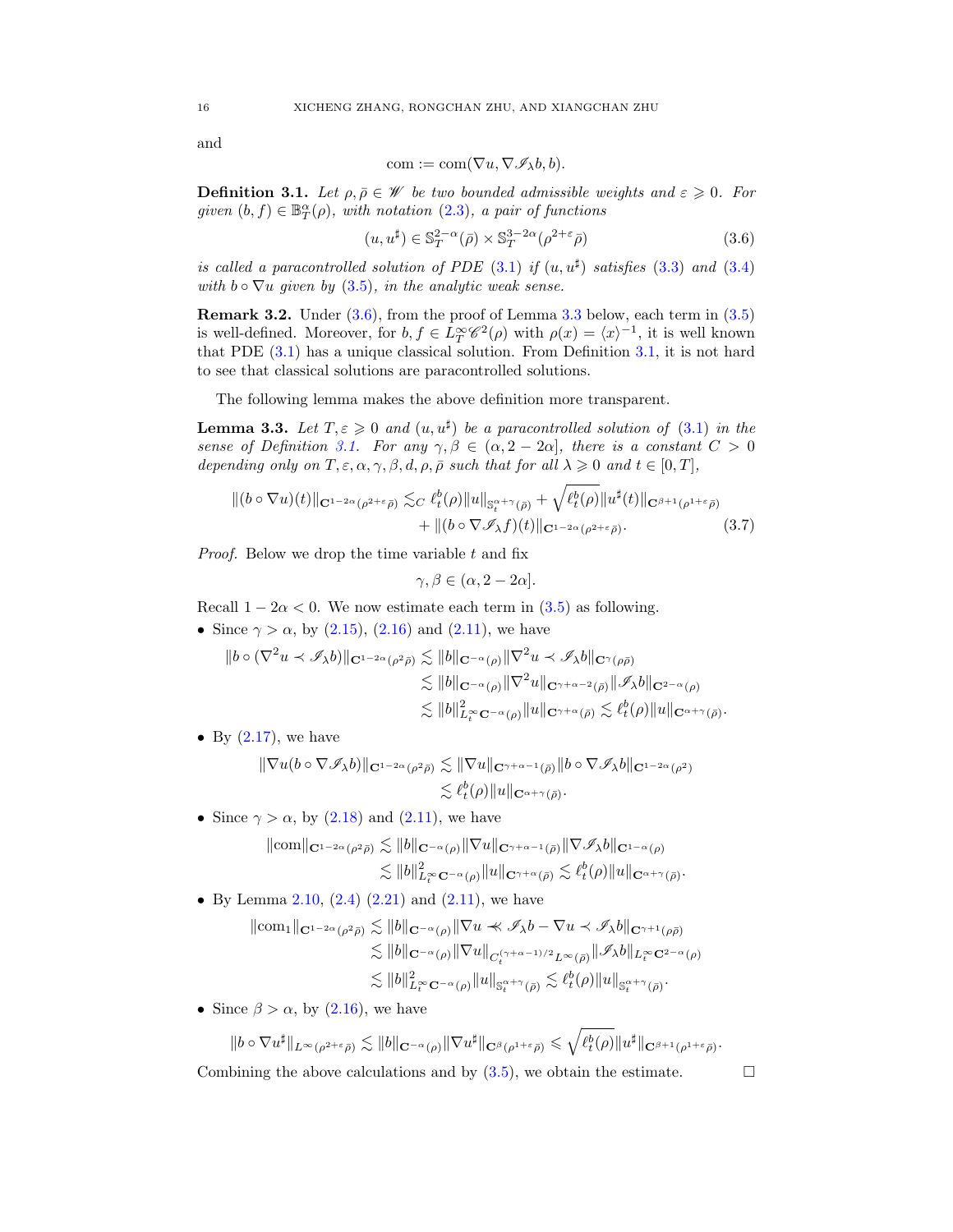<span id="page-16-0"></span>3.2. Schauder's estimate for paracontrolled solutions without weights. In this section we assume  $(b, f) \in \mathbb{B}_T^{\alpha} := \mathbb{B}_T^{\alpha}(1)$ , and for simplicity, we shall write

$$
\ell_T^b = \ell_T^b(1), \quad \mathbb{A}_{T,q}^{b,f} = \mathbb{A}_{T,q}^{b,f}(1).
$$

<span id="page-16-6"></span>**Lemma 3.4.** Assume  $u_0 = 0$ . For any  $\theta \in (1 + \frac{3\alpha}{2}, 2)$ ,  $q \in (\frac{2}{2-\theta}, \infty)$  and  $T > 0$ , there exist constants  $c_0, c_1 > 0$  only depending on  $\theta, \alpha, d, q, T$  such that for all  $\lambda \geqslant c_0 \left(\ell_T^b\right)^{1/(1-\frac{\theta}{2}-\frac{1}{q})}$  and any paracontrolled solution  $u_\lambda = u$  to PDE [\(3.1\)](#page-14-2),

<span id="page-16-5"></span><span id="page-16-1"></span>
$$
||u_{\lambda}||_{\mathbb{S}^{\theta-\alpha}_{T}} \leqslant c_{1}\mathbb{A}^{b,f}_{T,q}.
$$
\n(3.8)

Moreover, there is a constant  $c_2 > 0$  such that for all  $\lambda \geq 0$ ,

$$
||u_{\lambda}||_{\mathbb{S}_T^{2-\alpha}} + ||u_{\lambda}^{\sharp}||_{\mathbb{S}_T^{3-2\alpha}} \leqslant c_2(\ell_T^b)^{\frac{4}{2-3\alpha}} \Big(||u_{\lambda}||_{\mathbb{L}_T^{\infty}} + \mathbb{A}_{T,\infty}^{b,f} \Big). \tag{3.9}
$$

Proof. Below we fix

$$
\theta \in (1 + \frac{3\alpha}{2}, 2], q \in [\frac{2}{2-\theta}, \infty], \gamma, \beta \in (\alpha, \theta - 2\alpha].
$$
  
5) and (2.14) we clearly have

By  $(2.11)$ ,  $(2.15)$  and  $(2.14)$ , we clearly have

$$
(\lambda \vee 1)^{1-\frac{\theta}{2}-\frac{1}{q}}\|u\|_{\mathbb{S}_{T}^{\theta-\alpha}} \lesssim \|b \times \nabla u + b \succ \nabla u + b \circ \nabla u + f\|_{L_{T}^{q} \mathbf{C}^{-\alpha}}
$$
  

$$
\lesssim \|b\|_{L_{T}^{\infty} \mathbf{C}^{-\alpha}} \|\nabla u\|_{L_{T}^{q} L^{\infty}} + \|b \circ \nabla u\|_{L_{T}^{q} \mathbf{C}^{-\alpha}} + \mathbb{A}_{T,q}^{b,f}, \tag{3.10}
$$

and by Lemma [2.12,](#page-11-3)

$$
(\lambda \vee 1)^{1-\frac{\theta}{2}-\frac{1}{q}}\|u^{\sharp}\|_{\mathbb{S}^{\theta+\gamma-1}_{T}} \lesssim \|\nabla u \prec b - \nabla u \prec b\|_{L^{\infty}_{T}C^{\gamma-1}} + \|\nabla u \succ b\|_{L^{\infty}_{T}C^{\gamma-1}} + \|[{\mathscr L}_{\lambda}, \nabla u \prec {\mathscr L}_{\lambda} b\|_{L^{\infty}_{T}C^{\gamma-1}} + \|b \circ \nabla u\|_{L^{q}_{T}C^{\gamma-1}} \lesssim \|u\|_{\mathbb{S}^{\gamma+\alpha}_{T}} \|b\|_{L^{\infty}_{T}C^{-\alpha}} + \|b \circ \nabla u\|_{L^{q}_{T}C^{1-2\alpha}},
$$

where we used  $(2.4)$ ,  $(2.21)$ ,  $(2.22)$  and  $(2.15)$  in the second inequality. Moreover, by  $(3.7)$ , we also have

$$
\|b\circ\nabla u\|_{L^q_T\mathbf{C}^{1-2\alpha}}\lesssim \ell^b_T\|u\|_{\mathbb{S}^{\gamma+\alpha}_T}+\sqrt{\ell^b_T}\|u^\sharp\|_{L^q_T\mathbf{C}^{\beta+1}}+\mathbb{A}^{b,f}_{T,q}.
$$

Thus, we obtain that for all  $\lambda \geqslant 0$ ,

<span id="page-16-4"></span><span id="page-16-2"></span>
$$
(\lambda \vee 1)^{1 - \frac{\theta}{2} - \frac{1}{q}} \left( \|u\|_{\mathbb{S}^{\theta-\alpha}_{T}} + \|u^{\sharp}\|_{\mathbb{S}^{\theta+\gamma-1}_{T}} \right)
$$
  
\$\lesssim \ell\_{T}^{b} \|u\|\_{\mathbb{S}^{\gamma+\alpha}\_{T}} + \sqrt{\ell\_{T}^{b}} \|u^{\sharp}\|\_{L^{\infty}\_{T}} \mathbf{C}^{\beta+1} + \mathbb{A}^{b,f}\_{T,q}. \tag{3.11}

In particular, letting  $\gamma = \theta - 2\alpha$  and  $\beta = 2\theta - 2\alpha - 2$ , we get for some  $c =$  $c(\theta, \alpha, d, q, T),$ 

$$
(\lambda \vee 1)^{1-\frac{\theta}{2}-\frac{1}{q}} \left( \|u\|_{\mathbb{S}^{\theta-\alpha}_{T}} + \|u^{\sharp}\|_{\mathbb{S}^{2\theta-2\alpha-1}_{T}} \right) \lesssim_c \ell_T^b \left( \|u\|_{\mathbb{S}^{\theta-\alpha}_{T}} + \|u^{\sharp}\|_{\mathbb{S}^{2\theta-2\alpha-1}_{T}} \right) + \mathbb{A}^{b,f}_{T,q}.
$$

Choosing  $\lambda$  such that  $\lambda^{1-\frac{\theta}{2}-\frac{1}{q}} \geqslant c\ell_{T}^{b}$ , we obtain [\(3.8\)](#page-16-1).

On the other hand, letting  $\theta = 2$  and  $q = \infty$  in [\(3.11\)](#page-16-2), we obtain that for any  $\gamma, \beta \in (\alpha, 2 - 2\alpha],$ 

<span id="page-16-3"></span>
$$
||u||_{\mathbb{S}_T^{2-\alpha}} + ||u^{\sharp}||_{\mathbb{S}_T^{1+\gamma}} \lesssim \ell_T^b ||u||_{\mathbb{S}_T^{\gamma+\alpha}} + \sqrt{\ell_T^b} ||u^{\sharp}||_{L_T^{\infty} \mathbf{C}^{\beta+1}} + \mathbb{A}_{T,\infty}^{b,f}.
$$
 (3.12)

If  $\alpha < \beta < \gamma < 2 - 2\alpha$ , then by [\(2.6\)](#page-8-5) and Young's inequality, we have for any  $\varepsilon \in (0,1),$ 

$$
||u||_{\mathbb{S}_{T}^{2-\alpha}} + ||u^{\sharp}||_{\mathbb{S}_{T}^{1+\gamma}} \leq \varepsilon \left( ||u||_{\mathbb{S}_{T}^{2-\alpha}} + ||u^{\sharp}||_{\mathbb{S}_{T}^{1+\gamma}} \right) + C_{\varepsilon}(\ell_{T}^{b})^{\frac{2-\alpha}{2-\gamma-2\alpha}} ||u||_{\mathbb{L}_{T}^{\infty}} + C_{\varepsilon}(\ell_{T}^{b})^{\frac{1+\gamma}{2(\gamma-\beta)}} ||u^{\sharp}||_{\mathbb{L}_{T}^{\infty}} + C \mathbb{A}_{T,\infty}^{b,f}.
$$
\n(3.13)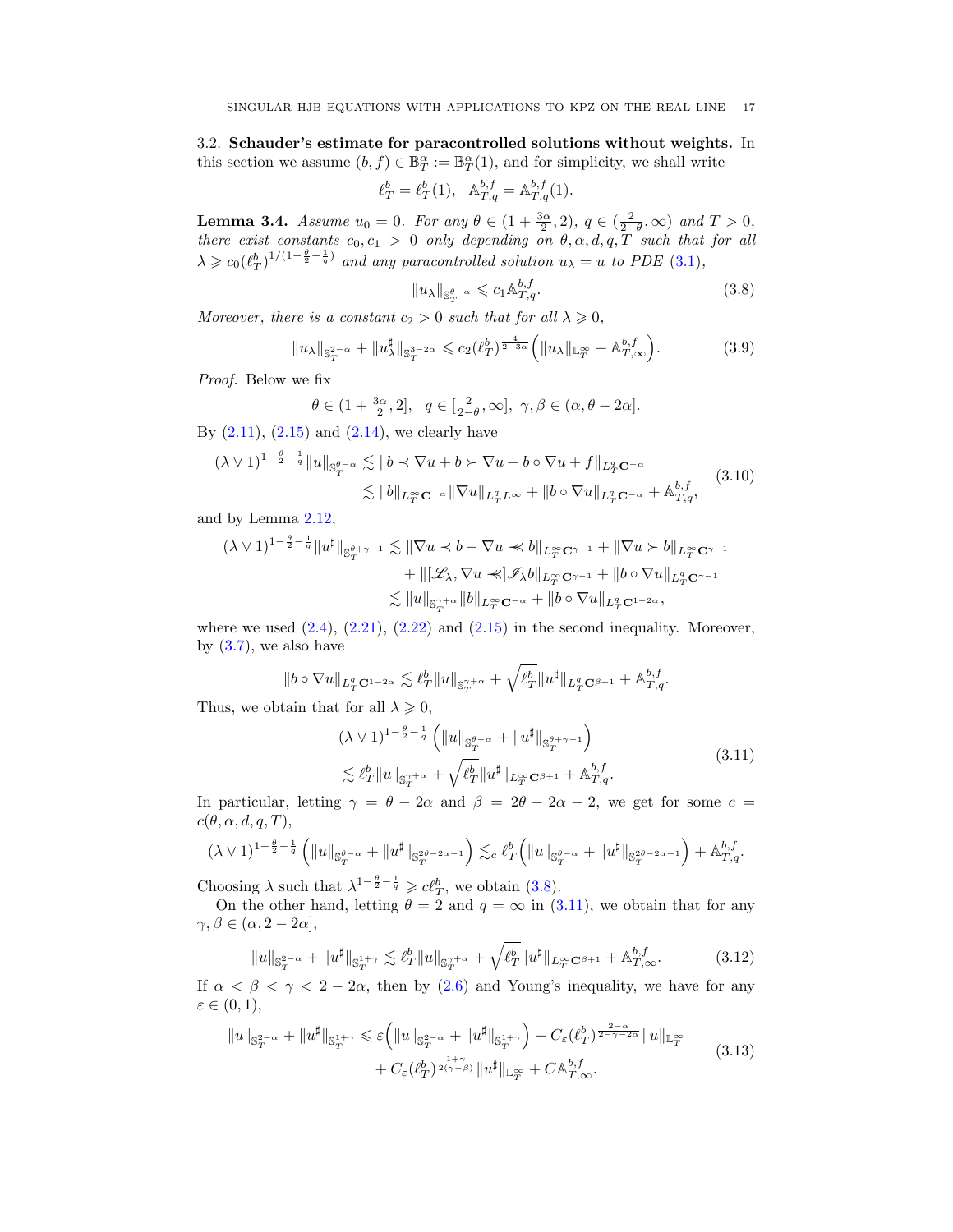Note that by  $(3.3)$ ,

$$
||u^{\sharp}||_{\mathbb{L}_T^{\infty}} = ||u - \nabla u \prec \mathscr{I}_{\lambda}b - \mathscr{I}_{\lambda}f||_{\mathbb{L}_T^{\infty}}
$$

 $\lesssim \|u\|_{{\mathbb L}^\infty_T} (1 + \|b\|_{L^\infty_T{\mathbf C}^{-\alpha}}) + \|f\|_{L^\infty_T{\mathbf C}^{-\alpha}} \lesssim \|u\|_{{\mathbb L}^\infty_T} \sqrt{\ell_T^b} + {\mathbb A}^{b,f}_{T,\infty}.$ 

Substituting it into [\(3.13\)](#page-16-3) and taking  $\varepsilon = 1/2$ , we obtain

$$
||u||_{\mathbb{S}_T^{2-\alpha}}+||u^{\sharp}||_{\mathbb{S}_T^{1+\gamma}}\lesssim(\ell_T^b)^{\frac{2-\alpha}{2-\gamma-2\alpha}\vee(\frac{1+\gamma}{2(\gamma-\beta)}+\frac{1}{2})}\Big(||u||_{\mathbb{L}_T^\infty}+\mathbb{A}_{T,\infty}^{b,f}\Big),
$$

which, by choosing  $\gamma = 2/3$  and  $\beta$  close to  $\alpha$ , yields that

$$
||u||_{\mathbb{S}_T^{2-\alpha}} + ||u^{\sharp}||_{\mathbb{S}_T^{5/3}} \lesssim (\ell_T^b)^{\frac{8-3\alpha}{2(2-3\alpha)}} \Big( ||u||_{\mathbb{L}_T^{\infty}} + \mathbb{A}_{T,\infty}^{b,f} \Big).
$$

Moreover, by [\(3.12\)](#page-16-4) with  $\gamma = 2 - 2\alpha$  and  $\beta = 2/3$ , we get

$$
\|u^\sharp\|_{{\mathbb S}^{3-2\alpha}_T}\lesssim \ell^b_T\|u\|_{{\mathbb S}^{2-\alpha}_T}+\sqrt{\ell^b_T}\|u^\sharp\|_{{\mathbb S}^{5/3}_T}+{\mathbb A}^{b,f}_{T,\infty}\lesssim (\ell^b_T)^{\frac{4}{2-3\alpha}}\Big(\|u\|_{{\mathbb L}^\infty_T}+{\mathbb A}^{b,f}_{T,\infty}\Big).
$$
 The proof is complete.  $\hskip1cm\square$ 

<span id="page-17-1"></span>**Theorem 3.5.** Let  $T > 0$  and  $u_0 = 0$ . For any  $(b, f) \in \mathbb{B}_T^{\alpha}$ , there is a unique paracontrolled solution u to PDE  $(3.1)$  in the sense of Definition [3.1.](#page-15-2) Moreover, there are  $q > 1$  large enough only depending on  $\alpha$  and  $c_1, c_2 > 0$  such that

$$
||u||_{\mathbb{L}_T^\infty}\leqslant c_1(\ell_T^b)^{\frac{5}{2-3\alpha}}\mathbb{A}_{T,q}^{b,f},\quad ||u||_{\mathbb{S}_T^{2-\alpha}}+||u^\sharp||_{\mathbb{S}_T^{3-2\alpha}}\leqslant c_2(\ell_T^b)^{\frac{9}{2-3\alpha}}\mathbb{A}_{T,\infty}^{b,f}.
$$

Proof. We first assume that

$$
b, f \in L_T^{\infty} \mathscr{C}^2, \quad \forall T > 0.
$$

Fix  $\lambda \geq 0$ . For any  $\lambda' > 0$ , it is well known that there is a unique classical solution w to the following PDE:

$$
\partial_t w = \Delta w - (\lambda' + \lambda)w + b \cdot \nabla w + f, \quad w(0) = 0. \tag{3.14}
$$

In particular, for any  $\theta \in (1 + \frac{3}{2}\alpha, 2)$  and  $q \in (\frac{2}{2-\theta}, \infty)$ , by [\(3.8\)](#page-16-1), we have for  $\lambda' \geq c_0 \left(\ell_T^b\right)^{1/(1-\frac{\theta}{2}-\frac{1}{q})},$ 

$$
||w||_{\mathbb{L}_T^\infty}\leqslant ||w||_{L_T^\infty{\mathbf{C}}^{\theta-\alpha}}\leqslant c_1\cdot \mathbb{A}^{b,f}_{T,q}.
$$

Now let u be the unique classical solution to PDE [\(3.1\)](#page-14-2) with  $u_0 = 0$ . Let  $\bar{u} = u - w$ . Then  $\bar{u}$  solves the following PDE:

$$
\partial_t \bar{u} = \Delta \bar{u} - \lambda \bar{u} + b \cdot \nabla \bar{u} + \lambda' w, \quad \bar{u}(0) = 0.
$$

By the classical maximum principle, we have

<span id="page-17-0"></span>
$$
\|\bar u\|_{{\mathbb L}^\infty_T}\leqslant \lambda' T\|w\|_{{\mathbb L}^\infty_T}.
$$

Hence, by taking  $\theta$  close to  $1 + \frac{3\alpha}{2}$  and q large enough, we obtain

$$
||u||_{\mathbb{L}_T^{\infty}} \leqslant (\lambda' T + 1)||w||_{\mathbb{L}_T^{\infty}} \lesssim (\ell_T^b)^{1/(1 - \frac{\theta}{2} - \frac{1}{q})} \cdot \mathbb{A}_{T,q}^{b,f} \lesssim (\ell_T^b)^{\frac{5}{2 - 3\alpha}} \cdot \mathbb{A}_{T,q}^{b,f},
$$

which together with  $(3.9)$  yields

$$
||u||_{\mathbb{S}_T^{2-\alpha}} + ||u^{\sharp}||_{\mathbb{S}_T^{3-2\alpha}} \leq c_2(\ell_T^b)^{\frac{9}{2-3\alpha}} \mathbb{A}_{T,\infty}^{b,f}.
$$
 (3.15)

(Existence) Let  $b_n$  and  $f_n$  be the smoothing approximations of b and f in  $\mathbb{B}_T^{\alpha}$ . We consider the following approximation equation:

$$
\partial_t u_n = \Delta u_n - \lambda u_n + b_n \cdot \nabla u_n + f_n, \quad u_n(0) = 0.
$$

By the assumption and  $(3.15)$ , we have the following uniform estimate:

$$
\sup_{n \in \mathbb{N}} \left( \|u_n\|_{\mathbb{S}^{2-\alpha}_T} + \|u_n^{\sharp}\|_{\mathbb{S}^{3-2\alpha}_T} \right) \lesssim 1.
$$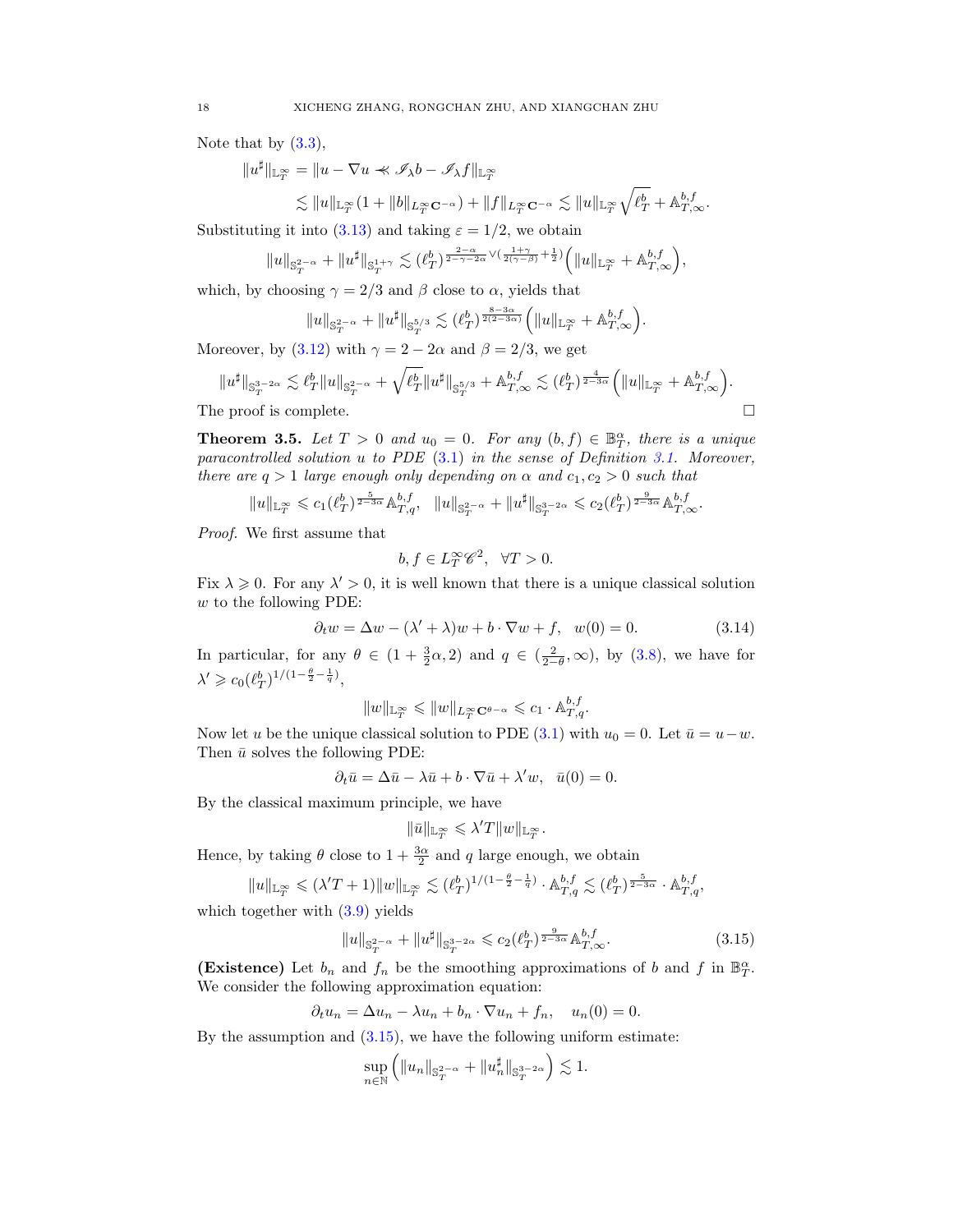Using this uniform estimate and by a standard compact and weak convergence method, we can show the existence of a paracontrolled solution (see [\[GH19\]](#page-48-16)).

(Uniqueness) Let  $u_1$  and  $u_2$  be two paracontrolled solution of PDE [\(3.1\)](#page-14-2). Let  $\bar{u} := u_1 - u_2$ . Clearly,  $\bar{u}$  is a paracontrolled solution of

$$
\partial_t \bar{u} = \Delta \bar{u} - \lambda \bar{u} + b \cdot \nabla \bar{u}, \ \ u(0) = 0.
$$

Let  $\theta \in (1 + \alpha, 2)$  and  $q = \frac{2}{2 - \theta}$ . By  $(2.11)$ , we have

$$
\|\bar{u}\|_{\mathbb{S}^{\theta-\alpha}_{T}}^{q} \leqslant C \int_{0}^{T} \|(b \cdot \nabla \bar{u})(t)\|_{\mathbf{C}^{-\alpha}}^{q} dt. \tag{3.16}
$$

On the other hand, by  $(2.14)$ ,  $(2.15)$  and Lemma [3.3](#page-15-1) we have

$$
\begin{split} \|(b\cdot\nabla\bar{u})(t)\|_{\mathbf{C}^{-\alpha}} &\leqslant \|(b\prec\nabla\bar{u})(t)\|_{\mathbf{C}^{-\alpha}} + \|(b\succ\nabla\bar{u})(t)\|_{\mathbf{C}^{-\alpha}} + \|(b\circ\nabla\bar{u})(t)\|_{\mathbf{C}^{-\alpha}} \\ &\lesssim \|b(t)\|_{\mathbf{C}^{-\alpha}} \|\nabla\bar{u}(t)\|_{L^\infty} + \|(b\circ\nabla\bar{u})(t)\|_{\mathbf{C}^{1-2\alpha}} \\ &\lesssim \|\nabla\bar{u}(t)\|_{L^\infty} + \|\bar{u}\|_{\mathbf{S}^{2-\alpha}_t} + \|\bar{u}^{\sharp}\|_{L^\infty_t\mathbf{C}^{3-2\alpha}} \lesssim \|\nabla\bar{u}\|_{\mathbb{L}^\infty_t} + \|\bar{u}\|_{\mathbb{L}^\infty_t}. \end{split}
$$

Substituting this into [\(3.16\)](#page-18-2) and by  $\theta - \alpha > 1$ , we obtain

$$
\|\bar{u}\|_{L^{\infty}_T\mathbf{C}^{\theta-\alpha}}^q \leqslant C \int_0^T \|\bar{u}\|_{L^{\infty}_t\mathbf{C}^{\theta-\alpha}}^q \mathrm{d}t,
$$

which in turn implies that  $\bar{u} = 0$ . The uniqueness is proven.

**Remark 3.6.** The polynomial dependence on  $\ell_T^b$  in Theorem [3.5](#page-17-1) is important to establish the Schauder estimate in sublinear weighted Hölder space since it together with a new characterization for weighted Hölder spaces in Lemma [3.8](#page-19-0) below can be used to solve the problem of weight loss (see [\[PR19,](#page-48-17) Remark 1.1]).

<span id="page-18-0"></span>3.3. Schauder estimate for paracontrolled solutions with weights. In this section we show the well-posednness of PDE  $(3.1)$  in weighted Hölder spaces. Recall that for  $\delta \in \mathbb{R}$ ,

$$
\rho_{\delta}(x) := (1+|x|^2)^{-\delta/2} =: \langle x \rangle^{-\delta}.
$$

Now we give the main result of this section.

<span id="page-18-1"></span>**Theorem 3.7.** Let  $\alpha \in (\frac{1}{2}, \frac{2}{3})$  and  $\vartheta := \frac{9}{2-3\alpha}$ . Choose  $\kappa > 0$  so that

$$
\delta := (2\vartheta + 2)\kappa \leq 1, \quad \delta_0 := (\frac{55}{27}\vartheta + 4)\kappa.
$$

For any  $T > 0$ ,  $(b, f) \in \mathbb{B}^{\alpha}_{T}(\rho_{\kappa})$  and  $u_0 \in \bigcup_{\varepsilon > 0} \mathbb{C}^{1 + \alpha + \varepsilon}$ , there is a unique paracontrolled solution  $(u, u^{\sharp})$  to PDE [\(3.1\)](#page-14-2) in the sense of Definition [3.1](#page-15-2) with

$$
||u||_{\mathbb{S}_T^{2-\alpha}(\rho_\delta)} + ||u^{\sharp}||_{\mathbb{S}_T^{3-2\alpha}(\rho_{\delta_0})} \lesssim_C \mathbb{A}_{T,\infty}^{b,f}(\rho_\kappa),\tag{3.17}
$$

where  $C = C(T, d, \alpha, \kappa, \ell_T^b(\rho_\kappa)) > 0.$ 

To prove the result we introduce the following notations. Let  $\chi \in C_c^{\infty}(\mathbb{R}^d)$  with

$$
\chi(x) = 1, \quad |x| \leq 1/8, \quad \chi(x) = 0, \quad |x| > 1/4,
$$

and for  $r > 0$  and  $z \in \mathbb{R}^d$ ,

$$
\chi_r^z(x) := \chi((x-z)/r), \quad \phi_r^z(x) := \chi_{r(1+|z|)}^z(x).
$$

To show the existence of a paracontrolled solution, we need the following simple characterization of weighted Hölder spaces.

<span id="page-18-2"></span>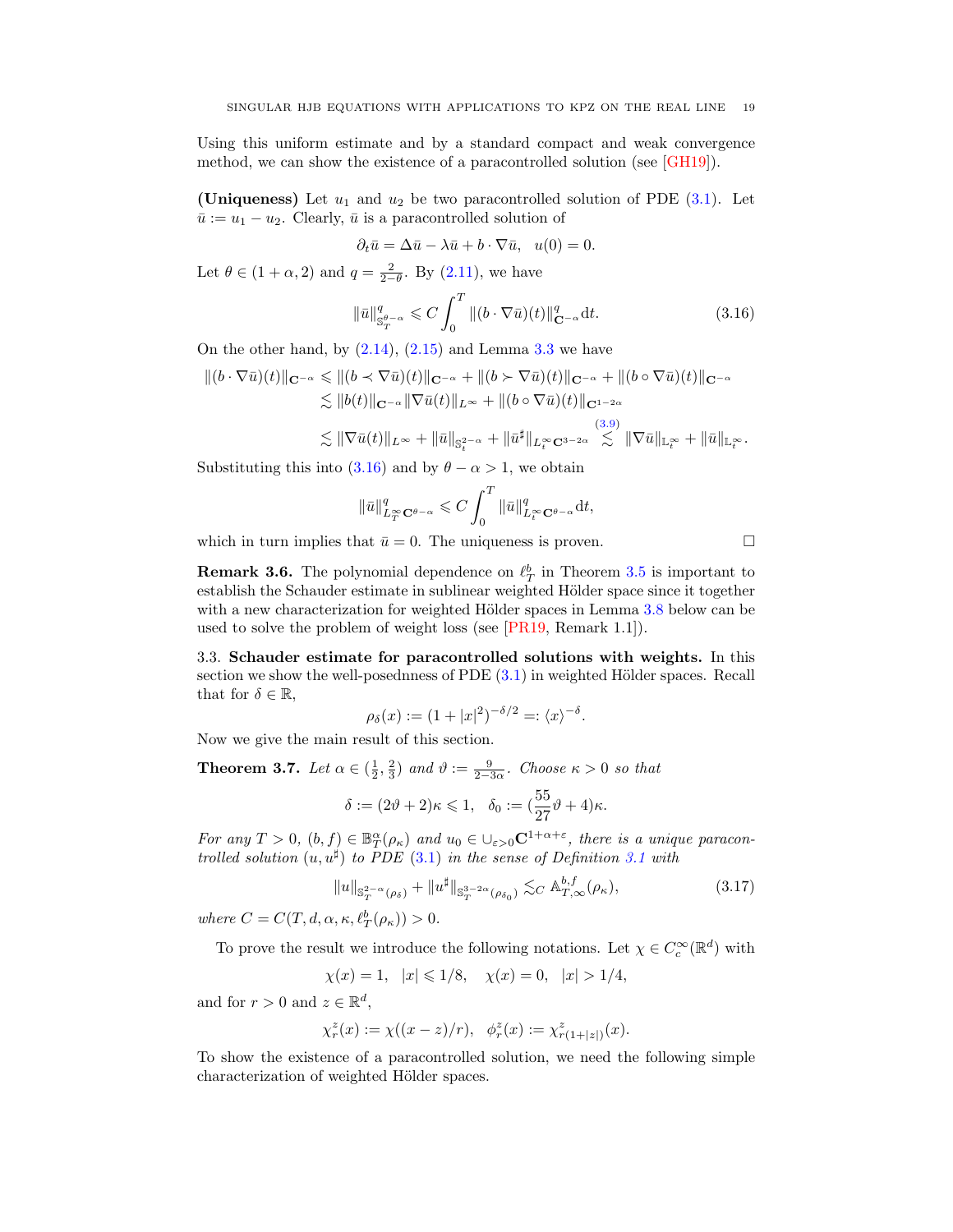<span id="page-19-0"></span>**Lemma 3.8.** Let  $\alpha \geq 0$  and  $r \in (0,1]$ . For any  $\delta, \kappa \in \mathbb{R}$ , there is a constant  $C = C(r, \alpha, d, \delta, \kappa) > 0$  such that

<span id="page-19-1"></span>
$$
||f||_{\mathscr{C}^{\alpha}(\rho_{\delta}\rho_{\kappa})} \asymp_C \sup_{z} (\rho_{\delta}(z)||\phi_r^z f||_{\mathscr{C}^{\alpha}(\rho_{\kappa})}). \tag{3.18}
$$

*Proof.* Without loss of generality, we assume  $\kappa = 0$ . In fact, we clearly have

$$
\sup_{z} (\rho_{\delta}(z) || \phi_{r}^{z} f ||_{\mathscr{C}^{\alpha}(\rho_{\kappa})}) \asymp \sup_{z} (\rho_{\delta}(z) || \phi_{r}^{z} \rho_{\kappa} f ||_{\mathscr{C}^{\alpha}}) \asymp || \rho_{\delta} \rho_{\kappa} f ||_{\mathscr{C}^{\alpha}}.
$$

By interpolation theorem (see e.g. [\[BL76,](#page-47-11) Theorem 3.11.8, Theorem 6.2.4]), it suffices to prove [\(3.18\)](#page-19-1) for  $\alpha \in \mathbb{N}_0$ . We first consider the case  $\alpha = 0$ . We use  $B_r(z)$  to denote the ball with radius r centered at z. For any  $\delta \in \mathbb{R}$ , since for  $x \in B_{(1+|z|)/2}(z),$ 

$$
\rho_{\delta}^{-1}(x) \leq 2^{|\delta|} (1+|x|)^{\delta} \leq 4^{|\delta|} (1+|z|)^{\delta} = 4^{|\delta|} \rho_{\delta}^{-1}(z),
$$

we have

<span id="page-19-2"></span>
$$
\rho_{\delta}(z)\phi_{r}^{z}(x)|f(x)| \leq 4^{|\delta|}\rho_{\delta}(x)|f(x)| \leq 4^{|\delta|}\|\rho_{\delta}f\|_{L^{\infty}}.
$$

Hence,

<span id="page-19-3"></span>
$$
\sup_{z} \left( \rho_{\delta}(z) \| \phi_{r}^{z} f \|_{L^{\infty}} \right) \leq 4^{|\delta|} \| \rho_{\delta} f \|_{L^{\infty}} = 4^{|\delta|} \| f \|_{L^{\infty}(\rho_{\delta})}.
$$
\n(3.19)

On the other hand, since  $\phi_r^x(x) = 1$ , we clearly have

$$
\|\rho_{\delta}f\|_{L^{\infty}} = \sup_{x} |\rho_{\delta}(x)\phi_r^x(x)f(x)| \leq \sup_{z} (\rho_{\delta}(z)\|\phi_r^z f\|_{L^{\infty}}). \tag{3.20}
$$

For  $\alpha = 1$ , note that by  $(3.19)$ ,

$$
\sup_{z} (\rho_{\delta}(z) \|\nabla(\phi_{r}^{z}f)\|_{L^{\infty}}) \leq \sup_{z} (\rho_{\delta}(z) (\|\nabla\phi_{r}^{z}f\|_{L^{\infty}} + \|\phi_{r}^{z}\nabla f\|_{L^{\infty}}))
$$
  

$$
\lesssim \sup_{z} (\rho_{\delta}(z) (\|\phi_{2r}^{z}f\|_{L^{\infty}} + \|\phi_{r}^{z}\nabla f\|_{L^{\infty}}))
$$
  

$$
\lesssim \|\rho_{\delta}f\|_{L^{\infty}} + \|\rho_{\delta}\nabla f\|_{L^{\infty}} \lesssim \|f\|_{\mathscr{C}^{1}(\rho_{\delta})}.
$$

Moreover, by  $(3.20)$ ,

$$
\|\rho_{\delta} \nabla f\|_{L^{\infty}} \lesssim \sup_{z} \left(\rho_{\delta}(z) \|\phi_{r/2}^{z} \nabla f\|_{L^{\infty}}\right) \lesssim \sup_{z} \left(\rho_{\delta}(z) \|\phi_{r}^{z} f\|_{\mathscr{C}^{1}}\right).
$$

Thus [\(3.18\)](#page-19-1) holds for  $\alpha = 1$ . For  $\alpha = 2, \dots$ , it follows by similar calculations.  $\square$ 

The key point of using  $\phi_r^z$  is the following simple fact that for any  $m \in \mathbb{N}_0$ ,

$$
\|\nabla \phi_r^z\|_{\mathscr{C}^m} \lesssim (1+|z|)^{-1} \Rightarrow \sup_z \|\nabla \phi_r^z\|_{\mathscr{C}^m(\rho_1^{-1})} < \infty,\tag{3.21}
$$

where we used  $1+|x| \lesssim 1+|z|$  on the support of  $\phi_r^z$ . This provides an extra weight and helps us to obtain the a-priori estimate for the solutions in Besov space with polynomial weight.

Now we can give

Proof of Theorem [3.7.](#page-18-1) (Existence). Without loss of generality we may assume  $\lambda = 0$  and  $u_0 = 0$ . In fact, for general initial data  $u_0 \in \bigcup_{\varepsilon > 0} C^{1 + \alpha + \varepsilon}$ , by considering  $\bar{u} = u - u_0$ , we can reduce the nonzero initial value to zero initial value with f replaced by  $\bar{f} = f + \Delta u_0 + b \cdot \nabla u_0 \in \mathbb{C}^{-\alpha}(\rho_\kappa)$ . In this case, by Lemma [2.10,](#page-10-6)

<span id="page-19-4"></span>
$$
||b \circ \nabla \mathscr{I}(\Delta u_0)||_{L^\infty_T \mathbf{C}^{\varepsilon}(\rho_\kappa)} \lesssim 1,
$$

and by Lemma [2.17](#page-13-1) with  $\psi = \nabla u_0, f = b, \phi = 1, \bar{\rho} = \rho_{2\kappa}, \rho = \rho_{\kappa},$ 

$$
||b \circ \nabla \mathcal{I}(b \cdot \nabla u_0)||_{L^{\infty}_T \mathbf{C}^{1-2\alpha}(\rho_{2\kappa})} \lesssim 1.
$$

Hence, we still have

$$
(b,\bar{f})\in \mathbb{B}^\alpha_T(\rho_\kappa).
$$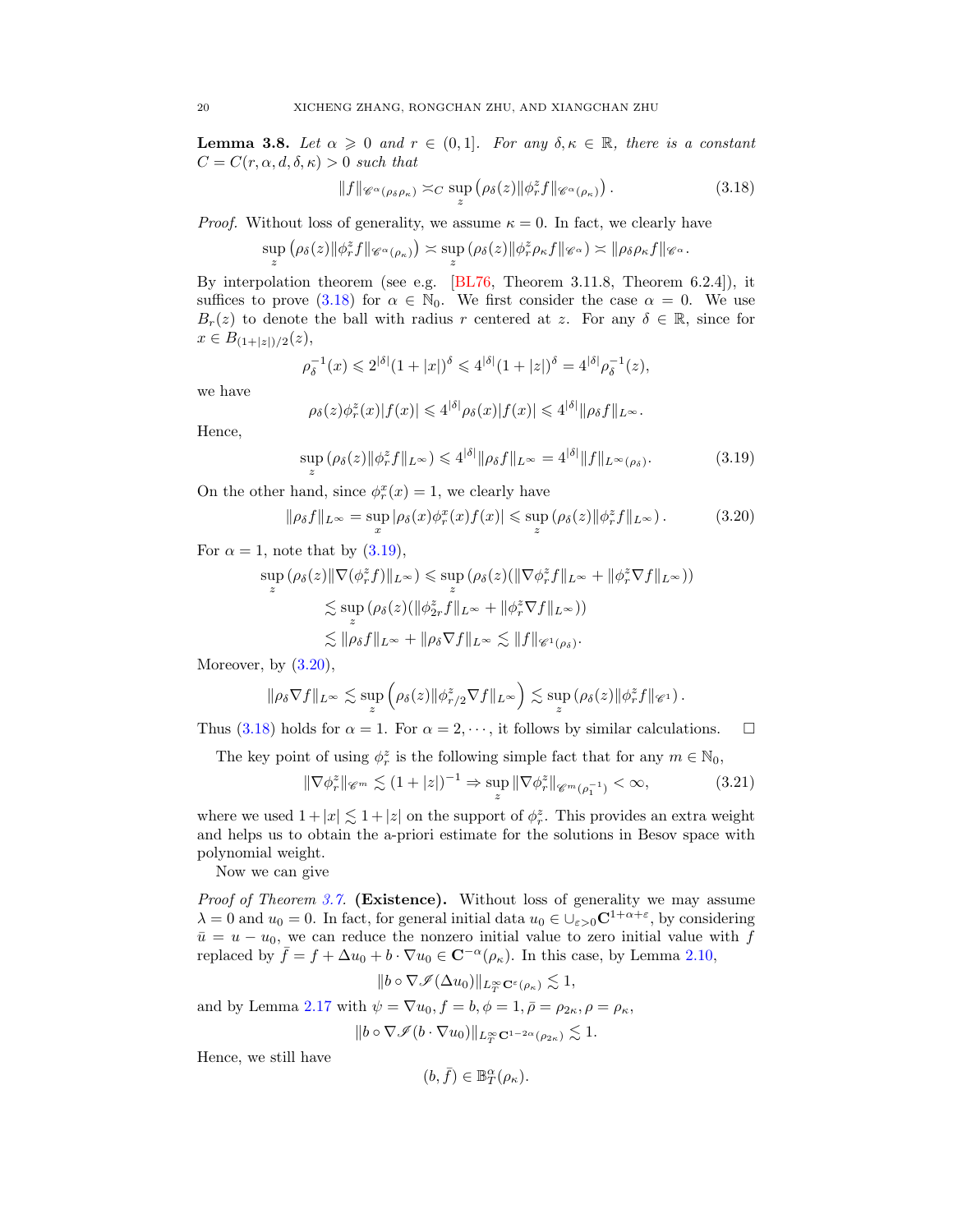Now, let  $T > 0$  and  $b_n, f_n \in L_T^{\infty} \mathscr{C}^{\infty}(\rho_{\kappa})$  be as in the definition of  $\mathbb{B}_T^{\alpha}(\rho_{\kappa})$ . For every n, define

$$
\bar{b}_n(t,x) := b_n(t,x)\chi_n(x), \quad \bar{f}_n(t,x) := f_n(t,x)\chi_n(x),
$$

with  $\chi_n$  being the usual cut-off functions. It is well known that there is a unique classical solution  $u_n \in L^\infty_T \mathscr{C}^2$  solving  $(3.1)$  with  $(b, f) = (\bar{b}_n, \bar{f}_n)$ . Our main aim is to show that there is a constant  $C > 0$  independent of n such that

<span id="page-20-0"></span>
$$
||u_n||_{\mathbb{S}_T^{2-\alpha}(\rho_\delta)} + ||u_n^{\sharp}||_{\mathbb{S}_T^{3-2\alpha}(\rho_{\delta_0})} \lesssim_C \mathbb{A}_{T,\infty}^{\bar{b}_n, \bar{f}_n}(\rho_\kappa)
$$
(3.22)

On the other hand, by [\(2.29\)](#page-13-0) with  $\bar{\rho} = \rho^2 = \rho_{2\kappa}$  and  $\phi = \psi = \chi_n$ , we also have for some  $C$  independent of  $n$ ,

$$
\mathbb{A}_{T,\infty}^{\bar{b}_n,\bar{f}_n}(\rho_\kappa)\lesssim_C \mathbb{A}_{T,\infty}^{b_n,f_n}(\rho_\kappa),\quad \ell_T^{\bar{b}_n}(\rho_\kappa)\lesssim_C \ell_T^{b_n}(\rho_\kappa).
$$

Hence,

$$
\sup_{n}\left(\|u_{n}\|_{\mathbb{S}_{T}^{2-\alpha}(\rho_{\delta})}+\|u_{n}^{\sharp}\|_{\mathbb{S}_{T}^{3-2\alpha}(\rho_{\delta_{0}})}\right)<\infty.
$$

Thus, by a standard compact argument, we can show the existence of a paracontrolled solution (see [\[GH19\]](#page-48-16)).

In the following, we devote to proving  $(3.22)$ . For simplicity, we drop the bar and subscript n and assume  $b, f \in L^\infty_T \mathscr{C}^2$ . We fix  $0 < r < 1/2$ . Note that  $\phi^z_{2r} = 1$ on the support of  $\phi_r^z$ . For each  $z \in \mathbb{R}^d$ , it is easy to see that  $u_z := u\phi_r^z$  satisfies the following PDE:

$$
\partial_t u_z = \Delta u_z + b_z \cdot \nabla u_z + F_z, \quad u_z(0) = 0,
$$

where  $b_z := b\phi_{2r}^z$  and

<span id="page-20-2"></span><span id="page-20-1"></span>
$$
F_z := f\phi_r^z - 2\nabla u \cdot \nabla \phi_r^z - u\Delta \phi_r^z - b \cdot \nabla \phi_r^z u.
$$

Let q be the same as in Theorem [3.5.](#page-17-1) By Theorem [3.5,](#page-17-1) there are two constants  $c_1, c_2 > 0$  such that for all  $z \in \mathbb{R}^d$ ,

$$
||u_z||_{\mathbb{S}_T^{2-\alpha}} \leq c_1 (\ell_T^{b_z})^{\vartheta} \mathbb{A}_{T,\infty}^{b_z, F_z}, \ ||u_z||_{\mathbb{L}_T^{\infty}} \leq c_2 (\ell_T^{b_z})^{\vartheta} \mathbb{A}_{T,q}^{b_z, F_z}.
$$
 (3.23)

Let  $\varepsilon > 0$  be small enough. By the definition of  $F_z$ , using  $\phi_{2r}^z \nabla \phi_r^z u = \nabla \phi_r^z u$  and  $(2.17)$ , we have

$$
||F_z||_{\mathbf{C}^{-\alpha}} \leq ||f\phi_r^z||_{\mathbf{C}^{-\alpha}} + 2||\nabla u \cdot \nabla \phi_r^z||_{L^{\infty}} + ||u\Delta \phi_r^z||_{L^{\infty}} + ||b \cdot \nabla \phi_r^z u||_{\mathbf{C}^{-\alpha}}
$$
  
\n
$$
\lesssim ||f||_{\mathbf{C}^{-\alpha}(\rho_{\kappa})} ||\phi_r^z||_{\mathbf{C}^{\alpha+\varepsilon}(\rho_{\kappa}^{-1})} + ||\nabla u||_{L^{\infty}(\rho_1)} ||\nabla \phi_r^z||_{L^{\infty}(\rho_1^{-1})}
$$
  
\n
$$
+ ||u||_{L^{\infty}(\rho_1)} ||\Delta \phi_r^z||_{L^{\infty}(\rho_1^{-1})} + ||b||_{\mathbf{C}^{-\alpha}(\rho_{\kappa})} ||\nabla \phi_r^z u||_{\mathbf{C}^{\alpha+\varepsilon}(\rho_{\kappa}^{-1})}
$$
  
\n
$$
\lesssim ||f||_{\mathbf{C}^{-\alpha}(\rho_{\kappa})} ||\phi_r^z||_{\mathscr{C}^1(\rho_{\kappa}^{-1})} + ||u||_{\mathscr{C}^1(\rho_1)} ||\nabla \phi_r^z||_{\mathscr{C}^1(\rho_1^{-1})}
$$
  
\n
$$
+ ||b||_{\mathbf{C}^{-\alpha}(\rho_{\kappa})} ||u||_{\mathscr{C}^1(\rho_1)} ||\nabla \phi_r^z||_{\mathscr{C}^1(\rho_1^{-1})} ||\phi_{2r}^z||_{\mathscr{C}^1(\rho_{\kappa}^{-1})},
$$
\n(3.24)

and also,

$$
\begin{aligned} \| (b_z \circ \nabla \mathscr{I}_{\lambda} F_z) \|_{\mathbf{C}^{1-2\alpha}} &\leqslant \| b_z \circ \nabla \mathscr{I}_{\lambda} (f \phi_r^z) \|_{\mathbf{C}^{1-2\alpha}} + \| b_z \circ \nabla \mathscr{I}_{\lambda} (b \cdot \nabla \phi_r^z u) \|_{\mathbf{C}^{1-2\alpha}} \\ &+ \| b_z \circ \nabla \mathscr{I}_{\lambda} (u \Delta \phi_r^z + 2 \nabla u \cdot \nabla \phi_r^z) \|_{L^\infty} =: I_1^z + I_2^z + I_3^z. \end{aligned}
$$

For  $I_1^z$ , by [\(2.29\)](#page-13-0) with  $\bar{\rho} \equiv 1$ ,  $\rho = \rho_{\kappa}$  and  $\psi = \phi_r^z$ , we have

$$
I_1^z \lesssim \|\phi^z_{2r}\|_{\mathbf{C}^{\alpha+\varepsilon}(\rho_\kappa^{-2})} \|\phi^z_r\|_{\mathbf{C}^{\alpha+\varepsilon}} \mathbb{A}^{b,f}_{t,\infty}(\rho_\kappa) \lesssim \|\phi^z_{2r}\|_{\mathscr{C}^1(\rho_\kappa^{-2})} \mathbb{A}^{b,f}_{t,\infty}(\rho_\kappa).
$$

For  $I_2^z$ , by [\(2.29\)](#page-13-0) with  $\bar{\rho} \equiv 1$ ,  $\rho = \rho_{\kappa}$  and  $\psi = \nabla \phi_r^z u$ , we have

$$
I_2^z \lesssim \|\phi_{2r}^z\|_{\mathbf{C}^{\alpha+\varepsilon}(\rho_\kappa^{-2})} \|\nabla \phi_r^z u\|_{\mathbf{S}_t^{\alpha+\varepsilon}} \mathbb{A}^{b,b}_{t,\infty}(\rho_\kappa) \lesssim \|\phi_{2r}^z\|_{\mathscr{C}^1(\rho_\kappa^{-2})} \|\nabla \phi_r^z\|_{\mathscr{C}^1(\rho_1^{-1})} \|u\|_{\mathbf{S}_t^1(\rho_1)} \ell_t^b(\rho_\kappa).
$$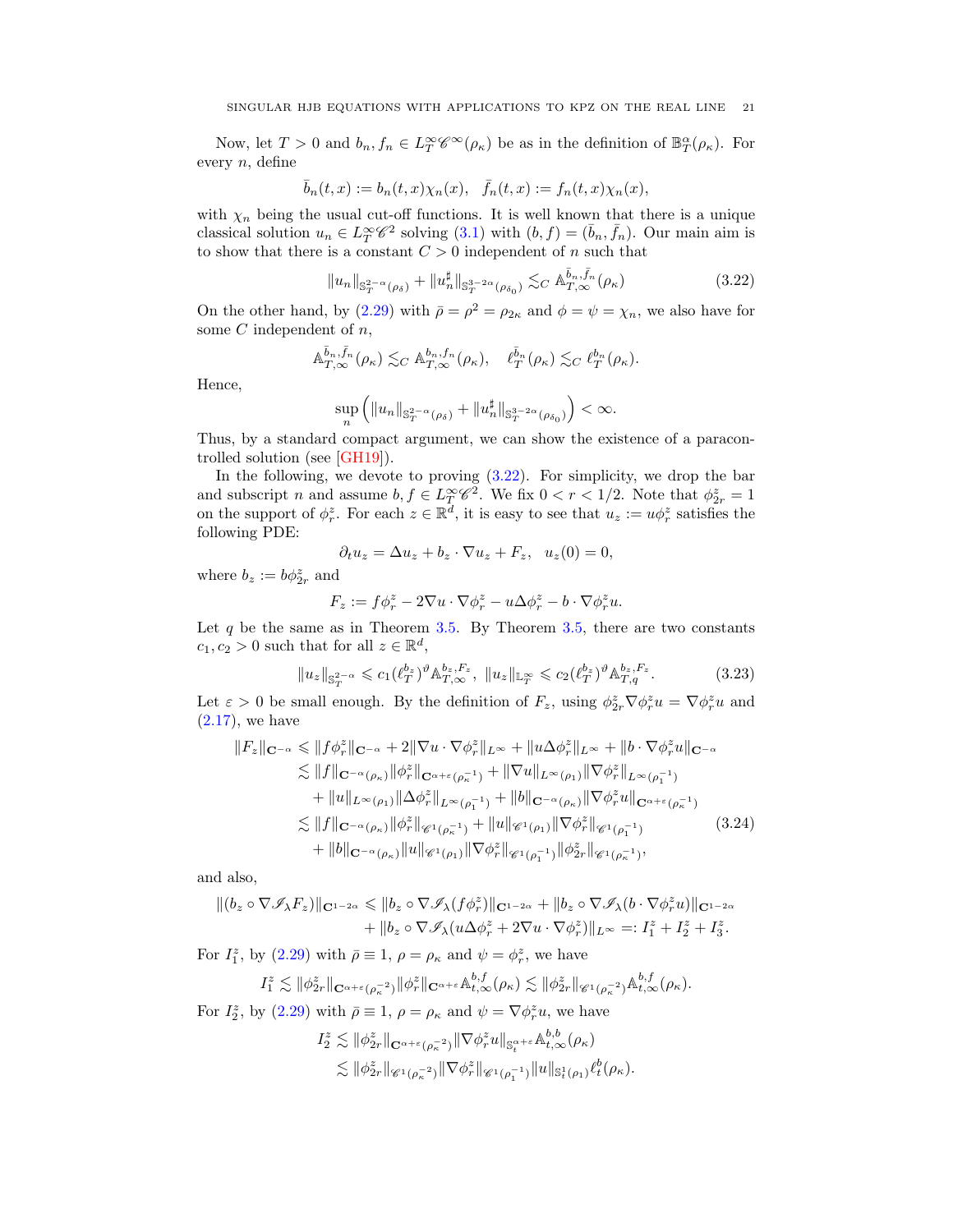For  $I_3^z$ , as in  $(3.24)$ , we have

$$
I_3^z \lesssim \|b_z\|_{\mathbf{C}^{-\alpha}} \|\nabla \mathscr{I}_\lambda (u \Delta \phi_r^z + 2\nabla u \cdot \nabla \phi_r^z)\|_{\mathbf{C}^{\alpha+\varepsilon}}
$$
  
\n
$$
\lesssim \|b\|_{\mathbf{C}^{-\alpha}(\rho_\kappa)} \|\phi_{2r}^z\|_{\mathbf{C}^{\alpha+\varepsilon}(\rho_\kappa^{-1})} \|u \Delta \phi_r^z + 2\nabla u \cdot \nabla \phi_r^z\|_{L^\infty_t L^\infty}
$$
  
\n
$$
\lesssim \|b\|_{\mathbf{C}^{-\alpha}(\rho_\kappa)} \|\phi_{2r}^z\|_{\mathscr{C}^1(\rho_\kappa^{-1})} \|u\|_{L^\infty_t \mathscr{C}^1(\rho_1)} \|\nabla \phi_r^z\|_{\mathscr{C}^1(\rho_1^{-1})}.
$$

Combining the above calculations, by the definition of  $\mathbb{A}_{T,q}^{b_z,F_z}$  and [\(3.21\)](#page-19-4), we get

$$
\mathbb{A}_{T,q}^{b_z, F_z} = \sup_{\lambda} \|b_z \circ \nabla \mathcal{I}_{\lambda} F_z\|_{L_T^q \mathbf{C}^{1-2\alpha}} + \|b_z\|_{L_T^\infty \mathbf{C}^{-\alpha}} \|F_z\|_{L_T^q \mathbf{C}^{-\alpha}}
$$
  

$$
\lesssim \left( \|\phi_{2r}^z\|_{\mathscr{C}^1(\rho_\kappa^{-2})} + \|\phi_{2r}^z\|_{\mathscr{C}^1(\rho_\kappa^{-1})} (\|\phi_r^z\|_{\mathscr{C}^1(\rho_\kappa^{-1})} + \|\phi_{2r}^z\|_{\mathscr{C}^1(\rho_\kappa^{-1})}) \right)
$$
  

$$
\times \left( \mathbb{A}_{T,\infty}^{b,f}(\rho_\kappa) + \ell_T^b(\rho_\kappa) \left( \int_0^T \|u\|_{\mathbb{S}_t^{2\alpha}(\rho_1)}^q dt \right)^{1/q} \right),
$$

where we have used

$$
\|b_z\|_{L^\infty_T{\mathbf C}^{-\alpha}}\lesssim\|b\|_{L^\infty_T{\mathbf C}^{-\alpha}(\rho_\kappa)}\|\phi^z_{2r}\|_{{\mathscr C}^1(\rho_\kappa^{-1})},
$$

and by  $(3.24)$  and  $(3.21)$ ,

$$
||F_z||_{L^q_T \mathbf{C}^{-\alpha}} \lesssim ||f||_{L^q_T \mathbf{C}^{-\alpha}(\rho_{\kappa})} ||\phi^z_r||_{\mathscr{C}^1(\rho_{\kappa}^{-1})} + \left(1 + \ell^b_T(\rho_{\kappa}) ||\phi^z_{2r}||_{\mathscr{C}^1(\rho_{\kappa}^{-1})}\right) \left(\int_0^T ||u(t)||^q_{\mathscr{C}^1(\rho_1)} \mathrm{d}t\right)^{1/q}.
$$

By Lemma [3.8,](#page-19-0) we have

$$
\sup_z \rho_{\kappa}(z) \|\phi^z_{2r}\|_{\mathscr{C}^1(\rho_{\kappa}^{-1})} \lesssim 1.
$$

On the other hand, by Lemma [3.8](#page-19-0) and [\(2.29\)](#page-13-0) with  $\bar{\rho} = 1, \bar{\rho} = \rho_{\kappa}$ , we have

$$
\sup_z\rho^2_\kappa(z)\ell_T^{b_z}\lesssim \sup_z\rho^2_\kappa(z)(\|\phi^z_{2r}\|_{\mathscr{C}^1(\rho_\kappa^{-2})}+\|\phi^z_{2r}\|_{\mathscr{C}^1(\rho_\kappa^{-1})}^2)\ell_T^{b}(\rho_\kappa)\lesssim \ell_T^{b}(\rho_\kappa),
$$

which together with the above estimate implies that for  $\delta = (2\vartheta + 2)\kappa \leq 1$ ,

$$
\sup_{z} \rho_{\delta}(z) (\ell_T^{b_z})^{\vartheta} \mathbb{A}_{T,q}^{b_z, F_z} \leqslant \left( \sup_{z} \rho_{\kappa}^2 (z) \ell_T^{b_z} \right)^{\vartheta} \sup_{z} \rho_{\kappa}^2(z) \mathbb{A}_{T,q}^{b_z, F_z}
$$
  

$$
\leqslant (\ell_T^{b}(\rho_{\kappa}))^{\vartheta+1} \left( \mathbb{A}_{T,\infty}^{b,f}(\rho_{\kappa}) + \left( \int_0^T \|u\|_{\mathbb{S}_t^{2\alpha}(\rho_1)}^q dt \right)^{1/q} \right).
$$

Note that by [\(2.6\)](#page-8-5) and Young's inequality,

$$
\|u\|_{{\mathbb S}^{2{\alpha}}_t(\rho_1)}\leqslant {\varepsilon} \|u\|_{{\mathbb S}^{2-{\alpha}}_t(\rho_1)}+C_{\varepsilon} \|u\|_{{\mathbb L}^\infty_t(\rho_1)}.
$$

Hence, multiplying both sides of [\(3.23\)](#page-20-2) by  $\rho_{\delta}(z)$  we arrive at

$$
||u||_{\mathbb{S}_T^{2-\alpha}(\rho_\delta)} \leqslant \varepsilon ||u||_{\mathbb{S}_T^{2-\alpha}(\rho_\delta)} + C_{\varepsilon} ||u||_{\mathbb{L}_T^{\infty}(\rho_1)} + C_{\varepsilon} \mathbb{A}_{T,\infty}^{b,f}(\rho_\kappa),
$$

and

$$
||u||_{\mathbb{L}_T^{\infty}(\rho_\delta)} \lesssim \mathbb{A}_{T,\infty}^{b,f}(\rho_\kappa) + \left(\int_0^T ||u||_{\mathbb{S}_t^{2-\alpha}(\rho_1)}^q dt\right)^{1/q}.
$$

Both of the above two estimates implies that

$$
||u||_{\mathbb{L}^{\infty}_{T}(\rho_{1})} \leq ||u||_{\mathbb{L}^{\infty}_{T}(\rho_{\delta})} \lesssim \mathbb{A}^{b,f}_{T,\infty}(\rho_{\kappa}) + \left(\int_{0}^{T} ||u||_{\mathbb{L}^{\infty}_{t}(\rho_{1})}^{q} dt\right)^{1/q}.
$$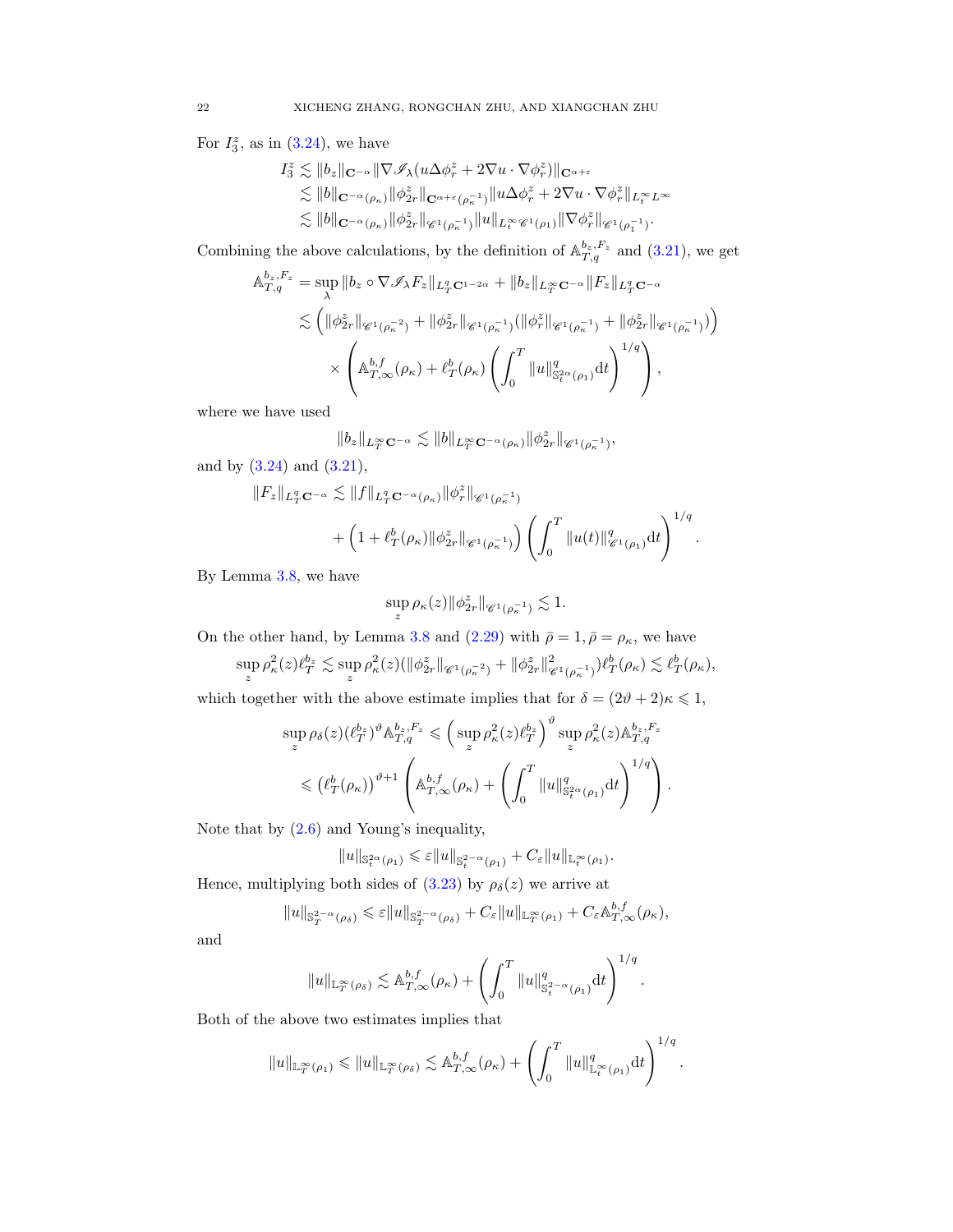Finally, we use Gronwall's inequality to conclude the first estimate in [\(3.22\)](#page-20-0). By [\(3.3\)](#page-14-4), [\(2.19\)](#page-11-4) and [\(2.12\)](#page-9-0) we have for weight  $\rho, \bar{\rho} \in \mathscr{W}$ 

$$
||u^{\sharp}||_{L^{\infty}_{T} \mathbf{C}^{2-\alpha}(\rho\bar{\rho})} \lesssim ||u||_{L^{\infty}_{T} \mathbf{C}^{2-\alpha}(\rho\bar{\rho})} + ||\nabla u \ll \mathscr{I}_{\lambda}b||_{L^{\infty}_{T} \mathbf{C}^{2-\alpha}(\rho\bar{\rho})} + ||\mathscr{I}_{\lambda}f||_{L^{\infty}_{T} \mathbf{C}^{2-\alpha}(\rho\bar{\rho})}
$$
  
\n
$$
\lesssim ||u||_{L^{\infty}_{T} \mathbf{C}^{2-\alpha}(\bar{\rho})} + ||\nabla u||_{L^{\infty}_{T} (\bar{\rho})} ||b||_{L^{\infty}_{T} \mathbf{C}^{-\alpha}(\rho)} + ||f||_{L^{\infty}_{T} \mathbf{C}^{-\alpha}(\rho)}
$$
  
\n
$$
\lesssim \sqrt{\ell^{b}_{T}(\rho)} ||u||_{L^{\infty}_{T} \mathbf{C}^{2-\alpha}(\bar{\rho})} + ||f||_{L^{\infty}_{T} \mathbf{C}^{-\alpha}(\rho)}.
$$
\n(3.25)

Next we estimate each term on the right hand side of [\(3.4\)](#page-14-5) by using Lemma [2.10.](#page-10-6) • By  $(2.21)$ ,  $(2.4)$  we have

$$
\|\nabla u\prec b-\nabla u\prec\!\!\prec b\|_{L^\infty_T{\mathbf C}^{1-2\alpha}(\rho\bar\rho)}\lesssim \|u\|_{{\mathbb S}^{2-\alpha}_T(\bar\rho)}\|b_{L^\infty_T{\mathbf C}^{-\alpha}(\rho)}.
$$

• By  $(2.15)$ , we have

<span id="page-22-1"></span>
$$
\|\nabla u \succ b\|_{L^\infty_T {\mathbf C}^{1-2\alpha}(\rho \bar \rho)} \lesssim \|u\|_{L^\infty_T {\mathbf C}^{2-\alpha}(\bar \rho)} \|b\|_{L^\infty_T {\mathbf C}^{-\alpha}(\rho)}.
$$

• By  $(2.20)$  and  $(2.12)$  we have

$$
\| [{\mathscr L}, \nabla u \prec\!\!\prec] {\mathscr I} b \|_{L^\infty_T {\mathbf C}^{1-2\alpha}(\rho \bar{\rho})} \lesssim \| u \|_{{\mathbf S}^{2- \alpha}_T(\bar{\rho})} \| b \|_{L^\infty_T {\mathbf C}^{-\alpha}(\rho)}.
$$

• By Lemma [3.3](#page-15-1) with  $\gamma = 2 - 2\alpha$ ,  $\beta \in (\alpha, 2 - 2\alpha)$ , we have

$$
||b \circ \nabla u||_{L_T^{\infty} \mathbf{C}^{1-2\alpha}(\rho^{2+\varepsilon}\bar{\rho})} \lesssim ||u||_{\mathbb{S}_T^{2-\alpha}(\bar{\rho})} + ||u^{\sharp}||_{L_T^{\infty} \mathbf{C}^{\beta+1}(\rho^{1+\varepsilon}\bar{\rho})} + \mathbb{A}_{T,\infty}^{b,f}(\rho).
$$

Combining the above calculations and by [\(3.4\)](#page-14-5) and [\(2.11\)](#page-9-1) with  $\theta = 2$  and  $q = \infty$ , we obtain

$$
||u^{\sharp}||_{\mathbb{S}^{3-2\alpha}_{T}(\rho^{2+\varepsilon}\bar{\rho})} \lesssim ||u||_{\mathbb{S}^{2-\alpha}_{T}(\bar{\rho})} + ||u^{\sharp}||_{L^{\infty}_{T}C^{\beta+1}(\rho^{1+\varepsilon}\bar{\rho})} + \mathbb{A}^{b,f}_{T,\infty}(\rho).
$$
 (3.26)

On the other hand, for  $\varepsilon > \frac{2\alpha - 1}{2 - 3\alpha}$ , one can choose  $\beta$  close to  $\alpha$  so that

$$
\theta := \frac{\varepsilon}{1+\varepsilon} = \frac{\alpha+\beta-1}{1-\alpha}.
$$

Thus by interpolation inequality [\(2.5\)](#page-8-6), Young's inequality and [\(3.25\)](#page-22-1), for any  $\delta > 0$ ,

$$
||u^{\sharp}||_{L^{\infty}_{T} \mathbf{C}^{\beta+1}(\rho^{1+\varepsilon}\bar{\rho})} \lesssim ||u^{\sharp}||_{L^{\infty}_{T} \mathbf{C}^{3-2\alpha}(\rho^{2+\varepsilon}\bar{\rho})}^{\theta} ||u^{\sharp}||_{L^{\infty}_{T} \mathbf{C}^{2-\alpha}(\rho\bar{\rho})}^{1-\theta} \leq \delta ||u^{\sharp}||_{L^{\infty}_{T} \mathbf{C}^{3-2\alpha}(\rho^{2+\varepsilon}\bar{\rho})} + C_{\delta} (||u||_{\mathbf{S}_{T}^{2-\alpha}(\bar{\rho})} + \mathbb{A}_{T,\infty}^{b,f}(\rho)).
$$

Substituting this into [\(3.26\)](#page-22-2), we obtain the second estimate by taking  $\rho = \rho_{\kappa}, \bar{\rho} =$  $\rho_{\delta}$ .

(Uniqueness). It follows by Theorem [A.2](#page-46-1) in the appendix.  $\Box$ 

<span id="page-22-4"></span><span id="page-22-3"></span><span id="page-22-2"></span>

## 4. Hamilton-Jacobi-Bellman equations

<span id="page-22-0"></span>In this section we consider the following HJB equation:

$$
\partial_t v = \text{tr}(a \cdot \nabla^2 v) + B \cdot \nabla v + H(v, \nabla v), \ v(0) = v_0,
$$
\n(4.1)

where  $a: \mathbb{R}_+ \times \mathbb{R}^d \to \mathbb{R}^d \otimes \mathbb{R}^d$  is a symmetric matrix-valued measurable function, and  $B: \mathbb{R}_+ \times \mathbb{R}^d \to \mathbb{R}^d$  is a vector-valued measurable function, and

 $H(t,x,v,Q): \mathbb{R}^+ \times \mathbb{R}^d \times \mathbb{R} \times \mathbb{R}^d \to \mathbb{R}$ 

is a real-valued measurable function, and continuous in  $v, Q$  for each  $t, x$ .

For instance, for any  $\zeta \in [1, 2]$ , the equation

$$
\mathcal{L}v = |\nabla v|^{\zeta} + B \cdot \nabla v + f \tag{4.2}
$$

is a typical HJB equation. Note that for  $\lambda > 0$ , if we define

$$
v_{\lambda}(t,x) := v(\lambda^{2}t, \lambda x), \ B_{\lambda}(t,x) := \lambda B(\lambda^{2}t, \lambda x), \ f_{\lambda}(t,x) := \lambda^{2}f(\lambda^{2}t, \lambda x),
$$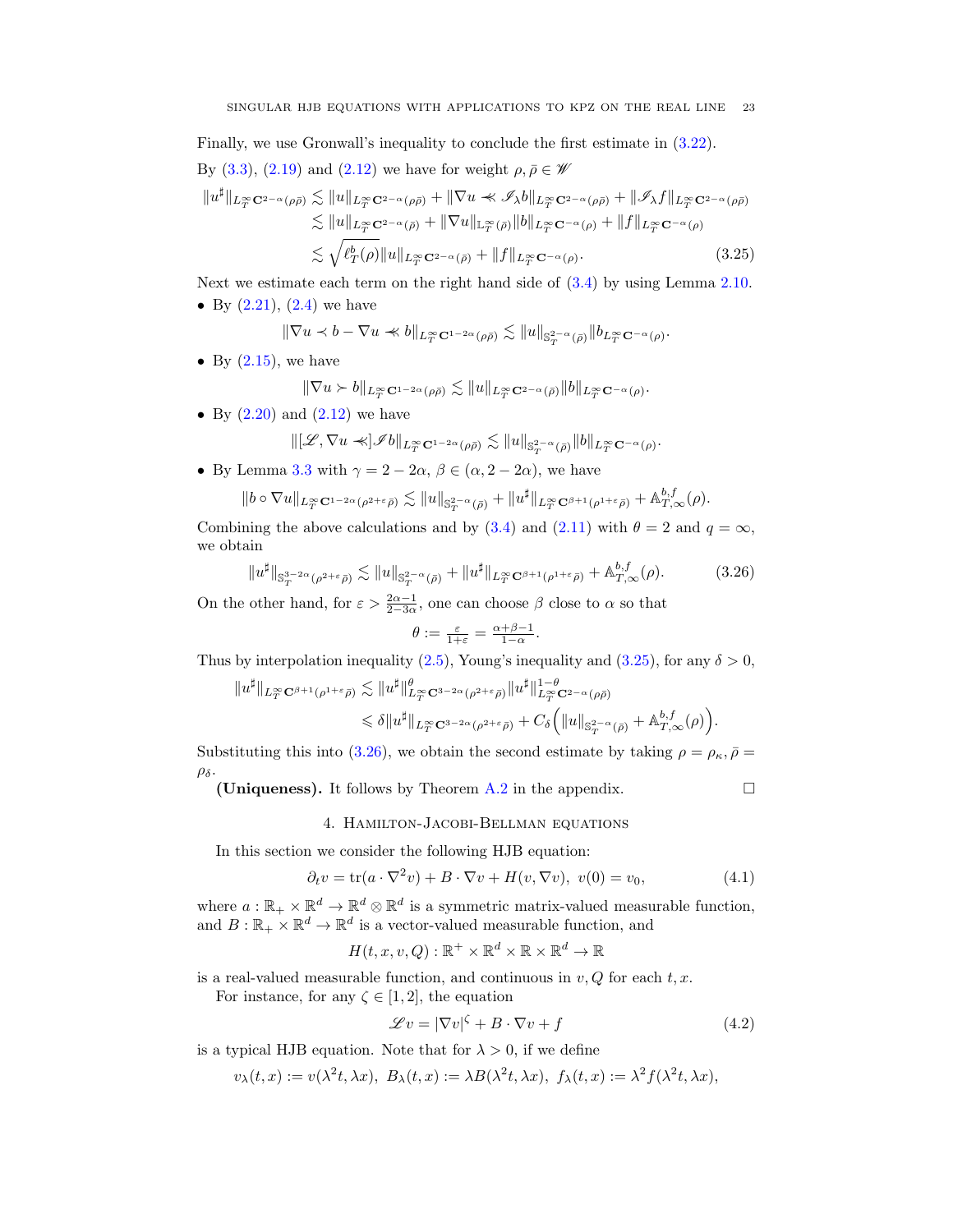then

$$
\mathscr{L}v_{\lambda} = \lambda^{2-\zeta} |\nabla v_{\lambda}|^{\zeta} + B_{\lambda} \cdot \nabla v_{\lambda} + f_{\lambda}.
$$

In particular, if  $\zeta = 2$ , then the nonlinear term has the same order as the Laplacian term in scaling level. In this case, we shall say HJB [\(4.2\)](#page-22-3) being critical. While for  $\zeta$  < 2, the nonlinear term can be controlled well by the Laplacian term. In this case, we shall say HJB  $(4.2)$  being *subcritical*<sup>[3](#page-23-0)</sup>.

Throughout this section we shall use the following polynomial weight function

$$
\rho_{\delta}(x) := \langle x \rangle^{-\delta} = (1+|x|^2)^{-\delta/2} \Rightarrow \rho_{\delta}^{\gamma} = \rho_{\gamma\delta}, \ \delta, \gamma \in \mathbb{R},
$$

and make the following elliptic assumption on a:

 $(\mathbf{H}_{1}^{\alpha})$  a :  $\mathbb{R}_{+}\times\mathbb{R}^{d}\to\mathbb{R}^{d}\otimes\mathbb{R}^{d}$  is a symmetric  $d\times d$ -matrix-valued measurable function and satisfies that for some  $c_0 \in (0, 1)$ ,

$$
c_0|\xi|^2 \leq \sum_{i,j=1}^d a_{ij}(t,x)\xi_i\xi_j \leq c_0^{-1}|\xi|^2, \quad \forall \xi \in \mathbb{R}^d,
$$
\n(4.3)

and for some  $\alpha \in (0,1)$  and  $c_1 \geq 1$ ,

<span id="page-23-1"></span>
$$
|a(t,x) - a(t,y)| \leqslant c_1 |x - y|^{\alpha}.
$$

About the nonlinear term  $H$ , we separately consider two cases: subcritical case for all  $d \in \mathbb{N}$  and critical case only for  $d = 1$ , and assume

 $(\mathbf{H}_{sub}^{\delta,\zeta})$  Suppose that for some  $\delta,\zeta \in [0,2)$  and  $c_2 > 0$ ,

<span id="page-23-4"></span><span id="page-23-3"></span><span id="page-23-2"></span>
$$
|H(t, x, v, Q)| \lesssim_{c_2} \langle x \rangle^{\delta} + |Q|^{\zeta}.
$$
 (4.4)

 $(\mathbf{H}_{\text{crit}}^{\delta,\beta})$  Suppose that  $d=1$  and for some  $\delta \in [0,2)$  and  $c_2 > 0$ ,

$$
|H(t, x, v, Q)| \lesssim_{c_2} \langle x \rangle^{\delta} + |Q|^2, \quad |\partial_v H(t, x, v, Q)| \lesssim_{c_2} \langle x \rangle^{\delta} + |v| + |Q|, \tag{4.5}
$$

and for some  $\beta \in (0, 1]$  and all  $|x - y| \leq 1$ ,

$$
|H(t, x, v, Q) - H(t, y, v, Q)| \lesssim_{c_2} |x - y|^{\beta} (\langle x \rangle^{\delta} + \langle y \rangle^{\delta} + |v|^2 + |Q|^2).
$$
 (4.6)

We introduce the following definition of strong solution to HJB equation  $(4.1)$ .

<span id="page-23-5"></span>**Definition 4.1.** We call a function  $v \in \bigcap_{p \geq 2} \mathbb{H}^{2,p}_{loc}$  strong solution to [\(4.1\)](#page-22-4) if for all  $\psi \in C_c^{\infty}(\mathbb{R}^d)$  and  $t \geqslant 0$ ,

$$
\langle v(t), \psi \rangle = \langle v_0, \psi \rangle + \int_0^t \left\langle \left( \text{tr}(a \cdot \nabla^2 v) + B \cdot \nabla v + H(v, \nabla v) \right) (s), \psi \right\rangle ds,
$$

where  $\langle v_0, \psi \rangle := \int v_0 \psi$ . In particular, for all  $t \geq 0$  and Lebesgue almost all  $x \in \mathbb{R}^d$ ,

$$
v(t,x) = v_0(x) + \int_0^t \left( \text{tr}(a \cdot \nabla^2 v) + B \cdot \nabla v + H(v, \nabla v) \right)(s, x) ds.
$$

The aim of this section is to establish the following strong well-posedness for HJB equation [\(4.1\)](#page-22-4). For simplicity of notation, we introduce the following parameter set for saying the dependence of a constant:

$$
\Theta := (T, d, \alpha, \beta, \zeta, \delta, c_0, c_1, c_2).
$$

<span id="page-23-0"></span> ${}^{3}$ Here the critical and subcritical conditions are different from the meaning in [\[Hai14\]](#page-48-10)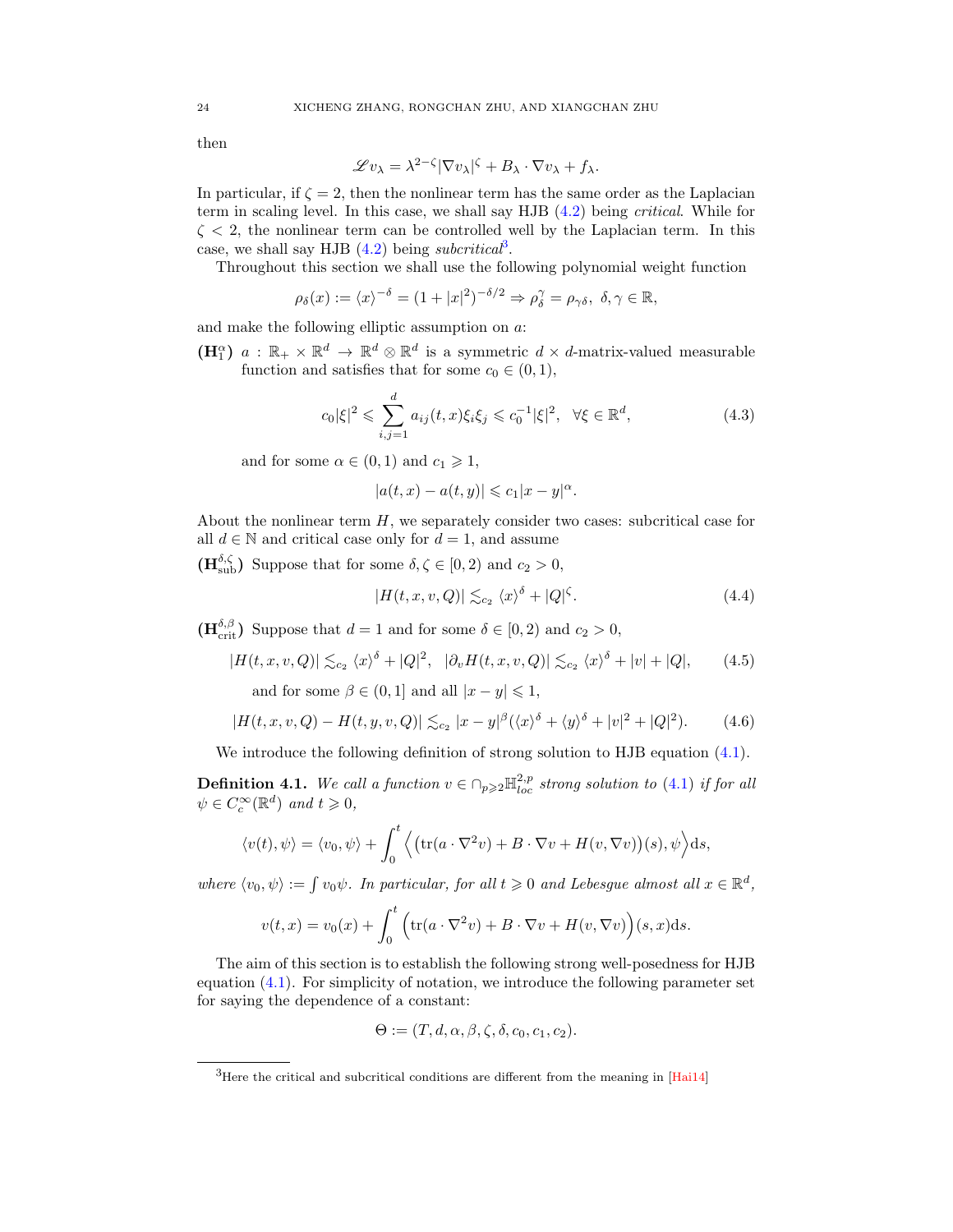<span id="page-24-1"></span>**Theorem 4.2.** Let  $T > 0$ ,  $\delta \in (0, 2)$  and  $\alpha, \beta, \delta_1 \in (0, 1]$ . Suppose that  $(\mathbf{H}_1^{\alpha})$ ,  $B \in \mathbb{L}_T^{\infty}(\rho_{\delta_1})$  and  $(\mathbf{H}_{sub}^{\delta,\zeta})$  or  $(\mathbf{H}_{\text{crit}}^{\delta,\beta})$  hold. We let

$$
\begin{cases}\n\eta > \frac{\zeta \delta}{2 - \zeta} \vee [2\delta_1 + \delta], & \text{under } (\mathbf{H}_{\text{sub}}^{\delta, \zeta}); \\
\eta > 2 \left( \frac{(1 + 2\beta)\delta}{\beta} \vee (\delta_1 + \delta) \right), & \text{under } (\mathbf{H}_{\text{crit}}^{\delta, \beta}).\n\end{cases} (4.7)
$$

**(Existence)** For any initial value  $v_0 \in \mathcal{C}^2(\rho_\delta)$ , there are  $p_0$  large enough and strong solution v for HJB equation [\(4.1\)](#page-22-4), which satisfies the following estimate: for any  $p \geq p_0$ , there is a constant  $C = C(\Theta, p, \eta, \delta_1, ||B||_{\mathbb{L}^{\infty}_{T}(\rho_{\delta_1})}, ||v_0||_{\mathscr{C}^2(\rho_{\delta})}) > 0$  such that

$$
||v||_{\mathbb{L}_T^{\infty}(\rho_\delta)} + ||\partial_t v||_{\mathbb{L}_T^p(\rho_\eta)} + ||v||_{\mathbb{H}_T^{2,p}(\rho_\eta)} \leqslant C. \tag{4.8}
$$

In particular, for any  $0 \leq \varepsilon' < \varepsilon \leq 2$ ,

<span id="page-24-6"></span><span id="page-24-5"></span><span id="page-24-2"></span>
$$
\|v\|_{C_T^{\varepsilon'/2}\mathbf{C}^{2-\varepsilon}(\rho_\eta)}\leqslant C.
$$

(Uniqueness) If, in addition, for some  $C > 0$ ,

$$
|\partial_v H(t, x, v, Q)|^{1/2} + |\partial_Q H(t, x, v, Q)| \lesssim_C \langle x \rangle + |v|^{1/\delta} + |Q|^{1/\eta}, \qquad (4.9)
$$

then there is a unique strong solution with regularity [\(4.8\)](#page-24-2).

**Remark 4.3.** When  $a \in L^\infty_T \mathscr{C}^1$ , the above regularity result could be obtained by De-Giorgi's iteration method since it can be written as the divergence form (cf. [\[LSU68\]](#page-48-22)). However, for Hölder diffusion  $a$  as we need, it seems not be studied in the literature. Besides, the unbounded  $B$  and  $H$  also cause many difficulties for obtaining the global estimates, which is crucial for a-priori estimate such as [\(1.4\)](#page-3-3) and KPZ equation. We believe that the above theorem is of its own interest.

In the following we first establish a maximum principle in Section [4.1.](#page-24-0) The subcritical case is treated in Section [4.2](#page-26-0) by using  $L^{\infty}(\rho_{\delta})$ -estimate and  $L^{p}$ -theory for PDEs. For the critical case, we take spatial derivative on both sides and obtain a PDE of divergence form. Then using the  $L^{\infty}(\rho_{\delta})$ -bound and energy estimate we obtain the  $\mathbb{H}^{2,p}_{T}(\rho_{\eta})$ -estimate in Section [4.3.](#page-28-0)

<span id="page-24-0"></span>4.1. Maximum principle in weighted spaces. We first show the following maximum principle in weighted spaces.

<span id="page-24-4"></span>**Theorem 4.4.** (Maximum principle) Let  $T > 0$  and  $\delta \in (0, 2)$ . Suppose [\(4.3\)](#page-23-1) and for some  $c_2, c_3 > 0$ ,

$$
|H(t, x, v, Q)| \leqslant c_2 \langle x \rangle^{\delta} + c_3 |Q|^2, \quad B \in \mathbb{L}^{\infty}_T(\rho_1).
$$

For any  $v_0 \in L^{\infty}(\rho_{\delta})$ , there is a function  $C(r) = C_{\Theta}(r) > 0$  with  $C(0) = 0$  such that for any strong solution  $v \in \bigcap_{p\geq 2} \mathbb{H}^{2,p}_{loc} \cap \mathbb{L}^{\infty}_T(\rho_\delta)$  of [\(4.1\)](#page-22-4) with initial value  $v_0$ ,

$$
||v||_{\mathbb{L}_T^{\infty}(\rho_\delta)} \leqslant C(c_2 + ||v_0||_{L^{\infty}(\rho_\delta)}).
$$
\n(4.10)

*Proof.* We use a probabilistic method. For  $\lambda > 0$ , define

<span id="page-24-3"></span>
$$
w(t,x) := e^{\lambda v(t,x)}.
$$

By the chain rule, it is easy to see that  $w$  satisfies

$$
\partial_t w = \text{tr}(a \cdot \nabla^2 w) + B \cdot \nabla w + \lambda w \Big( H(v, \nabla v) - \lambda \text{tr}(a \cdot \nabla v \otimes \nabla v) \Big).
$$

For simplicity of notations, we write

$$
F_{\delta}(x) := c_2 \langle x \rangle^{\delta}, \ U_{\lambda} := \lambda w \Big( H(v, \nabla v) - \lambda \text{tr}(a \cdot \nabla v \otimes \nabla v) - F_{\delta} \Big).
$$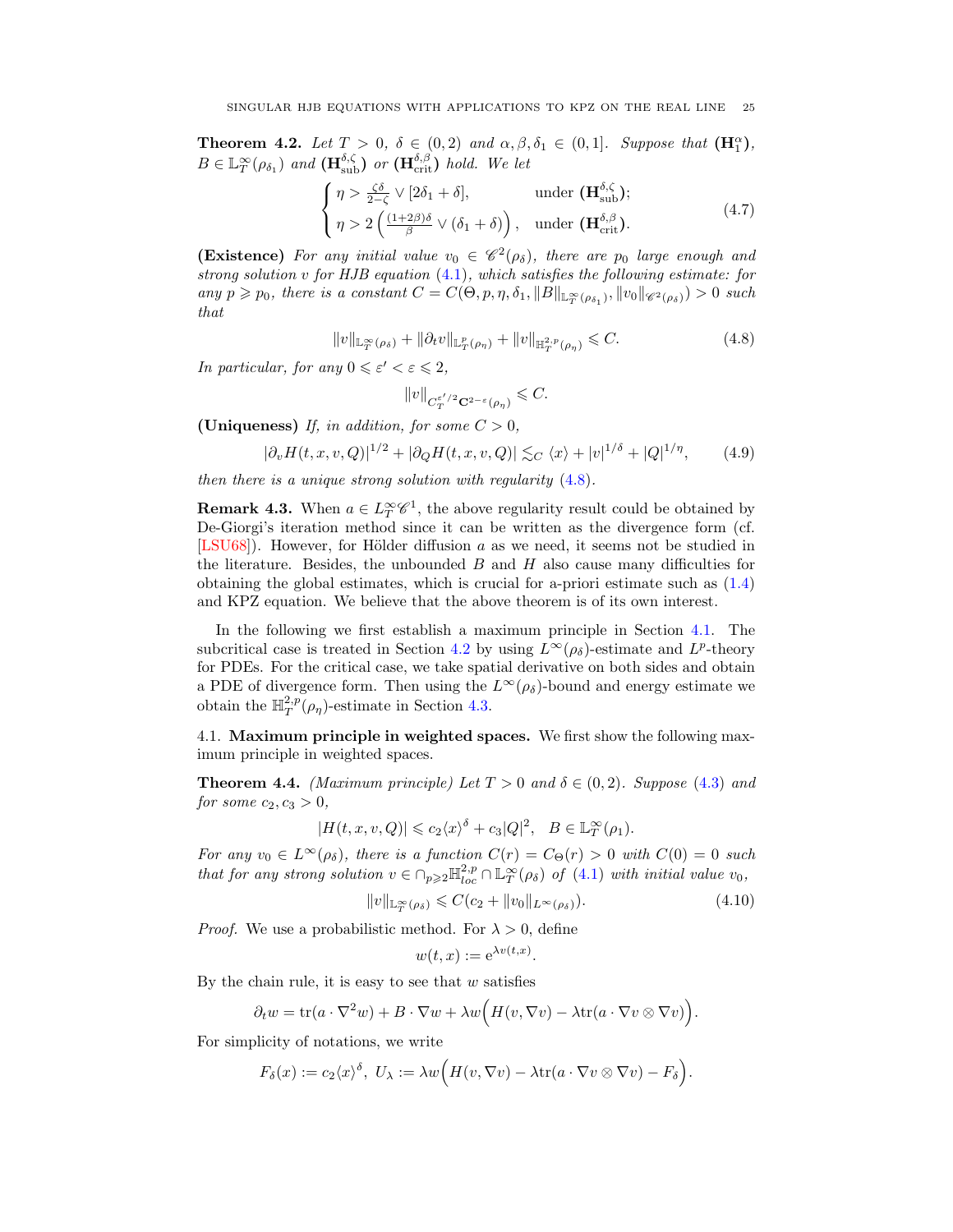Next we reverse the time variable. For a space-time function  $f$ , we set

<span id="page-25-0"></span>
$$
f^T(t,x) := f(T - t, x).
$$

It is easy to see that  $w^T(t,x) = w(T-t,x)$  solves the following backward equation:  $\partial_t w^T + \text{tr}(a^T \cdot \nabla^2 w^T) + B^T \cdot \nabla w^T + U_\lambda^T + \lambda w^T F_\delta = 0,$  (4.11)

with subjected to the final condition

$$
w^{T}(T, x) = w(0, x) = e^{\lambda v_0(x)}.
$$
\n(4.12)

<span id="page-25-1"></span>.

Under [\(4.3\)](#page-23-1) and  $B \in \mathbb{L}^{\infty}_T(\rho_1)$ , for each  $(t, x) \in [0, T] \times \mathbb{R}^d$ , it is well known that the following SDE has a (probabilistically) weak solution starting from  $x$  at time  $t$  (see [\[Kry80,](#page-48-1) page 87, Theorem 1])

$$
X_s^{t,x} = x + \int_t^s \sqrt{2a^T} (r, X_r^{t,x}) dW_r + \int_t^s B^T(r, X_r^{t,x}) dr, \ \ \forall s \in [t, T],
$$

where W is a d-dimensional Brownian motion on some stochastic basis  $(\Omega', \mathcal{F}', \mathbb{P})$ . For  $R > 0$ , define a stopping time

$$
\tau_R := \inf\{s \geqslant t : |X_s^{t,x}| > R\}.
$$

It is well known that the following Krylov estimate holds ([\[Kry80,](#page-48-1) page 52, Theorem 2]): for any  $p \geq d+1$ ,

$$
\mathbb{E}\left(\int_{t}^{T\wedge\tau_{R}}f(s,X_{s}^{t,x})\mathrm{d}s\right) \leqslant C_{R}\left(\int_{t}^{T}\!\!\int_{B_{R}}|f(s,x)|^{p}\mathrm{d}x\mathrm{d}s\right)^{1/p}
$$

Since  $v \in \bigcap_{p\geqslant 2} \mathbb{H}_{loc}^{2,p} \cap \mathbb{L}_T^{\infty}(\rho_{\delta}),$  it is easy to see that

$$
w^T \in \cap_{p \geqslant 2} \mathbb{H}^{2,p}_{\mathrm{loc}}, \quad \partial_t w^T \in \cap_{p \geqslant 2} \mathbb{L}^p_{\mathrm{loc}}.
$$

Thus, for each fixed  $(t, x)$ , by generalized Itô's formula (see [\[Kry80,](#page-48-1) page 122, Theorem 1]), we have

$$
d_s w^T(s, X_s^{t,x}) = (\partial_s w^T + \text{tr}(a^T \cdot \nabla^2 w^T) + B^T \cdot \nabla w^T)(s, X_s^{t,x}) ds
$$
  
+ 
$$
(\sqrt{2a^T} \cdot \nabla w^T)(s, X_s^{t,x}) dW_s,
$$

and by  $(4.11)$  and  $(4.12)$ ,

$$
e^{\int_t^{t'} \lambda F_\delta(X_s^{t,x}) ds} w^T(t', X_{t'}^{t,x})
$$
  
= 
$$
w^T(t,x) + \int_t^{t'} e^{\int_t^s \lambda F_\delta(X_r^{t,x}) dr} d_s w^T(s, X_s^{t,x})
$$
  
+ 
$$
\int_t^{t'} e^{\int_t^s \lambda F_\delta(X_r^{t,x}) dr} (\lambda F_\delta w^T)(s, X_s^{t,x}) ds
$$
  
= 
$$
w^T(t,x) - \int_t^{t'} e^{\int_t^s \lambda F_\delta(X_r^{t,x}) dr} U_\lambda^T(s, X_s^{t,x}) ds + M_{t'},
$$

where

$$
M_{t'} := \int_{t}^{t'} e^{\int_{t}^{s} \lambda F_{\delta}(X_{r}^{t,x}) dr} (\sqrt{2a^{T}} \cdot \nabla w^{T})(s, X_{s}^{t,x}) dW_{s}.
$$

By [\(4.3\)](#page-23-1) and  $|H(v, Q)| \le F_{\delta} + c_3 |Q|^2$ , one can choose  $\lambda = c_3/c_0$  so that  $U_{\lambda}^{T} \leqslant \lambda w \Big( c_{3} |\nabla v|^{2} - \lambda c_{0} |\nabla v|^{2} \Big) = 0.$ 

Hence, for  $\lambda = (c_3/c_0) \vee 1$ ,

$$
e^{\lambda v(T-t,x)} = w^T(t,x) \leq e^{\int_t^{t'} \lambda F_\delta(X_s^{t,x}) ds} w^T(t', X_{t'}^{t,x}) - M_{t'}.
$$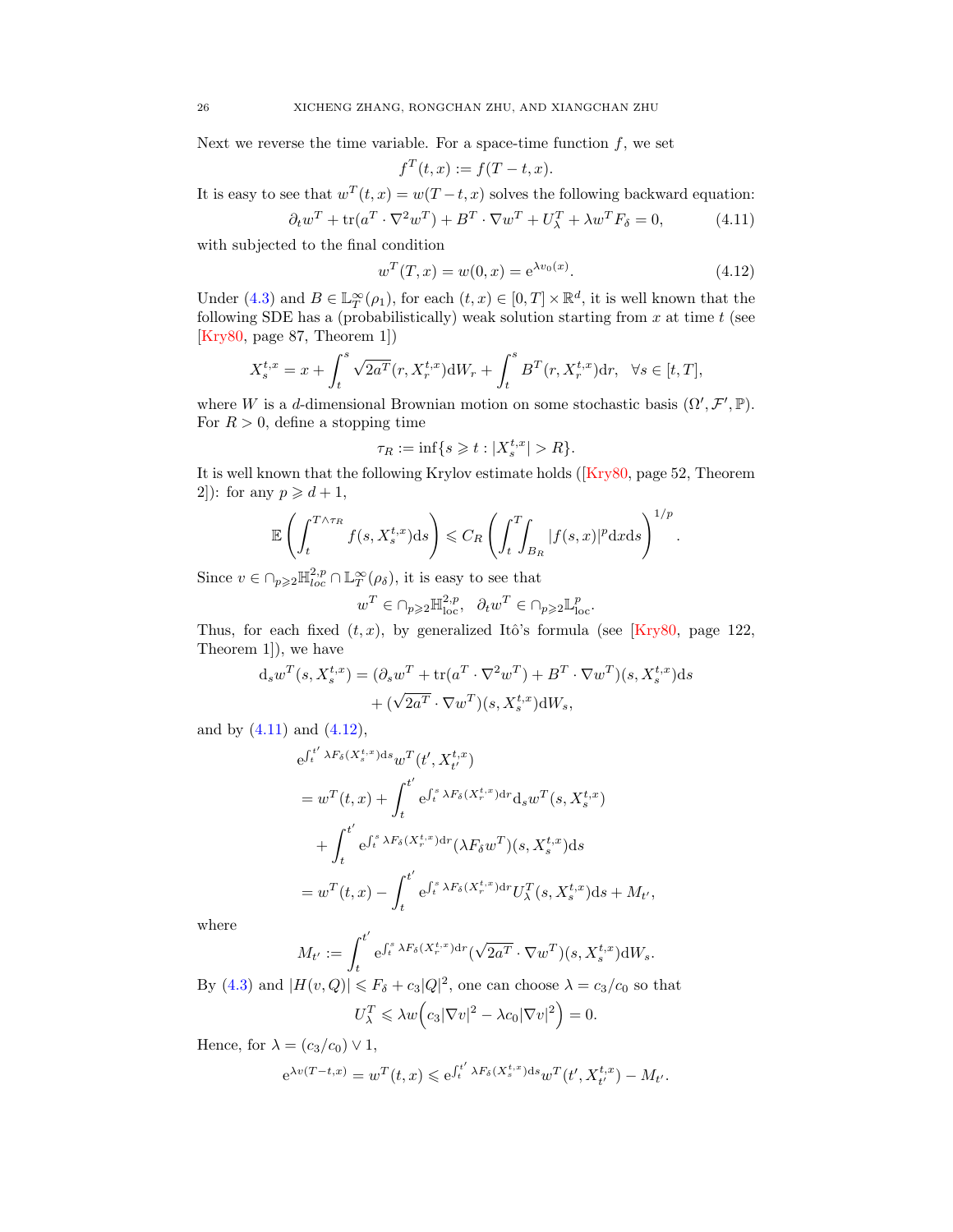Since  $t' \mapsto M_{t' \wedge \tau_R}$  is a martingale, we have

$$
e^{\lambda v(T-t,x)} \leq \mathbb{E}\left(e^{\int_t^{T\wedge\tau_R}\lambda F_\delta(X_s^{t,x})\mathrm{d}s}w^T(T\wedge\tau_R,X_{T\wedge\tau_R}^{t,x})\right).
$$

On the other hand, by Lemma [B.1](#page-46-2) in appendix, for any  $\gamma \geq 0$  and  $\alpha \in [0, 2)$ ,

$$
\mathbb{E}\left(e^{\gamma \sup_{s\in[t,T]} \langle X_s^{t,x}\rangle^{\alpha}}\right) \leqslant C(\gamma) e^{C_2 \gamma \langle x \rangle^{\alpha}}
$$

.

Since  $w^T(t,x) \leqslant e^{\lambda \|v\|_{\mathbb{L}^\infty_T(\rho_\delta)} \langle x \rangle^\delta}$ , letting  $R \to \infty$  and by the dominated convergence theorem, we get

$$
e^{\lambda v(T-t,x)} \leq \mathbb{E}\left(e^{\int_t^T \lambda F_\delta(X_s^{t,x})ds} w^T(T, X_T^{t,x})\right) = \mathbb{E}\left(e^{\int_t^T \lambda F_\delta(X_s^{t,x})ds + \lambda v_0(X_T^{t,x})}\right)
$$
  

$$
\leq \mathbb{E}\left(e^{\ell_0 \sup_{s \in [t,T]} \langle X_s^{t,x} \rangle^\delta}\right) \leq C(\ell_0)e^{\ell_0 \langle x \rangle^\delta},
$$

where  $\ell_0 := \lambda(c_2 + ||v_0||_{L^\infty(\rho_\delta)})$ . Hence,

$$
v(T-t, x) \leqslant C(\ell_0) \langle x \rangle^{\delta}.
$$

By applying the above estimate to  $-v$ , we obtain the desired estimate.  $\Box$ 

<span id="page-26-4"></span><span id="page-26-2"></span><span id="page-26-1"></span>

<span id="page-26-0"></span>4.2. **Subcritical case.** In this subsection we consider the subcritical case  $(\mathbf{H}_{sub}^{\delta,\zeta})$ and prove some a priori regularity estimate. For this aim, we prepare the following simple interpolation inequality in weighted spaces, which will play important roles in treating the weights.

**Lemma 4.5.** (i) For any  $p \ge 2$  and  $r, p \in [1, \infty]$  with  $\frac{2}{p} = \frac{1}{r} + \frac{1}{q}$ , and  $\delta, \delta_1, \delta_2 \in \mathbb{R}$ with  $\delta_1 + \delta_2 = 2\delta$ , there is a constant  $C = C(p, r, q, \delta, \delta_1, \delta_2) > 0$  such that

$$
\|\nabla v\rho_{\delta}\|_{L^{p}} \lesssim_C \|\nabla^2 v\rho_{\delta_1}\|_{L^{q}}^{1/2} \|v\rho_{\delta_2}\|_{L^{r}}^{1/2} + \|v\rho_{\delta+1}\|_{L^{p}}.
$$
 (4.13)

(ii) For any  $p, q \in [2, \infty), r \in [2, \infty]$  with  $\frac{q+2}{p} = 1 + \frac{2}{r}$ , and  $\delta, \delta_1, \delta_2 \in \mathbb{R}$  with  $\delta = \frac{q\delta_1}{q+2} + \frac{2\delta_2}{q+2}$ , there is a constant  $C = C(p, q, r, \delta, \delta_1, \delta_2) > 0$  such that

$$
\|\nabla v\rho_{\delta}\|_{L^{p}} \lesssim_C \left(\int |\nabla^2 v|^2 ||\nabla v|^{q-2} \rho_{\delta_1}^q\right)^{\frac{1}{q+2}} \|v\rho_{\delta_2}\|_{L^r}^{\frac{2}{q+2}} + \|v\rho_{\delta+1}\|_{L^p}.
$$
 (4.14)

Proof. By definition and the integration by parts, we have

$$
\|\nabla v\rho_{\delta}\|_{L^{p}}^{p} = \int |\nabla v|^{p} \rho_{\delta p} = \int \langle \nabla v, \nabla v | \nabla v |^{p-2} \rho_{\delta p} \rangle
$$
  

$$
\lesssim \int |v| \left( |\nabla^{2} v| |\nabla v|^{p-2} \rho_{\delta p} + |\nabla v|^{p-1} |\nabla \rho_{\delta p}| \right). \tag{4.15}
$$

(i) By Hölder's inequality we have

$$
\int |v||\nabla^2 v||\nabla v|^{p-2}\rho_{\delta p} \leq ||v\rho_{\delta_2}||_{L^r} ||\nabla^2 v\rho_{\delta_1}||_{L^q} ||\nabla v\rho_{\delta}||_{L^p}^{p-2},
$$

and by  $|\nabla \rho_{\delta}| \leq \rho_{\delta+1}$ ,

<span id="page-26-3"></span>
$$
\int |v| |\nabla v|^{p-1} |\nabla \rho_{\delta p}| \leqslant \|\nabla v \rho_{\delta}\|_{L^p}^{p-1} \|v \rho_{\delta+1}\|_{L^p}.
$$
\n(4.16)

Therefore,

 $\|\nabla v \rho_\delta\|_{L^p}^p \lesssim \|v\rho_{\delta_2}\|_{L^r} \|\nabla^2 v \rho_{\delta_1}\|_{L^q} \|\nabla v \rho_\delta\|_{L^p}^{p-2} + \|\nabla v \rho_\delta\|_{L^p}^{p-1} \|v \rho_{\delta+1}\|_{L^p}.$ Thus by Young's inequality, we obtain [\(4.13\)](#page-26-1).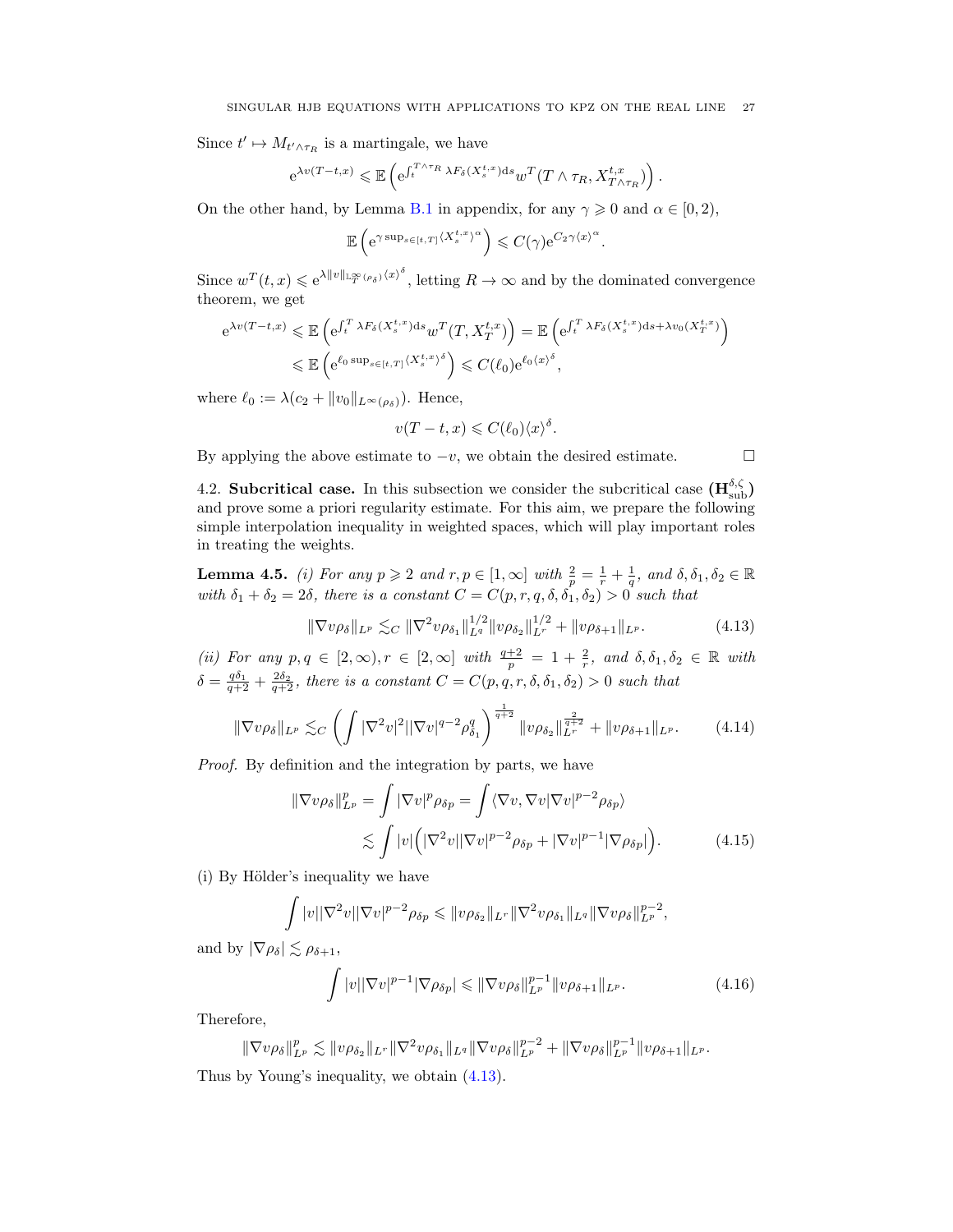(ii) On the other hand, by Hölder's inequality we also have

$$
\int |v||\nabla^2 v||\nabla v|^{p-2} \rho_{\delta p} \leqslant \left(\int |\nabla^2 v|^2 ||\nabla v|^{q-2} \rho_{\delta_1 q}\right)^{1/2} ||\nabla v \rho_{\delta}||_{L^p}^{p-\frac{q}{2}-1} ||v \rho_{\delta_2}||_{L^r},
$$

which together with  $(4.15)$  and  $(4.16)$  yields  $(4.14)$ .

We now prove the following a priori regularity estimate.

<span id="page-27-0"></span>**Theorem 4.6.** Let  $T > 0$ ,  $\delta \in (0, 2)$  and  $\alpha, \delta_1 \in (0, 1]$ . Suppose  $(\mathbf{H}_1^{\alpha})$ ,  $B \in$  $\mathbb{L}_T^{\infty}(\rho_{\delta_1})$  and  $(\mathbf{H}_{sub}^{\delta,\zeta})$ . Then for any  $\eta > (2\delta_1 + \delta) \vee \frac{\zeta \delta}{2-\zeta}$  and  $v_0 \in \mathscr{C}^2(\rho_{\delta})$ , there is a p<sub>0</sub> large enough so that for all  $p > p_0$  and any strong solution v of HJB [\(4.1\)](#page-22-4),

$$
\|\partial_t (v\rho_\eta)\|_{{\mathbb L}^p_T}+\|v\rho_\eta\|_{{\mathbb H}^{2,p}_T}\leqslant C,
$$

where  $C = C(\Theta, \eta, p, \delta_1, \|B\|_{\mathbb{L}^{\infty}_{T}(\rho_{\delta_1})}, \|v_0\|_{\mathscr{C}^2(\rho_{\delta})}).$ 

*Proof.* Multiplying both sides of [\(4.1\)](#page-22-4) by  $\rho_{\eta}$ , we get

$$
\partial_t (v\rho_\eta) = \text{tr}(a \cdot \nabla^2 (v\rho_\eta)) - \Gamma_\rho + (B \cdot \nabla v)\rho_\eta + H(v, \nabla v)\rho_\eta, \tag{4.17}
$$

where

$$
\Gamma_{\rho} = \text{tr}(a \cdot (2\nabla v \otimes \nabla \rho_{\eta} + v \nabla^2 \rho_{\eta})).
$$

Fix

$$
p > \frac{(2-\zeta)d}{(2-\zeta)\eta - \zeta\delta} \vee \frac{d}{\eta - 2\delta_1 - \delta} =: p_0.
$$

By the  $L^p$ -theory of PDEs (see [\[Kry08\]](#page-48-25)), there is a constant  $C = C(\Theta, p)$  such that

 $\|\partial_t(v\rho_\eta)\|_{\mathbb{L}^p_T}+\|v\rho_\eta\|_{\mathbb{H}^{2,p}_T}\lesssim_C \|H(v,\nabla v)\rho_\eta+(B\cdot\nabla v)\rho_\eta-\Gamma_\rho\|_{\mathbb{L}^p_T}+\|v_0\rho_\eta\|_{H^{2,p}}.$ Since  $p(\eta - \delta) > d$ , we have

$$
||v_0\rho_\eta||_{H^{2,p}} \lesssim ||v_0\rho_\delta||_{\mathscr{C}^2} \left(\int_{\mathbb{R}^d} \rho_{\eta-\delta}^p(x) dx\right)^{1/p} \lesssim ||v_0||_{\mathscr{C}^2(\rho_\delta)},
$$

and by  $(4.4)$ ,

$$
||H(v,\nabla v)\rho_{\eta}||_{\mathbb{L}^p_T} \lesssim ||\rho_{\eta-\delta}||_{L^p} + |||\nabla v|^{\zeta}\rho_{\eta}||_{\mathbb{L}^p_T} \lesssim 1 + ||\nabla v\rho_{\eta/\zeta}||_{\mathbb{L}^{\zeta p}_{T}}^{\zeta}.
$$

By interpolation inequality [\(4.13\)](#page-26-1) and using  $|\nabla \rho_{\delta}| \lesssim \rho_{\delta+1}$ , we have

$$
\|\nabla v\rho_{\eta/\zeta}\|_{\mathbb{L}^{\zeta_p}_{T}}^{\zeta} \leq \|\nabla^2 v\rho_{\eta}\|_{\mathbb{L}^p_{T}}^{\zeta/2} \|v\rho_{\eta(2/\zeta-1)}\|_{\mathbb{L}^q_{T}}^{\zeta/2} + \|v\rho_{\eta/\zeta+1}\|_{\mathbb{L}^{\zeta_p}_{T}}^{\zeta},
$$

where  $q = p\zeta/(2-\zeta)$ . Since  $p(\eta - \zeta\delta/(2-\zeta)) > d$ , by [\(4.10\)](#page-24-3), we have

$$
\|v\rho_{2\eta/\zeta-\eta}\|_{\mathbb{L}^q_T}^q = \int_0^T \int_{\mathbb{R}^d} |v(t,x)|^q \rho_{\eta p}(x) \mathrm{d}x \mathrm{d}t
$$
  

$$
\lesssim \int_{\mathbb{R}^d} \rho_\delta(x)^{-p\zeta/(2-\zeta)} \rho_{\eta p}(x) \mathrm{d}x
$$
  

$$
\lesssim \int_{\mathbb{R}^d} (1+|x|)^{\frac{p\zeta\delta}{2-\zeta}-\eta p} \mathrm{d}x \lesssim 1,
$$

and also,

$$
||v\rho_{\eta/\zeta+1}||_{\mathbb{L}_T^{\zeta_p}}^{\zeta} \lesssim ||\rho_{\eta/\zeta+1-\delta}||_{\mathbb{L}_T^{\zeta_p}}^{\zeta} \lesssim 1.
$$

Thus, for any  $\varepsilon \in (0,1)$ , by Young's inequality,

$$
||H(v,\nabla v)\rho_{\eta}||_{\mathbb{L}^p_T}\lesssim \varepsilon||\nabla^2v\rho_{\eta}||_{\mathbb{L}^p_T}+1.
$$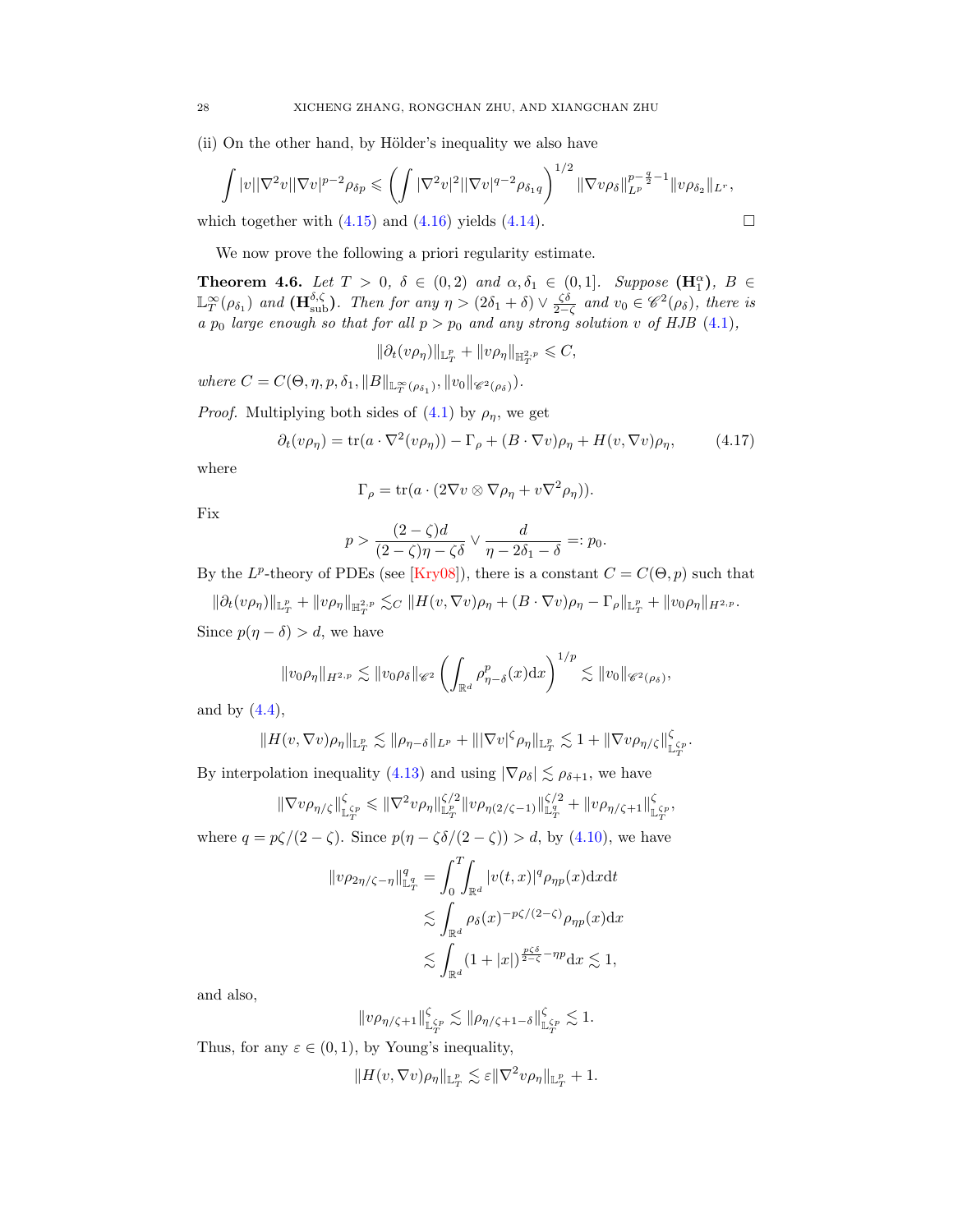Since  $B \in \mathbb{L}_T^{\infty}(\rho_{\delta_1})$  and  $\eta > 2\delta_1 + \delta$  and  $p(\eta - 2\delta_1 - \delta) > d$ , we also have by [\(4.13\)](#page-26-1) and [\(4.10\)](#page-24-3)

$$
\begin{aligned} \| (B \cdot \nabla v)\rho_{\eta} \|_{\mathbb{L}^p_T} &\lesssim \| \rho_{\eta-\delta_1} |\nabla v| \|_{\mathbb{L}^p_T} \lesssim \| \nabla^2 v \rho_{\eta} \|_{\mathbb{L}^p_T}^{1/2} \| v \rho_{\eta-2\delta_1} \|_{\mathbb{L}^p_T}^{1/2} + \| v \rho_{\eta+1} \|_{\mathbb{L}^p_T} \\ &\lesssim \varepsilon \| \nabla^2 v \rho_{\eta} \|_{\mathbb{L}^p_T} + 1. \end{aligned}
$$

Moreover, noting that

$$
|\Gamma_{\rho}| \lesssim |\nabla v| |\nabla \rho_{\eta}| + |v| |\nabla^2 \rho_{\eta}| \lesssim \rho_{\eta} |\nabla v| + \rho_{\eta} |v|,
$$

we have by  $(4.13)$  and  $(4.10)$ 

$$
\|\Gamma_{\rho}\|_{\mathbb{L}^p_T} \lesssim \|\nabla v\rho_{\eta}\|_{\mathbb{L}^p_T} + \|v\rho_{\eta}\|_{\mathbb{L}^p_T} \lesssim \|\nabla^2 v\rho_{\eta}\|_{\mathbb{L}^p_T}^{1/2} + 1.
$$

Combining the above calculations, by Young's inequality, we get

$$
\|\partial_t (v\rho_\eta)\|_{{\mathbb L}^p_T}+\|v\rho_\eta\|_{{\mathbb H}^{2,p}_T}\lesssim 1.
$$

The result now follows.  $\Box$ 

<span id="page-28-0"></span>4.3. Critical one dimensional case. In this subsection we consider the critical one dimensional case and prove the following a priori estimate.

<span id="page-28-1"></span>**Theorem 4.7.** Let  $T > 0$  and  $\alpha, \delta_1 \in (0, 1], \delta \in (0, 2)$ . Suppose  $(\mathbf{H}_1^{\alpha})$ ,  $B \in \mathbb{L}_T^{\infty}(\rho_{\delta_1})$ and  $(\mathbf{H}_{\text{crit}}^{\delta,\beta})$ . For any  $\eta > 2\left(\frac{(1+2\beta)\delta}{\beta} \vee (\delta_1 + \delta)\right)$  and  $v_0 \in \mathscr{C}^2(\rho_\delta)$ , there is a  $p_0$  large enough so that for all  $p > p_0$  and any strong solution v of HJB [\(4.1\)](#page-22-4),

$$
\|\partial_t (v\rho_\eta)\|_{{\mathbb L}^p_T}+\|v\rho_\eta\|_{{\mathbb H}^{2,p}_T}\leqslant C,
$$

where  $C = C(\Theta, \eta, p, \delta_1, \|B\|_{\mathbb{L}^{\infty}_{T}(\rho_{\delta_1})}, \|v_0\|_{\mathscr{C}^2(\rho_{\delta})}).$ 

To prove this result, we first show the following lemma.

<span id="page-28-2"></span>**Lemma 4.8.** Under the assumptions of Theorem [4.7,](#page-28-1) for any  $\eta > \frac{(1+2\beta)\delta}{\beta} \vee (\delta_1 + \delta)$ , there is a  $p_0$  large enough so that for all  $p > p_0$  and any strong solution v of HJB  $(4.1),$  $(4.1),$ 

$$
\|\partial_x v\rho_\eta\|_{L^\infty_T L^p} + \int_0^T \int |\partial_x^2 v|^2 |\partial_x v|^{p-2} \rho_\eta^p \leq C. \tag{4.18}
$$

*Proof.* Let  $p \geq 2$  be fixed, whose value will be determined below. Define

$$
w(t,x) := \partial_x v(t,x), \quad \mathbb{A}_p^w := \int |\partial_x w|^2 |w|^{p-2} \rho_\eta^p.
$$

For  $q \in [\frac{p}{2} + 1, p + 2]$  and  $\gamma \in \mathbb{R}$ , by [\(4.14\)](#page-26-4) and [\(4.10\)](#page-24-3) and  $|\nabla \rho_{\delta}| \lesssim \rho_{\delta+1}$  we have

$$
\left(\int |w|^q \rho_{p\eta+\gamma}\right)^{1/q} \lesssim \left(\int |\partial_x w|^2 |w|^{p-2} \rho_{p\eta}\right)^{\frac{1}{p+2}} \|v\rho_{\delta_2}\|_{L^r}^{\frac{2}{p+2}} + \|v\rho_{\frac{p\eta+\gamma}{q}+1}\|_{L^q}
$$

$$
\lesssim (\mathbb{A}_p^w)^{\frac{1}{p+2}} \|\rho_{\delta_2-\delta}\|_{L^r}^{\frac{2}{p+2}} + \|\rho_{\frac{p\eta+\gamma}{q}+1-\delta}\|_{L^q},
$$

where

$$
\delta_2:=\tfrac{(p+2-q)p\eta}{2q}+\tfrac{(p+2)\gamma}{2q},\;\;r:=\tfrac{2q}{p+2-q}\in[2,\infty].
$$

Recalling  $\rho_{\delta}(x) = \langle x \rangle^{-\delta}$  and  $d = 1$ , we have for  $q = p + 2$  and  $\gamma = 2\delta$ , or  $q \in$  $\left[\frac{p}{2}+1, p+2\right)$  and  $\gamma > \frac{2q\delta}{p+2} + (1-p\eta)(1-\frac{q}{p+2}) =: \gamma_0$ ,

$$
\|\rho_{\delta_2-\delta}\|_{L^r}+\|\rho_{\frac{p\eta+\gamma}{q}+1-\delta}\|_{L^q}<\infty.
$$

<span id="page-28-3"></span>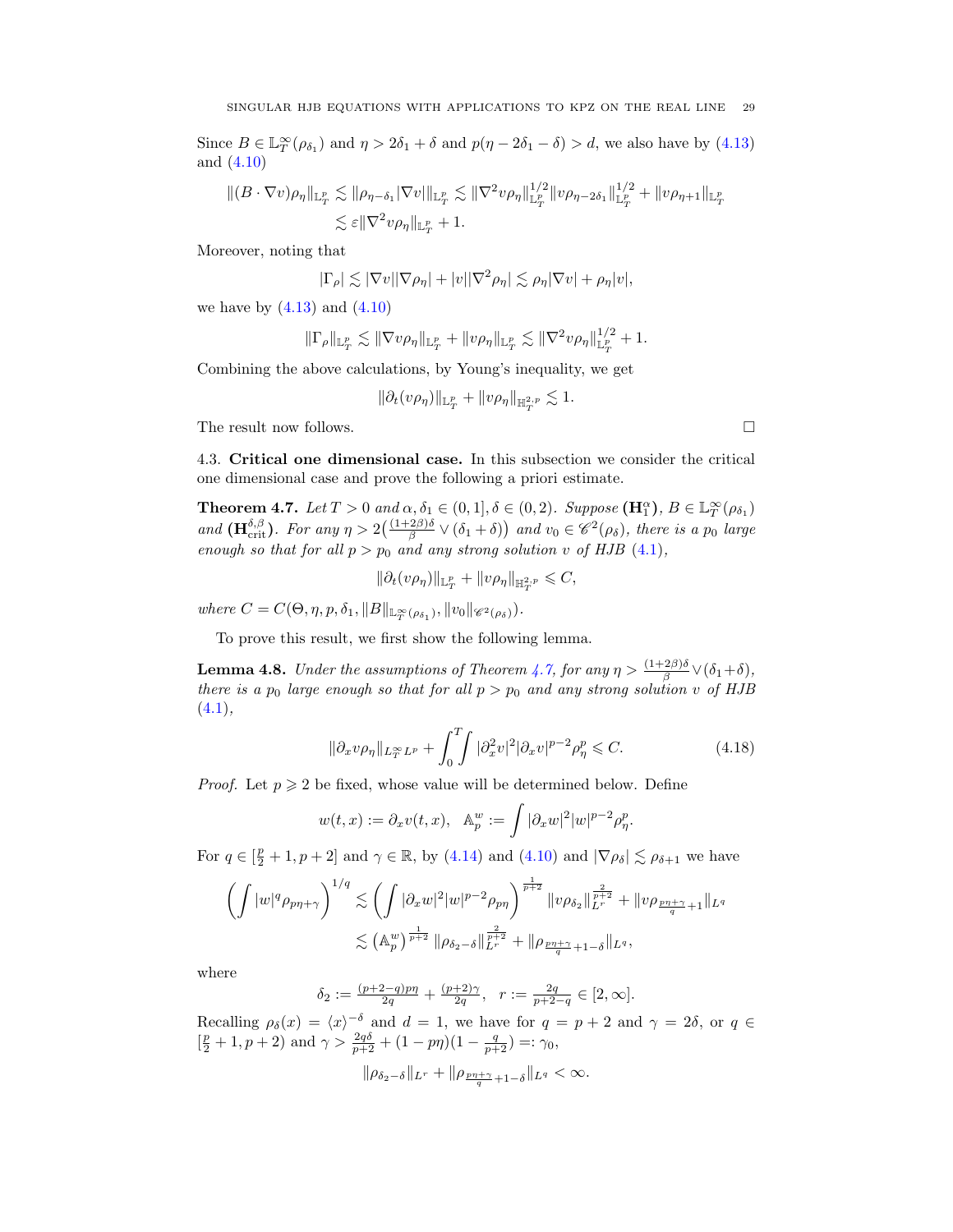Thus we always have

$$
\int |w|^q \rho_{p\eta + \gamma} \lesssim \begin{cases} \mathbb{A}_p^w + 1, & q = p + 2, \gamma = 2\delta, \\ (\mathbb{A}_p^w)^{\frac{q}{p+2}} + 1, & q \in [\frac{p}{2} + 1, p + 2), \gamma > \gamma_0. \end{cases}
$$
(4.19)

Now by  $(4.1)$ , one sees that

<span id="page-29-1"></span><span id="page-29-0"></span>
$$
\partial_t w = \partial_x (a \cdot \partial_x w) + \partial_x (Bw) + \partial_x H(v, w). \tag{4.20}
$$

Since  $\eta > (\frac{1+2\beta}{\beta})\delta \vee (\delta_1 + \delta)$ , we can choose p large enough such that

$$
\eta > \left( \left[ 2\frac{p+1}{p} + \frac{p+2}{\beta p} \right] \delta + \frac{1}{p} \right) \vee \left( \left( 1 + \frac{2}{p} \right) \delta_1 + \frac{1}{p} + \delta \right). \tag{4.21}
$$

Multiplying both sides of [\(4.20\)](#page-29-0) by  $w|w|^{p-2}\rho_{p\eta}$  and integrating on  $\mathbb{R}$ , we obtain

$$
\frac{1}{p}\partial_t \int |w\rho_\eta|^p = -\int a\partial_x w \partial_x (w|w|^{p-2}\rho_{\text{pn}}) - \int Bw \partial_x (w|w|^{p-2}\rho_{\text{pn}})
$$

$$
- \int H(v,w) \partial_x (w|w|^{p-2}\rho_{\text{pn}})
$$

$$
=: I_1 + I_2 + I_3.
$$

For  $I_1$ , since  $a \geqslant c_0$  and  $\eta > \frac{1}{p} + \delta$ , by [\(4.19\)](#page-29-1) with  $q = p$  and  $\gamma = 0$ , we have

$$
I_1 \leqslant -c_0 \int |\partial_x w|^2 |w|^{p-2} \rho_{p\eta} + C \int |\partial_x w| |w|^{p-1} \rho_{p\eta}
$$
  

$$
\leqslant -\frac{c_0}{2} \mathbb{A}_p^w + C \int |w|^p \rho_{p\eta} \leqslant -\frac{c_0}{4} \mathbb{A}_p^w + C.
$$

For  $I_2$ , since  $|B| \leq \|B\|_{\mathbb{L}_T^\infty(\rho_{\delta_1})} \rho_{\delta_1}^{-1}$  and  $\eta > (1 + \frac{2}{p})\delta_1 + \frac{1}{p} + \delta$ , by [\(4.19\)](#page-29-1) with  $q = p$ and  $\gamma = -2\delta_1$ , we have

$$
I_2 \lesssim \int |\partial_x w| |w|^{p-1} \rho_{p\eta - \delta_1} + \int |w|^p \rho_{p\eta + 1 - \delta_1}
$$
  

$$
\lesssim (\mathbb{A}_p^w)^{1/2} \left( \int |w|^p \rho_{p\eta - 2\delta_1} \right)^{1/2} + \int |w|^p \rho_{p\eta}
$$
  

$$
\lesssim (\mathbb{A}_p^w)^{(p+1)/(p+2)} + 1.
$$

Next comes to the hard term  $I_3$ . Let  $\phi_{\varepsilon}(y) = \varepsilon^{-1} \phi(y/\varepsilon)$ , where  $\phi \in C_c^{\infty}((-1,1))$  is a smooth density function. Define for given  $t \in [0, T]$  and  $v, Q \in \mathbb{R}$ ,

$$
H_{\varepsilon}(t, x, v, Q) = \int H(t, y, v, Q) \phi_{\varepsilon \rho_{\delta/\beta}(x)}(x - y) dy.
$$
 (4.22)

We make the following decomposition for  $I_3$ :

<span id="page-29-2"></span>
$$
I_3 = \int (H_{\varepsilon}(v, w) - H(v, w)) \partial_x (w|w|^{p-2} \rho_{p\eta})
$$

$$
- (p-1) \int H_{\varepsilon}(v, w) \partial_x w |w|^{p-2} \rho_{p\eta}
$$

$$
- \int H_{\varepsilon}(v, w) w |w|^{p-2} \partial_x \rho_{p\eta}
$$

$$
:= I_{31} - I_{32} - I_{33}.
$$

For  $I_{31}$ , noting that by  $(4.6)$ ,  $(4.22)$  and  $(4.10)$ ,

$$
|H_{\varepsilon}(x,v,w)-H(x,v,w)| \leqslant \int |H(y,v,w)-H(x,v,w)|\phi_{\varepsilon\rho_{\delta/\beta}(x)}(x-y)dy
$$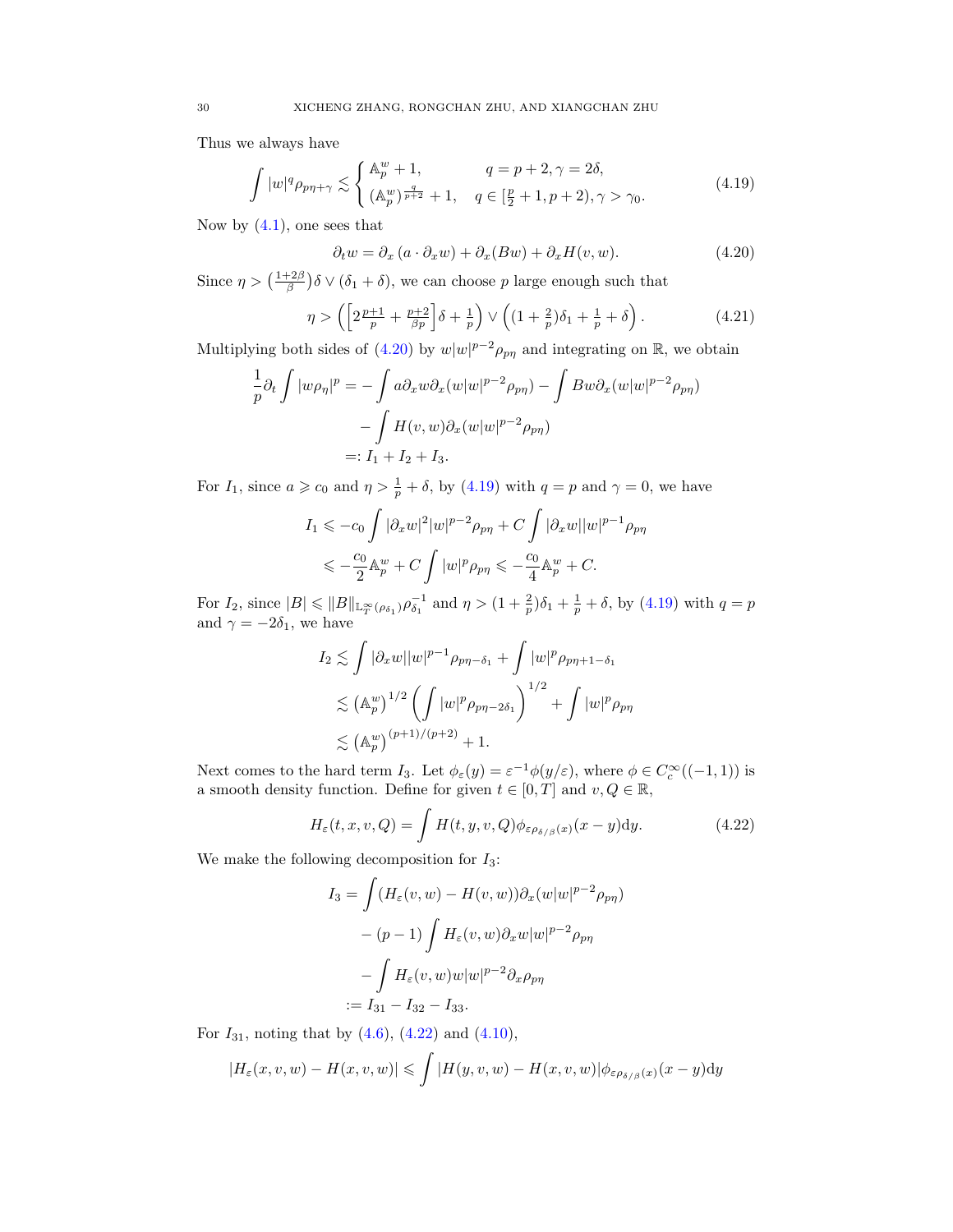$$
\lesssim \varepsilon^{\beta} \rho_{\delta}(x) \int (\langle x \rangle^{\delta} + \langle y \rangle^{\delta} + |v|^{2} + |w|^{2}) \phi_{\varepsilon \rho_{\delta/\beta}(x)}(x - y) dy
$$
  

$$
\lesssim \varepsilon^{\beta} \rho_{\delta}(x) \Big( \langle x \rangle^{\delta} + \langle x \rangle^{2\delta} + |w|^{2} \Big) \lesssim \rho_{\delta}^{-1}(x) + \varepsilon^{\beta} \rho_{\delta}(x) |w|^{2},
$$

we have

$$
I_{31} \lesssim \int \rho_\delta^{-1} |\partial_x(w|w|^{p-2} \rho_{p\eta})| + \varepsilon^{\beta} \int \rho_\delta w^2 |\partial_x(w|w|^{p-2} \rho_{p\eta})| =: I_{311} + I_{312}.
$$

For  $I_{311}$ , noting that by the chain rule and  $|\nabla \rho_{p\eta}| \lesssim \rho_{p\eta+1}$ ,

<span id="page-30-0"></span>
$$
|\partial_x(w|w|^{p-2}\rho_{p\eta})| \lesssim |w|^{p-2}|\partial_xw|\rho_{p\eta} + |w|^{p-1}\rho_{p\eta+1},
$$
\n(4.23)

since  $\eta > \frac{1}{p} + \delta$ , we have by [\(4.19\)](#page-29-1),

$$
I_{311} \lesssim \int |w|^{p-2} |\partial_x w| \rho_{p\eta-\delta} + \int |w|^{p-1} \rho_{p\eta+1-\delta}
$$
  

$$
\lesssim (\mathbb{A}_p^w)^{1/2} \left( \int |w|^{p-2} \rho_{p\eta-2\delta} \right)^{1/2} + \int |w|^{p-1} \rho_{p\eta+1-\delta}
$$
  

$$
\lesssim (\mathbb{A}_p^w)^{p/(p+2)} + 1,
$$

where we used Hölder's inequality. For  $I_{312}$ , by  $(4.23)$  and  $(4.19)$  and  $\eta > \frac{1}{p} + \delta$ , we have

$$
I_{312} \lesssim \varepsilon^{\beta} \int |w|^p |\partial_x w| \rho_{p\eta+\delta} + \int \varepsilon^{\beta} |w|^{p+1} \rho_{p\eta+1+\delta}
$$
  

$$
\lesssim \varepsilon^{\beta} \int (|w|^{p-2} |\partial_x w|^2 \rho_{p\eta} + |w|^{p+2} \rho_{p\eta+2\delta}) + \int |w|^{p+1} \rho_{p\eta+1+\delta}
$$
  

$$
\lesssim \varepsilon^{\beta} \mathbb{A}_p^w + (\mathbb{A}_p^w)^{(p+1)/(p+2)} + 1,
$$

where we used Hölder's inequality and Young's inequality. For  $I_{32}$ , noting that by the chain rule,

$$
H_{\varepsilon}(v, w)\partial_x w|w|^{p-2} = \partial_x \left(\int_0^w H_{\varepsilon}(v, r)|r|^{p-2}dr\right)
$$

$$
-\int_0^w (\partial_x H_{\varepsilon}(v, r) + \partial_v H_{\varepsilon}(v, r)w)|r|^{p-2}dr,
$$

by the integration by parts, we have

$$
I_{32} \lesssim \int \left( \int_0^w |H_{\varepsilon}(v,r)||r|^{p-2} dr \right) |\partial_x \rho_{p\eta}|
$$
  
+ 
$$
\int \left( \int_0^w |\partial_x H_{\varepsilon}(v,r)||r|^{p-2} dr \right) \rho_{p\eta}
$$
  
+ 
$$
\int \left( \int_0^w |\partial_v H_{\varepsilon}(v,r)w||r|^{p-2} dr \right) \rho_{p\eta}
$$
  
=: 
$$
I_{321} + I_{322} + I_{323}.
$$

For  $I_{321}$ , by  $(4.5)$  and  $(4.19)$  we have

$$
I_{321} \lesssim \int \left( \int_0^w (\rho_\delta^{-1} + |r|^2) |r|^{p-2} dr \right) \rho_{p\eta+1}
$$
  
 
$$
\lesssim \int (\rho_\delta^{-1} |w|^{p-1} + |w|^{p+1}) \rho_{p\eta+1}
$$
  
 
$$
\lesssim (\mathbb{A}_p^w)^{\frac{p+1}{p+2}} + 1.
$$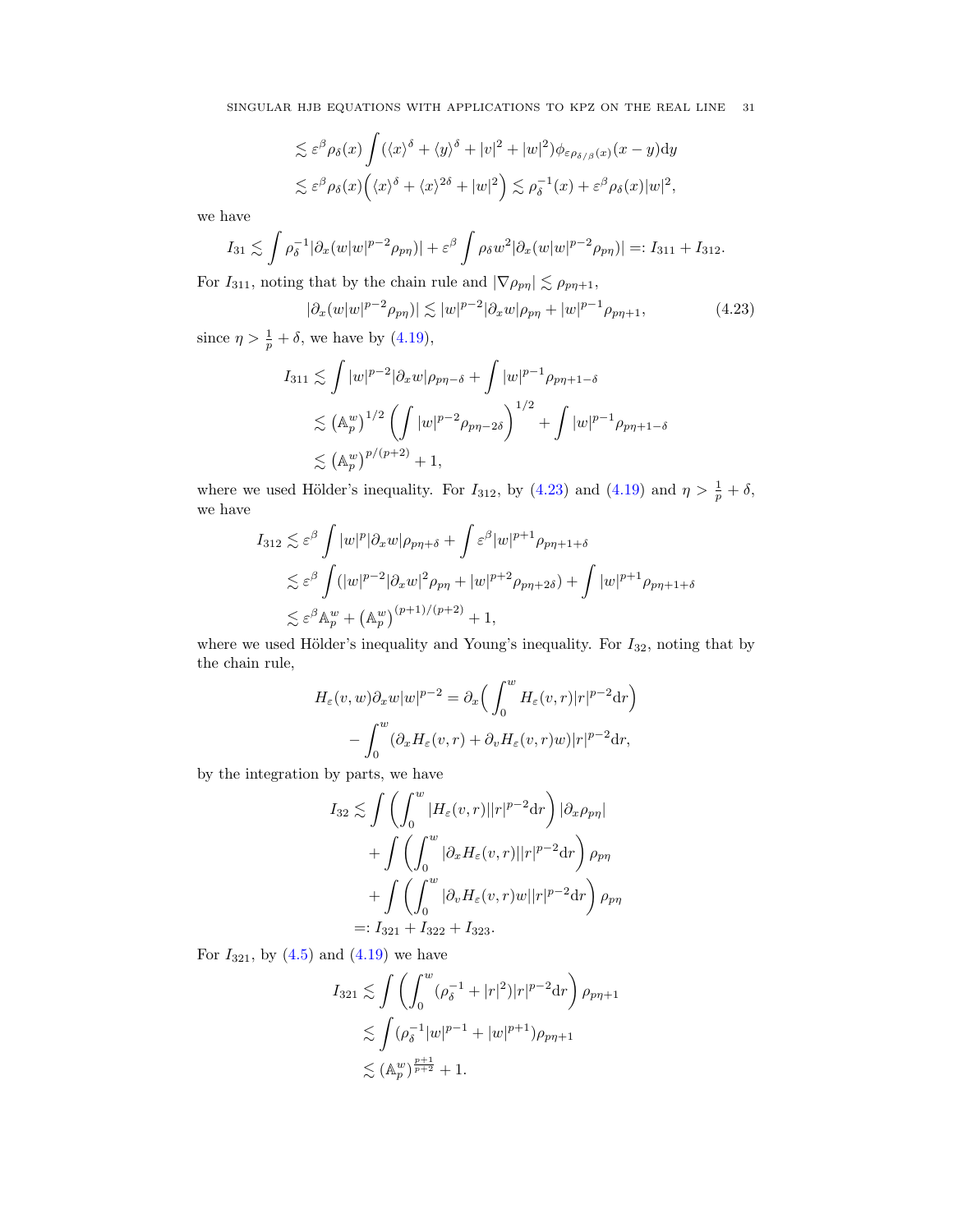For  $I_{322}$ , noting that

$$
|\partial_x H_{\varepsilon}(x, v, w)| \lesssim \varepsilon^{-1} \rho_{\delta/\beta}^{-1}(x) (\langle x \rangle^{\delta} + w^2),
$$

we have

$$
I_{322} \lesssim \varepsilon^{-1} \int (\rho_{\delta+\delta/\beta}^{-1} |w|^{p-1} + \rho_{\delta/\beta}^{-1} |w|^{p+1}) \rho_{p\eta} \lesssim (\mathbb{A}_p^w)_{p+2}^{\frac{p+1}{p+2}} + 1.
$$

where we used  $\eta > \left[2\frac{p+1}{p} + \frac{p+2}{\beta p}\right]\delta + \frac{1}{p}$  and  $(4.19)$  with  $q = p+1$ ,  $\gamma = -\delta/\beta$  and  $q = p - 1, \gamma = -\delta - \delta/\beta.$ 

For  $I_{323}$ , by  $(4.5)$ ,  $(4.10)$  we have

$$
I_{323} \lesssim \int (|w|^{p+1} + \rho_\delta^{-1}|w|^p) \rho_{p\eta} \lesssim 1,
$$

where we used [\(4.19\)](#page-29-1) with  $q = p$ ,  $\gamma = -\delta$ . Finally, for  $I_{33}$ , by [\(4.5\)](#page-23-4), we similarly use  $(4.19)$  to have

$$
I_{33} \lesssim \int (|w|^{p-1} \rho_\delta^{-1} + |w|^{p+1}) \rho_{p\eta+1} \lesssim (\mathbb{A}_p^w)^{\frac{p+1}{p+2}} + 1.
$$

Combining the above calculations, choosing  $\varepsilon$  small enough and by Young's inequality, we obtain

$$
\frac{1}{2}\partial_t||w\rho_\eta||^p_{L^p}\lesssim -\frac{c_0}{8}\mathbb{A}_p^w+1.
$$

Integrating both sides from 0 to  $T$ , we obtain the desired estimate.  $\Box$ 

Now we can give the proof of Theorem [4.7.](#page-28-1)

*Proof of Theorem [4.7.](#page-28-1)* We follow the proof of Theorem [4.6.](#page-27-0) Fix  $p > d/(\eta - \delta)$ . By the  $L^p$ -theory of PDEs (cf. [\[Kry08\]](#page-48-25)), we have

$$
\|\partial_t (v\rho_\eta)\|_{{\mathbb L}^p_T}+\|v\rho_\eta\|_{{\mathbb H}^{2, p}_T}\lesssim_C \|H(v,\nabla v)\rho_\eta+(B\cdot\nabla v)\rho_\eta-\Gamma_\rho\|_{{\mathbb L}^p_T}+\|v_0\rho_\eta\|_{H^{2, p}},
$$

with  $\Gamma_{\rho}$  defined in the proof of Theorem [4.6.](#page-27-0) Since  $p > d/(\eta - \delta)$ , by  $|H(v, Q)| \lesssim$  $\langle x \rangle^{\delta} + |Q|^2$ , we have

$$
||H(v,\nabla v)\rho_\eta||_{\mathbb{L}^p_T}\lesssim \|\rho_{\eta-\delta}\|_{L^p}+\||\nabla v|^2\rho_\eta\|_{\mathbb{L}^p_T}\lesssim 1+\|\nabla v\rho_{\eta/2}\|_{\mathbb{L}^{2p}_T}^2.
$$

We have by Hölder's inequality and Sobolev's embedding,

$$
\begin{aligned} \|\nabla v\rho_{\eta/2}\|_{\mathbb{L}^{2p}_{T}} &\leqslant & \|\nabla v\rho_{\eta}\|_{\mathbb{L}^{\infty}_{T}}^{\theta}\|\nabla v\rho_{\eta_{0}}\|_{L^{\infty}_{T}L^{r}}^{1-\theta} \\ &\lesssim & \|\nabla(\nabla v\rho_{\eta})\|_{\mathbb{L}^{p}_{T}}^{\theta}\|\nabla v\rho_{\eta_{0}}\|_{L^{\infty}_{T}L^{r}}^{1-\theta} + \|\nabla v\rho_{\eta}\|_{\mathbb{L}^{p}_{T}}^{\theta}\|\nabla v\rho_{\eta_{0}}\|_{L^{\infty}_{T}L^{r}}^{1-\theta}, \end{aligned}
$$

where  $\theta \in (0, 1/2)$  and

$$
r = 2p(1 - \theta), \quad \eta_0 = \frac{1 - 2\theta}{2(1 - \theta)}\eta.
$$

Let  $p_0$  be as in Lemma [4.8.](#page-28-2) Since  $\eta > 2\left(\frac{1+2\beta}{\beta}\delta \vee (\delta_1+\delta)\right)$ , one can choose  $\theta$  close to zero and  $p$  large enough so that

$$
\eta_0 = \frac{1-2\theta}{2(1-\theta)}\eta > \frac{1+2\beta}{2\beta}\delta \vee (\delta_1 + \delta), \quad r, p \geq p_0.
$$

Thus by  $(4.18)$ , we obtain

$$
\|\nabla v\rho_{\eta_0}\|_{L^\infty_T L^r}+\|\nabla v\rho_\eta\|_{\mathbb{L}^p_T}\leqslant C,
$$

and therefore,

$$
||H(v, \nabla v)\rho_{\eta}||_{\mathbb{L}^p_T} \leqslant \varepsilon ||\nabla^2 (v\rho_{\eta})||_{\mathbb{L}^p_T} + C.
$$

Moreover, as in the proof of Theorem [4.6,](#page-27-0) one has

$$
\|(B\cdot\nabla v)\rho_\eta-\Gamma_\rho\|_{{\mathbb L}^p_T}\leqslant C.
$$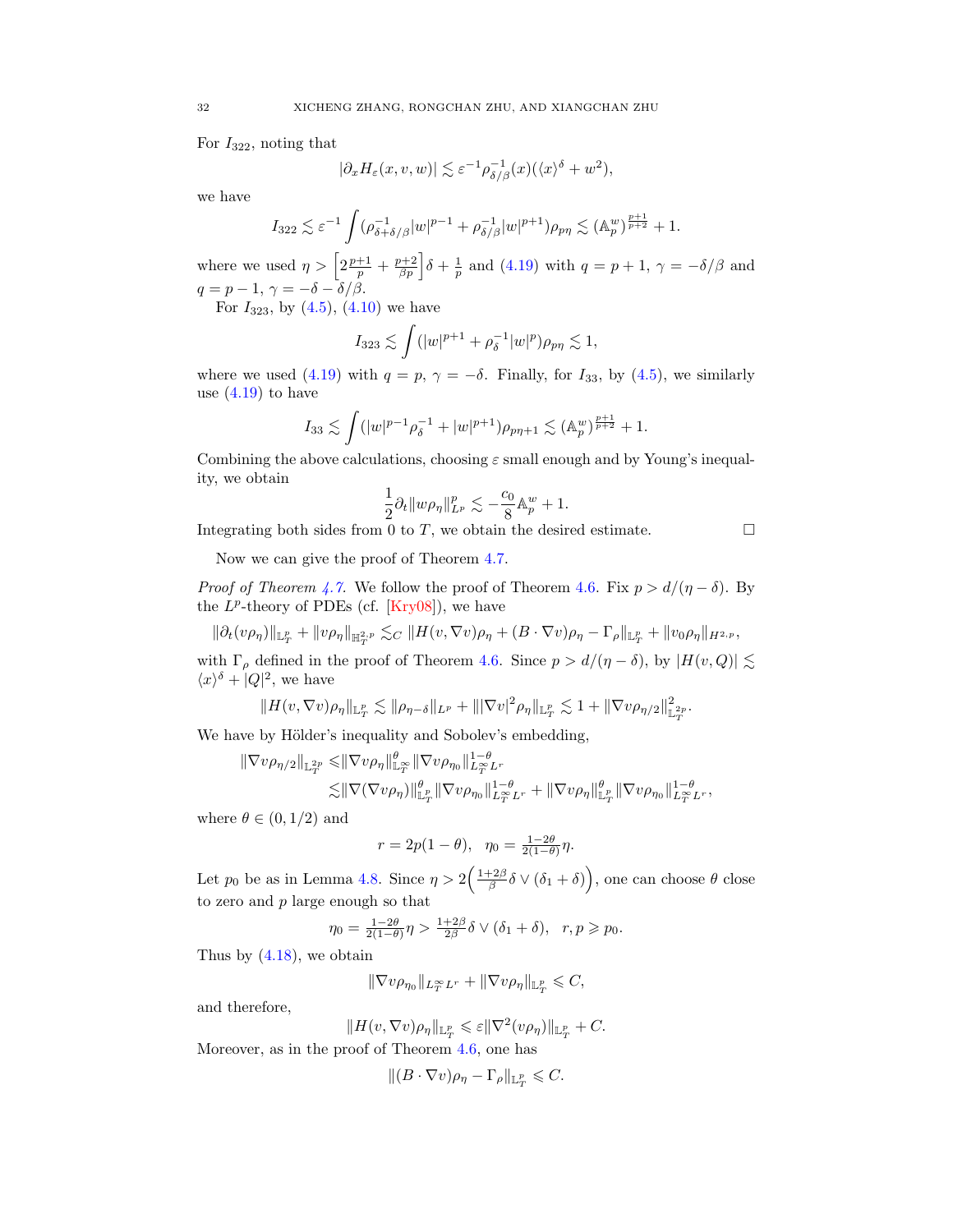Thus we obtain the desired estimate as in the proof of Theorem [4.6.](#page-27-0)  $\Box$ 

<span id="page-32-0"></span>4.4. Proof of Theorem [4.2.](#page-24-1) In this subsection we prove Theorem [4.2](#page-24-1) by the previous a priori estimates.

(Existence). Let  $T > 0$ . For fixed  $m \in \mathbb{N}$ , let  $\chi_n^m(x) := \chi^m(x/n)$ ,  $n \in \mathbb{N}$  be the cutoff function in  $\mathbb{R}^m$ , and  $\varrho_n^m(x) := n^m \varrho^m(nx)$ ,  $n \in \mathbb{N}$  be the mollifiers in  $\mathbb{R}^m$ , where  $\chi^m \in C_c^{\infty}(\mathbb{R}^m)$  with  $\chi^m = 1$  for  $|x| \leq 1$  and  $\chi^m = 0$  for  $|x| > 2$ , and  $\varrho^m\in C_c^\infty(\mathbb{R}^m)$  is a density function. Define

$$
B_n(t,x) := B(t,x) \mathbf{1}_{|x| \le n}, \quad \varphi_n(x) := v_0(x) \chi_n^d(x).
$$

For nonlinear term  $H$ , we construct the approximation  $H_n$  as follows:

$$
H_n(t, x, v, Q) := ((H(t, x, \cdot, \cdot) \chi_n^{d+1}) * \varrho_n^{d+1})(v, Q) \chi_n^d(x).
$$
 (4.24)

We consider the following approximation equation:

$$
\partial_t v_n = \text{tr}(a \cdot \nabla^2 v_n) + B_n \cdot \nabla v_n + H_n(v_n, \nabla v_n), \quad v_n(0) = \varphi_n. \tag{4.25}
$$

Note that by the assumptions of Theorem [4.2,](#page-24-1)

<span id="page-32-1"></span>
$$
B_n \in \cap_{p \in [1,\infty]} \mathbb{L}^p_T, \quad \varphi_n \in \cap_{p \in [1,\infty]} H^{2,p},
$$

and

$$
||H_n||_{\mathbb{L}_T^{\infty}} + ||\partial_v H_n||_{\mathbb{L}_T^{\infty}} + ||\partial_Q H_n||_{\mathbb{L}_T^{\infty}} < \infty.
$$

It is well known that the approximation equation [\(4.25\)](#page-32-1) admits a unique strong solution  $v_n \in \bigcap_{p\geqslant 2} \mathbb{H}_T^{2,p}$  (cf. [\[Kry08\]](#page-48-25)). Moreover, by definition, we have the following uniform estimates:

$$
||B_n\rho_{\delta_1}||_{\mathbb{L}_T^\infty}\leqslant ||B\rho_{\delta_1}||_{\mathbb{L}_T^\infty},
$$

and for some  $C$  independent of  $n$ , in the subcritical case,

$$
|H_n(v, Q)| \lesssim_C \langle x \rangle^{\delta} + |Q|^{\zeta},
$$

and in the critical case  $d = 1$ ,

$$
|H_n(t, x, v, Q)| \lesssim_C \langle x \rangle^{\delta} + |Q|^2, \quad |\partial_v H_n(t, x, v, Q)| \lesssim_C \langle x \rangle^{\delta} + |v| + |Q|,
$$

$$
|H_n(t, x, v, Q) - H_n(t, y, v, Q)| \lesssim_C |x - y|^{\beta} (\langle x \rangle^{\delta} + \langle y \rangle^{\delta} + |v|^2 + |Q|^2),
$$

Thus by Theorems [4.4,](#page-24-4) [4.6](#page-27-0) and [4.7,](#page-28-1) we have the following uniform estimate: for  $\eta$ being as in  $(4.7)$  and p large enough,

$$
||v_n\rho_\delta||_{\mathbb{L}^\infty_T}+||\partial_t(v_n\rho_\eta)||_{\mathbb{L}^p_T}+||v_n\rho_\eta||_{\mathbb{H}^{2,p}_T}\leqslant C,
$$

where C is independent of n. By Sobolev's embedding (cf.  $[CZ16, Lemma 2.3]),$ for any  $\beta' \in (0, 2 - \frac{2}{p})$  and  $\gamma = 1 - \frac{\beta'}{2} - \frac{1}{p}$ ,

$$
||v_n \rho_\eta||_{C_T^{\gamma} \mathbf{C}^{\beta'-d/p}} \lesssim ||v_n \rho_\eta||_{C_T^{\gamma} H^{\beta',p}} \lesssim ||\partial_t (v_n \rho_\eta)||_{\mathbb{L}^p_T} + ||v_n \rho_\eta||_{\mathbb{H}^{2,p}_T} + ||v_0 \rho_\eta||_{H^{\beta',p}} \leq C.
$$

Thus by Ascolli-Arzela's lemma, there are subsequence  $n_k$  and  $v \in \mathbb{L}_T^{\infty}(\rho_\delta)$  $\mathbb{H}^{2,p}_T(\rho_\eta)$  such that for all  $t,x,$ 

<span id="page-32-3"></span><span id="page-32-2"></span>
$$
\nabla^j v_{n_k}(t, x) \to \nabla^j v(t, x), \quad j = 0, 1,
$$
\n(4.26)

and for any  $R > 0$ ,

$$
\nabla^2 v_n \to \nabla^2 v \text{ weakly in } L^2([0, T] \times B_R). \tag{4.27}
$$

By taking limits for  $(4.25)$ , one finds that v is a strong solution to  $(4.1)$  in the sense of Definition [4.1.](#page-23-5) Indeed, for any  $\psi \in C_c^{\infty}(\mathbb{R}^d)$ , by  $(4.27)$  we have

$$
\lim_{n \to \infty} \int_0^t \langle tr(a \cdot \nabla^2 v_n), \psi \rangle ds = \int_0^t \langle tr(a \cdot \nabla^2 v), \psi \rangle ds
$$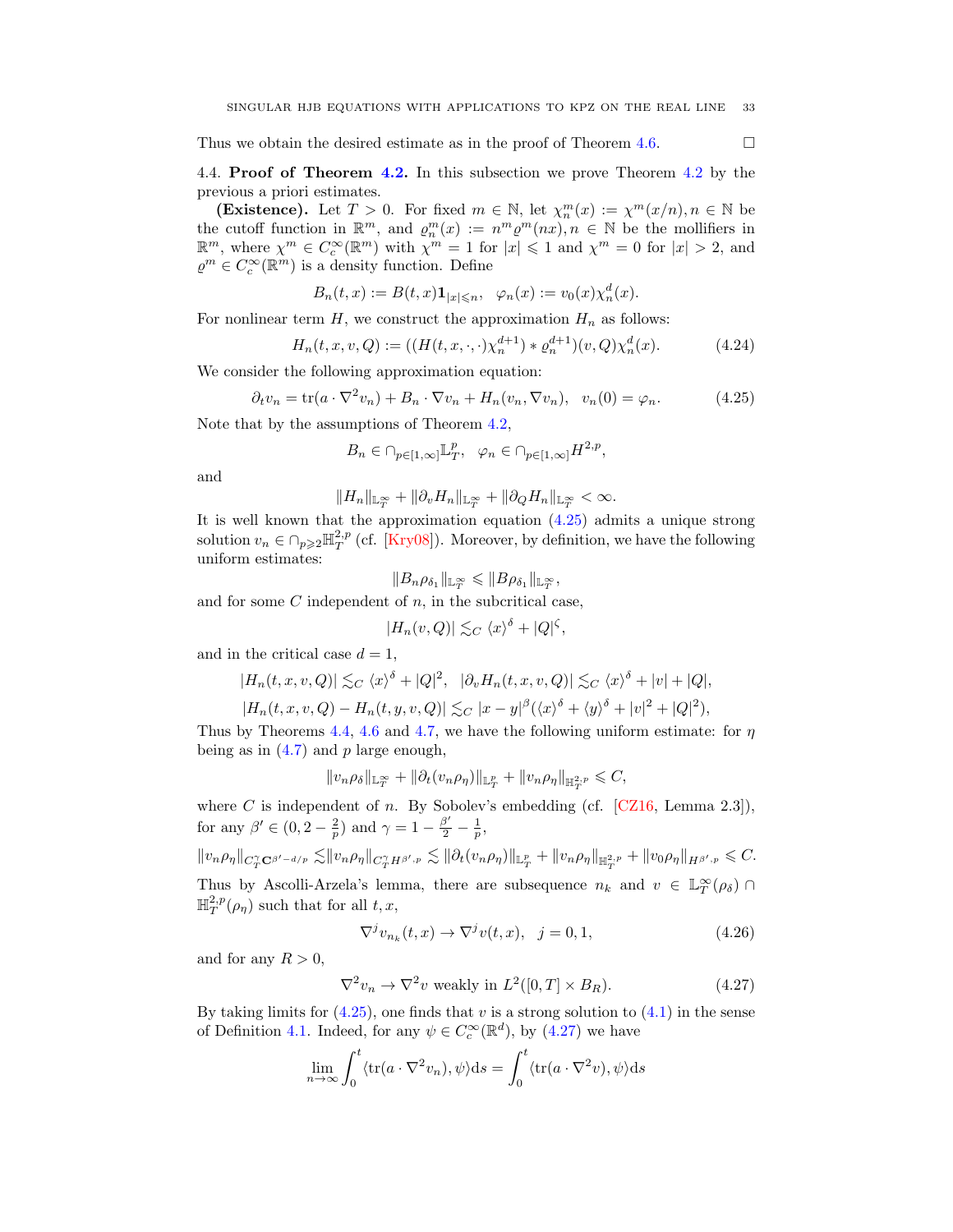and by [\(4.26\)](#page-32-3) and the dominated convergence theorem,

$$
\lim_{n \to \infty} \int_0^t \langle B_n \cdot \nabla v_n, \psi \rangle \mathrm{d}s = \int_0^t \langle B \cdot \nabla v, \psi \rangle \mathrm{d}s
$$

Moreover, since for each  $(t, x) \in [0, T] \times \mathbb{R}^d$  and  $R > 0$ ,

$$
\lim_{n\to\infty}\sup_{|(v,Q)|\leq R}|H_n(t,x,v,Q)-H(t,x,v,Q)|=0,
$$

by [\(4.26\)](#page-32-3) and the dominated convergence theorem, we also have

$$
\lim_{n \to \infty} \int_0^t \langle H_n(s, \cdot, v_n, \nabla v_n), \psi \rangle ds = \int_0^t \langle H(s, \cdot, v, \nabla v), \psi \rangle ds.
$$

Thus we obtain the existence of a strong solution.

(Uniqueness). We prove the uniqueness on the time interval [0, 1]. Let  $v_1, v_2$ be two strong solutions of HJB [\(4.1\)](#page-23-5) with the same initial value  $v_0$ . By [\(4.8\)](#page-24-2), we have

<span id="page-33-0"></span>
$$
v_1, v_2 \in \mathbb{L}_1^{\infty}(\rho_\delta) \cap L_1^{\infty} \mathscr{C}^1(\rho_\eta). \tag{4.28}
$$

Let  $V := v_1 - v_2$ . Then V is a strong solution of the following linear PDE:

$$
\partial_t V = \text{tr}(a \cdot \nabla^2 V) + B \cdot \nabla V + G \cdot \nabla V + K \cdot V, \ V(0) = 0,
$$

where

$$
G := \int_0^1 \partial_Q H(v_1, \nabla v_1 + \theta \nabla (v_2 - v_1)) \mathrm{d}\theta,
$$

and

$$
K := \int_0^1 \partial_v H(v_1 + \theta(v_2 - v_1), \nabla v_2) d\theta.
$$

By [\(4.28\)](#page-33-0) and [\(4.9\)](#page-24-6), there is a constant  $C_0 > 0$  such that for all  $(t, x) \in [0, 1] \times \mathbb{R}^d$ ,

$$
|G(t,x)| \lesssim_{C_0} \langle x \rangle, \quad |K(t,x)| \lesssim_{C_0} \langle x \rangle^2. \tag{4.29}
$$

Let  $T \in (0,1]$  be fixed and determined below. For a space-time function F, let

<span id="page-33-1"></span>
$$
F^T(t,x) := F(T-t,x).
$$

Thus under  $(\mathbf{H}_1^{\alpha})$  and  $B \in \mathbb{L}_1^{\infty}(\rho_{\delta_1})$ , for each  $(t, x) \in [0, T] \times \mathbb{R}^d$ , the following SDE admits a unique weak solution starting from x at time t (see  $[Kry80]$ ):

$$
X_s^{t,x} = x + \int_t^s \sqrt{2a^T}(r, X_r^{t,x}) dW_r + \int_t^s (B^T + G^T)(r, X_r^{t,x}) dr, \ \ \forall s \in [t, T].
$$

As in the proof of Theorem  $4.4$ , by Itô's formula, we have

$$
e^{\int_t^{t'} K^T(s, X_s^{t,x})ds} V^T(t', X_{t'}^{t,x}) = V^T(t,x) + M_{t'}, \ t' \in [t,T],
$$

where  $M_{t'}$  is a continuous local martingale. Note that by  $(4.29)$  and [\[Z10,](#page-48-26) Lemma 2.2], for  $T = T(C_0, d, c_0, ||B||_{\mathbb{L}_1^{\infty}(\rho_{\delta_1})})$  small enough,

$$
\mathbb{E} \mathrm{e}^{2\int_t^T K^T(s,X^{t,x}_s)\mathrm{d} s} \leqslant \mathbb{E} \mathrm{e}^{2C_0 \sup_{s\in[t,T]} |X^{t,x}_s|^2} < \infty.
$$

By using stopping time technique as in the proof of Theorem [4.4](#page-24-4) and taking expectations, we find that for T being small enough,  $0 \le t \le T$ 

$$
V^{T}(t,x) = \mathbb{E}e^{\int_{t}^{T} K^{T}(s, X_{s}^{t,x})ds} V(0, X_{T}^{t,x}) \equiv 0.
$$

Thus we obtain the uniqueness on small time interval  $[0, T]$ . We can proceed to consider  $[T, 2T]$  and so on. The proof is complete.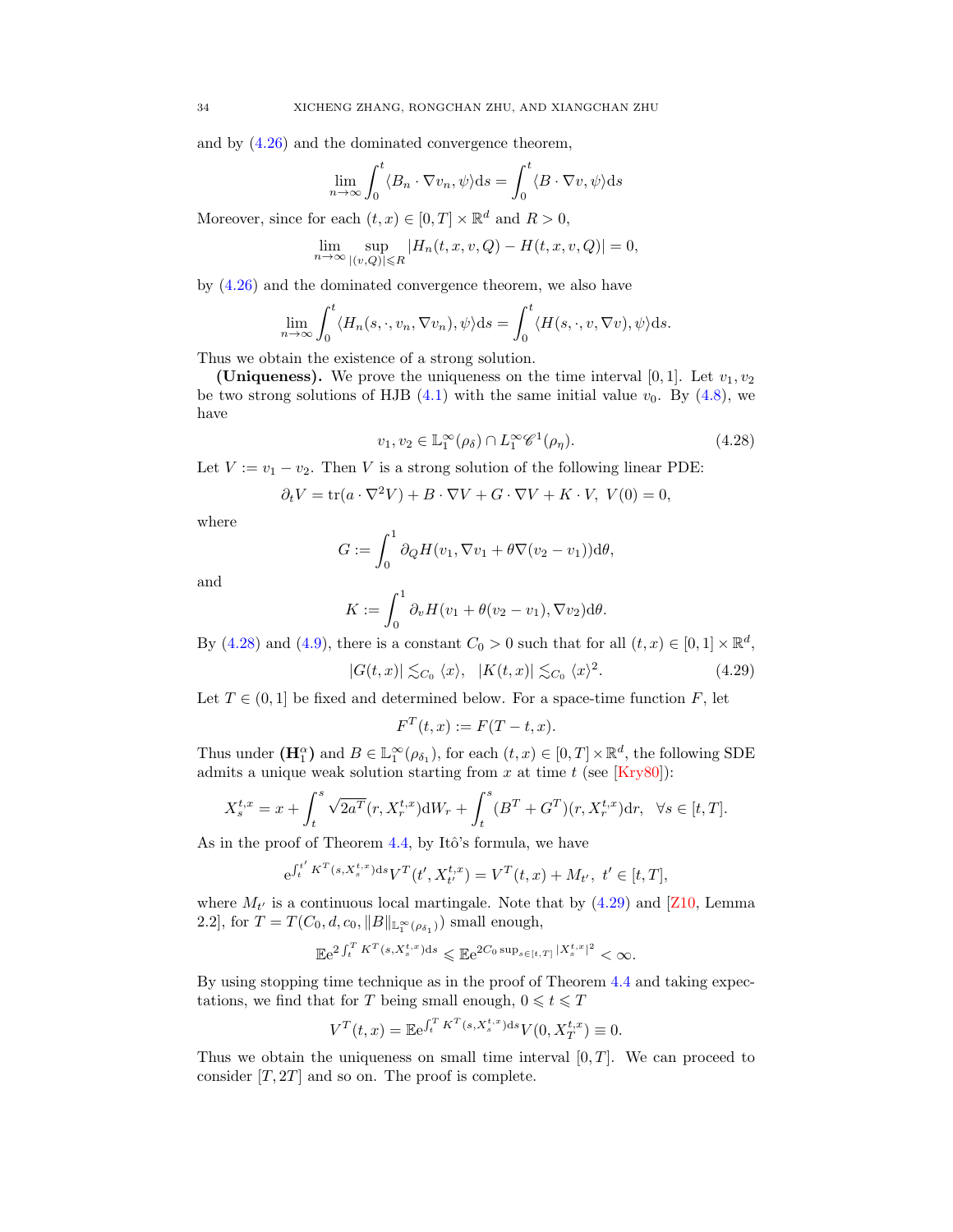### 5. HJB equations with distribution-valued coefficients

<span id="page-34-0"></span>In this section we fix  $\alpha \in (\frac{1}{2}, \frac{2}{3})$  and  $\kappa \in (0, 1)$  being small enough so that

$$
\bar{\alpha} := \alpha + \widetilde{\kappa} \in \left(\frac{1}{2}, \frac{2}{3}\right), \quad \delta := 2\left(\frac{9}{2 - 3\alpha} + 1\right)\kappa < 1,\tag{5.1}
$$

where  $\tilde{\kappa} = \kappa^{1/4}$ . We consider the following singular HJB equation:

<span id="page-34-4"></span>
$$
\mathcal{L}u = (\partial_t - \Delta)u = b \cdot \nabla u + H(u, \nabla u) + f, \quad u(0) = \varphi,
$$
\n(5.2)

where  $(b, f) \in \bigcap_{T>0} \mathbb{B}^{\alpha}_T(\rho_{\kappa})$  and

<span id="page-34-5"></span>
$$
H(t, x, u, Q) : \mathbb{R}^+ \times \mathbb{R}^d \times \mathbb{R} \times \mathbb{R}^d \to \mathbb{R}
$$

satisfies  $(\mathbf{H}_{sub}^{\delta,\zeta})$  or  $(\mathbf{H}_{\text{crit}}^{\delta,\beta})$  with  $\zeta \in [0,2)$ ,  $\beta \in (0,1]$  and for some  $C > 0$ ,

$$
|\partial_u H(t, x, u, Q)| + |\partial_Q H(t, x, u, Q)| \lesssim_C \langle x \rangle^{\delta} + |u| + |Q|. \tag{5.3}
$$

To understand HJB equation [\(5.2\)](#page-34-4), we write it in the paracontrolled sense:

<span id="page-34-6"></span><span id="page-34-2"></span>
$$
u = \nabla u \ll \mathcal{I}b + \mathcal{I}f + u^{\sharp},\tag{5.4}
$$

where  $u^{\sharp}$  solves the following equation

<span id="page-34-3"></span>
$$
\begin{cases}\n\mathscr{L}u^{\sharp} = \nabla u \prec b - \nabla u \ll b + \nabla u \succ b + b \circ \nabla u \\
\quad + H(u, \nabla u) - [\mathscr{L}, \nabla u \ll] \mathscr{I}b, \\
u^{\sharp}(0) = u_{0},\n\end{cases} \tag{5.5}
$$

with  $b \circ \nabla u$  being defined by [\(3.5\)](#page-14-6) for  $\lambda = 0$ .

Our aim of this section is to prove the following result.

<span id="page-34-1"></span>**Theorem 5.1.** Let  $T > 0$ ,  $\beta \in (0, 1 - \bar{\alpha}]$ ,  $\zeta \in [0, 2)$  and  $\alpha, \bar{\alpha}, \kappa, \delta$  be as in [\(5.1\)](#page-34-5). Suppose that  $(b, f) \in \mathbb{B}^{\alpha}_{T}(\rho_{\kappa})$  and  $(\mathbf{H}_{sub}^{\delta,\zeta})$  or  $(\mathbf{H}_{\text{crit}}^{\delta,\beta})$  as well as [\(5.3\)](#page-34-6) hold. Let  $\varepsilon \in (0, 1 - \alpha)$  and

$$
\begin{cases} \eta > \frac{2\zeta\delta}{2-\zeta} \vee [2\widetilde{\kappa} + 2\delta], & \text{under } (\mathbf{H}_{\text{sub}}^{\delta,\zeta}); \\ \eta > 2 \left[ \frac{2(1+2\beta)\delta}{\beta} \vee (\widetilde{\kappa} + 2\delta) \right], & \text{under } (\mathbf{H}_{\text{crit}}^{\delta,\beta}). \end{cases}
$$

For any initial value  $\varphi \in C^{1+\alpha+\varepsilon}(\rho_{\varepsilon\delta})$  for some  $\varepsilon > 0$ , there is a paracontrolled solution  $(u, u^{\sharp})$  solving [\(5.4\)](#page-34-2) and [\(5.5\)](#page-34-3) with regularity

$$
u \in \mathbb{S}_T^{2-\bar{\alpha}}(\rho_\eta) \cap \mathbb{L}_T^{\infty}(\rho_{2\delta}), \quad u^{\sharp} \in \mathbb{S}_T^{3-2\bar{\alpha}}(\rho_{2\eta}) \cap \mathbb{L}_T^{\infty}(\rho_{2\delta+\kappa}).
$$

Furthermore, suppose  $\eta < \frac{1-\alpha}{2}$ , the paracontrolled solution  $(u, u^{\sharp})$  is unique.

Remark 5.2. Since  $\kappa$  is arbitrary small,  $\eta$  could be arbitrary small.

To show the existence of a paracontrolled solution, we use the approximation method. More precisely, since  $(b, f) \in \mathbb{B}^{\alpha}_{T}(\rho_{\kappa})$ , by the very definition, there is a sequence of  $(b_n, f_n) \in L_T^{\infty} \mathscr{C}^{\infty}(\rho_{\kappa})$  with

<span id="page-34-7"></span>
$$
\sup_{n} \left( \ell_T^{b_n}(\rho_\kappa) + \mathbb{A}_{T,\infty}^{b_n,f_n}(\rho_\kappa) \right) \leqslant c_0,
$$

and such that for  $\lambda \geqslant 0$ ,

$$
\begin{cases}\n\lim_{n\to\infty} \left( \|b_n - b\|_{L_T^{\infty} \mathbf{C}^{-\alpha}(\rho_{\kappa})} + \|f_n - f\|_{L_T^{\infty} \mathbf{C}^{-\alpha}(\rho_{\kappa})} \right) = 0, \\
\lim_{n\to\infty} \|b_n \circ \nabla \mathscr{I}_{\lambda} b_n - b \circ \nabla \mathscr{I}_{\lambda} b\|_{L_T^{\infty} \mathbf{C}^{1-2\alpha}(\rho_{\kappa})} = 0, \\
\lim_{n\to\infty} \|b_n \circ \nabla \mathscr{I}_{\lambda} f_n - b \circ \nabla \mathscr{I}_{\lambda} f\|_{L_T^{\infty} \mathbf{C}^{1-2\alpha}(\rho_{\kappa})} = 0.\n\end{cases} (5.6)
$$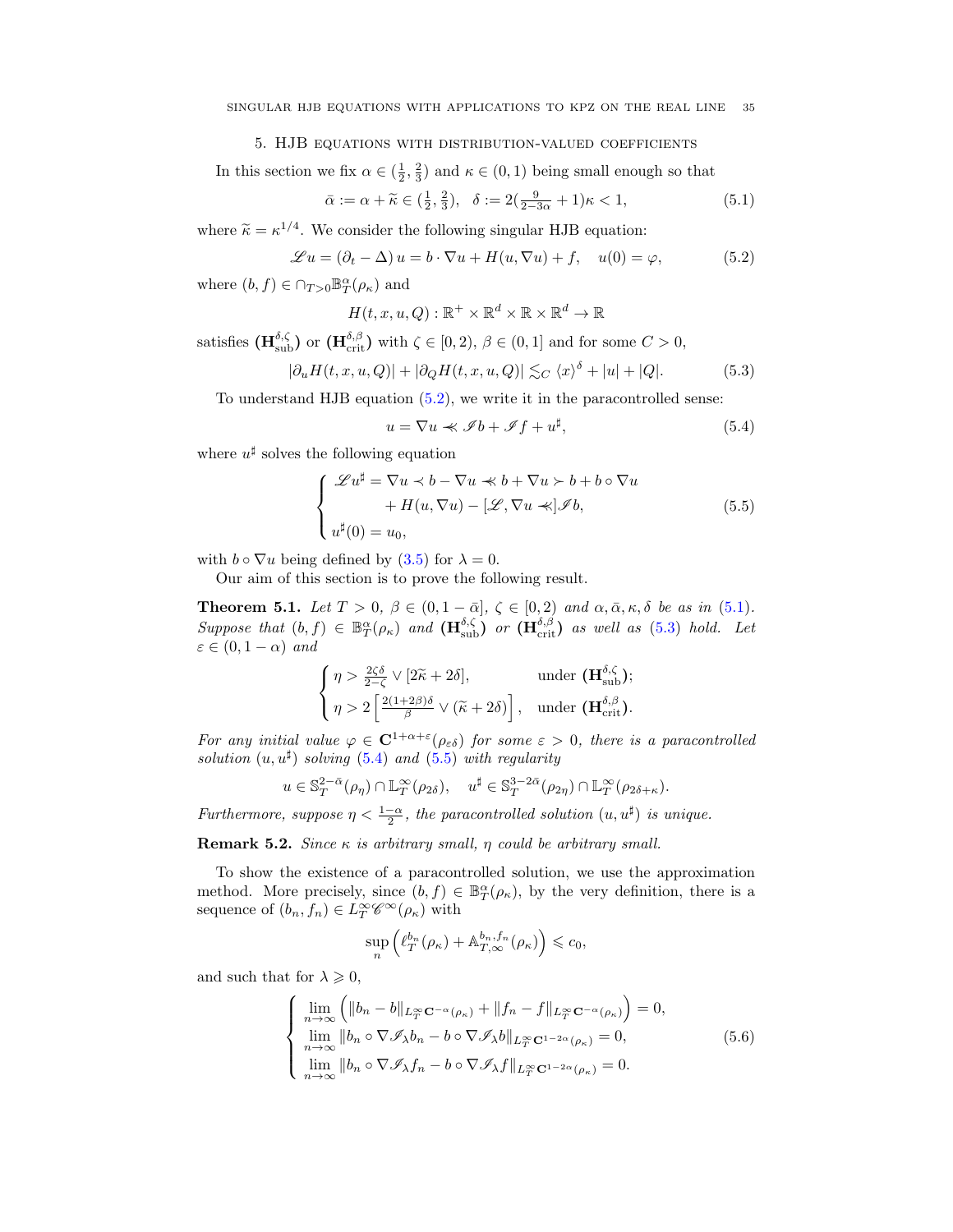Moreover, let  $\varphi_n$  be the mollifying approximation of  $\varphi$  so that

<span id="page-35-1"></span>
$$
\sup_n \|\varphi_n\|_{\mathbf{C}^{1+\alpha+\varepsilon}(\rho_{\varepsilon\delta})}\lesssim \|\varphi\|_{\mathbf{C}^{1+\alpha+\varepsilon}(\rho_{\varepsilon\delta})}.
$$

We consider the following approximation equation:

$$
\mathscr{L} u_n = b_n \cdot \nabla u_n + H(u_n, \nabla u_n) + f_n, \quad u_n(0) = \varphi_n.
$$
 (5.7)

By Theorem [4.2,](#page-24-1) it is well known that approximation equation [\(5.7\)](#page-35-1) admits a unique strong solution  $u_n$  with

$$
||u_n||_{\mathbb{L}^\infty_T(\rho_\delta)}+||\partial_t u_n||_{\mathbb{L}^p_T(\rho_\eta)}+||u_n||_{\mathbb{H}^{2,p}_T(\rho_\eta)}\leqslant C_n.
$$

Our aim is of course to establish the following uniform estimate:

$$
\sup_{n} \left( \|u_{n}\|_{\mathbb{S}_{T}^{2-\bar{\alpha}}(\rho_{\eta})} + \|u_{n}\|_{\mathbb{L}_{T}^{\infty}(\rho_{2\delta})} + \|u_{n}^{\sharp}\|_{\mathbb{S}_{T}^{3-2\bar{\alpha}}(\rho_{2\eta})} + \|u_{n}^{\sharp}\|_{\mathbb{L}_{T}^{\infty}(\rho_{2\delta+\kappa})} \right) \leq C, \quad (5.8)
$$

where  $u_n^{\sharp}$  is defined by [\(5.4\)](#page-34-2) with  $(b, f)$  being replaced by  $(b_n, f_n)$ .

To show the uniform estimate  $(5.8)$ , our approach is to transform  $(5.7)$  into HJB equation studied in Section [4.](#page-22-0) In the following, for simplicity, we shall drop the subscript  $n$  and use the convention that all the constants appearing below only depend on the parameter set

$$
\Theta := (T, d, \alpha, \beta, \eta, \zeta, \kappa, c_0, \varepsilon, \|\varphi\|_{\mathbf{C}^{1+\alpha+\varepsilon}(\rho_{\varepsilon\delta})}).
$$

First of all, by Lemma [2.13,](#page-12-5) one can make the following decomposition for the initial value  $\varphi \in \mathbf{C}^{1+\alpha+\varepsilon}(\rho_{\varepsilon\delta})$ : for  $\varepsilon_0 \in (0,\varepsilon/4)$ ,

$$
\varphi = \varphi_1 + \varphi_2, \quad \varphi_1 \in \mathbf{C}^{1+\alpha+\varepsilon_0}, \quad \varphi_2 \in \mathscr{C}^2(\rho_\delta).
$$

Next we make the following decomposition for  $u$ :

<span id="page-35-2"></span>
$$
u = u_1 + u_2,
$$

where  $u_1$  solves the following linear equation with non-homogeneous term f

<span id="page-35-3"></span>
$$
\mathcal{L}u_1 = b \cdot \nabla u_1 + f, \quad u_1(0) = \varphi_1,\tag{5.9}
$$

while  $u_2$  solves the following HJB equation

<span id="page-35-4"></span>
$$
\mathcal{L}u_2 = b \cdot \nabla u_2 + H(u_1 + u_2, \nabla u_1 + \nabla u_2), \quad u_2(0) = \varphi_2.
$$
 (5.10)

Clearly, the linear equation [\(5.9\)](#page-35-3) can be uniquely solved by Theorem [3.7](#page-18-1) with the solution  $u_1 \in \mathbb{S}_T^{2-\alpha}(\rho_\delta)$ . Thus it remains to solve [\(5.10\)](#page-35-4). However, since b is a distribution, to obtain the a priori estimate, we can not directly use Theorem [4.2.](#page-24-1) We shall use  $(2.23)$  and Zvonkin's transformation to kill the bad part of b.

<span id="page-35-0"></span>5.1. Zvonkin's transformation for HJB equations. In this subsection we introduce a transformation of phase space to kill the distributional part in the drift of HJB equation [\(5.10\)](#page-35-4) so that we are in the situation of Section [4.](#page-22-0) Such a transformation was first used by Zvonkin in [\[Z74\]](#page-48-27) to study the SDE with bad drifts. In the literature, it is also called Zvonkin's transformation. Below we always assume

$$
b \in L_T^{\infty}(\mathscr{C}^{\infty}(\rho_\kappa)), \ \ell_T^b(\rho_\kappa) \leqslant c_0. \tag{5.11}
$$

Let us first recall the following decomposition introduced in  $(2.23)$ :

<span id="page-35-6"></span><span id="page-35-5"></span>
$$
b = b_{>} + b_{\leqslant} := \mathscr{V}_> b + \mathscr{V}_{\leqslant} b.
$$

Furthermore, we define

$$
\bar{b} := b_{>} \circ \nabla \mathcal{I}_{\lambda}(b_{>}), \quad \bar{b}_{>} := \mathcal{V}_{>} \bar{b}, \quad \bar{b}_{\leq} := \mathcal{V}_{\leq} \bar{b}.
$$
 (5.12)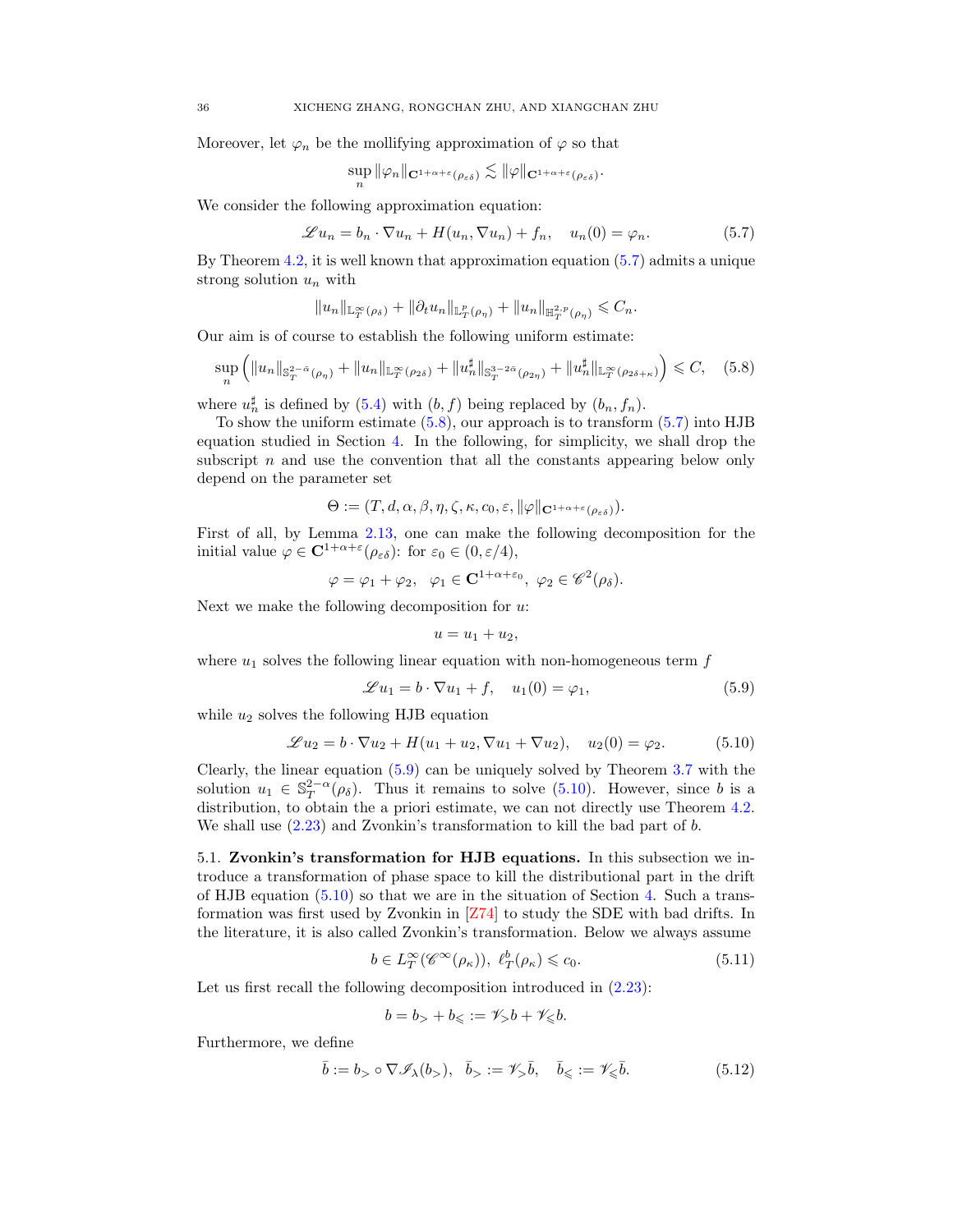<span id="page-36-2"></span>**Lemma 5.3.** For any  $m \in \mathbb{N}$  and  $\varepsilon > 0$ , it holds that

<span id="page-36-1"></span><span id="page-36-0"></span>
$$
b_>\in L_T^\infty{\mathscr C}^{m},\ \ \bar b_\leqslant\in L_T^\infty{\mathscr C}^{m}(\rho_{2\kappa+\varepsilon}).
$$

For some  $C = C(d, \alpha, \kappa) > 0$ , it holds that

$$
||b_{>}||_{L^{\infty}_{T}\mathbf{C}^{-\alpha-\tilde{\kappa}}}+||b_{\leq}||_{\mathbb{L}^{\infty}_{T}(\rho_{\tilde{\kappa}})} \lesssim_{C} \sqrt{\ell_{T}^{b}(\rho_{\kappa})},
$$
\n(5.13)

where  $\tilde{\kappa} = \kappa^{1/4}$ , and

$$
\|\bar{b}\|_{L_T^{\infty} \mathbf{C}^{1-2\alpha}(\rho_{\tilde{\kappa}})} + \|\bar{b}_{>}\|_{L_T^{\infty} \mathbf{C}^{1-2\alpha-\tilde{\kappa}}} + \|\bar{b}_{\leq} \|_{\mathbb{L}_T^{\infty}(\rho_{\tilde{\kappa}})} \lesssim_C \ell_T^b(\rho_{\kappa}). \tag{5.14}
$$

Proof. (i) The first result follows by Lemma [2.13.](#page-12-5)

(ii) We use Lemma [2.13](#page-12-5) for weight  $\rho_{\kappa^{1/2}}$  to conclude

$$
||b_{>}||_{L^{\infty}_{T}C^{-\alpha-\tilde{\kappa}}}\lesssim ||b_{>}||_{L^{\infty}_{T}C^{-\alpha-\kappa^{1/2}}}\lesssim ||b||_{L^{\infty}_{T}C^{-\alpha}(\rho_{\kappa})}\leqslant \sqrt{\ell^{b}_{T}(\rho_{\kappa})}.
$$

Since  $\alpha < 1$ , we can choose  $\varepsilon > 0$  being small enough so that

$$
\bar{\kappa} := \kappa + \kappa^{1/2}(\alpha + \varepsilon) \leq \kappa^{1/2} - \kappa < \frac{2}{3}\tilde{\kappa} - \kappa.
$$

Noting that

$$
\rho_{\bar{\kappa}}(x) = \langle x \rangle^{-\kappa^{1/2} (\kappa^{1/2} + \alpha + \varepsilon)} = \rho_{\kappa^{1/2} + \alpha + \varepsilon}^{\kappa^{1/2} + \alpha + \varepsilon}(x),
$$

by Lemma [2.13](#page-12-5) again, we have

$$
\|b_{\leq}\|_{\mathbb{L}_{T}^{\infty}(\rho_{\tilde{\kappa}})} \leq \|b_{\leq}\|_{\mathbb{L}_{T}^{\infty}(\rho_{\tilde{\kappa}})} = \|b_{\leq}\|_{\mathbb{L}_{T}^{\infty}(\rho_{\kappa^{1/2}}^{\kappa^{1/2}+\alpha+\varepsilon})}
$$
  

$$
\lesssim \|b\|_{L_{T}^{\infty}\mathbf{C}^{-\alpha}(\rho_{\kappa^{1/2}}^{\kappa^{1/2}})} = \|b\|_{L_{T}^{\infty}\mathbf{C}^{-\alpha}(\rho_{\kappa})}.
$$

(iii) Note that by definition  $(5.12)$ ,

$$
\bar b = b\circ \nabla {\mathscr I}_\lambda b - b\circ \nabla {\mathscr I}_\lambda(b_\leqslant) - b_\leqslant \circ \nabla {\mathscr I}_\lambda(b_>)
$$

and

$$
\|b\circ\nabla\mathscr{I}_\lambda b\|_{L^\infty_T{\mathbf C}^{1-2\alpha}(\rho_{2\kappa})}\leqslant \ell_T^b(\rho_\kappa).
$$

By [\(2.16\)](#page-10-3), [\(2.12\)](#page-9-0) and [\(5.13\)](#page-36-0), we have for  $\varepsilon \in (0, 1 - \alpha)$ ,

$$
||b \circ \nabla \mathcal{I}_{\lambda}(b_{\leq})||_{L^{\infty}_{T}C^{0}(\rho_{\kappa+\bar{\kappa}})} \lesssim ||b||_{L^{\infty}_{T}C^{-\alpha}(\rho_{\kappa})}||b_{\leq}||_{L^{\infty}_{T}C^{\alpha+\varepsilon-1}(\rho_{\bar{\kappa}})} \lesssim \ell^{b}_{T}(\rho_{\kappa}),
$$

and

$$
\|b_\leqslant \circ \nabla \mathscr I_\lambda(b_>)\|_{L^\infty_T{\mathbf C}^{1-\alpha-\tilde\kappa}(\rho_{\bar\kappa})}\lesssim \|b_\leqslant\|_{{\mathbb L}^\infty_T(\rho_{\bar\kappa})}\|b_>\|_{L^\infty_T{\mathbf C}^{-\alpha-\tilde\kappa}}\lesssim \ell_T^b(\rho_\kappa).
$$

Combining the above estimate we get

$$
\|\bar b\|_{L^\infty_T{\mathbf C}^{1-2\alpha}(\rho_{\tilde\kappa})}\lesssim \|\bar b\|_{L^\infty_T{\mathbf C}^{1-2\alpha}(\rho_{\kappa+\bar\kappa})}\lesssim \ell_T^b(\rho_\kappa).
$$

(iii) As for the other two estimates in [\(5.14\)](#page-36-1), we use Lemma [2.13](#page-12-5) for weight  $\rho_{\tilde{\kappa}}$  to have

$$
\|\bar{b}_> \|_{L^\infty_T \mathbf{C}^{1-2\alpha-\tilde \kappa}} \leqslant \|\bar{b}_> \|_{L^\infty_T \mathbf{C}^{1-2\alpha-\frac{\tilde \kappa+\kappa}{\tilde \kappa}}} \lesssim \|\bar{b}\|_{L^\infty_T \mathbf{C}^{1-2\alpha}(\rho_{\kappa+\tilde \kappa})} \lesssim \ell_T^b(\rho_{\kappa}),
$$

and for  $\varepsilon > 0$  small enough

$$
\|\bar{b}_{\leq}\|_{\mathbb{L}^{\infty}_{T}(\rho_{\bar{\kappa}})} \leq \|\bar{b}_{\leq}\|_{\mathbb{L}^{\infty}_{T}(\rho_{\bar{\kappa}+\kappa+\tilde{\kappa}(2\alpha-1+\varepsilon)})} \lesssim \|\bar{b}\|_{L^{\infty}_{T}C^{1-2\alpha}(\rho_{\kappa+\bar{\kappa}})} \lesssim \ell^{b}_{T}(\rho_{\kappa}).
$$
  
Now we complete the proof.

Now we consider the following vector-valued parabolic equation:

$$
\mathscr{L}_{\lambda}\mathbf{u} = (b_{>} - \bar{b}_{\leqslant}) \cdot (\nabla \mathbf{u} + \mathbb{I}), \quad \mathbf{u}(0) = \mathbf{0} \in \mathbb{R}^{d}.
$$
 (5.15)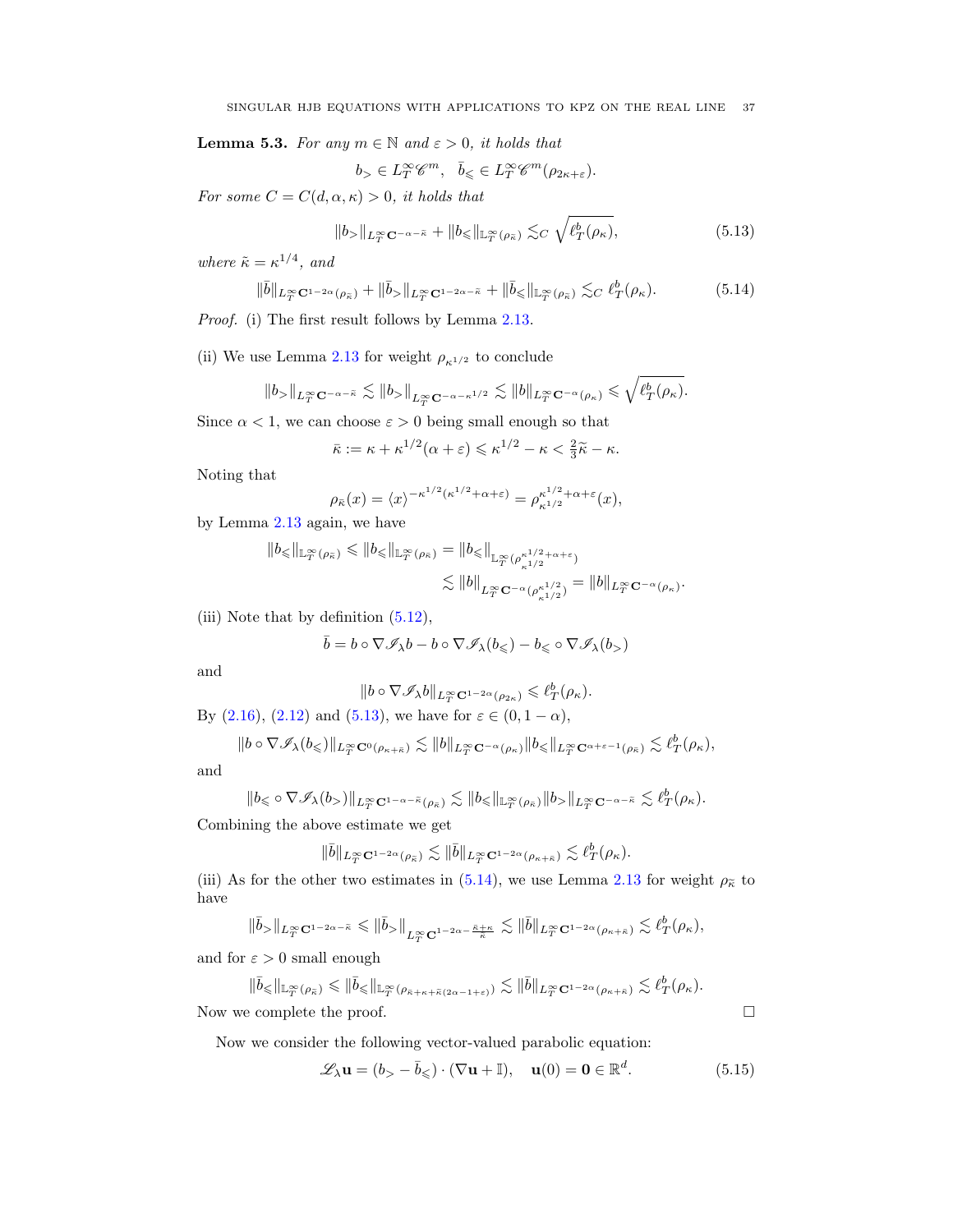<span id="page-37-4"></span>**Remark 5.4.** The reason of considering  $b > -\overline{b} \le$  rather than  $b >$  is the following: in order to use Lemma [3.4](#page-16-6) to construct a  $C<sup>1</sup>$ -diffemorphism, we have to require  $\ell_T^{b>} (1) < \infty$ . However, by  $(5.14)$ ,  $\bar{b} = b > \circ \nabla \mathscr{I}_{\lambda}(b)$  only stays a priorily in a weight space. Thus the term  $\bar{b}_{\leqslant}$  will be used to cancel the weight term in renormalizing  $b > \circ \nabla$ **u**.

Notice that by (i) of Lemma [5.3,](#page-36-2) the above equation admits a unique smooth solution **u**. Here our aim is to show the following a priori regularity estimate for **u** so that u stays in an unweighted Besov space.

<span id="page-37-0"></span>**Lemma 5.5.** Let  $\alpha \in (\frac{1}{2}, \frac{2}{3})$  and  $\kappa \in (0, (\frac{2}{3} - \alpha)^4)$ . Under [\(5.11\)](#page-35-6), for  $\bar{\alpha} = \alpha + \tilde{\kappa}$ , there exist  $\lambda = \lambda(\Theta)$  large enough and  $C = C(\Theta) > 0$  such that

<span id="page-37-3"></span> $\|\mathbf{u}\|_{\mathscr{C}^1} \leq 1/2, \quad \|\mathbf{u}\|_{\mathbb{S}^{2-\bar{\alpha}}_{T}} \leq C.$  (5.16)

Proof. We use the paracontrolled ansatz as in [\(3.3\)](#page-14-4) and write

$$
\mathbf{u} = \nabla \mathbf{u} \prec \mathscr{I}_{\lambda}(b_{>} ) + \mathscr{I}_{\lambda}(b_{>} ) + \mathbf{u}^{\sharp},
$$

where

$$
\mathbf{u}^{\sharp} := \mathscr{I}_{\lambda} \big( \nabla \mathbf{u} \prec b_{>} - \nabla \mathbf{u} \ll b_{>} + \nabla \mathbf{u} \succ b_{>} + \Gamma_{\mathbf{u}}^{b} - [\mathscr{L}_{\lambda}, \nabla \mathbf{u} \ll ] \mathscr{I}_{\lambda}(b_{>})\big)
$$

with

$$
\Gamma_{\mathbf{u}}^b:=b_>\circ \nabla \mathbf{u}-\bar b_\leqslant \cdot (\nabla \mathbf{u}+\mathbb{I}).
$$

Note that as in  $(3.5)$ ,

$$
\Gamma_{\mathbf{u}}^{b} = b_{>} \circ (\nabla^{2} \mathbf{u} \prec \mathscr{I}_{\lambda}(b_{>})) + \text{com}(\nabla \mathbf{u}, \nabla \mathscr{I}_{\lambda}(b_{>}), b_{>})
$$

$$
+ \text{com}_{1} + b_{>} \circ \nabla \mathbf{u}^{\sharp} + \bar{b}_{>} \cdot (\nabla \mathbf{u} + \mathbb{I}),
$$

where

$$
com_1 := b_{>} \circ \nabla[\nabla \mathbf{u} \prec \mathscr{I}_{\lambda}(b_{>} - \nabla \mathbf{u} \prec \mathscr{I}_{\lambda}(b_{>})].
$$

Let

$$
\gamma, \beta \in (\bar{\alpha}, 2 - 2\bar{\alpha}].
$$

Except for the last term  $\bar{b}_{>} \cdot (\nabla \mathbf{u} + \mathbb{I})$ , we estimate each term of  $\Gamma_{\mathbf{u}}^{b}$  as in Lemma [3.3](#page-15-1) and obtain

$$
\label{eq:3.1} \begin{split} \|\Gamma^b_{\mathbf{u}}\|_{L^\infty_T \mathbf{C}^{1-2\bar{\alpha}}} &\lesssim \|b_> \|^2_{L^\infty_T \mathbf{C}^{-\bar{\alpha}}} \|\mathbf{u}\|_{\mathbb{S}^{\bar{\alpha}+\gamma}_T} + \|b_> \|_{L^\infty_T \mathbf{C}^{-\bar{\alpha}}} \|\nabla \mathbf{u}^\sharp\|_{L^\infty_T \mathbf{C}^\beta} \\ &\qquad + \|\bar b_> \cdot (\nabla \mathbf{u} + \mathbb{I})\|_{L^\infty_T \mathbf{C}^{1-2\bar{\alpha}}} \\ &\lesssim \ell_T^b(\rho_\kappa) \Big( \|\mathbf{u}\|_{\mathbb{S}^{\bar{\alpha}+\gamma}_T} + 1 \Big) + \sqrt{\ell_T^b(\rho_\kappa)} \|\mathbf{u}^\sharp\|_{L^\infty_T \mathbf{C}^{\beta+1}} + 1, \end{split}
$$

where we use [\(5.13\)](#page-36-0), [\(5.14\)](#page-36-1) and [\(2.17\)](#page-10-4). As in Lemma [3.4,](#page-16-6) for any  $\theta \in (1 + \frac{3\bar{\alpha}}{2}, 2)$ , there is a  $C > 0$  independent of  $\lambda$  such that for all  $\lambda \geq 1$ ,

$$
\lambda^{1-\frac{\theta}{2}}\|\mathbf{u}\|_{\mathbb{S}^{\theta-\bar{\alpha}}_{T}}\leqslant C.
$$

Taking  $\lambda$  being large enough, we get the first desired estimate. Then as in Lemma [3.4](#page-16-6) we obtain the second estimate.  $\square$ 

Now, let us define

<span id="page-37-2"></span><span id="page-37-1"></span>
$$
\Phi(t,x):=x+\mathbf{u}(t,x)
$$

By Lemma [5.5,](#page-37-0) it is easy to see that for each  $t \in [0, T]$  and  $x, y \in \mathbb{R}^d$ ,

$$
\frac{1}{2}|x - y| \leq |\Phi(t, x) - \Phi(t, y)| \leq \frac{3}{2}|x - y| \tag{5.17}
$$

and

$$
\partial_t \Phi = \Delta \Phi - \lambda \mathbf{u} + (b_{>} - \bar{b}_{\leqslant}) \cdot \nabla \Phi. \tag{5.18}
$$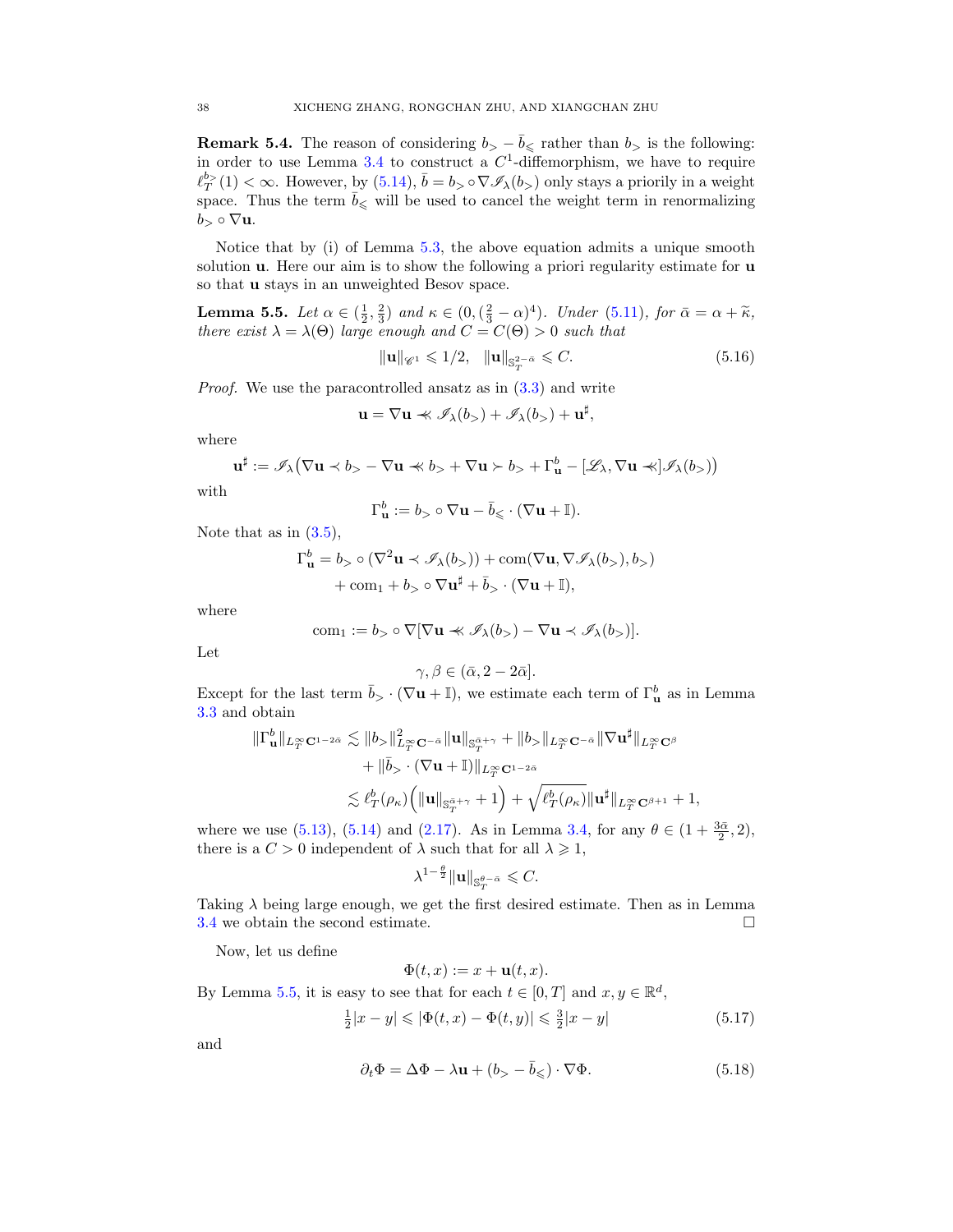In particular,

$$
x \mapsto \Phi(t, x)
$$
 is a C<sup>1</sup>-diffeomorphism.

Let  $\Phi^{-1}(t, x)$  be the inverse of  $x \mapsto \Phi(t, x)$  and define

$$
v(t, x) := u_2(t, \Phi^{-1}(t, x)) \Rightarrow v(t, \Phi(t, x)) = u_2(t, x),
$$

where  $u_2$  solves HJB equation [\(5.10\)](#page-35-4).

In the rest of this subsection, with a little of confused notations, we also use  $\circ$ to denote the composition of two functions. By the chain rule, we have

$$
\partial_t v \circ \Phi + \partial_t \Phi \cdot (\nabla v \circ \Phi) = \partial_t u_2, \ \ \nabla u_2 = \nabla \Phi \cdot (\nabla v \circ \Phi)
$$

and

$$
\Delta u_2 = \Delta \Phi \cdot (\nabla v \circ \Phi) + \text{tr}(\widetilde{a} \cdot \nabla^2 v \circ \Phi),
$$

where  $\tilde{a}_{ij} := \sum_{k=1}^{d} (\partial_k \Phi^i \partial_k \Phi^j)$ , which implies by [\(5.10\)](#page-35-4) and [\(5.18\)](#page-37-1) that  $(\partial_t v) \circ \Phi = \text{tr}(\tilde{a} \cdot \nabla^2 v \circ \Phi) + H(u_1 + u_2, \nabla u_1 + \nabla u_2)$  $+ ((b<sub><</sub> + \bar{b}<sub><</sub>) \cdot \nabla \Phi + \lambda \mathbf{u}) \cdot (\nabla v \circ \Phi).$ 

Thus we obtain the following key lemma for solving HJB equation [\(5.10\)](#page-35-4).

<span id="page-38-1"></span>Lemma 5.6. The v defined above solves the following HJB equation:

$$
\partial_t v = \text{tr}\left(a \cdot \nabla^2 v\right) + B \cdot \nabla v + \tilde{H}(v, \nabla v), \quad v(0) = \varphi_2,\tag{5.19}
$$

<span id="page-38-0"></span>,

where  $a_{ij} := \sum_{k=1}^d (\partial_k \Phi^i \partial_k \Phi^j) \circ \Phi^{-1}$  and

$$
B:=((b_{\leqslant}+\bar b_{\leqslant})\cdot\nabla\Phi+\lambda{\bf u})\circ\Phi^{-1}
$$

and for  $(t, x, v, Q) \in [0, T] \times \mathbb{R}^d \times \mathbb{R} \times \mathbb{R}^d$ ,

$$
\widetilde{H}(t,x,v,Q) := H\big(t,\cdot,u_1(t,\cdot) + v, \nabla u_1(t,\cdot) + \nabla \Phi(t,\cdot) \cdot Q\big) \circ \Phi^{-1}(t,x).
$$

Moreover, a satisfies  $(\mathbf{H}_{a}^{1-\bar{\alpha}}), B \in \mathbb{L}_{T}^{\infty}(\rho_{\bar{\kappa}}),$  and under  $(\mathbf{H}_{sub}^{\delta,\zeta})$  or  $(\mathbf{H}_{crit}^{\delta,\beta})$  for  $\beta \leq$  $1-\bar{\alpha}$ ,  $\widetilde{H}$  still satisfies  $(\mathbf{H}^{2\delta,\zeta}_{\text{sub}})$  or  $(\mathbf{H}^{2\delta,\beta}_{\text{crit}})$ .

*Proof.* (i) By [\(5.17\)](#page-37-2) and [\(5.16\)](#page-37-3), we have  $\frac{1}{2}I \leq \tilde{a} \leq 2I$  and

$$
|a(t,x) - a(t,y)| \lesssim |\nabla {\bf u}(t, \Phi^{-1}(t,x)) - \nabla {\bf u}(t, \Phi^{-1}(t,y))|
$$
  

$$
\lesssim |\Phi^{-1}(t,x) - \Phi^{-1}(t,y)|^{1-\bar{\alpha}} \lesssim |x-y|^{1-\bar{\alpha}}.
$$

(ii) Note that for some  $C \geq 1$ ,

$$
C^{-1}\langle x\rangle \leq \langle \Phi(t,x)\rangle \leq C\langle x\rangle, \ \forall t \in [0,T].\tag{5.20}
$$

The assertion  $B \in \mathbb{L}_T^{\infty}(\rho_{\tilde{\kappa}})$  follows by [\(5.16\)](#page-37-3) and Lemma [5.3.](#page-36-2)

(iii) We only check that under  $(\mathbf{H}_{\text{crit}}^{\delta,\beta}), \tilde{H}$  satisfies  $(\mathbf{H}_{\text{crit}}^{2\delta,\beta})$ . For simplicity, we drop the time variable. By  $(4.5)$ , we have

$$
|H(x, u_1(x) + v, \nabla u_1(x) + \nabla \Phi(x) \cdot Q)|
$$
  
\$\leq c\_2\langle x \rangle^{\delta} + c'\_3(|Q|^2 + |\nabla u\_1(x)|^2) \leq c'\_2\langle x \rangle^{2\delta} + c'\_3|Q|^2\$,

where we used  $u_1 \in \mathbb{S}_T^{2-\alpha}(\rho_\delta)$ . By [\(4.6\)](#page-23-3) and [\(5.3\)](#page-34-6), we have for  $|x-y| \leq 1$ ,  $\beta \leq 1-\bar{\alpha}$  $|H(x, u_1(x) + v, \nabla u_1(x) + \nabla \Phi(x) \cdot Q) - H(y, u_1(y) + v, \nabla u_1(y) + \nabla \Phi(y) \cdot Q)|$  $\lesssim |x-y|^\beta \Big(\langle x\rangle^{\delta} + \langle y\rangle^{\delta} + |u_1(x)+v|^2 + |\nabla u_1(x)+\nabla \Phi(x)\cdot Q|^2\Big)$  $+ |u_1(x) - u_1(y)| (\langle y \rangle^{\delta} + |v| + |u_1(x)| + |u_1(y)| + |\nabla u_1(x)| + |Q|)$ +  $(|\nabla u_1(x) - \nabla u_1(y)| + |\nabla \Phi(x) - \nabla \Phi(y)||Q|)$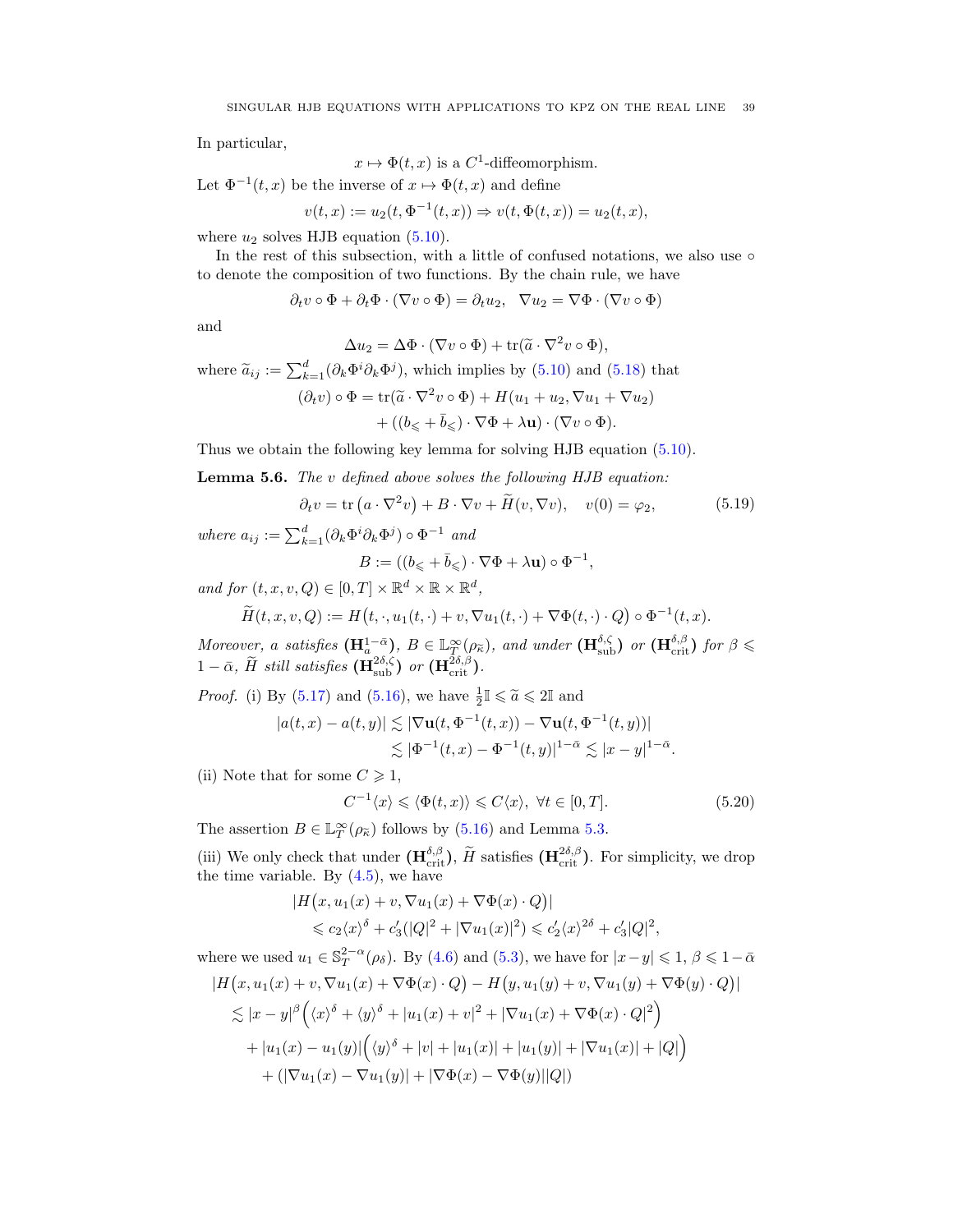$$
\times (\langle y \rangle^{\delta} + |u_1(y)| + |v| + |\nabla u_1(x)| + |\nabla u_1(y)| + |Q|)
$$
  
\$\lesssim |x - y|^{\beta} (\langle x \rangle^{2\delta} + \langle y \rangle^{2\delta} + |v|^2 + |Q|^2).

Furthermore, we have

$$
\begin{aligned} |\partial_v H(x, u_1(x) + v, \nabla u_1(x) + \nabla \Phi(x) \cdot Q)| \\ &\lesssim \langle x \rangle^{\delta} + |u_1(x)| + |v| + |\nabla u_1(x)| + |Q| \lesssim \langle x \rangle^{\delta} + |v| + |Q|. \end{aligned}
$$

Therefore,  $\widetilde{H}$  satisfies  $(\mathbf{H}_{\text{crit}}^{2\delta,\beta})$  by definition and [\(5.17\)](#page-37-2), [\(5.20\)](#page-38-0).

<span id="page-39-0"></span>5.2. Proof of Theorem [5.1.](#page-34-1) We first use Lemma [5.6](#page-38-1) and Theorem [4.2](#page-24-1) to derive the following a priori estimate.

**Lemma 5.7.** Under [\(5.11\)](#page-35-6), there is a constant  $C = C(\Theta) > 0$  such that

$$
||u||_{\mathbb{L}_T^{\infty}(\rho_{2\delta})} + ||u||_{\mathbb{S}_T^{2-\bar{\alpha}}(\rho_{\eta})} \leq C.
$$
\n(5.21)

*Proof.* By  $(5.9)$ ,  $(5.10)$  and Theorem [3.7,](#page-18-1) it suffices to prove that

$$
||u_2||_{\mathbb{L}_T^{\infty}(\rho_{2\delta})} + ||u_2||_{\mathbb{S}_T^{2-\bar{\alpha}}(\rho_{\eta})} \lesssim 1.
$$
 (5.22)

By Lemma [5.6](#page-38-1) and Theorem [4.2,](#page-24-1) for any p large enough and  $\eta$  depending on  $\kappa, \alpha, \delta$ 

$$
||v||_{\mathbb{L}_T^{\infty}(\rho_{2\delta})} + ||\partial_t v||_{\mathbb{L}_T^p(\rho_{\eta})} + ||v||_{\mathbb{H}_T^{2,p}(\rho_{\eta})} \lesssim 1.
$$
 (5.23)

which implies by [\[CZ16,](#page-47-12) Lemma 2.3],

$$
||v||_{C_T^{(2-\bar{\alpha})/2}L^{\infty}(\rho_\eta)} \lesssim 1.
$$
\n
$$
(5.24)
$$

By  $(5.20)$ , we have

$$
||u_2||_{\mathbb{L}_T^\infty(\rho_{2\delta})}=||v(\Phi)\rho_{2\delta}||_{\mathbb{L}_T^\infty}\asymp ||v(\Phi)\rho_{2\delta}(\Phi)||_{\mathbb{L}_T^\infty}=||v||_{\mathbb{L}_T^\infty(\rho_{2\delta})},
$$

and by  $(2.17)$ ,  $(5.23)$  and  $(5.16)$ ,

$$
\|\nabla u_2\|_{L^\infty_T \mathbf{C}^{1-\bar{\alpha}}(\rho_\eta)} = \|\nabla v \circ \Phi \cdot \nabla \Phi\|_{L^\infty_T \mathbf{C}^{1-\bar{\alpha}}(\rho_\eta)}
$$
  

$$
\lesssim \|\nabla v(\Phi)\|_{L^\infty_T \mathbf{C}^{1-\bar{\alpha}}(\rho_\eta)} \|\nabla \Phi\|_{L^\infty_T \mathbf{C}^{1-\bar{\alpha}}}
$$
  

$$
\lesssim \|\nabla v\|_{L^\infty_T \mathbf{C}^{1-\bar{\alpha}}(\rho_\eta)} \|\mathbf{u}\|_{L^\infty_T \mathbf{C}^{2-\bar{\alpha}}} \lesssim 1.
$$

Here we used [\(2.1\)](#page-6-2) and [\(5.20\)](#page-38-0), [\(5.17\)](#page-37-2) to conclude that for  $|x - y| \leq 1$ ,

$$
\rho_{\eta}(x)|\nabla v(\Phi(x)) - \nabla v(\Phi(y))| \lesssim \rho_{\eta}(\Phi(x))|\nabla v(\Phi(x)) - \nabla v(\Phi(y))|
$$
  

$$
\lesssim |\Phi(x) - \Phi(y)|^{1-\bar{\alpha}} \|\nabla v\|_{L^{\infty}_T \mathbf{C}^{1-\bar{\alpha}}(\rho_{\eta})}
$$

Moreover, note that by  $(5.20)$ ,

$$
||u_2(t) - u_2(s)||_{L^{\infty}(\rho_{\eta})} \lesssim ||v(t, \Phi(t)) - v(t, \Phi(s))||_{L^{\infty}(\rho_{\eta})} + ||v(t) - v(s)||_{L^{\infty}(\rho_{\eta})}
$$
  

$$
\leq ||\Phi(t) - \Phi(s)||_{L^{\infty}} \int_0^1 ||\nabla v(t, \Gamma_r^{t,s})||_{L^{\infty}(\rho_{\eta})} dr
$$
  

$$
+ ||v(t) - v(s)||_{L^{\infty}(\rho_{\eta})},
$$

where  $\Gamma_r^{t,s}(x) := r \Phi(t,x) + (1-r) \Phi(s,x)$ . Since for any  $r \in [0,1]$  and  $t,s \in [0,T]$ ,  $\Gamma_r^{t,s}(x) = x + r \mathbf{u}(t,x) + (1 - r) \mathbf{u}(s,x),$ 

by  $(5.16)$ , we have

$$
\rho_{\eta}(\Gamma_r^{t,s}(x)) \asymp \rho_{\eta}(x).
$$

Hence, by  $(5.16)$  and  $(5.24)$ ,

$$
\frac{\|u_2(t) - u_2(s)\|_{L^{\infty}(\rho_{\eta})}}{|t - s|^{(1 - \bar{\alpha})/2}} \lesssim 1.
$$

Combining the above estimates, we obtain  $(5.22)$ . The proof is complete.  $\Box$ 

<span id="page-39-2"></span>.

<span id="page-39-4"></span><span id="page-39-3"></span><span id="page-39-1"></span>
$$
\Box
$$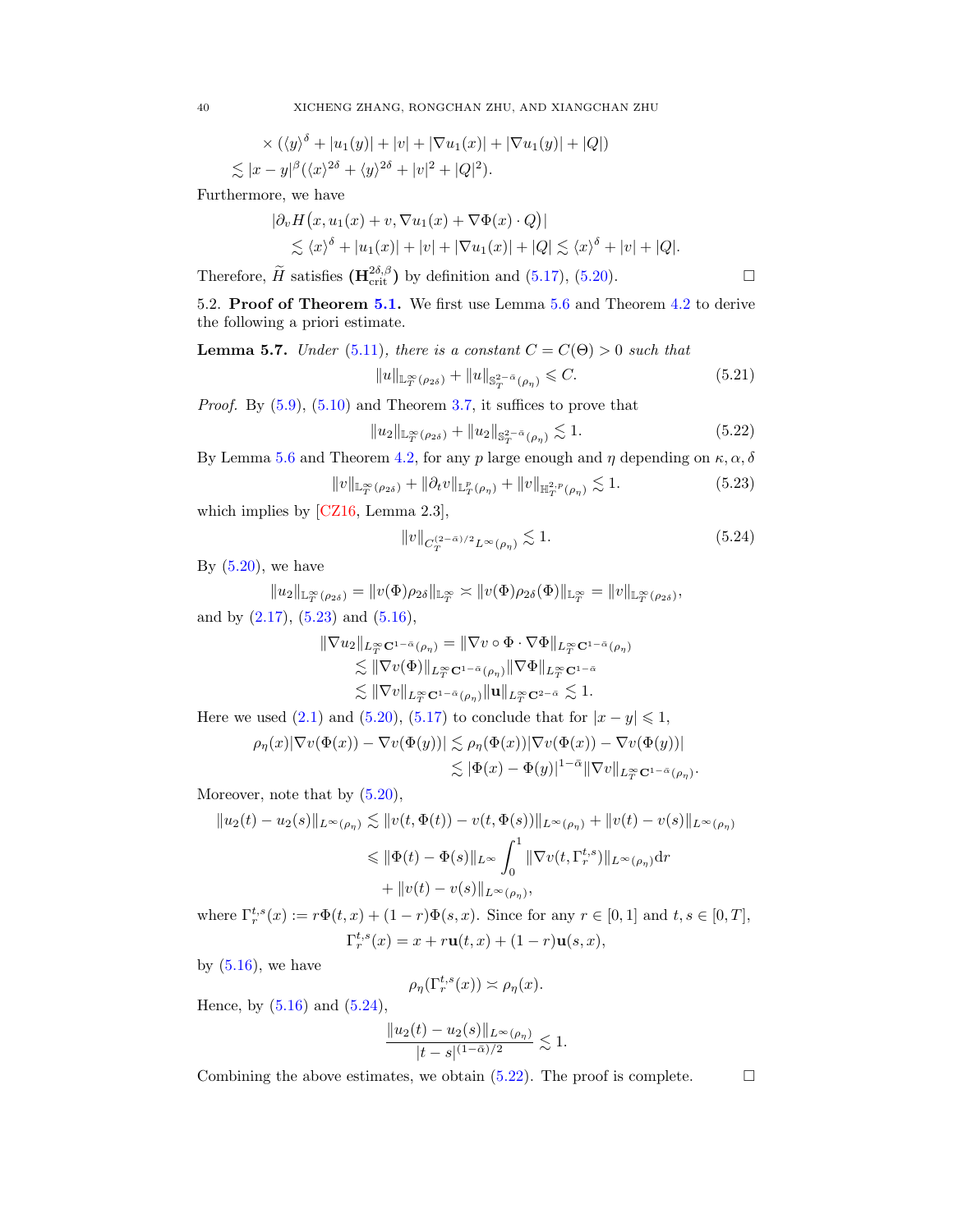Next we apply  $(5.21)$ ,  $(5.4)$  and  $(5.5)$  to derive the following a priori estimate for  $u^{\sharp}$  as done in Lemma [3.3.](#page-15-1)

**Lemma 5.8.** Under [\(5.11\)](#page-35-6), there is a constant  $C = C(\Theta) > 0$  such that

<span id="page-40-1"></span>
$$
||u^{\sharp}||_{\mathbb{L}_{T}^{\infty}(\rho_{2\delta+\kappa})}+||u^{\sharp}||_{\mathbb{S}_{T}^{3-2\bar{\alpha}}(\rho_{2\eta})} \leqslant C.
$$
 (5.25)

*Proof.* First of all, by  $(5.4)$  and  $(5.21)$ , we have

<span id="page-40-0"></span>
$$
||u^{\sharp}||_{\mathbb{L}_T^{\infty}(\rho_{2\delta+\kappa})} + ||u^{\sharp}||_{L_T^{\infty} \mathbf{C}^{2-\bar{\alpha}}(\rho_{\eta+\kappa})} \lesssim 1.
$$
 (5.26)

Next we estimate each term on the right hand side of [\(5.5\)](#page-34-3) by using Lemma [2.10.](#page-10-6) • By [\(2.21\)](#page-11-1), [\(2.4\)](#page-7-1), and  $\bar{\alpha} = \alpha + \tilde{\kappa}$ , we have

$$
\|\nabla u\prec b-\nabla u\prec\!\!\prec b\|_{L^\infty_T{\mathbf C}^{1-2\bar\alpha}(\rho_{\eta+\kappa})}\lesssim \|u\|_{{\mathbb S}^{2-\bar\alpha}_T(\rho_{\eta})}\|b\|_{L^\infty_T{\mathbf C}^{-\alpha}(\rho_{\kappa})}\lesssim 1.
$$

• By  $(2.15)$  we have

$$
\|\nabla u \succ b\|_{L^\infty_T{\mathbf C}^{1-2\bar\alpha}(\rho_{\eta+\kappa})} \lesssim \|u\|_{L^\infty_T{\mathbf C}^{2-\bar\alpha}(\rho_{\eta})} \|b\|_{L^\infty_T{\mathbf C}^{-\alpha}(\rho_{\kappa})} \lesssim 1.
$$

• By  $(2.20)$  and  $(2.12)$  we have

$$
\| [\mathscr{L}, \nabla u \prec\!\!\prec] \mathscr{I} b \|_{L^\infty_T {\mathbf C}^{1-2\bar\alpha}(\rho_{\eta+\kappa})} \lesssim \| u \|_{{\mathbf S}^{2-\bar\alpha}_T(\rho_{\eta})} \| b \|_{L^\infty_T {\mathbf C}^{-\alpha}(\rho_{\kappa})} \lesssim 1.
$$

• By the growth of  $H$  and  $(5.21)$ , we have

$$
||H(u,\nabla u)||_{\mathbb{L}_T^{\infty}(\rho_{2\eta})} \lesssim 1 + ||\nabla u||_{\mathbb{L}_T^{\infty}(\rho_{\eta})}^2 \lesssim 1.
$$

• By Lemma [3.3](#page-15-1) with  $\gamma = 2 - 2\bar{\alpha}, \beta \in (\bar{\alpha}, 2 - 2\bar{\alpha})$ , we have

$$
||b \circ \nabla u||_{L_T^{\infty} \mathbf{C}^{1-2\bar{\alpha}}(\rho_{2\eta})} \lesssim ||u||_{\mathbb{S}_T^{2-\bar{\alpha}}(\rho_{2\eta-2\kappa})} + ||u^{\sharp}||_{L_T^{\infty} \mathbf{C}^{\beta+1}(\rho_{2\eta-\kappa})} + 1,
$$

and by interpolation inequality [\(2.5\)](#page-8-6) with  $\theta = \frac{\eta - 2\kappa}{\eta - \kappa}$ , [\(5.26\)](#page-40-0) and Young's inequality,

$$
||u^{\sharp}||_{L^{\infty}_{T} \mathbf{C}^{\beta+1}(\rho_{2\eta-\kappa})} \lesssim ||u^{\sharp}||_{L^{\infty}_{T} \mathbf{C}^{3-2\bar{\alpha}}(\rho_{2\eta})}^{\theta} ||u^{\sharp}||_{L^{\infty}_{T} \mathbf{C}^{2-\bar{\alpha}}(\rho_{\eta+\kappa})}^{1-\theta}
$$
  

$$
\lesssim \varepsilon ||u^{\sharp}||_{L^{\infty}_{T} \mathbf{C}^{3-2\bar{\alpha}}(\rho_{2\eta})} + 1,
$$

where we choose  $\beta$  such that  $\beta \leq (1 - \bar{\alpha})(\theta + 1)$  since  $\kappa$  is small enough. Combining the above calculations and by  $(2.11)$  with  $\theta = 2$  and  $q = \infty$ , we obtain

$$
\|u^{\sharp}\|_{{\mathbb S}^{3-2\bar{\alpha}}_T(\rho_{2\eta})}\lesssim \varepsilon\|u^{\sharp}\|_{L^\infty_T{\mathbf C}^{3-2\bar{\alpha}}(\rho_{2\eta})}+1,
$$

which in turn implies the desired estimate.  $\hfill \square$ 

Now we are in a position to give

*Proof of Theorem [5.1.](#page-34-1)* (Existence) By  $(5.21)$  and  $(5.25)$ , we obtain the uniform estimate  $(5.8)$ . Now by Ascoli-Arzelà's lemma, there are a subsequence still denoted by  $n$  and

$$
(u, u^{\sharp}) \in \mathbb{S}_T^{2-\bar{\alpha}}(\rho_{\eta}) \times \mathbb{S}_T^{3-2\bar{\alpha}}(\rho_{2\eta})
$$

such that for each  $\gamma > 0$ ,

$$
(u_n, u_n^{\sharp}) \to (u, u^{\sharp})
$$
 in  $\mathbb{S}_T^{2-\bar{\alpha}-\gamma}(\rho_{\eta+\gamma}) \times \mathbb{S}_T^{3-2\bar{\alpha}-\gamma}(\rho_{2\eta+\gamma}).$ 

By [\(5.6\)](#page-34-7) and taking weak limits for approximation equation [\(5.4\)](#page-34-2) and [\(5.5\)](#page-34-3) with  $(b, f)$  being replaced by  $(b_n, f_n)$ , one sees that  $(u, u^{\sharp})$  solves  $(5.4)$  and  $(5.5)$  (see [\[GH19\]](#page-48-16) for more details).

(Uniqueness) Let  $u, \bar{u}$  be two paracontrolled solutions to [\(5.2\)](#page-34-4) in the sense of Theorem [5.1](#page-34-1) starting from the same initial value. Let  $U := u - \bar{u}$ . It is easy to see that  $U$  is a paracontrolled solution to the following linear equation

$$
\partial_t U = \Delta U + (b + R) \cdot \nabla U + K \cdot U, \quad U(0) = 0,\tag{5.27}
$$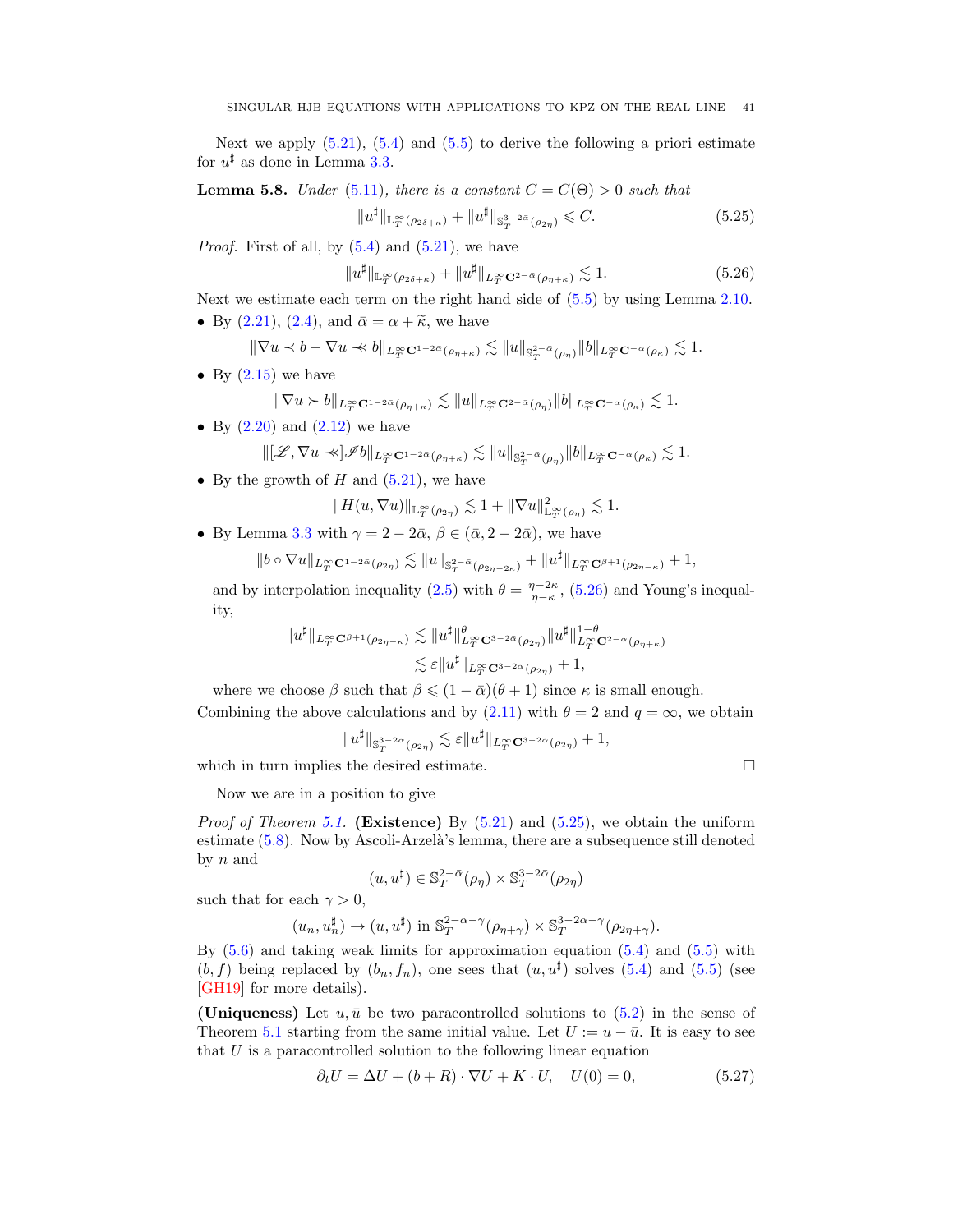where

$$
R := \int_0^1 \nabla_Q H(u, \nabla u + s\nabla(\bar{u} - u)) ds,
$$
  

$$
K := \int_0^1 \partial_u H(u + s(\bar{u} - u), \nabla \bar{u}) ds.
$$

Note that by [\(5.3\)](#page-34-6) and  $u, \bar{u} \in \mathbb{S}_T^{2-\bar{\alpha}}(\rho_\eta)$ ,

$$
|R|+|K| \lesssim \rho_\delta^{-1}+|u|+|\bar{u}|+|\nabla \bar{u}|+|\nabla u| \lesssim \rho_\eta^{-1}
$$

<span id="page-41-0"></span>Then uniqueness follows from Theorem [A.2.](#page-46-1)

### 6. Application to KPZ equations

Consider the following KPZ equation:

<span id="page-41-1"></span>
$$
\mathscr{L}h = (\partial_x h)^{\diamond 2} + \xi, \quad h(0) = h_0 \tag{6.1}
$$

.

where  $\xi$  is a space-time white noise on  $\mathbb{R}^+ \times \mathbb{R}$  on some stochastic basis  $(\Omega, \mathscr{F}, (\mathscr{F}_t)_{t \geqslant 0}, \mathbb{P})$ . Here the nonlinear term  $(\partial_x h)^{\circ 2} = \sqrt{a^2 + b^2 - \infty}$  with  $\infty = \lim_{n \to \infty} c_n^{\mathbf{v}}$  for  $c_n^{\mathbf{v}}$  and the approximation  $\xi_n$  below. We define the 2n periodization of  $\xi$  by

$$
\tilde{\xi}_n(\psi) = \xi(\psi_n) \text{ where } \psi_n(t,x) = \mathbf{1}_{[-n,n)}(x) \sum_{y \in 2n\mathbb{Z}} \psi(t, x+y).
$$

Let  $\varphi \in C_c^{\infty}(\mathbb{R})$  be even and such that  $\varphi(0) = 1$  and define the spatial regularization of  $\tilde{\xi}_n$ 

$$
\xi_n = \varphi(n^{-1}\partial_x)\tilde{\xi}_n = \mathcal{F}^{-1}(\varphi(n^{-1}\cdot)\mathcal{F}\tilde{\xi}_n).
$$

The regularity of the space-time white noise  $\xi$  is more rough than the coefficient f given in [\(1.1\)](#page-1-1). To apply Theorem [5.1](#page-34-1) we need to introduce the following random fields and use Schauder estimate to decompose [\(6.1\)](#page-41-1) into [\(1.1\)](#page-1-1) and the following equations. This is the usual way for KPZ equation (cf. [\[Hai13,](#page-48-9) [GP17,](#page-48-11) [PR19\]](#page-48-17)). Define

<span id="page-41-2"></span>
$$
\mathscr{L}Y_n = \xi_n \qquad \mathscr{L}Y = \xi
$$
  
\n
$$
\mathscr{L}Y_n^{\mathbf{v}} = (\partial_x Y_n)^2 - c_n^{\mathbf{v}} \qquad \mathscr{L}Y_n^{\mathbf{v}} = 2\partial_x Y_n \partial_x Y_n^{\mathbf{v}}
$$
  
\n
$$
\mathscr{L}Y_n^{\mathbf{v}} = 2\partial_x Y_n^{\mathbf{v}} \circ \partial_x Y_n + c_n^{\mathbf{v}} \qquad \mathscr{L}Y_n^{\mathbf{v}} = (\partial_x Y_n^{\mathbf{v}})^2 - c_n^{\mathbf{v}}
$$
  
\n
$$
\mathscr{L}Y_n' = \partial_x Y_n, \qquad (6.2)
$$

all with zero initial conditions except  $Y(0)(x) = Cx + B(x)$  and  $Y_n(0)$  defined similarly as  $\xi_n$  with  $\xi$  replaced by  $Cx + B(x)$ , where B is a two sided Brownian motion, which is independent of space-time white noise  $\xi$ , and  $C \in \mathbb{R}$ . The choice of the initial condition is due to our interest in the KPZ equation starting from its invariant measure (cf. [\[QS15,](#page-48-28) Section 1.4] and [\[FQ15\]](#page-47-13)). Here  $c_n^{\mathbf{v}}$  and  $c_n^{\mathbf{v}}$  are renormalization constants. We also set

$$
X_n = \partial_x Y_n
$$
,  $X = \partial_x Y$ ,  $X^{(\cdot)} = \partial_x Y^{(\cdot)}$ ,

where  $\left(\cdot\right)$  stands for the above tree. In the following we draw a table for the regularity of each  $Y^{(\cdot)}$ . For  $\gamma > 0$  the homogeneities  $\alpha_{\tau} \in \mathbb{R}$  are given by

| $\alpha_{\tau}$ |  |              |                                                                                                 |                           |
|-----------------|--|--------------|-------------------------------------------------------------------------------------------------|---------------------------|
|                 |  | $V^{\prime}$ | $\left \right. \partial_{x} Y^{\prime} \circ \partial_{x} Y \left \right. \mathscr{L} Y^{\vee}$ | $\mathscr{L}Y^\heartsuit$ |
| $\alpha_{\tau}$ |  |              |                                                                                                 |                           |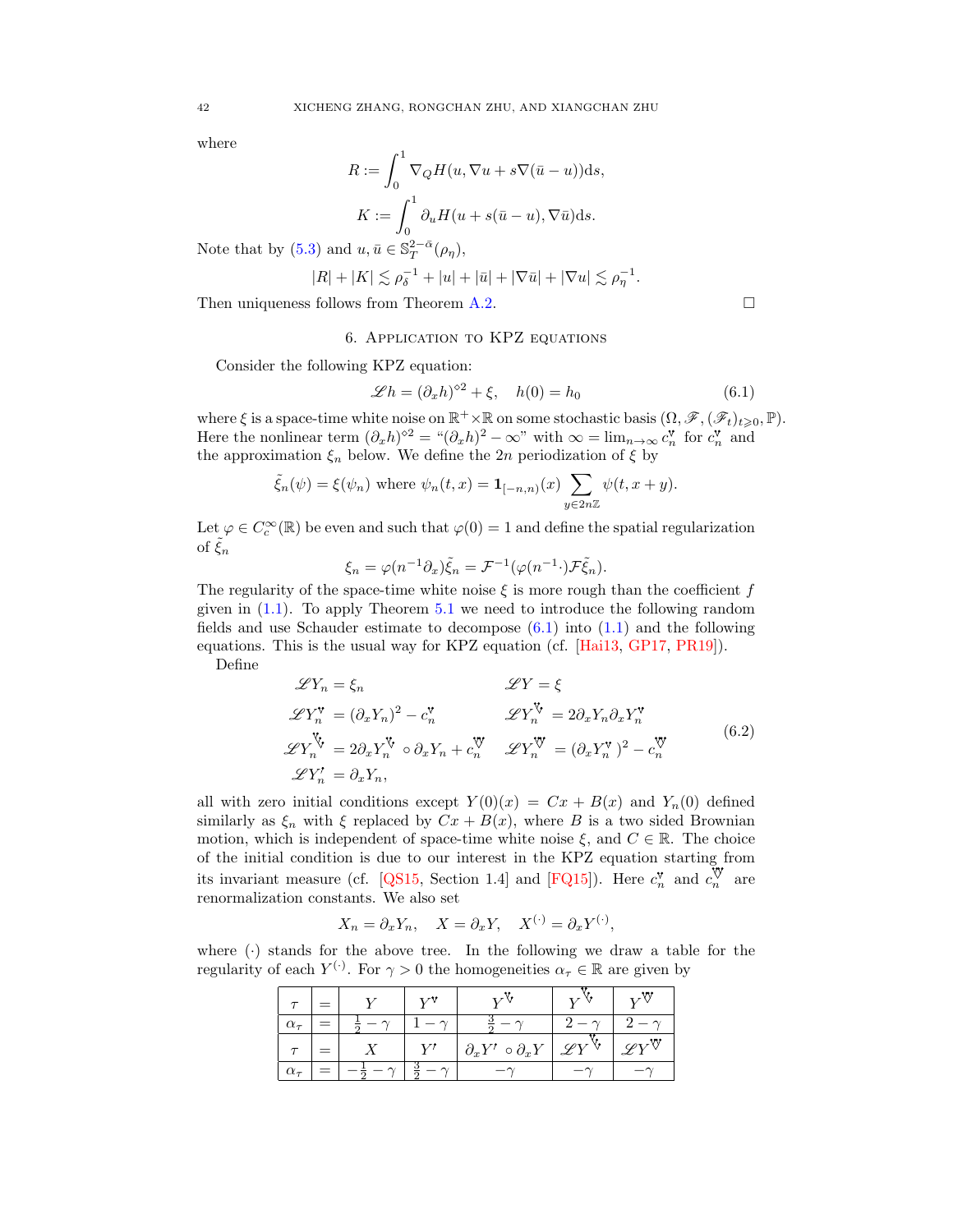<span id="page-42-1"></span>Lemma 6.1. With the above notations, there exist random distributions

$$
\mathscr{Y}:=\left\{\boldsymbol{Y}^{\mathbf{V}}\,,\boldsymbol{Y}^{\mathbf{V}}\,,\boldsymbol{Y}^{\mathbf{V}}\,,\boldsymbol{Y}^{\mathbf{V}}\,,\boldsymbol{X},\boldsymbol{Y}'\,,\partial_x\boldsymbol{Y}'\,\circ\partial_x\boldsymbol{Y},\mathscr{L}\boldsymbol{Y}^{\mathbf{V}}\,,\mathscr{L}\boldsymbol{Y}^{\mathbf{V}}\,\right\}
$$

and divergence constants  $c_n^{\mathbf{v}}$ ,  $c_n^{\mathbf{v}}$  such that for every  $\tau \in \mathcal{Y}$ ,

$$
\tau\in \cap_{\kappa>0}\mathbb{S}^{\alpha_{\tau}}_T(\rho_{\kappa}),
$$

for  $\alpha_{\tau}$  given in the above table. Moreover, for  $\tau_n$  defined in  $(6.2)$   $\tau_n \to \tau$  in  $L^p(\Omega, \mathbb{S}^{\alpha_{\tau}}_T(\rho_{\kappa}))$  for every  $p \in [1,\infty)$  and every  $\kappa > 0$ . Furthermore,  $Y_n \to Y$  in  $L^p(\Omega, \mathbb{S}_T^{\frac{1}{2}-\gamma}(\rho_{1+\kappa})$  for every  $p \in [1,\infty)$ . Moreover, there exist random distribution  $\nabla \mathcal{I}_s^t(X) \circ X$  such that

$$
\sup_{0\leq s\leq t\leq T} \|\nabla \mathcal{I}_s^t(X_n)\circ X_n(t) - \nabla \mathcal{I}_s^t(X)\circ X(t)\|_{\mathbf{C}^{-\gamma}(\rho_{\kappa})}\to 0 \text{ in } L^p(\Omega).
$$

*Proof.* Most terms except  $\mathscr{L} Y^{\nabla}$ ,  $\mathscr{L} Y^{\nabla}$  in [\(6.2\)](#page-41-2) have been considered in [\[PR19,](#page-48-17) Theorem 3.6]. These two terms can also been obtained by similar calculation as in  $[GP17, Theorem 9.3]$  (see also  $[ZZ15, Section 3.3.1, Section A.2]$ ). The last convergence result for  $\nabla \mathcal{I}_s^t(X) \circ X(t)$  can be obtained similarly as in [\[PR19,](#page-48-17) Lemma  $\Box$ 

We make the following decomposition

$$
h = Y + Y^{\mathbf{v}} + Y^{\mathbf{v}} + \widetilde{h},
$$

where  $\tilde{h}$  satisfies the following equation

<span id="page-42-0"></span>
$$
\begin{cases}\n\mathscr{L}\widetilde{h} = 2\partial_x \widetilde{h}(X + X^{\mathbf{v}} + X^{\mathbf{v}}) + (\partial_x \widetilde{h})^2 + \mathscr{L}Y^{\mathbf{v}} + \mathscr{L}Y^{\mathbf{v}} \\
+ (X^{\mathbf{v}})^2 + 2X^{\mathbf{v}}X^{\mathbf{v}} + 2(XX^{\mathbf{v}} - X \circ X^{\mathbf{v}}), \\
\widetilde{h}(0) = h_0 - Y(0).\n\end{cases} \tag{6.3}
$$

Here we use  $(6.2)$ .

Using Lemma [6.1,](#page-42-1) we obtain

<span id="page-42-2"></span>**Lemma 6.2.** There exists a measurable set  $\Omega_0$  with  $\mathbb{P}(\Omega_0) = 1$  such that for every  $\kappa > 0$ ,  $\gamma > 0$  and  $\omega \in \Omega_0$ 

$$
b := 2\partial_x (Y + Y^{\mathbf{v}} + Y^{\mathbf{v}}) \in L_T^{\infty} \mathbf{C}^{-\frac{1}{2} - \gamma}(\rho_{\kappa}),
$$
  

$$
f := \mathscr{L}Y^{\mathbf{v}} + \mathscr{L}Y^{\mathbf{w}} + (X^{\mathbf{v}})^2 + 2X^{\mathbf{v}} X^{\mathbf{v}} + 2(XX^{\mathbf{v}} - X \circ X^{\mathbf{v}}) \in L_T^{\infty} \mathbf{C}^{-\frac{1}{2} - \gamma}(\rho_{\kappa}).
$$

Proof. We use Lemma [2.10](#page-10-6) and [\(2.11\)](#page-9-1) to have that

$$
\|(X^{\mathbf{V}})^2\|_{\mathbf{C}^{\frac{1}{2}-\gamma}(\rho_{\kappa})} \lesssim \|X^{\mathbf{V}}\|_{\mathbf{C}^{\frac{1}{2}-\gamma}(\rho_{\kappa/2})}^2,
$$
  

$$
\|X^{\mathbf{V}}X^{\mathbf{v}}\|_{\mathbf{C}^{-\gamma}(\rho_{\kappa})} \lesssim \|X^{\mathbf{V}}\|_{\mathbf{C}^{\frac{1}{2}-\gamma}(\rho_{\kappa/2})} \|X^{\mathbf{v}}\|_{\mathbf{C}^{-\gamma}(\rho_{\kappa/2})},
$$

and

$$
XX^{\mathbf{V}} - X \circ X^{\mathbf{V}} = X \succ X^{\mathbf{V}} - X \prec X^{\mathbf{V}},
$$

to have

$$
\left\|XX^\mathbb{V}\right\| - X\circ X^\mathbb{V}\left\|_{\mathbf{C}^{-\frac{1}{2}-\gamma}(\rho_\kappa)}\lesssim \|X\|_{\mathbf{C}^{-\frac{1}{2}-\gamma}(\rho_{\kappa/2})} \|X^\mathbb{V}\right\|_{\mathbf{C}^{\frac{1}{2}-\gamma}(\rho_{\kappa/2})}.
$$

Other terms follows directly from Lemma [6.1.](#page-42-1)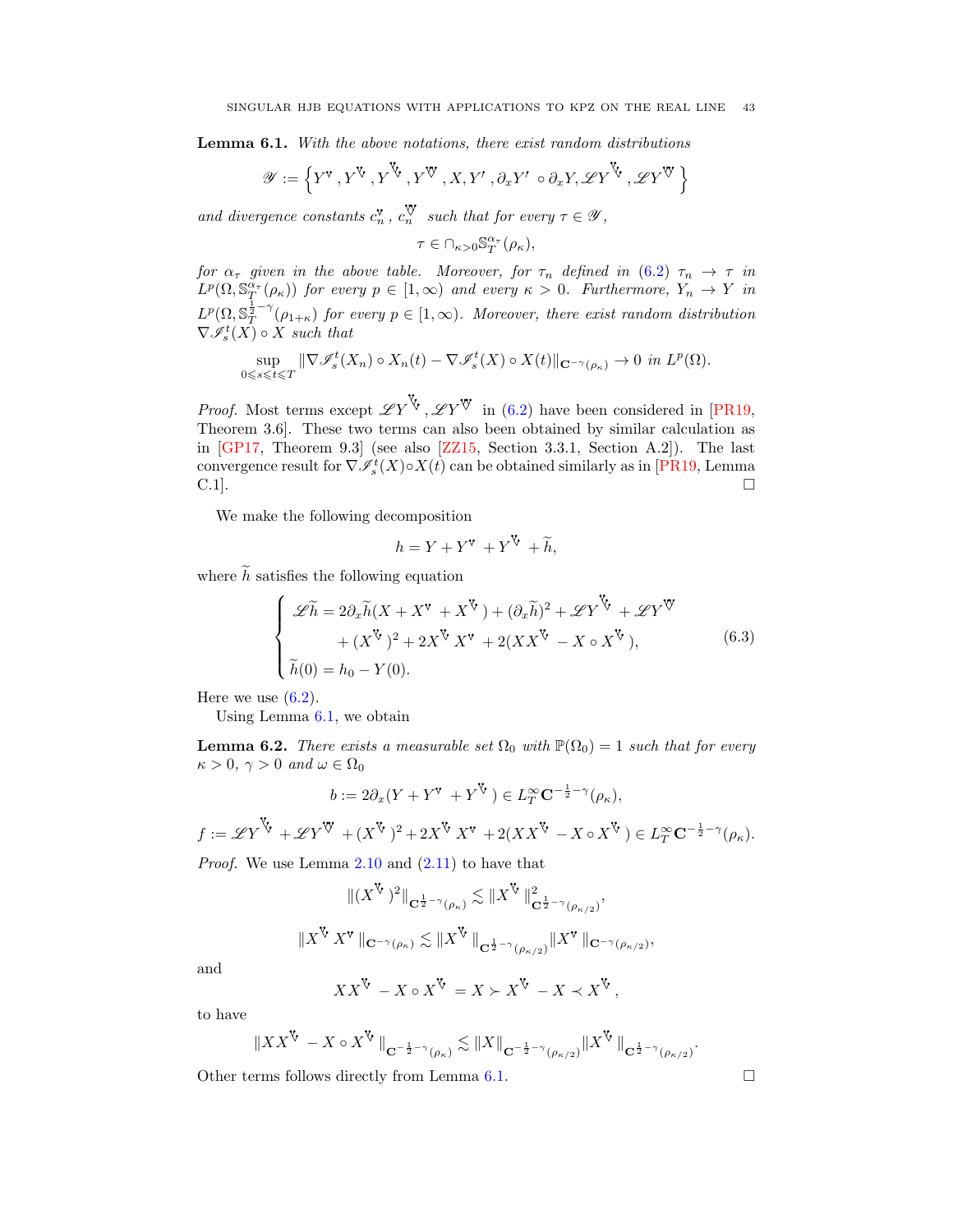As a result  $\tilde{h}$  satisfies [\(1.1\)](#page-1-1) with b, f given above. We say that h is a paracontrolled solution to  $(6.1)$  if  $\widetilde{h}$  is a paracontrolled solution to  $(6.3)$  in the sense of  $(5.4)$ and [\(5.5\)](#page-34-3).

Since  $\gamma$  can be arbitrary small, we apply Theorem [1.1](#page-3-2) to obtain

<span id="page-43-0"></span>**Theorem 6.3.** For every initial condition  $\tilde{h}(0) \in \mathbb{C}^{\frac{3}{2}+2\varepsilon}(\rho_{\varepsilon\delta})$  for  $\varepsilon > 0, 0 < \delta :=$  $40\kappa < 1$ , there exists a unique paracontrolled solution

$$
(\widetilde{h}, \widetilde{h}^{\sharp}) \in (\mathbb{S}_T^{\frac{3}{2}-2\kappa^{1/4}}(\rho_{\eta}) \cap \mathbb{L}_T^{\infty}(\rho_{2\delta}), \mathbb{S}_T^{2-3\kappa^{1/4}}(\rho_{2\eta}) \cap \mathbb{L}_T^{\infty}(\rho_{2\delta+\kappa}))
$$

to  $(6.3)$ , where

$$
2\Big[(100\kappa)\vee(\kappa^{1/4}+80\kappa)\Big]<\eta<\frac{1}{4}.
$$

Proof. In the following we check other conditions of Theorem [1.1.](#page-3-2) The condition for H is satisfied easily. In the following we prove  $(b, f) \in \mathbb{B}^{\alpha}_{T}(\rho_{\kappa})$ . The approximation  $\{(b_n, f_n)\}_n$  for  $(b, f)$  is given as in Lemma [6.2](#page-42-2) with the corresponding tree  $\tau$  replaced by  $\tau_n$  in Lemma [6.1.](#page-42-1) In the following we prove that for every  $\kappa > 0$ 

<span id="page-43-1"></span>
$$
\sup_{n} (\ell_T^{b_n}(\rho_\kappa) + \mathbb{A}_{T,\infty}^{b_n, f_n}(\rho_\kappa)) < \infty,\tag{6.4}
$$

with  $\ell_T^{b_n}(\rho_\kappa)$  and  $\mathbb{A}_{T,\infty}^{b_n,f_n}(\rho_\kappa)$  defined in [\(2.25\)](#page-12-6) and [\(2.24\)](#page-12-7), respectively. In the following we omit the subscript  $n$  for simplicity and all the following bounds are uniform in  $n$  and  $\lambda$ . We first consider

$$
\frac{1}{4}\nabla \mathscr{I}_{\lambda}(b) \circ b = \nabla \mathscr{I}_{\lambda}(\partial_x(Y+Y^{\mathbf{v}}+Y^{\mathbf{v}})) \circ \partial_x(Y+Y^{\mathbf{v}}+Y^{\mathbf{v}}).
$$

By the last result in Lemma [6.1](#page-42-1) and Lemma [2.16](#page-13-2) we deduce the first term

$$
\|\nabla \mathscr{I}_{\lambda}(\partial_x Y)\circ \partial_x Y\|_{L^\infty_T\mathbf{C}^{-\gamma}(\rho_\kappa)}\lesssim 1.
$$

Other terms on the right hand side can be calculated by Lemma [2.10](#page-10-6) and [\(2.11\)](#page-9-1) to have

$$
\|\nabla \mathscr{I}_{\lambda}(\partial_x (Y^{\mathbf{v}} + Y^{\mathbf{V}})) \circ b\|_{L_T^{\infty} \mathbf{C}^{-\gamma}(\rho_{2\kappa})}
$$
  

$$
\lesssim (\|Y^{\mathbf{v}}\|_{L_T^{\infty} \mathbf{C}^{1-\gamma}(\rho_{\kappa})} + \|Y^{\mathbf{V}}\|_{L_T^{\infty} \mathbf{C}^{\frac{3}{2}-\gamma}(\rho_{\kappa})}) \|b\|_{L_T^{\infty} \mathbf{C}^{-\frac{1}{2}-\gamma}(\rho_{\kappa})} \lesssim 1,
$$

and

$$
\|\nabla \mathscr{I}_{\lambda}(\partial_x Y) \circ \partial_x (Y^{\mathbf{v}} + Y^{\mathbf{V}})\|_{L_T^{\infty} \mathbf{C}^{-\gamma}(\rho_{2\kappa})}\n\n\lesssim \|Y\|_{L_T^{\infty} \mathbf{C}^{\frac{1}{2}-\gamma}(\rho_{\kappa})} (\|Y^{\mathbf{v}}\|_{L_T^{\infty} \mathbf{C}^{1-\gamma}(\rho_{\kappa})} + \|Y^{\mathbf{V}}\|_{L_T^{\infty} \mathbf{C}^{\frac{3}{2}-\gamma}(\rho_{\kappa})}) \lesssim 1.
$$

On the other hand, we know

$$
\nabla \mathscr{I}_{\lambda}(f) \circ b = \nabla \mathscr{I}_{\lambda}(f_1) \circ b + \nabla \mathscr{I}_{\lambda}(X^{\mathbf{V}} \prec X) \circ 2(X + X^{\mathbf{V}} + X^{\mathbf{V}}),
$$

with  $f_1 = f - X^{\vee} \prec X \in L_T^{\infty} \mathbb{C}^{-2\gamma}(\rho_{\kappa})$ . By Lemma [2.10](#page-10-6) and [\(2.11\)](#page-9-1) we know

$$
\|\nabla \mathscr I_\lambda(f_1)\circ b\|_{L^\infty_T\mathbf C^{-\gamma}(\rho_{2\kappa})}\lesssim \|f_1\|_{L^\infty_T\mathbf C^{-2\gamma}(\rho_\kappa)}\|b\|_{L^\infty_T\mathbf C^{-\frac12-\gamma}(\rho_\kappa)}\lesssim 1,
$$

and

$$
\begin{split} \|\nabla \mathscr{I}_{\lambda}(X^{\mathbf{V}} \prec X) \circ (X^{\mathbf{v}} + X^{\mathbf{V}})\|_{L^{\infty}_{T}C^{-\gamma}(\rho_{2\kappa})} \\ \lesssim & \|X^{\mathbf{V}}\|_{L^{\infty}_{T}C^{\frac{1}{2}-\gamma}(\rho_{\kappa})} \|X\|_{L^{\infty}_{T}C^{-\frac{1}{2}-\gamma}(\rho_{\kappa})} (\|X^{\mathbf{V}}\|_{L^{\infty}_{T}C^{-\gamma}(\rho_{\kappa})} + \|X^{\mathbf{V}}\|_{L^{\infty}_{T}C^{\frac{1}{2}-\gamma}(\rho_{\kappa})}) \lesssim 1. \end{split}
$$

It remains to consider the term  $\nabla \mathscr{I}_{\lambda}(X^{\mathbf{V}} \prec X) \circ X$  and we use the commutator introduced in Lemma [2.11](#page-10-7) and Lemma [2.12](#page-11-3) to have

$$
\nabla \mathscr{I}_{\lambda}(X^{\mathsf{V}} \prec X) \circ X = ([\nabla \mathscr{I}_{\lambda}, X^{\mathsf{V}} \prec] X) \circ X
$$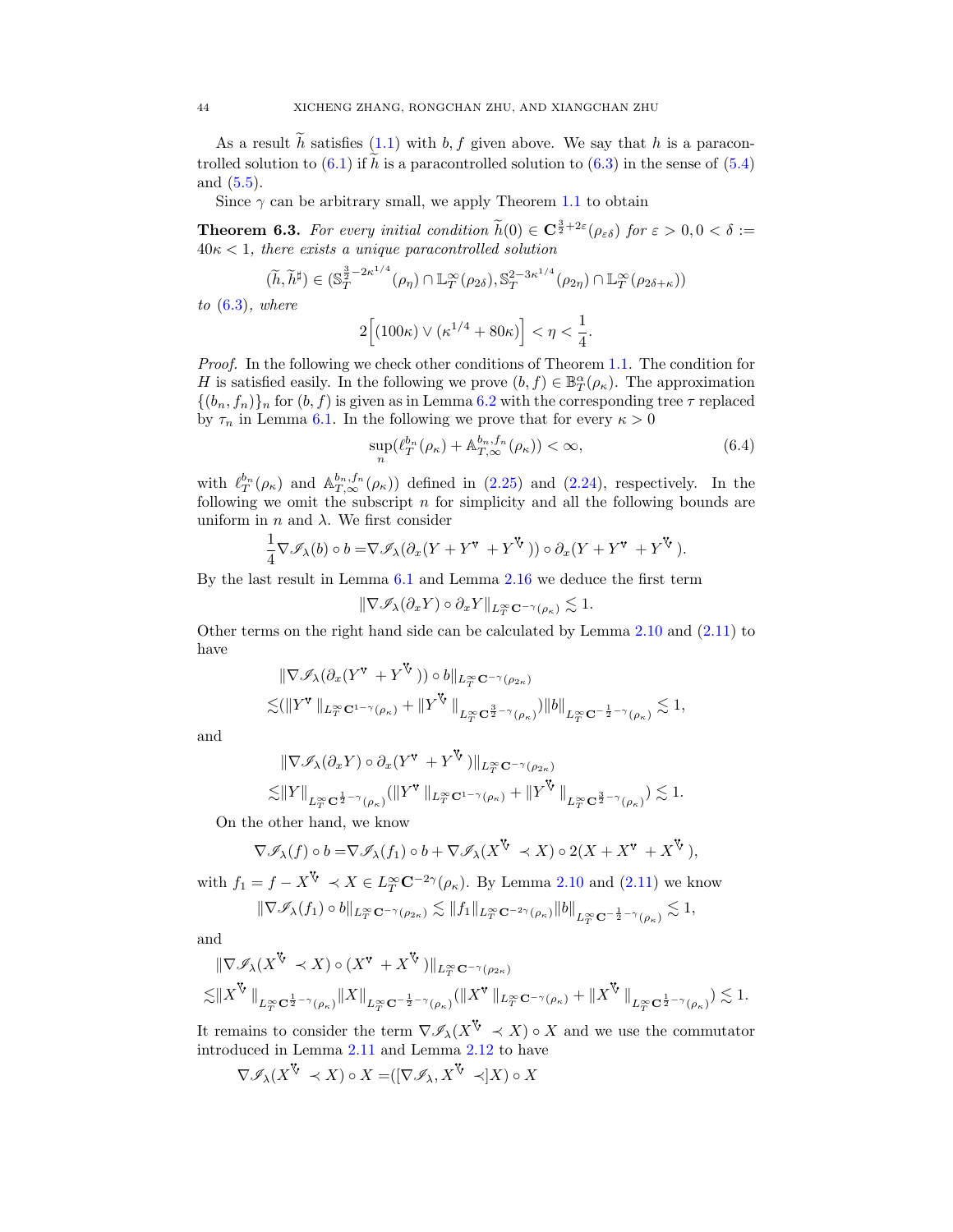SINGULAR HJB EQUATIONS WITH APPLICATIONS TO KPZ ON THE REAL LINE 45

+ 
$$
\text{com}(X^{\mathbf{V}}, \nabla \mathcal{I}_{\lambda}(X), X) + X^{\mathbf{V}}(\nabla \mathcal{I}_{\lambda}(X) \circ X).
$$

By Lemmas [2.12,](#page-11-3) [2.11](#page-10-7) and Lemma [6.1](#page-42-1)

$$
\|\nabla \mathscr{I}_{\lambda}(X^{\mathsf{V}} \prec X) \circ X\|_{L^{\infty}_T \mathbf{C}^{-\gamma}(\rho_{\kappa})} \lesssim 1,
$$

where we used time regularity of  $X^V$ , which follows from [\(2.4\)](#page-7-1). Combining all the above estimates, we deduce  $(6.4)$  follows. Furthermore, we know that the convergence in Definition [2.14](#page-12-1) also holds by using Lemma [6.1](#page-42-1) and Lemma [2.16,](#page-13-2) which gives that  $(b, f) \in \mathbb{B}^{\alpha}_{T}(\rho_{\kappa})$ . Then the result follows from Theorem [1.1.](#page-3-2)  $\Box$ 

**Remark 6.4.** The exponent  $\eta$  of the weight could be arbitrary small since  $\kappa$  is arbitrary small. This result improves the weight for the solution of the KPZ equation obtained in [\[PR19\]](#page-48-17).

Appendix A. Uniqueness of paracontrolled solutions

<span id="page-44-0"></span>In this subsection we use Hairer and Labbé's argument [\[HL18\]](#page-48-13) to show the uniqueness of paracontrolled solutions. For this aim, we use the following timedependent exponential weight: for  $\ell \in (0, 1)$ ,

$$
\mathbf{e}_t^{\ell}(x) := \exp(-(1+t)\langle x \rangle^{\ell}), \ t \geqslant 0, \ x \in \mathbb{R}^d.
$$

We can similarly define the Hölder space with weight  $e^{\ell}$  (see [\[PR19\]](#page-48-17)). For instance,

$$
||f||_{L_T^{\infty} \mathbf{C}^{\alpha}(\mathbf{e}^{\ell})} := \sup_{t \in [0,T]} ||f(t, \cdot)||_{\mathbf{C}^{\alpha}(\mathbf{e}_t^{\ell})},
$$

and for  $\alpha \in (0,1)$ ,

$$
\|f\|_{C_T^{\alpha}L^{\infty}(\mathbf{e}^{\ell})} := \sup_{0 \leqslant t \leqslant T} \|f(t)\mathbf{e}_t^{\ell}\|_{L^{\infty}} + \sup_{0 \leqslant s \neq t \leqslant T} \frac{\|f(t) - f(s)\|_{L^{\infty}(\mathbf{e}_{t \vee s}^{\ell})}}{|t - s|^{\alpha}}.
$$

In particular, for  $\alpha \in (0, 2)$ , we also set

$$
\mathbb{S}_T^{\alpha}(\mathbf{e}^{\ell}) := \|f\|_{L_T^{\infty} \mathbf{C}^{\alpha}(\mathbf{e}^{\ell})} + \|f\|_{C_T^{\alpha/2} L^{\infty}(\mathbf{e}^{\ell})}.
$$

By [\[MW17,](#page-48-14) Lemma 2.10], for any  $T > 0$ , there is a  $C = C(T, \ell, d) > 0$  such that for all  $s, t \in [0, T]$  and  $j \geq -1$ ,

<span id="page-44-1"></span>
$$
\|\Delta_j P_t f\|_{L^\infty(\mathbf{e}_s^\ell)} \lesssim e^{-2^{2j}t} \|\Delta_j f\|_{L^\infty(\mathbf{e}_s^\ell)}.\tag{A.1}
$$

Moreover, Lemmas [2.8,](#page-8-7) [2.10,](#page-10-6) [2.11](#page-10-7) and [2.12](#page-11-3) still hold for exponential weight  $\mathbf{e}_t^{\ell}$  (see [\[PR19\]](#page-48-17)). The following result corresponds to Lemma [2.9.](#page-9-2)

<span id="page-44-3"></span>**Lemma A.1.** Let  $\alpha, \ell \in (0, 1)$ ,  $\kappa \in (0, (1 - \frac{\alpha}{2})\ell)$ . For any  $q \in (\frac{1}{1 - \alpha/2 - \kappa/\ell}, \infty]$  and  $T > 0$ , there is a constant  $C = C(T, d, \alpha, \ell, \theta, \kappa, q) > 0$  such that

<span id="page-44-2"></span>
$$
\|\mathscr{I}f\|_{\mathbb{S}^{\frac{2}{T} - \frac{2}{q} - \frac{2\kappa}{\ell} - \alpha}_{T}(\mathbf{e}^{\ell})} \lesssim_C \|f\|_{L^q_T \mathbf{C}^{-\alpha}(\rho_\kappa \mathbf{e}^\ell)}.
$$

Proof. First of all we have the following simple observation:

$$
\mathbf{e}_t^{\ell}(x) \lesssim \langle x \rangle^{-\kappa} \mathbf{e}_s^{\ell}(x) / |t - s|^{\kappa/\ell}, \ \ 0 \le s < t < \infty.
$$
 (A.2)

Let  $\frac{1}{p} + \frac{1}{q} = 1$  and  $t \in (0, T]$ . By [\(A.1\)](#page-44-1) and Hölder's inequality, we have for  $j \geqslant -1$ ,

$$
\|\Delta_j \mathscr{I} f(t)\|_{L^{\infty}(\mathbf{e}_t^{\ell})} \lesssim \int_0^t e^{-2^{2j}(t-s)} \|\Delta_j f(s)\|_{L^{\infty}(\mathbf{e}_t^{\ell})} ds
$$
  

$$
\lesssim \int_0^t \frac{e^{-2^{2j}(t-s)}}{|t-s|^{\kappa/\ell}} \|\Delta_j f(s)\|_{L^{\infty}(\rho_{\kappa} \mathbf{e}_s^{\ell})} ds
$$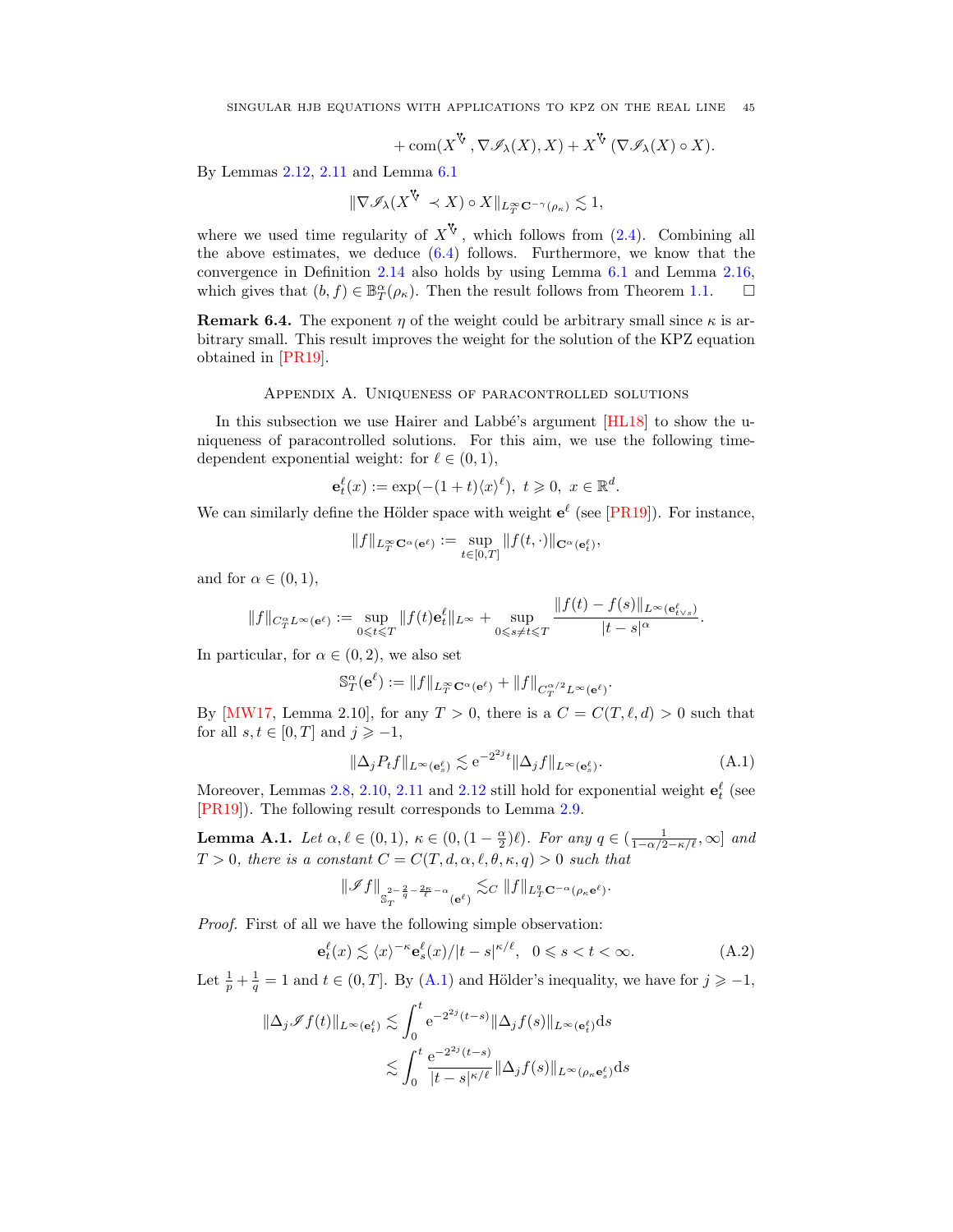<span id="page-45-0"></span>
$$
\lesssim 2^{\alpha j} \left( \int_0^t \frac{e^{-p2^{2j}(t-s)}}{|t-s|^{p\kappa/\ell}} ds \right)^{1/p} ||f||_{L_t^q \mathbf{C}^{-\alpha}(\rho_\kappa \mathbf{e}^\ell)}
$$
  

$$
\lesssim 2^{-(\frac{2}{p} - \frac{2\kappa}{\ell} - \alpha)j} ||f||_{L_t^q \mathbf{C}^{-\alpha}(\rho_\kappa \mathbf{e}^\ell)},
$$

which in turn gives that

$$
\|\mathscr{I}f\|_{L_T^{\infty} \mathbf{C}^{2-\frac{2}{q}-\frac{2\kappa}{\ell}-\alpha}(\mathbf{e}^{\ell})} \lesssim \|f\|_{L_T^q \mathbf{C}^{-\alpha}(\rho_\kappa \mathbf{e}^{\ell})}. \tag{A.3}
$$

On the other hand, for  $0 \leq t_1 < t_2 \leq T$ , we have

$$
\|\mathscr{I}f(t_2) - \mathscr{I}f(t_1)\|_{L^{\infty}(\mathbf{e}_{t_2}^{\ell})} \leq \| (P_{t_2 - t_1} - I)\mathscr{I}f(t_1)\|_{L^{\infty}(\mathbf{e}_{t_2}^{\ell})} + \left\| \int_{t_1}^{t_2} P_{t_2 - s}f(s)ds \right\|_{L^{\infty}(\mathbf{e}_{t_2}^{\ell})} =: I_1 + I_2.
$$

For  $I_1$ , by  $(2.10)$  and  $(A.3)$  we have

$$
I_1 \lesssim (t_2 - t_1)^{1 - \frac{\alpha}{2} - \frac{1}{q} - \frac{\kappa}{\ell}} \|\mathscr{I}f(t_1)\|_{\mathbf{C}^{2 - \alpha - \frac{2}{q} - \frac{2\kappa}{\ell}}(\mathbf{e}_{t_2}^{\ell})}
$$
  
\$\lesssim (t\_2 - t\_1)^{1 - \frac{\alpha}{2} - \frac{1}{q} - \frac{\kappa}{\ell}} \|f\|\_{L\_T^q \mathbf{C}^{-\alpha}(\rho\_\kappa \mathbf{e}^{\ell})}.

For  $I_2$ , by  $(2.8)$ ,  $(A.2)$  and Hölder's inequality, we have

$$
I_2 \lesssim \int_{t_1}^{t_2} (t_2 - s)^{-\frac{\alpha}{2}} \|f(s)\|_{\mathbf{C}^{-\alpha}(\mathbf{e}_{t_2}^\ell)} ds
$$
  
\$\lesssim \int\_{t\_1}^{t\_2} (t\_2 - s)^{-\frac{\alpha}{2} - \frac{\kappa}{\ell}} \|f(s)\|\_{\mathbf{C}^{-\alpha}(\rho\_\kappa \mathbf{e}\_s^\ell)} ds\$  
\$\lesssim (t\_2 - t\_1)^{1 - \frac{\alpha}{2} - \frac{1}{q} - \frac{\kappa}{\ell}} \|f\|\_{L\_T^q \mathbf{C}^{-\alpha}(\rho\_\kappa \mathbf{e}^\ell)}.

Combining the above estimates, we obtain the desired estimate.  $\Box$ 

Now we consider the following linear equation:

$$
\mathcal{L}u = (b + \bar{b}) \cdot \nabla u + hu, \quad u(0) \equiv 0,
$$
\n(A.4)

where  $b \in \bigcap_{T>0} \mathbb{B}^{\alpha}_T(\rho_{\kappa})$  and  $\overline{b}, h \in \bigcap_{T>0} L^{\infty}_T(\rho_{\eta})$ . Let

$$
(u,u^\sharp)\in \cap_{T>0}\mathbb{S}_T^{2-\alpha}(\rho_\eta)\times \mathbb{S}_T^{3-2\alpha}(\rho_{2\eta})
$$

be the paracontrolled solution of PDE [\(A.4\)](#page-45-1). That is,

$$
u = \nabla u \ll \mathcal{I}b + u^{\sharp}, \qquad (A.5)
$$

with  $u^{\sharp}$  solving the following PDE in weak sense

$$
\mathcal{L}u^{\sharp} = \nabla u \prec b - \nabla u \prec b + \nabla u \succ b + b \circ \nabla u + \bar{b} \cdot \nabla u + hu - [\mathcal{L}, \nabla u \prec] \mathcal{I}b,
$$
 (A.6)

where

$$
b \circ \nabla u = b \circ (\nabla^2 u \prec \mathscr{I}b) + (b \circ \nabla \mathscr{I}b) \cdot \nabla u + \text{com} + \text{com}_1 + b \circ \nabla u^{\sharp},
$$
 (A.7)

and

$$
\text{com}_1:=b\circ \nabla[\nabla u \prec\!\!\prec \mathscr{I} b-\nabla u \prec \mathscr{I} b]
$$

and

$$
com := com(\nabla u, \nabla \mathscr{I}b, b).
$$

<span id="page-45-1"></span>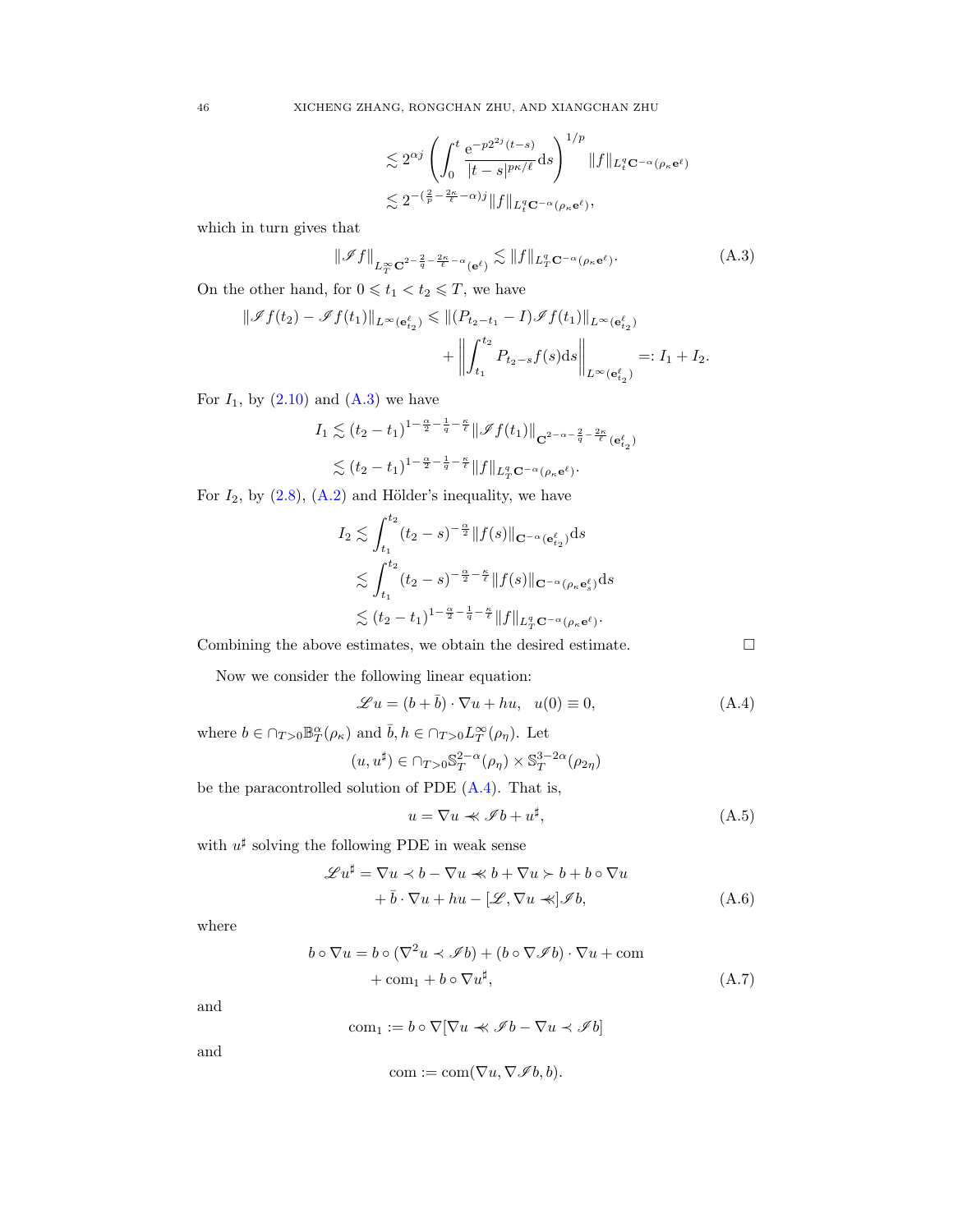<span id="page-46-1"></span>**Theorem A.2.** Let  $\ell \in (0,1)$  and  $\kappa \in (0, \frac{(2-3\alpha)\ell}{6})$  $\frac{3\alpha}{6}$ ,  $\eta \in (0, \frac{(1-\alpha)\ell}{2})$  $\frac{(-\alpha)\ell}{2}$ ). Suppose that

$$
\begin{aligned} &b\in \cap_{T>0} \mathbb{B}^\alpha_T(\rho_\kappa), && \bar b, h\in \cap_{T>0} \mathbb{L}^\infty_T(\rho_\eta),\\ &\beta\in (\alpha, (2-2\alpha-\tfrac{6\kappa}{\ell})\wedge (1-\frac{2\eta}{\ell})), && \gamma\in (\alpha, 2-2\alpha-\tfrac{4\kappa}{\ell}). \end{aligned}
$$

The unique paracontrolled solution to PDE [\(A.4\)](#page-45-1) in the sense of Definition [3.1](#page-15-2) with

$$
(u, u^{\sharp}) \in \mathbb{S}_T^{\gamma + \alpha}(\mathbf{e}^{\ell}) \times L_T^{\infty} \mathbf{C}^{\beta + 1}(\mathbf{e}^{\ell})
$$

is zero.

*Proof.* Let  $T > 0$ . Choose q large enough such that

$$
\alpha<\gamma\leqslant 2-2\alpha-\frac{2}{q}-\frac{4\kappa}{\ell},\quad \alpha<\beta\leqslant(2-2\alpha-\frac{2}{q}-\frac{6\kappa}{\ell})\wedge(1-\frac{2\eta}{\ell}).
$$

First of all, by Lemmas [A.1](#page-44-3) and [2.10,](#page-10-6) we have

$$
\begin{aligned}\|u\|_{\mathbb{S}_T^{2-\alpha-\frac{2}{q}-\frac{4\kappa}{\ell}}(\mathbf{e}^\ell)} &\lesssim \|b\prec \nabla u + b\succ \nabla u + b\circ \nabla u\|_{L^q_T\mathbf{C}^{-\alpha}(\rho_{2\kappa}\mathbf{e}^\ell)} + \|\bar b\cdot \nabla u + h u\|_{L^q_TL^\infty(\rho_\eta\mathbf{e}^\ell)}\\ &\lesssim \|b\|_{L^\infty_T\mathbf{C}^{-\alpha}(\rho_\kappa)} \|\nabla u\|_{L^q_TL^\infty(\mathbf{e}^\ell)} + \|b\circ \nabla u\|_{L^q_T\mathbf{C}^{-\alpha}(\rho_{2\kappa}\mathbf{e}^\ell)}\\ &\quad + \|\bar b\|_{\mathbb{L}^\infty_T(\rho_\eta)} \|\nabla u\|_{L^q_TL^\infty(\mathbf{e}^\ell)} + \|h\|_{\mathbb{L}^\infty_T(\rho_\eta)} \|u\|_{L^q_TL^\infty(\mathbf{e}^\ell)},\end{aligned}
$$

and by the corresponding version of Lemma [2.12](#page-11-3) for exponential weight  $e^{\ell}$  (see [\[PR19,](#page-48-17) Lemma 2.10]),

$$
\|u^{\sharp}\|_{L^{\infty}_{T} \mathbf{C}^{\beta+1}(\mathbf{e}^{\ell})} \lesssim \|\nabla u \prec b - \nabla u \prec b + \nabla u \succ b - [\mathscr{L}, \nabla u \prec \mathscr{J}b]_{L^{\infty}_{T} \mathbf{C}^{1-2\alpha-\frac{2}{q}-\frac{4\kappa}{\ell}}(\rho_{\kappa} \mathbf{e}^{\ell})}
$$
  
+ 
$$
\|b \circ \nabla u\|_{L^{q}_{T} \mathbf{C}^{1-2\alpha}(\rho_{2\kappa} \mathbf{e}^{\ell})} + \|\bar{b} \cdot \nabla u + hu\|_{\mathbb{L}^{\infty}_{T}(\rho_{\eta} \mathbf{e}^{\ell})}
$$
  

$$
\lesssim \|b \circ \nabla u\|_{L^{q}_{T} \mathbf{C}^{1-2\alpha}(\rho_{2\kappa} \mathbf{e}^{\ell})} + \|u\|_{\mathcal{S}^{-\alpha-\frac{2}{q}-\frac{4\kappa}{\ell}}(\mathbf{e}^{\ell})}
$$
  
+ 
$$
\|\bar{b}\|_{\mathbb{L}^{\infty}_{T}(\rho_{\eta})} \|\nabla u\|_{\mathbb{L}^{\infty}_{T}(\mathbf{e}^{\ell})} + \|h\|_{\mathbb{L}^{\infty}_{T}(\rho_{\eta})} \|u\|_{\mathbb{L}^{\infty}_{T}(\mathbf{e}^{\ell})}
$$
  

$$
\lesssim \|u\|_{\mathcal{S}^{-\alpha-\frac{2}{q}-\frac{4\kappa}{\ell}}(\mathbf{e}^{\ell})} + \|b \circ \nabla u\|_{L^{q}_{T} \mathbf{C}^{1-2\alpha}(\rho_{2\kappa} \mathbf{e}^{\ell})}.
$$

Moreover, by Lemma [3.3](#page-15-1) with  $(\rho, \bar{\rho}) = (\rho_{\kappa}, \mathbf{e}_t^{\ell}),$ 

$$
\|(b\circ\nabla u)(t)\|_{\mathbf{C}^{1-2\alpha}(\rho_{2\kappa}\mathbf{e}^{\ell}_{t})}\lesssim \|u\|_{\mathbb{S}^{\gamma+\alpha}_t(\mathbf{e}^{\ell})}+\|u^{\sharp}(t)\|_{\mathbf{C}^{\beta+1}(\rho_{\kappa}\mathbf{e}^{\ell}_{t})}.
$$

Combining the above three estimates, we obtain

$$
\label{eq:20} \begin{split} &\|u\|_{\mathbb{S}_T^{\gamma+\alpha}(\mathbf{e}^\ell)}+\|u^\sharp\|_{L^\infty_T\mathbf{C}^{\beta+1}(\mathbf{e}^\ell)}\\ \lesssim& \|\nabla u\|_{L^q_TL^\infty(\mathbf{e}^\ell)}+\|u\|_{L^q_TL^\infty(\mathbf{e}^\ell)}+\|b\circ\nabla u\|_{L^q_T\mathbf{C}^{1-2\alpha}(\rho_{2\kappa}\mathbf{e}^\ell)}\\ \lesssim& \left(\int_0^T\left(\|u\|_{\mathbb{S}_t^{\gamma+\alpha}(\mathbf{e}^\ell)}^q+\|u^\sharp(t)\|_{\mathbf{C}^{\beta+1}(\rho_\kappa\mathbf{e}^\ell_t)}^q\right)\!\mathrm{d} t\right)^{1/q}, \end{split}
$$

<span id="page-46-0"></span>which implies  $u \equiv 0$  by Gronwall's inequality.  $\Box$ 

Appendix B. Exponential moment estimates for SDEs

In this section we consider the following SDE:

$$
dX_t = b(t, X_t)dt + \sigma(t, X_t)dW_t, X_0 = x.
$$

We have the following exponential moment estimates for  $X_t$ .

<span id="page-46-2"></span>**Lemma B.1.** Suppose that  $\sigma$  is bounded and b is linear growth. Then for any  $\alpha \in [0,2)$  and  $T, \gamma > 0$ , there is a constant  $C > 0$  such that for all  $x \in \mathbb{R}^d$ ,

$$
\mathbb{E}e^{\gamma \sup_{t \in [0,T]} \langle X_t \rangle^{\alpha}} \leqslant C e^{\langle x \rangle^{\alpha}}.
$$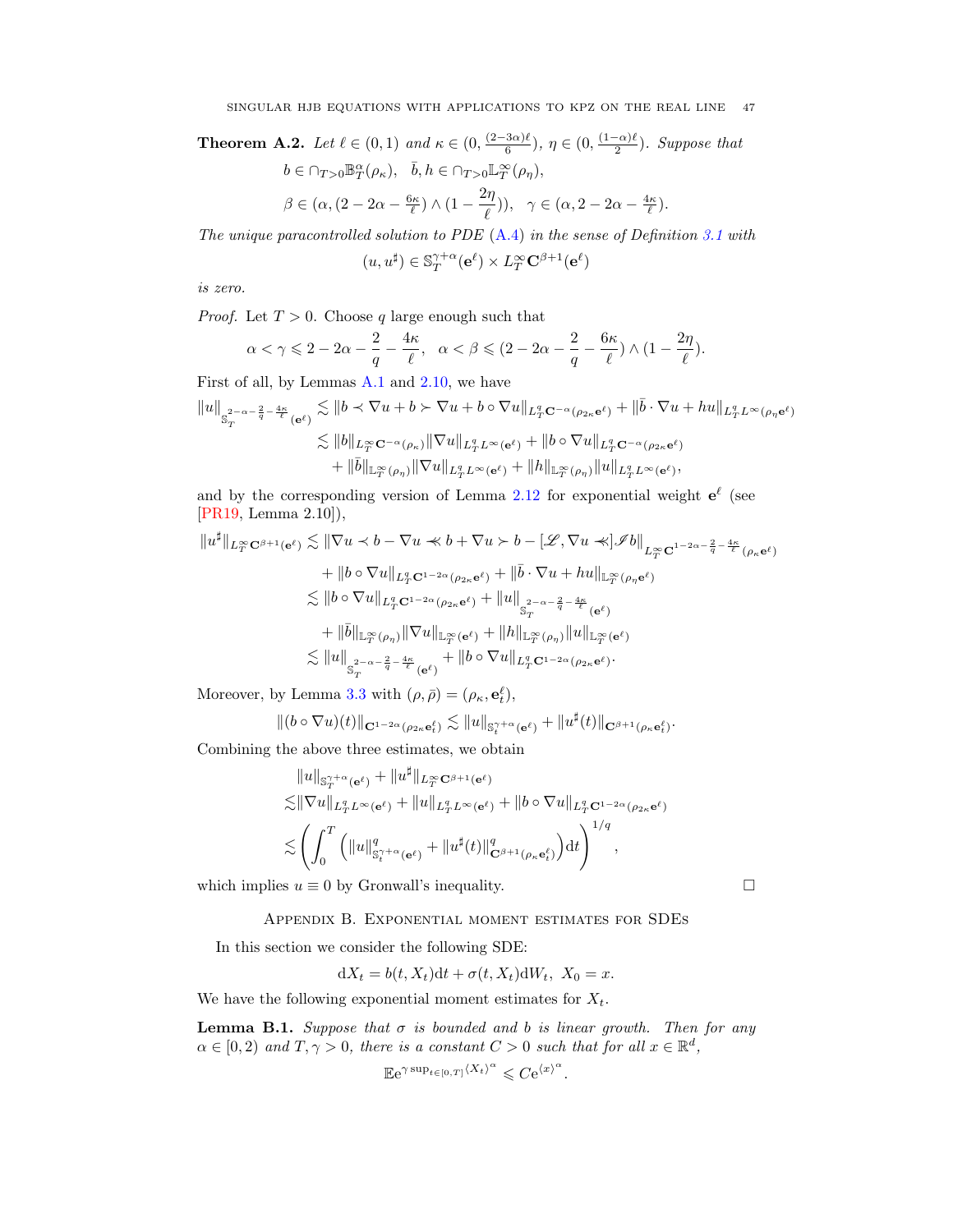*Proof.* Let  $\beta \in (\alpha, 2)$ . Recall  $\langle x \rangle^{\beta} = (1 + |x|^2)^{\beta/2}$ . By Itô's formula, we have

$$
M_t := e^{-\lambda t} \langle X_t \rangle^{\beta} = \langle x \rangle^{\beta} + \int_0^t \eta_s ds + \int_0^t \xi_s dW_s,
$$

where

$$
\eta_s := e^{-\lambda s} \beta \Big[ X_s \cdot b(s, X_s) + \text{tr}(\sigma \sigma^*)(s, X_s)/2 \Big] \langle X_s \rangle^{\beta - 2} + \beta \big( \frac{\beta}{2} - 1 \big) e^{-\lambda s} |\sigma^*(s, X_s) X_s|^2 \langle X_s \rangle^{\beta - 4} - \lambda e^{-\lambda s} \langle X_s \rangle^{\beta},
$$

and

$$
\xi_s := \beta \mathrm{e}^{-\lambda s} \sigma^*(s, X_s) X_s \langle X_s \rangle^{\beta - 2}.
$$

By the linear growth of b and the boundedness of  $\sigma$ , there is a  $\lambda$  large enough so that  $\eta_s \leqslant 0$ 

and

$$
|\xi_s|^2 \leqslant C \mathrm{e}^{-\lambda s} \langle X_s \rangle^{2(\beta - 1)} \leqslant C M_s^{2 - \frac{2}{\beta}}.
$$

Now by  $[Hu09, Theorem 1.1]$ , we obtain the desired estimate.

### <span id="page-47-0"></span>**ACKNOWLEGEMENT**

We are very grateful to Nicolas Perkowski for proposing this problem to us and sharing his idea on this problem with us (especially the idea mentioned in Remark [5.4\)](#page-37-4), where we benefit a lot. X. Zhang is partially supported by NSFC (No. 11731009). R. Zhu and X. Zhu are grateful to the financial supports of the NSFC (No. 11671035, 11771037, 11922103) and the financial support by the DFG through the CRC 1283 Taming uncertainty and profiting from randomness and low regularity in analysis, stochastics and their applications and the support by key Lab of Random Complex Structures and Data Science, Chinese Academy of Science.

#### <span id="page-47-1"></span>**REFERENCES**

- <span id="page-47-8"></span>[BCD11] H. Bahouri, J.-Y. Chemin, R. Danchin, Fourier analysis and nonlinear partial differential equations, vol. 343 of Grundlehren der Mathematischen Wissenschaften [Fundamental Principles of Mathematical Sciences]. Springer, Heidelberg, 2011.
- <span id="page-47-4"></span>[BG97] L. Bertini and G. Giacomi, Stochastic Burgers and KPZ equations from particle systems. Comm. Math. Phys., 183(3):571-607, 1997.
- <span id="page-47-9"></span>[Bon81] J.-M. Bony, Calcul symbolique et propagation des singularités pour les équations aux dérivées partielles non linéaires. Ann. Sci. École Norm. Sup. (4) 14, no. 2, 209-246, 1981.
- <span id="page-47-5"></span>[BCJL94] L. Bertini, N. Cancrini, and G. Jona-Lasinio, The stochastic Burgers equation. Comm. Math. Phys.,165(2):211–232, 1994.
- <span id="page-47-11"></span>[BL76] J. Bergh, J. Löfström, Interpolation spaces: an introduction, Springer-Verlag, Berlin Heidelberg New York 1976
- <span id="page-47-3"></span>[C12] I. Corwin, The Kardar-Parisi-Zhang equation and universality class. Random Matrices Theory Appl., 1(1):1130001, 76, 2012.
- <span id="page-47-10"></span>[CC18] R. Catellier and K. Chouk, Paracontrolled distributions and the 3-dimensional stochastic quantization equation. Ann. Probab., 46(5):2621-2679, 2018.
- <span id="page-47-7"></span>[CC18a] G. Cannizzaro and K. Chouk, Multidimensional SDEs with singular drift and universal construction of the polymer measure with white noise potential. Ann. Probab., 46(3):1710- 1763, 2018.
- <span id="page-47-6"></span>[CWZZ18] X. Chen, B. Wu, R. Zhu, and X. Zhu, Stochastic heat equations for infinite strings with values in a manifold. arXiv preprint arXiv:1812.01942, 2018. To appear in Transaction of AMS.
- <span id="page-47-12"></span>[CZ16] Z.Q. Chen and X. Zhang, Uniqueness of stable-like processes. arXiv:1604.02681, 2016.
- <span id="page-47-13"></span>[FQ15] T. Funaki, J. Quastel, KPZ equation, its renormalization and invariant measures. Stoch. PDE. Anal. Comp. 3:159-220, 2015.
- <span id="page-47-2"></span>[FS06] W. H. Fleming, H. M. Soner, Controlled Markov Processes and Viscosity Solutions. Springer-Verlag, 2006.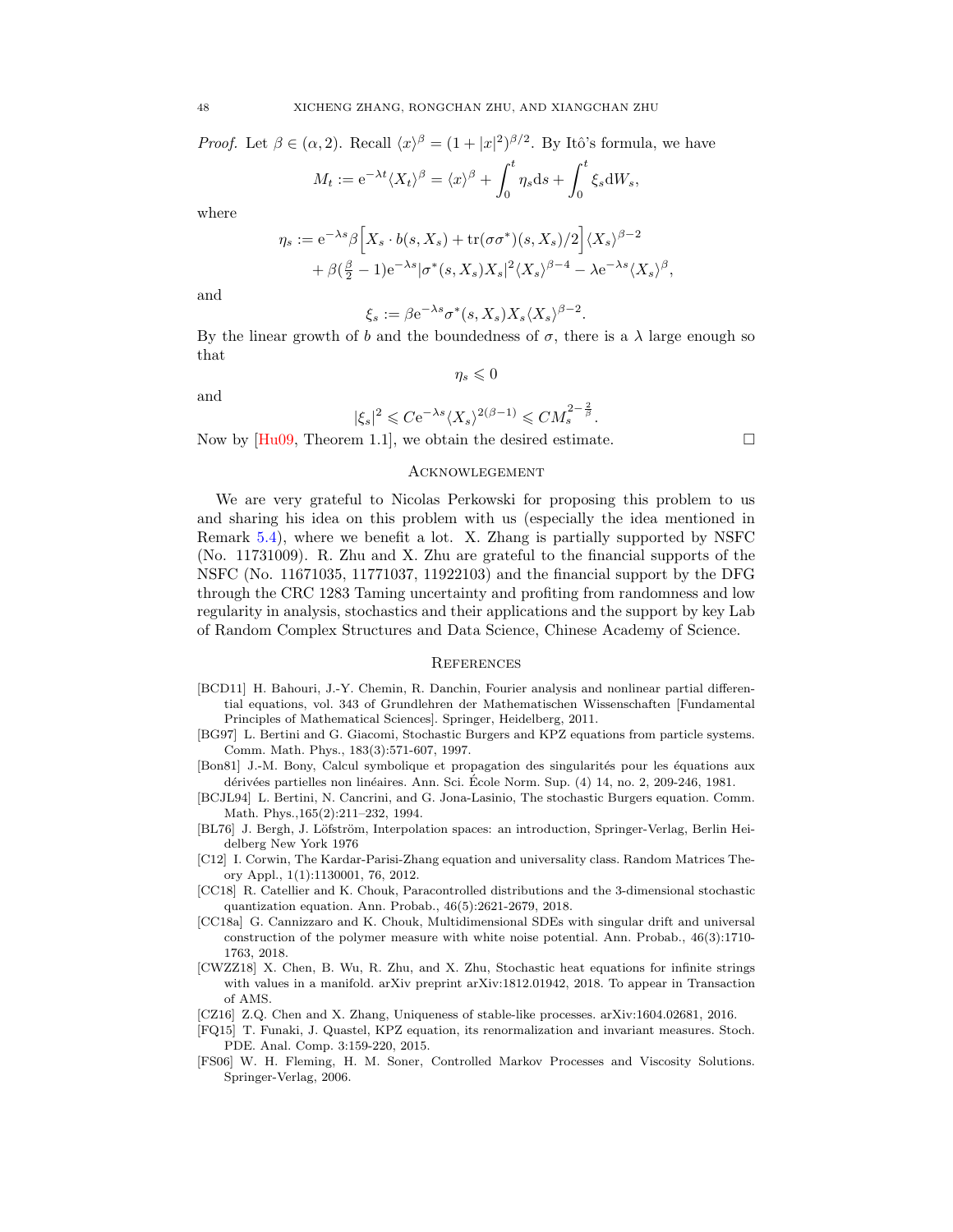- <span id="page-48-16"></span>[GH19] M. Gubinelli, M. Hofmanová, Global solutions to elliptic and parabolic  $\Phi^4$  models in Euclidean space. Comm. Math. Phys., 368(3):1201-1266, 2019.
- <span id="page-48-24"></span>[GH18a] M. Gubinelli, M. Hofmanová, A PDE construction of the Euclidean  $\Phi^4$  quantum field theory. arXiv: 1810.01700, 2018.
- <span id="page-48-0"></span>[GIP15] M. Gubinelli, P. Imkeller, N. Perkowski, Paracontrolled distributions and singular PDEs, Forum Math. Pi 3 no. 6, 2015.
- <span id="page-48-19"></span>[GJ13] M. Gubinelli, M. Jara, Regularization by noise and stochastic Burgers equations. Stochastic Partial Differential Equations: Analysis and Computations, 1(2):325-350, 2013.
- <span id="page-48-18"></span>[GJ14] P. Goncalves, M. Jara. Nonlinear fluctuations of weakly asymmetric interacting particle systems. Arch. Ration. Mech. Anal., 212(2):597-644, 2014.
- <span id="page-48-11"></span>[GP17] M. Gubinelli, N. Perkowski, KPZ reloaded, Communications in Mathematical Physics, 349(1):165-269, 2017.
- <span id="page-48-20"></span>[GP18] M. Gubinelli, N. Perkowski, Energy solutions of KPZ are unique. J. Amer. Math. Soc., 31(2):427-471, 2018.
- <span id="page-48-21"></span>[GP18a] M. Gubinelli, N. Perkowski, The infinitesimal generator of the stochastic Burgers equation. arXiv:1810.12014v1. 2018.
- <span id="page-48-9"></span>[Hai13] M. Hairer, Solving the KPZ equation. Ann. of Math. (2) 178, no. 2, 559-664, 2013.
- <span id="page-48-10"></span>[Hai14] M. Hairer, A theory of regularity structures. Invent. Math. 198(2), 269-504, 2014.
- <span id="page-48-12"></span>[HL15] M. Hairer and C. Labbé, A simple construction of the continuum parabolic Anderson model on  $\mathbb{R}^2$ . Electron. Commun. Probab., 20:no. 43, 11, 2015.
- <span id="page-48-13"></span>[HL18] M. Hairer and C. Labbé, Multiplicative stochastic heat equations on the whole space. J. Eur. Math. Soc. (JEMS), 20(4):1005–1054, 2018.
- <span id="page-48-6"></span>[HQ18] M. Hairer and J. Quastel, A class of growth models rescaling to KPZ. Forum Math. Pi, 2018.
- <span id="page-48-29"></span>[Hu09] W. Huang, Exponential integrability of Ito's processes, J. Math. Anal. Appl. 358, 427-433, 2009.
- <span id="page-48-7"></span>[HX19] M. Hairer, W. Xu, Large-scale limit of interface fluctuation models, The Annals of Probability 47 (6), 3478-3550, 2019.
- <span id="page-48-3"></span>[KPZ86] M. Kardar, G. Parisi, and Y. Zhang, Dynamic scaling of growing interfaces. Phys. Rev. Lett., 56:889-892, Mar 1986.
- <span id="page-48-1"></span>[Kry80] N. V. Krylov, Controlled diffusion processes. Springer. 1980.
- <span id="page-48-25"></span>[Kry08] N. V. Krylov, Lectures on Elliptic and Parabolic Equations in Sobolev Spaces. AMS, Graduate Studies in Mathematics, Vol. 96, 2008.
- <span id="page-48-22"></span>[LSU68] O.A. Ladyzenskaja, V.A. Solonnikov, N.N. UralCeva, Linear and quasilinear equations of parabolic type, Monographs, Amer. Math. Soc, 1968.
- [MP19] J. Martin, N. Perkowski, Paracontrolled distributions on Bravais lattices and weak universality of the 2d parabolic Anderson model, Ann. Inst. Henri Poincaré Probab. Stat., 55, 4, 2058-2110, 2019.
- <span id="page-48-5"></span>[MQR17] K. Matetski, J. Quastel, D. Remenik. The KPZ fixed point, arXiv:1701.00018v1, 2017.
- <span id="page-48-14"></span>[MW17] J.-C. Mourrat and H. Weber. Global well-posedness of the dynamic  $\Phi^4$  model in the plane. Ann. Probab., 45(4):2398–2476, 2017.
- <span id="page-48-15"></span>[MW17a] J.-C. Mourrat and H.Weber. The dynamic  $\Phi_3^4$  model comes down from infinity. Comm. Math. Phys., 356(3):673-753, 2017.
- <span id="page-48-17"></span>[PR19] N. Perkowski, T. C. Rosati, The KPZ equation on the real line, Electron. J. Probab. 24, no. 117, 1-56, 2019.
- <span id="page-48-4"></span>[Qua12] J. Quastel, Introduction to KPZ. In Current developments in mathematics, 2011, pages 125- 194. Int. Press, Somerville, MA, 2012.
- <span id="page-48-28"></span>[QS15] J. Quastel, H. Spohn, The One-dimensional KPZ equation and its universality class. Journal of Statistical Physics. 160:965-984, 2015.
- [Tri78] H. Triebel, Interpolation theory, function spaces, differential operators. North-Holland Mathematical Library 18. North-Holland Publishing Co. Amsterdam-New York, 1978.
- <span id="page-48-23"></span>[Tri06] H. Triebel, Theory of function spaces III. Basel, Birkhäuser, 2006.
- <span id="page-48-8"></span>[Wal86] J. B. Walsh, An introduction to stochastic partial differential equations. In École d'été de probabilités de Saint-Flour, XIV1984, volume 1180 of Lecture Notes in Math., 265-439. Springer, Berlin, 1986.
- <span id="page-48-2"></span>[YZ99] J. Yong, X. Zhou, Stochastic controls: Hamiltonian systems and HJB equations, Springer-Verlag New-York, Inc, 1999.
- <span id="page-48-26"></span>[Z10] X. Zhang, Stochastic flows and Bismut formulas for stochastic Hamiltonian systems, Stoch. Proc. Appl., 120 , 1929-1949, 2010.
- <span id="page-48-27"></span>[Z74] A.K. Zvonkin, A transformation of the phase space of a diffusion process that removes the drift. Math. Sb. 93(135), 129-149, 1974.